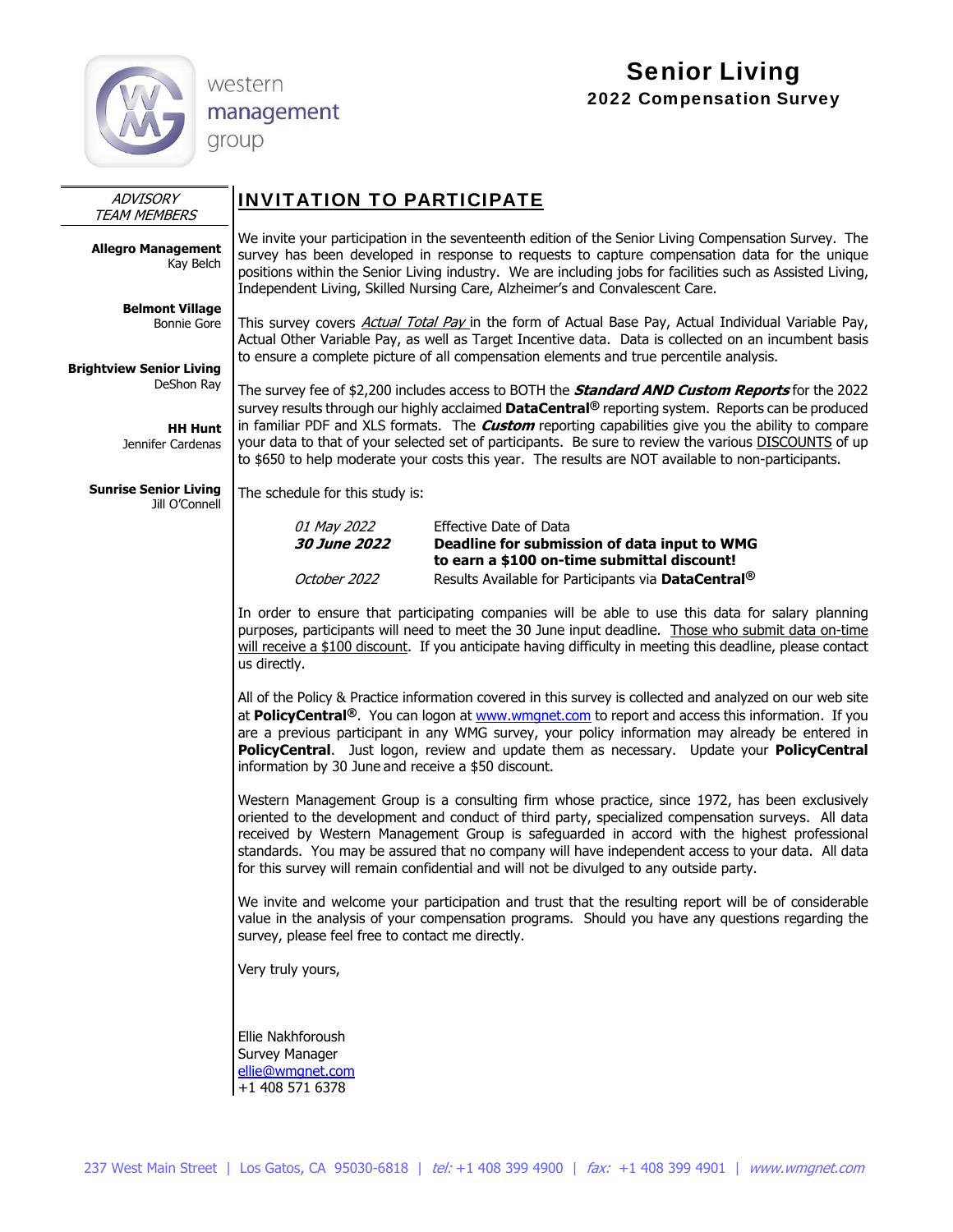

# **TABLE OF CONTENTS**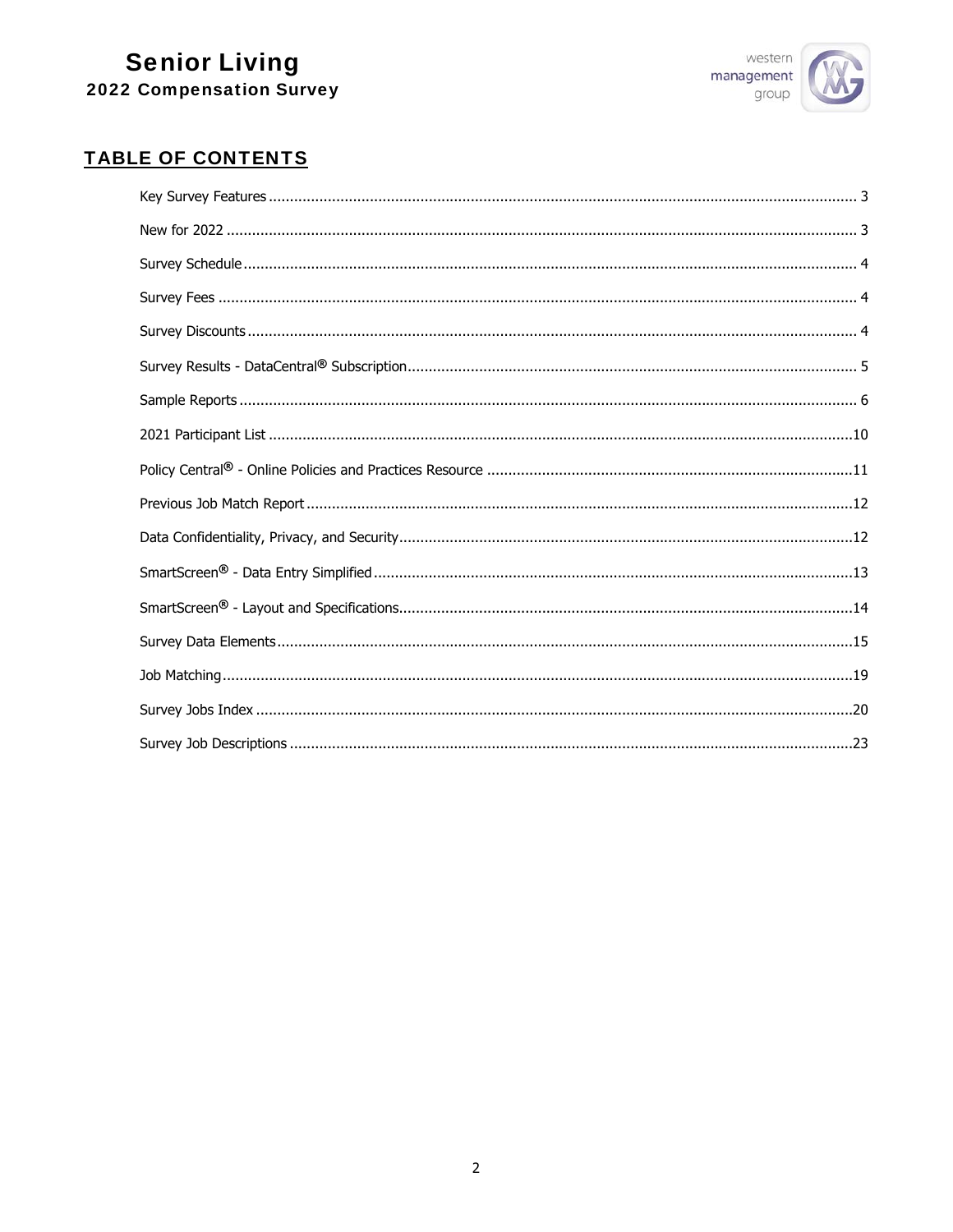

## KEY SURVEY FEATURES

- Actual Total Pay data including Actual Base Salary, Actual Individual Variable Pay and Actual Other Variable Pay
- Geographic breakouts of data for major regions, state, and over 100 major metropolitan areas throughout the country
- Community Type, Number of Beds, and Revenue Level breakouts
- 26 participants were included in the 2021 edition, reporting pay data for more than 2,100 sites
- 158 benchmark jobs, each with detailed job descriptions

## NEW FOR 2022

**New Data Element**

A new data element, **Workplace**, has been added to the survey and SmartScreen. This new field indicates whether an employee is working in an employer-provided location, works from home, or works in the field. Results can then be presented separately for each category in the Breakout Report, and participants will be able to run custom reports selecting specific categories. See page 16 for a full description.

## **Revised Data Element**

We are now collecting in the **Gender** field "X" for Non-Binary/Other.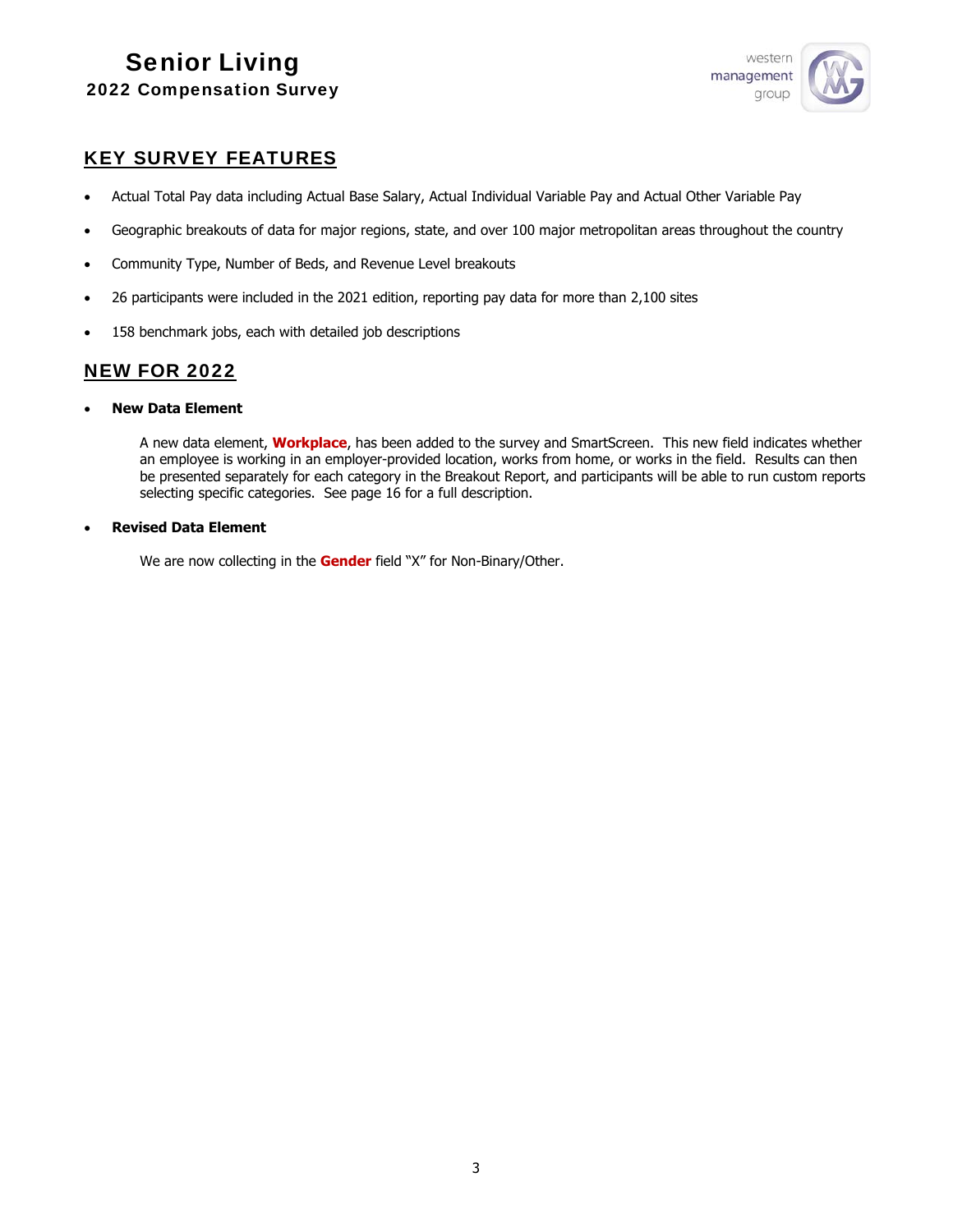

## SURVEY SCHEDULE

Our schedule calls for the production and distribution of this year's survey in October 2022. In order to meet this output schedule, it is extremely important for you to submit your information to us as soon as possible, so we may audit and verify your entries, and have adequate time to clarify any data or policy questions with you. Reports will be produced on a FIFO (first in - first out) basis. The earlier you submit your data, the earlier you will be placed in the production cycle.

The schedule for this survey is:

| February 2022              | Distribution of Input Materials                                           |
|----------------------------|---------------------------------------------------------------------------|
| <i>01 May 2022</i>         | Effective Date of Data                                                    |
| <i><b>30 June 2022</b></i> | Deadline for submission of data. Earn a \$100 discount for "on-time" data |
| October 2022               | Results available for participants via <b>DataCentral</b> <sup>®</sup>    |
|                            |                                                                           |

## SURVEY FEES

All survey results are delivered via our **DataCentral®** online survey report tool. You have 24x7 access to both the **Standard Downloadable Reports** which include data from ALL participants on ALL jobs, and **Custom Generated Reports** where you can create your own report selections based on your choice of companies, product sectors, geographies, revenue, etc. With the Custom Reports you have complete control of the complexity of analyses, comparisons, and customization of results from the survey database, and you can run an unlimited number of reports to satisfy your needs on a 24x7 basis at any time.

**Survey Fee** - Provides BOTH Standard and Custom Report Access \$2,200

## SURVEY DISCOUNTS

YOU CAN EARN SIGNIFICANT DISCOUNTS on your Senior Living Compensation Survey fees this year!

- \$100 On-Time Discount if you submit you pay by 30 June 2022
- \$250 Previous Participant Discount for all 2021 Survey participants
- \$300 New Participant Referral Discount for each new participant you refer PLUS the company you refer also receives this discount!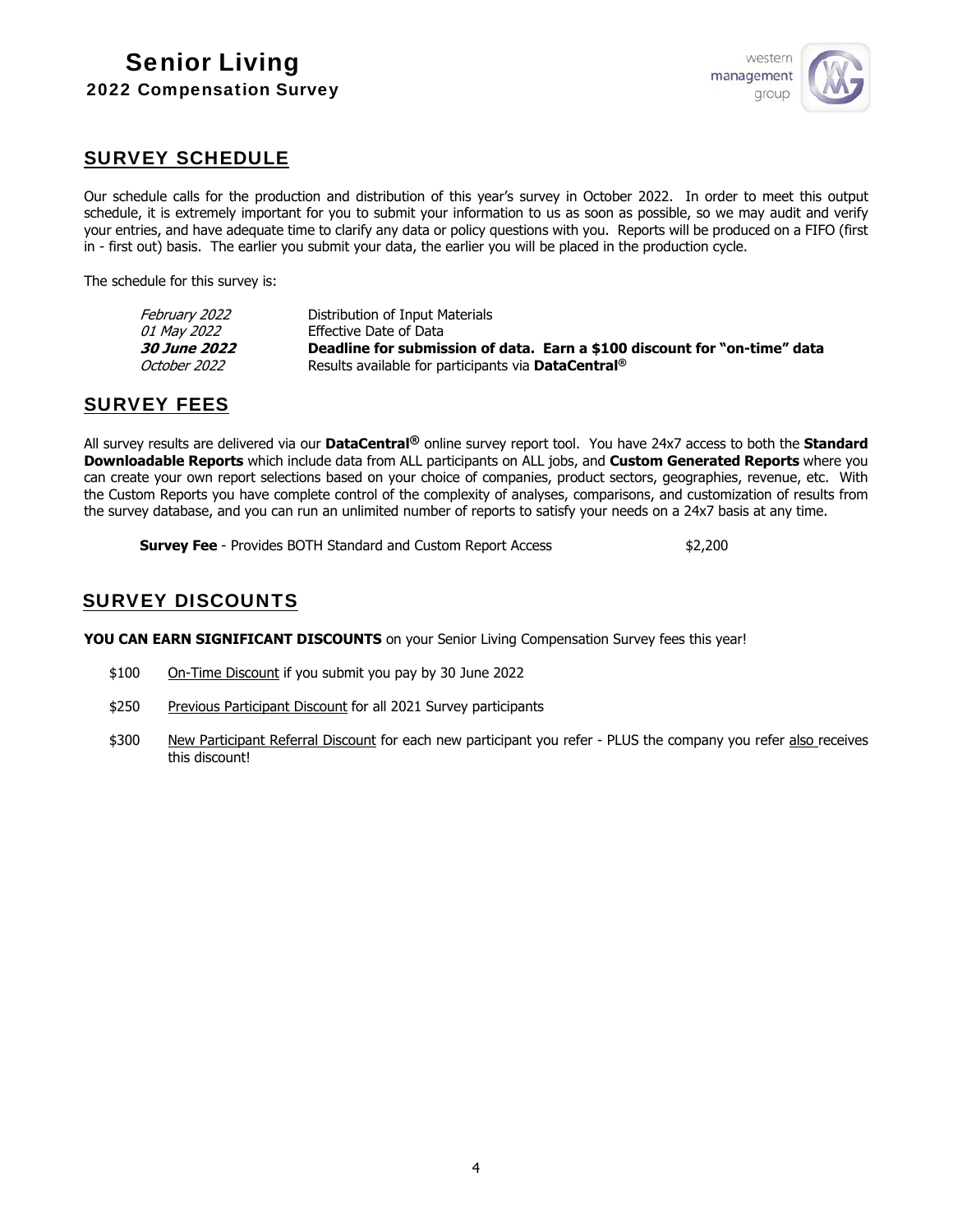

## SURVEY RESULTS - DataCentral® SUBSCRIPTION

For one price, there are two levels of results access available depending on your needs, whether you only need the Standard Report in PDF or XLS format covering all of the participants and all of the jobs, or complex reporting "drill-down" capabilities. All participants will receive a FULL YEAR of 24x7 access to DataCentral® to download your reports online, and get immediate results.

## **STANDARD DOWNLOADABLE REPORTS**

Download the full survey Standard Report which contains ALL data from ALL participants. Your data is included in the computation of job data statistics and totals. Available in both Adobe Acrobat and Excel formats, at no additional cost.

- **General Information:** Includes participant demographics, data element definitions, and results presentation and calculation definitions.
- **Job Descriptions:** Uploadable job descriptions in Excel, Word and Adobe Acrobat are also provided at no additional cost.
- **Summary Report:** Displays the employee weighted, simple average, or median of each pay element for each survey job.
- **Detail Report:** For each survey job, displays employee weighted averages, simple averages and percentile data for each pay element as well as base-to-bonus earnings mix data, and number of employees reported to each FLSA Status.
- **Breakout Report:** For each survey job, displays average or median data of each pay element broken out by Industry, Product Sector, Geographic Area and Company Revenue.
- **Uploadable Excel Report:** Provides a job-by-job spreadsheet report with all of the major statistics and pay elements laid out in a readily uploadable format for third party analysis software.

## **CUSTOM GENERATED REPORTS**

The Custom Reports offer detailed and full customized reporting capability. Ideal for participants who need reports based on a selected set of participants or to meet specific scoping criteria. You have complete control and flexibility in defining your own peer group for the reports. Results are provided in both PDF and XLS Formats at no additional cost.

- Company Selections
- Company Size by Revenue or Employment
- Business Segment
- Geographic Area: Region/State/Metro Area
- Data Elements and Statistics Calculations
- Custom Percentiles
- Standard Deviations
- Weighted and Simple Averages
- Data Aging
- And much more!

## **Includes all of the above reports from the Standard level PLUS**

- **Market Comparison Report:** The Market Comparison report displays your company compares to the market in graphic and tabular form.
- **Uploadable Excel Breakout Report:** Similar to the Uploadable Excel Report above, PLUS adds the ability to split the results into categories such as Geography, Product, or Assets.

For a live demonstration of the power, flexibility and capabilities of **DataCentral** go to www.wmgnet.com and log on to **DataCentral** with the User Name: DEMO and the Password: DEMO, or contact Ellie Nakhforoush at +1 408 571 6378, ellie@wmgnet.com for a guided tour.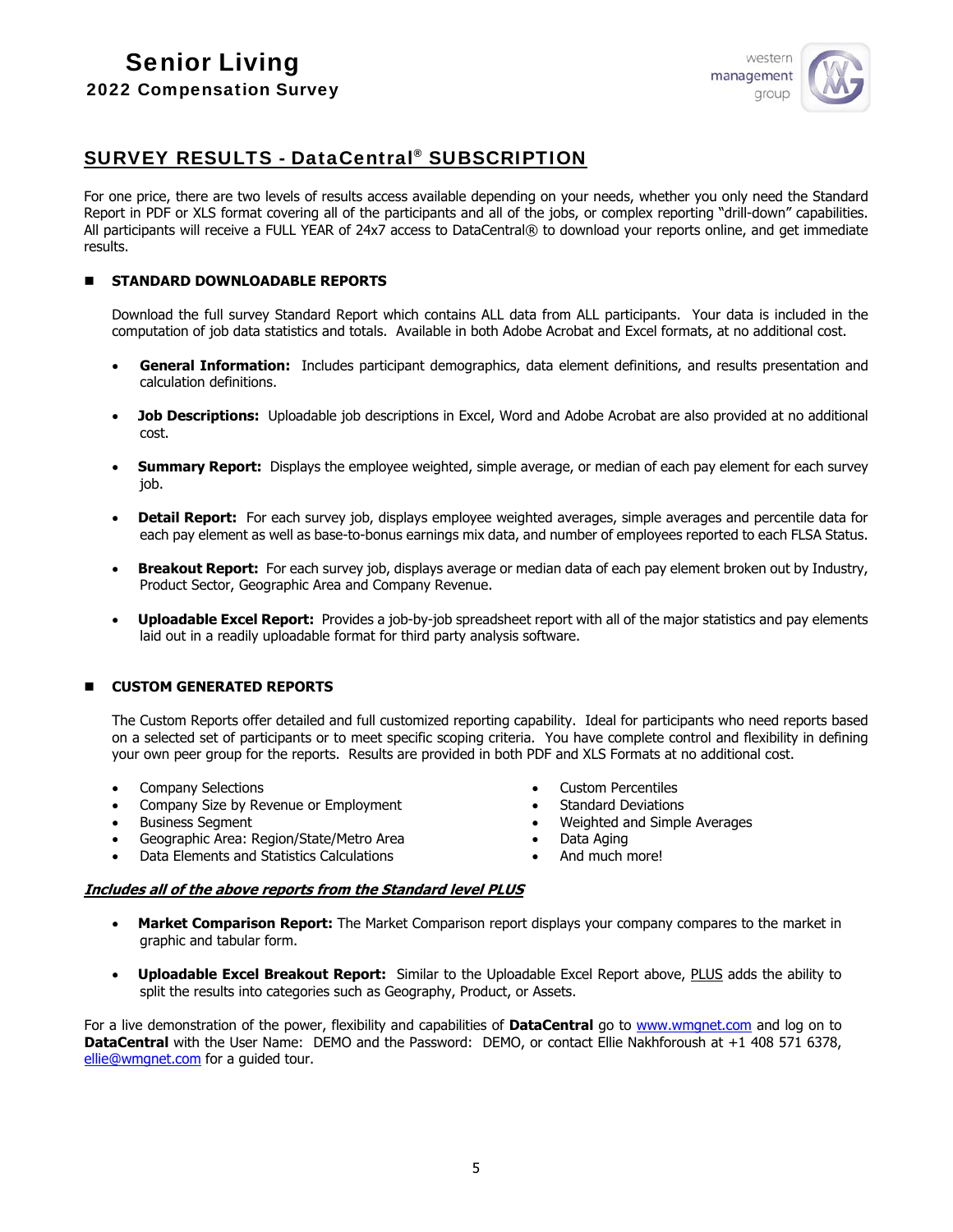# Senior Living



# 2022 Compensation Survey

# SAMPLE - SUMMARY REPORT

#### **REPRESENTS: Employee Weighted Average** PAY TYPE DISPLAYED: Annual Rate

|      | <b>WMG Job Title</b>                               | <b>Base Pay</b> | <b>Hourly Base</b><br>Pay | <b>Most Recent</b><br>FY Variable &<br>Bonus Payout | <b>Most Recent</b><br><b>FY Profit</b><br>Sharing<br>Payout | <b>Current Total</b><br>Cash<br>Compensation | Target<br>Bonus % | Span of<br>Control | <b>Total Number</b><br>оf<br><b>Incumbents</b> | <b>Total Number</b><br>of Companies |
|------|----------------------------------------------------|-----------------|---------------------------|-----------------------------------------------------|-------------------------------------------------------------|----------------------------------------------|-------------------|--------------------|------------------------------------------------|-------------------------------------|
| 2013 | General Human Resources Representative - Career    | \$58,024        | \$27.90                   | \$2,876                                             | \$6,000                                                     | \$59,853                                     | 8.0%              |                    | 16                                             | 9                                   |
| 2418 | Human Resources Manager - Site                     | \$59,080        | \$28.40                   | \$4,266                                             | \$5,283                                                     | \$61,190                                     | 9.63%             | 271                | 162                                            | 13                                  |
| 2419 | Human Resources Manager - Region                   | \$90,149        | \$43.34                   | \$10,096                                            |                                                             | \$98,375                                     | 18.76%            | 86                 | 54                                             | 9                                   |
| 2420 | Human Resources Executive - Corporate              | \$108,861       | \$52.34                   | \$15,020                                            |                                                             | \$112.199                                    | 35.0%             | 6                  | 9                                              | $\overline{7}$                      |
| 3012 | <b>Dishwasher</b>                                  | \$18,560        | \$8.92                    | \$267                                               |                                                             | \$18,581                                     |                   |                    | 3.544                                          | 22                                  |
| 3022 | Waitstaff/Server                                   | \$17,943        | \$8.63                    | \$181                                               |                                                             | \$17,962                                     |                   |                    | 14,988                                         | 29                                  |
| 3032 | <b>Food Service Operator</b>                       | \$20,909        | \$10.05                   | \$241                                               |                                                             | .980                                         |                   |                    | 597                                            | 13                                  |
| 3043 | Cook                                               | \$23,752        | \$11.42                   | \$408                                               |                                                             | 775<br>SΣ.                                   |                   |                    | 7.672                                          | 35                                  |
| 3065 | <b>Head Chef</b>                                   | \$40.273        | \$19.36                   | \$3.302                                             | \$2,643                                                     | \$40, 49                                     | 8.65%             | 10                 | 309                                            | 15                                  |
| 3273 | Dietician - Site                                   | \$43,562        | \$20.94                   | \$1,649                                             | 63                                                          | 43.653                                       | 8.0%              |                    | 486                                            | 11                                  |
| 3363 | <b>Food Services Specialist</b>                    | \$19,504        | \$9.38                    | \$400                                               |                                                             | \$19,510                                     |                   |                    | 270                                            | 10                                  |
| 3365 | <b>Food Services Supv</b>                          | \$31,526        | \$15.16                   | $\overline{u}$                                      |                                                             | \$31,586                                     | 10.0%             | 3                  | 204                                            | 10                                  |
| 3376 | <b>Dining Room Manager</b>                         | \$30,012        | \$14.43                   |                                                     |                                                             | \$30,333                                     | 8.04%             | 15                 | 571                                            | 18                                  |
| 3477 | Dining and Food Services Manager - Site            | \$45,042        | \$21.65                   | 2.1                                                 | \$2,979                                                     | \$45,647                                     | 10.55%            | 14                 | 1.552                                          | 27                                  |
| 3478 | Dining and Food Services Manager/Director - Region | \$79,482        | $-150 -$                  | .853                                                | \$10,000                                                    | \$86,969                                     | 13.0%             |                    | 28                                             | 8                                   |
| 3479 | Dining and Food Services Manager/Director - Corp   | \$82,619        | \$39.72                   | \$12,500                                            |                                                             | \$84,405                                     | 15.0%             | 1                  | 7                                              | 6                                   |
| 4001 | <b>Accounting Assistant - Entry</b>                | -33             |                           | \$932                                               |                                                             | \$30,357                                     |                   |                    | 15                                             | 6                                   |
| 4002 | <b>Accounting Assistant - Intermediate</b>         | 35.76           | \$17.19                   | \$584                                               |                                                             | \$35,842                                     | 2.0%              |                    | 165                                            | 17                                  |
| 4003 | <b>Accounting Assistant - Senior</b>               | 6,581           | \$17.59                   | \$550                                               |                                                             | \$36,672                                     |                   |                    | 12                                             | 6                                   |
| 4021 | <b>Accountant - Entry</b>                          | \$39.782        | \$19.13                   | \$2,875                                             |                                                             | \$40,208                                     | 8.0%              |                    | 27                                             | 9                                   |
| 4022 | Accountant - Intermediate                          | \$47.597        | \$22.88                   | \$1,894                                             |                                                             | \$47,806                                     | 7.43%             |                    | 145                                            | 15                                  |
| 4023 | <b>Accountant - Career</b>                         | \$58,974        | \$28.35                   | \$3,336                                             | \$6,900                                                     | \$60,540                                     | 6.73%             |                    | 54                                             | 11                                  |
| 4052 | Payroll Assistant - Intermediate                   | \$33.094        | \$15.91                   | \$497                                               |                                                             | \$33.201                                     |                   |                    | 51                                             | 13                                  |
| 4053 | <b>Payroll Assistant - Senior</b>                  | \$41,697        | \$20.05                   | \$2,433                                             |                                                             | \$41,950                                     | 7.4%              |                    | 48                                             | 11                                  |
| 4097 | <b>Payroll Supervisor</b>                          | \$48,350        | \$23.25                   | \$3,521                                             | \$6,500                                                     | \$50,065                                     | 8.33%             | 138                | 12                                             | 8                                   |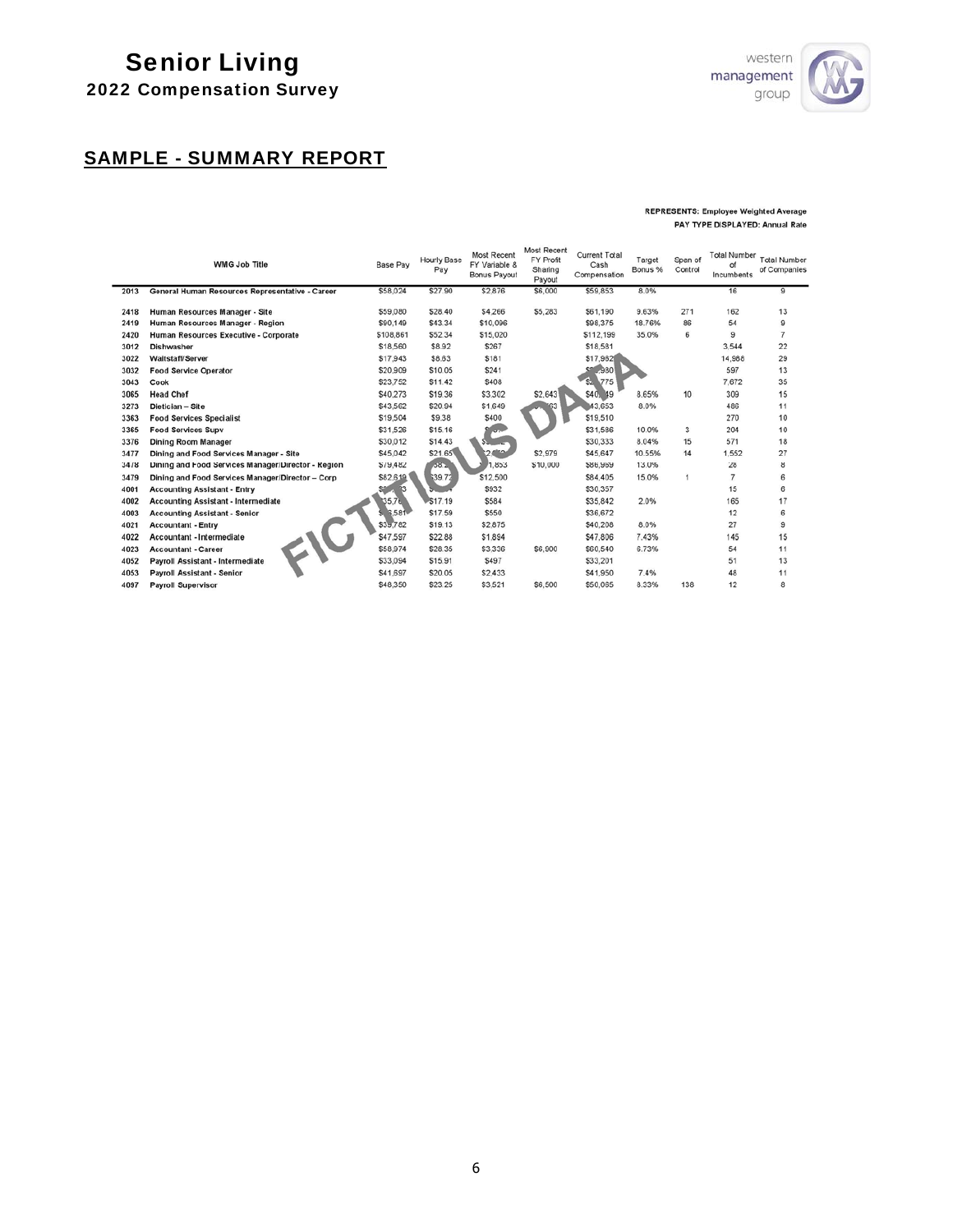

# SAMPLE - DETAIL REPORT

#### DATA FOR MY COMPANY DISPLAYED IN ITALICS

PAY TYPE DISPLAYED: Annual Rate

1042 Administrative Assistant - Intermediate

|                                                             | <b>Base Pay</b>      | <b>Hourly Base</b><br>Pay | <b>Most Recent FY</b><br>Variable & Bonus<br>Payout | <b>Most Recent FY</b><br><b>Profit Sharing</b><br>Payout | <b>Current Total Cash Target Bonus</b><br>Compensation | % | Span of Control |
|-------------------------------------------------------------|----------------------|---------------------------|-----------------------------------------------------|----------------------------------------------------------|--------------------------------------------------------|---|-----------------|
| <b>Highest</b>                                              | \$74.235             | \$35.69                   | \$2.211                                             |                                                          | \$74.235                                               |   |                 |
| 90th Percentile                                             | \$44,150             | \$21.23                   | \$1,897                                             |                                                          | \$44,393                                               |   |                 |
| <b>75th Percentile</b>                                      | \$37,648             | \$18.10                   | \$550                                               |                                                          | \$37,648                                               |   |                 |
| 50th Percentile                                             | \$32,354             | \$15.56                   | \$243                                               |                                                          | \$32,354                                               |   |                 |
| 25th Percentile                                             | \$26.187             | \$12.59                   | \$65                                                |                                                          | \$26,329                                               |   |                 |
| 10th Percentile                                             | \$21,840             | \$10.50                   | \$54                                                |                                                          | \$21,840                                               |   |                 |
| Lowest                                                      | \$18,720             | \$9.00                    | \$43                                                |                                                          | \$18,720                                               |   |                 |
| <b>Number Of Employees</b>                                  | 426                  | 426                       | 12                                                  |                                                          | 426                                                    |   |                 |
| <b>Employee Weighted Average</b>                            | \$32,851             | \$15.79                   | \$664                                               |                                                          | \$32,870                                               |   |                 |
| <b>Number Of Companies</b>                                  | 17                   | 17                        | 5                                                   |                                                          | 17                                                     |   |                 |
| <b>Company Weighted Average</b>                             | \$34.432             | \$16.55                   | \$850                                               |                                                          | \$34,638                                               |   |                 |
| <b>Mean Earning Mix</b>                                     |                      | 98.19%                    |                                                     |                                                          | 100.0%                                                 |   |                 |
|                                                             |                      |                           |                                                     |                                                          |                                                        |   |                 |
| Percentage of Total Employees Eligible For Payment          |                      |                           | 20.52                                               | 0.7%                                                     |                                                        |   |                 |
| Percent Of Companies With Employees Eligible For Payment    |                      |                           | 29.41%                                              | 5.88%                                                    |                                                        |   |                 |
| Percent Of Eligible Employees Actually Receiving Payment    |                      |                           | 10.62%                                              |                                                          |                                                        |   |                 |
| Percent Of Total Employees Receiving Payment                |                      |                           | 2.82%                                               |                                                          |                                                        |   |                 |
| Impact: Bonus & P.S./Base Pay - Total Employee Count        |                      |                           | 0.05%                                               |                                                          |                                                        |   |                 |
| Impact: Bonus & P.S./Base Pay - Employees Receiving Payment |                      |                           | 1.83%                                               |                                                          |                                                        |   |                 |
| <b>Employment Status</b>                                    |                      | Fercent Full Time:        | 67.61%                                              |                                                          | <b>Percent Part Time:</b>                              |   | 32.39%          |
| <b>FLSA Status</b>                                          |                      | <b>Percent Exempt:</b>    | 3.76%                                               |                                                          | <b>Percent Non-Exempt:</b>                             |   | 96.24%          |
| Percent of Total Employee Eligible for LTI                  | <b>Stock Option:</b> |                           | Long Term Cash:                                     |                                                          | <b>Combination of Stock &amp; Cash:</b>                |   |                 |

Empty Cell = No data or insufficient data for analysis.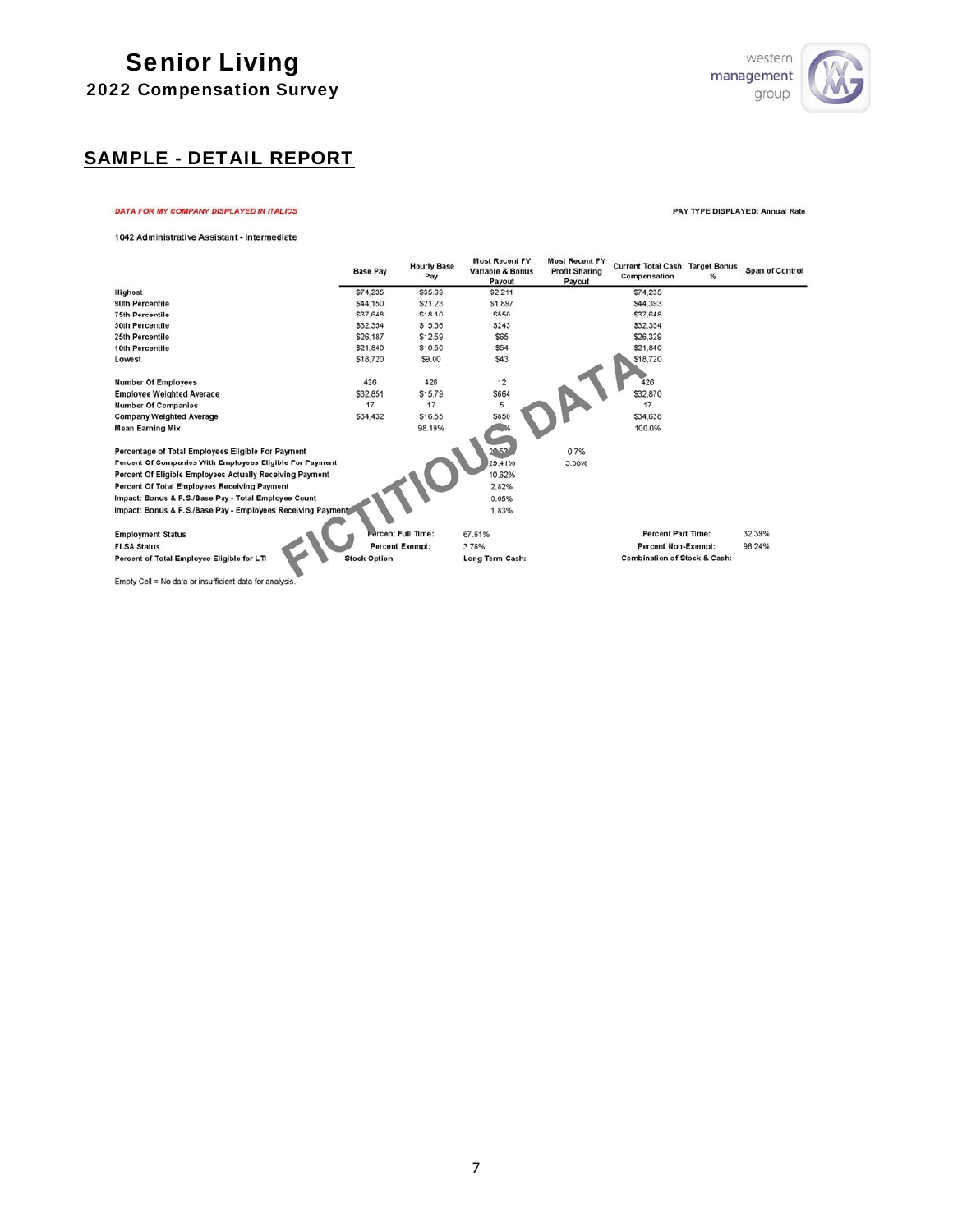

# SAMPLE - BREAKOUT REPORT

#### **REPRESENTS: Employee Weighted Average** PAY TYPE DISPLAYED: Annual Rate

#### 1177 Executive/Operations Director- Site

|                                                         | <b>Base Pav</b> | Hourly<br><b>Base Pay</b> | Most<br><b>Recent FY</b><br>Variable &<br><b>Bonus</b><br>Payout | Most<br><b>Recent FY</b><br>Profit<br>Sharing<br>Payout | <b>Current Total</b><br>Cash<br>Compensation | Target<br>Bonus % | <b>Total Number</b><br>of Incumbents | <b>Total Number</b><br>of<br>Companies | Selected<br>Population<br>Relative<br>Index |
|---------------------------------------------------------|-----------------|---------------------------|------------------------------------------------------------------|---------------------------------------------------------|----------------------------------------------|-------------------|--------------------------------------|----------------------------------------|---------------------------------------------|
| <b>COMPANY REVENUE</b>                                  |                 |                           |                                                                  |                                                         |                                              |                   |                                      |                                        |                                             |
| Not Available                                           | \$75,826        | \$36.45                   | \$9,012                                                          | \$13,385                                                | \$80,184                                     | 17.13%            | 1,849                                | 30                                     | 100.0%                                      |
| <b>COMPANY HEADCOUNT</b>                                |                 |                           |                                                                  |                                                         |                                              |                   |                                      |                                        |                                             |
| C. 500 to 999                                           | \$58,435        | \$28.09                   | \$3,916                                                          |                                                         | \$60,611                                     | $25 - 16$         | 63                                   | 5                                      | 75.58%                                      |
| D. 1000 to 4999                                         | \$80,325        | \$38.62                   | \$13,610                                                         | \$13,875                                                | \$84,052                                     | 22.               | 268                                  | 12                                     | 104.82%                                     |
| F. 10000 and Over                                       | \$74,438        | \$35.79                   | \$8,960                                                          | \$3,595                                                 | \$79,609                                     | 16.1<br>$-70$     | 1,314                                | 6                                      | 99.28%                                      |
| <b>COMMUNITY TYPE</b>                                   |                 |                           |                                                                  |                                                         |                                              |                   |                                      |                                        |                                             |
| Alzheimers Care                                         | \$73,418        | \$35.30                   | \$8,310                                                          |                                                         | 12<br>675                                    | 20.45%            | 57                                   | $\overline{7}$                         | 93.92%                                      |
| Assisted Living                                         | \$63,478        | \$30.52                   | \$6,686                                                          |                                                         | 6 <br>$^{\prime}$                            | 16.19%            | 715                                  | 16                                     | 83.39%                                      |
| Combination                                             | \$83,892        | \$40.33                   | \$11,779                                                         | .555                                                    | 58.586                                       | 19.77%            | 859                                  | 18                                     | 110.47%                                     |
| Independent Living                                      | \$78,270        | \$37.63                   | \$7,483                                                          |                                                         | \$84.570                                     | 13.87%            | 139                                  | 10                                     | 105.47%                                     |
| <b>NUMBER OF BEDS</b>                                   |                 |                           |                                                                  |                                                         |                                              |                   |                                      |                                        |                                             |
| Not Reported                                            | \$92,281        | \$44.37                   |                                                                  | \$13,875                                                | \$96,570                                     | 17.9%             | 305                                  | 11                                     | 120.43%                                     |
| Less Than 100                                           | \$66,223        | \$3<br>84                 | \$7<br>123                                                       |                                                         | \$70,024                                     | 16.9%             | 1,045                                | 20                                     | 87.32%                                      |
| $100 - 499$                                             | \$85,132.       | \$40.5                    | 0.131                                                            | \$3,595                                                 | \$90,393                                     | 17.58%            | 484                                  | 18                                     | 112.73%                                     |
| <b>NUMBER OF SITES</b>                                  |                 |                           |                                                                  |                                                         |                                              |                   |                                      |                                        |                                             |
| Not Reported                                            | $-35 - 504$     | \$43.03                   | \$13,385                                                         | \$13,875                                                | \$94,126                                     | 16.81%            | 283                                  | 10                                     | 117.38%                                     |
| Single Site                                             | \$73,50         | \$35.26                   | \$8,583                                                          | \$3,595                                                 | \$77.675                                     | 17.14%            | 1,561                                | 22                                     | 96.87%                                      |
| <b>SITE HEADCOUNT</b>                                   |                 |                           |                                                                  |                                                         |                                              |                   |                                      |                                        |                                             |
| Not Reported                                            | \$90,257        | \$43.39                   | \$13,385                                                         | \$13,875                                                | \$95,120                                     | 16.81%            | 269                                  | 9                                      | 118.62%                                     |
| Less Than 100                                           | \$70,428        | \$33.86                   | \$8,093                                                          | \$3,595                                                 | \$74,399                                     | 17.05%            | 1,407                                | 23                                     | 92.78%                                      |
| $100 - 499$                                             | \$97,344        | \$46.80                   | \$12,108                                                         |                                                         | \$104,141                                    | 17.73%            | 171                                  | 11                                     | 129.87%                                     |
| <b>SITE REVENUE</b>                                     |                 |                           |                                                                  |                                                         |                                              |                   |                                      |                                        |                                             |
| Not Reported                                            | \$84,932        | \$40.83                   | \$13,009                                                         | \$13,875                                                | \$88,810                                     | 23.0%             | 350                                  | 16                                     | 110.75%                                     |
| Less Than \$5,000,000                                   | \$67,082        | \$32.25                   | \$7,105                                                          | \$3,595                                                 | \$70,252                                     | 16.33%            | 1,106                                | 20                                     | 87.61%                                      |
| \$5,000,000 - \$24,999,999                              | \$91,954        | \$44.21                   | \$11,088                                                         |                                                         | \$100,070                                    | 17.45%            | 388                                  | 11                                     | 124.8%                                      |
| SELECTED POPULATION SUMMARY                             |                 |                           |                                                                  |                                                         |                                              |                   |                                      |                                        |                                             |
| <b>TOTAL JOB</b>                                        | \$75,826        | \$36.45                   | \$9.012                                                          | \$13,385                                                | \$80.184                                     | 17.13%            | 1,849                                | 30                                     | 100.0%                                      |
| Empty Cell = No data or insufficient data for analysis. |                 |                           |                                                                  |                                                         |                                              |                   |                                      |                                        |                                             |

Note: No breakout data is displayed where less than 5 companies are reporting to any job scope factor. All data for this job is used when calculating the relative index.

Total Job calculations include data for all job scope factors, whether there was sufficient data to be displayed above or not.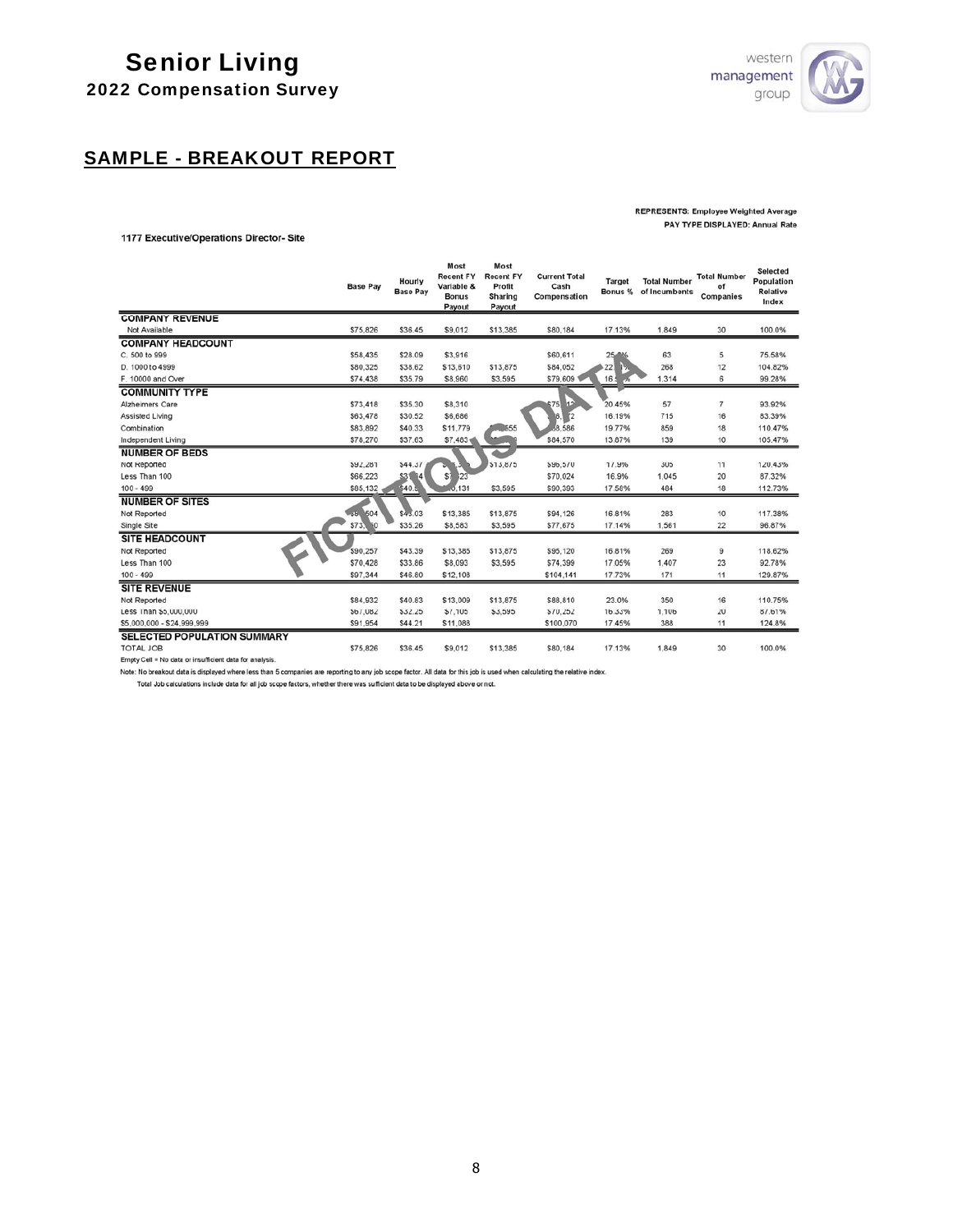# Senior Living



## 2022 Compensation Survey

## SAMPLE - MARKET COMPARISON REPORT

**MARKET COMPARISON REPORT** REPORT ID = Sample Data

1197 Business/Office Supervisor

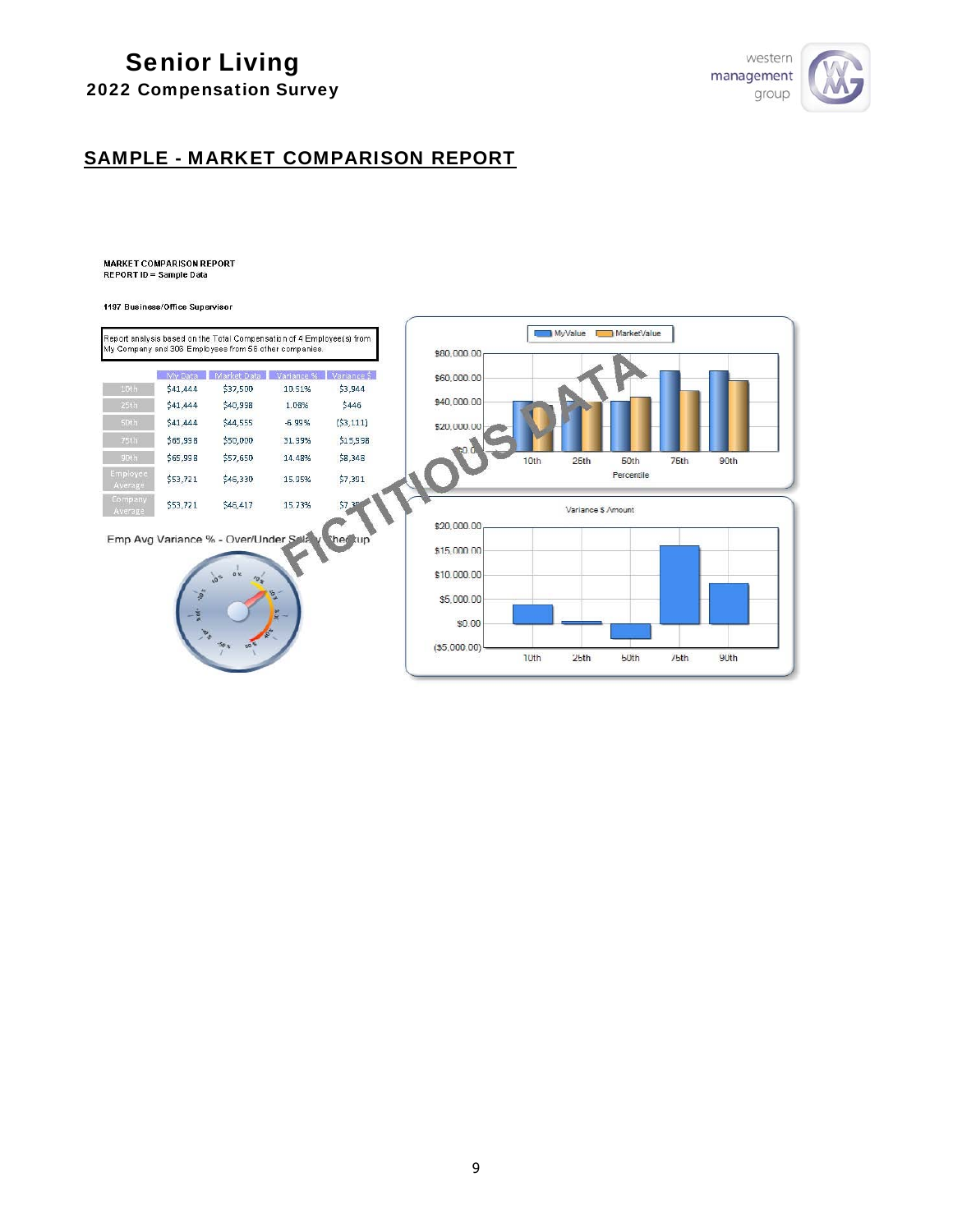

# 2021 PARTICIPANT LIST

| AdventHealth                         | Era Living                                  | Merrill Gardens                            |
|--------------------------------------|---------------------------------------------|--------------------------------------------|
| All Seasons Senior Living            | Five Star Senior Living                     | Morningstar Senior Living                  |
| Allegro Management                   | <b>Frasier Meadows Retirement Community</b> | Northbridge Companies                      |
| Altercare Integrated Health Services | <b>HH Hunt</b>                              | Otterbein SeniorLife                       |
| Bayada Home Health Care              | <b>IntegraCare</b>                          | Pine Harbour                               |
| <b>Belmont Village</b>               | LCB Senior Living                           | Retirement Center Management Senior Living |
| Benchmark Senior Living              | Life Care Services                          | SavaSeniorCare                             |
| Brookdale Senior Living              | Liv Communities                             | Sunrise Senior Living                      |
| Commonwealth Senior Living           | Meridian Senior Living                      |                                            |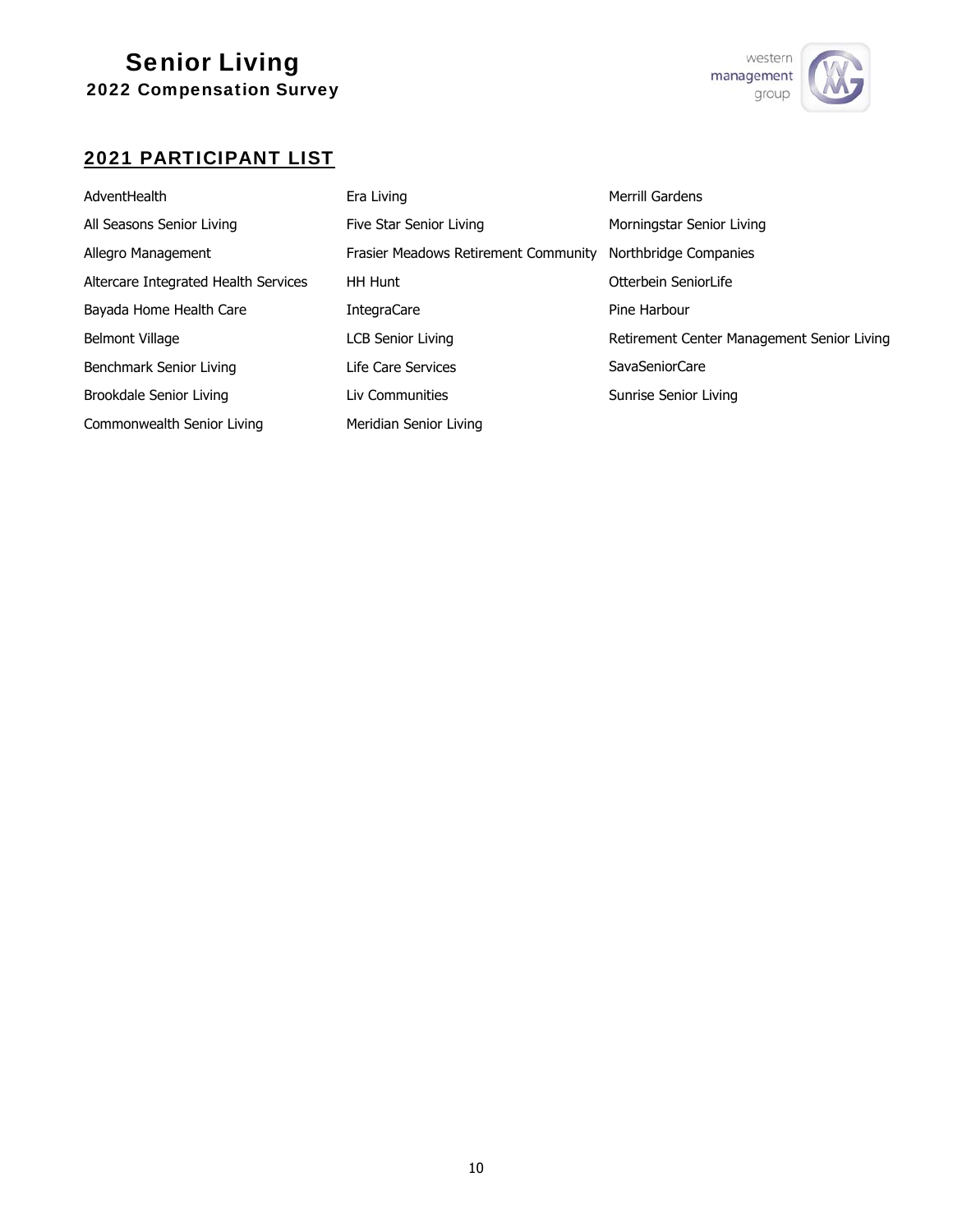

## PolicyCentral® - ONLINE POLICIES AND PRACTICES RESOURCE

Compensation related policy and practices information from all of our surveys is collected and analyzed through our website at **PolicyCentral** - your online source for the compensation policy issues. Simply log on at www.wmgnet.com and click on **PolicyCentral** to complete this portion of your survey.

Please update your **PolicyCentral** information on the following "Core Topics" by 30 June 2022.

2022 Pay Increase Budgets & Salary Structure Adjustments Cost of Employee Benefits as a Percentage of Payroll Employment Turnover/Reduction In Force (RIF) Individual Performance Bonus (Excluding Sales Positions) Insurance: Health & Medical Paid Personal Time Off - PPTO Paid Sick Leave Paid Vacation Pay Increase Plan Design Retirement: Defined Contribution Plans (401(k) Type Plans)

We understand that it may require an initial investment of your time to enter your company's data the first time for these "Core Topics", but once your data is in, updating it next year won't take as much of your time; you only need to review and update your changes for "time sensitive" topics annually. All of your previous data is retained for modification, and if you are in multiple WMG surveys, you only need to enter/update annually, and it covers all of your surveys, and you will be eligible for multiple discounts!

Over 100 additional topics are also available and once you enter your own data on any topic, you can generate a report for that topic.

#### **In PolicyCentral, you are able to customize your reports by selecting specific companies, product groups, survey groups, geographic areas, and more. You can also receive reports in colorful graphics and uploadable spreadsheet format - all free of charge.**

Enhanced Selection and Reporting Capability can be based on the following: (Data will not be displayed for any topic where there are less than 5 organizations reporting.)

- Industry
- Headquarters Location
- Size of Organization
- Employee Population
- Annual \$ Revenue
- Specific WMG Survey Participants
- Age of Data
- Specific Company Selections
- Ability to Include or Exclude your own data
- Tabular and Graphic Analysis/Display
- Results loadable to Excel files

You can logon at www.wmgnet.com to report and access your **PolicyCentral** information. If you are a new participant, or have misplaced your username and password, contact Ellie Nakhforoush at +1 408 571 6378, ellie@wmgnet.com.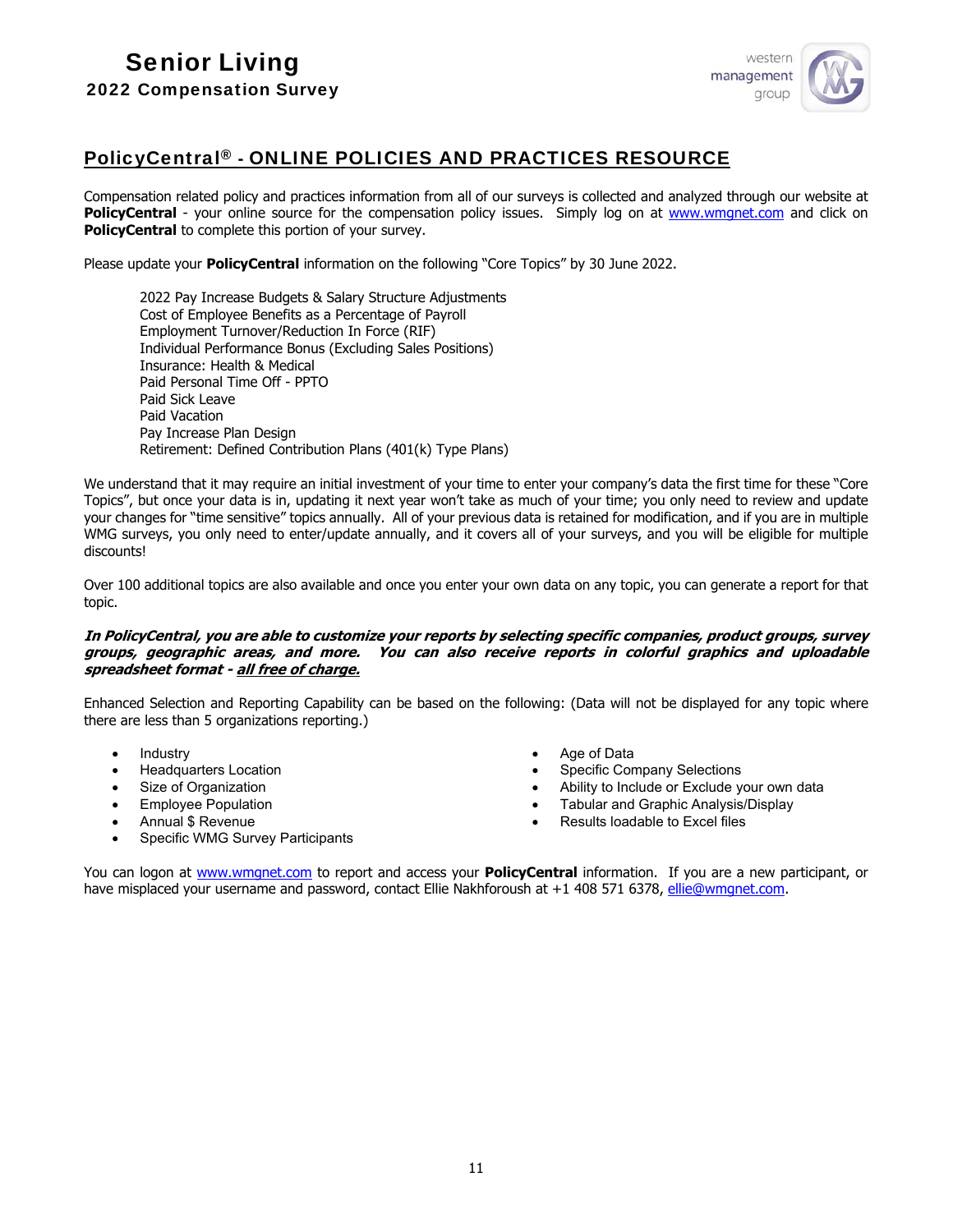

## PREVIOUS JOB MATCH REPORT

If you were a participant in the 2021 Senior Living Compensation Survey, and need access to the data you submitted last year, please contact Ellie Nakhforoush at +1 408 571 6378, [ellie@wmgnet.com.](mailto:ellie@wmgnet.com)

## DATA CONFIDENTIALITY, PRIVACY, AND SECURITY

Participation in this survey implies agreement to provide employee pay and benefits data to WMG to be used for the production of compensation surveys. The results of said surveys will be released to all participants on a mutual exchange basis, providing that the normal data privacy, confidentiality, and security provisions are met. WMG does not collect personally-identifiable information for our surveys (such as Employee ID, Social Security, name, phone numbers, eMail, credit card, etc.), and has a number of safeguards in effect to protect the confidentiality of the company and employee data:

- No company or individual employee identification will be associated with any data or reports generated from the database, except a participant's own data presented to them in the reports.
- All reports and data presentations are available in "aggregate" form only and display summary information only.
- To ensure confidentiality, reports will NOT be produced for any participant unless the following criteria are met:
	- Report requests should contain a minimum of five or more survey participants, in addition to the requester.
	- No reports on individual jobs will be produced in which data from any single participant (other than the requester) represents over 25% of the total data in a given job OR if there are less than five companies (including your own) reporting data on a given job.

With regards to GDPR, we continually follow and monitor the best practices of data collection, handling, storage, and security to ensure that we are in full compliance with this and similar regulations. Please contact us directly for the latest copy of our GDPR, privacy, and data protection policy.

Western Management Group conducts a variety of surveys. Each is designed to uniquely cover a particular industry, function, and/or geography. Nevertheless, in some cases there is overlap of specific jobs over two or more WMG surveys.

When there are identical job descriptions in two or more surveys, WMG shares the data submitted on those jobs between the surveys. In this way we're able to maximize the data coverage, and present the most robust possible reflection of the true labor market.

Therefore, on some jobs, the data participants submit to a specific WMG survey may be reported back in two or more WMG surveys that year.

If you have any questions regarding our data-sharing policy and procedure, please feel free to contact us.

At no time is any of the information provided by participants to our surveys shared, stored, or handled by any third parties.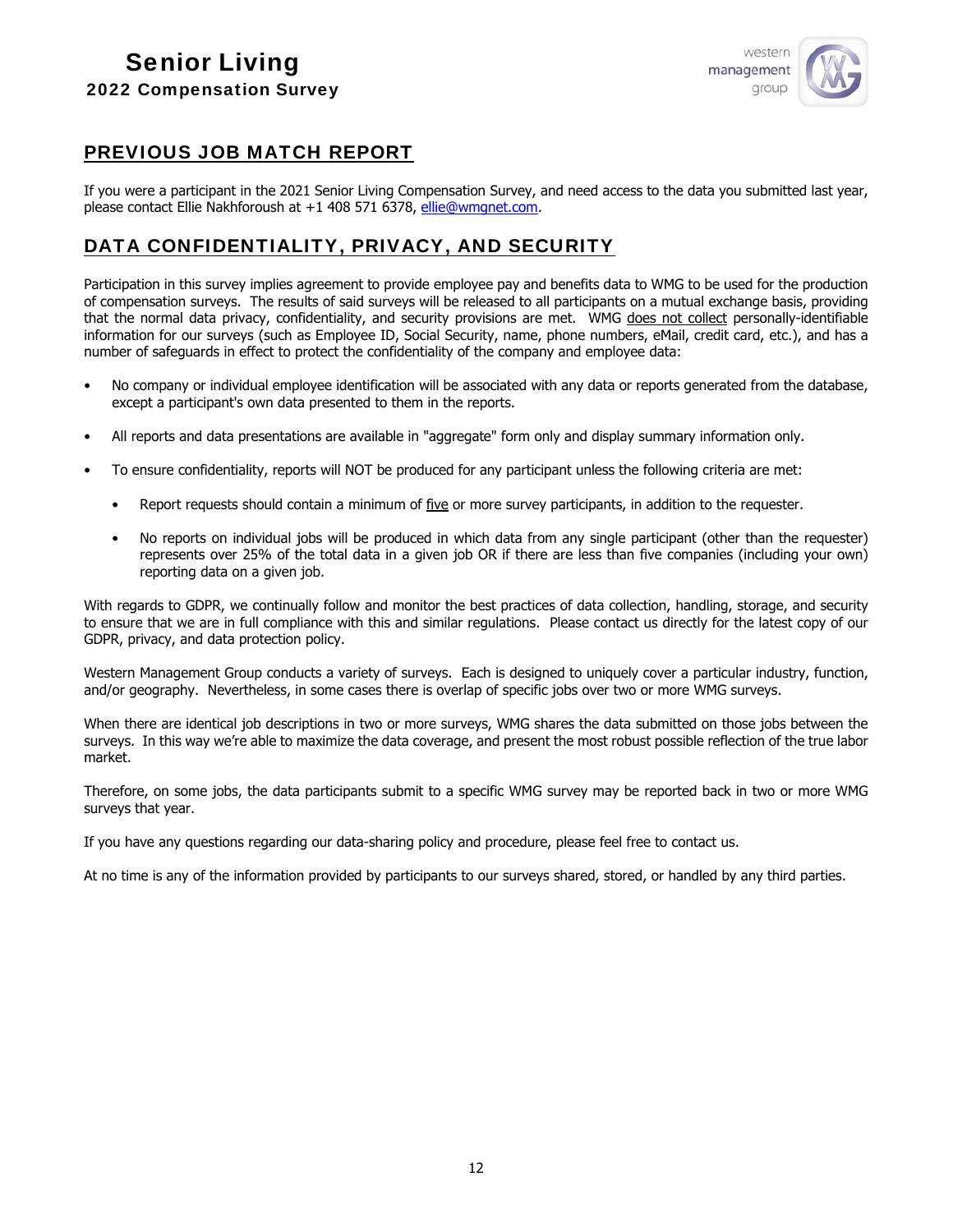

## SmartScreen® - DATA ENTRY SIMPLIFIED

A pre-formatted **SmartScreen®** Excel template is available to simplify your data entry. The **SmartScreen** template is an Excel based application that provides a flexible/user friendly interface to input, validate and securely submit your survey data. **SmartScreen** also provides you with an import capability and validity checking for those with large files for submission. You can "cut & paste" into it from your other internal data sources. The spreadsheet will highlight data that is not formatted correctly and/or data that does not fall within specified reasonable limits on each job. You are able to verify your data before submitting it to WMG, thus greatly increasing the validity of the data. It is available at no additional cost.

You can download the **SmartScreen** Excel template from:

[https://www.wmgnet.com/dnn8/Portals/0/Surveys/SR/SR22%20SmartScreen.xls](https://www.wmgnet.com/dnn8/Portals/0/Surveys/SR/SR20%20SmartScreen.xls)

Once you have entered your data, performed the "Validate Pay Data" function of your **SmartScreen** and saved your data on your computer, you can submit your SmartScreen as follows:

 Save the file, click on the "SUBMIT" tab and follow the easy steps to upload directly and securely to the WMG website. This is your most secure method to submit your data, as it is sent in an encrypted format.

#### **OR**

 Save the **SmartScreen** file to a location of your choice on your computer. Attach the completed file to an e-mail message and send to Ellie Nakhforoush at [ellie@wmgnet.com](mailto:ellie@wmgnet.com)

#### **OR**

Use the following secure URL to upload your file directly to WMG:

[https://www.wmgnet.com/SmartScreenUpload/SmartScreenUpload.aspx?survey=SR22](https://www.wmgnet.com/SmartScreenUpload/SmartScreenUpload.aspx?survey=SR20)

When your **SmartScreen** data is received in our office, it is reviewed and edited for completeness, reasonability and validity prior to acceptance and use in the survey database. All data is passed against complex edit standards that have been designed to identify questionable data entries and job matches. All data entries that do not meet this check will be brought to your attention for verification and must be either substantiated or eliminated.

We strongly recommend that you keep a file copy of all information submitted to the survey for reference should we need to contact you for verification, and as a protection against loss. If you need assistance interpreting the input requirements, matching your jobs to the survey classifications or completing your **SmartScreen** please call or email Ellie Nakhforoush at +1 408 571 6378 or [ellie@wmgnet.com.](mailto:ellie@wmgnet.com)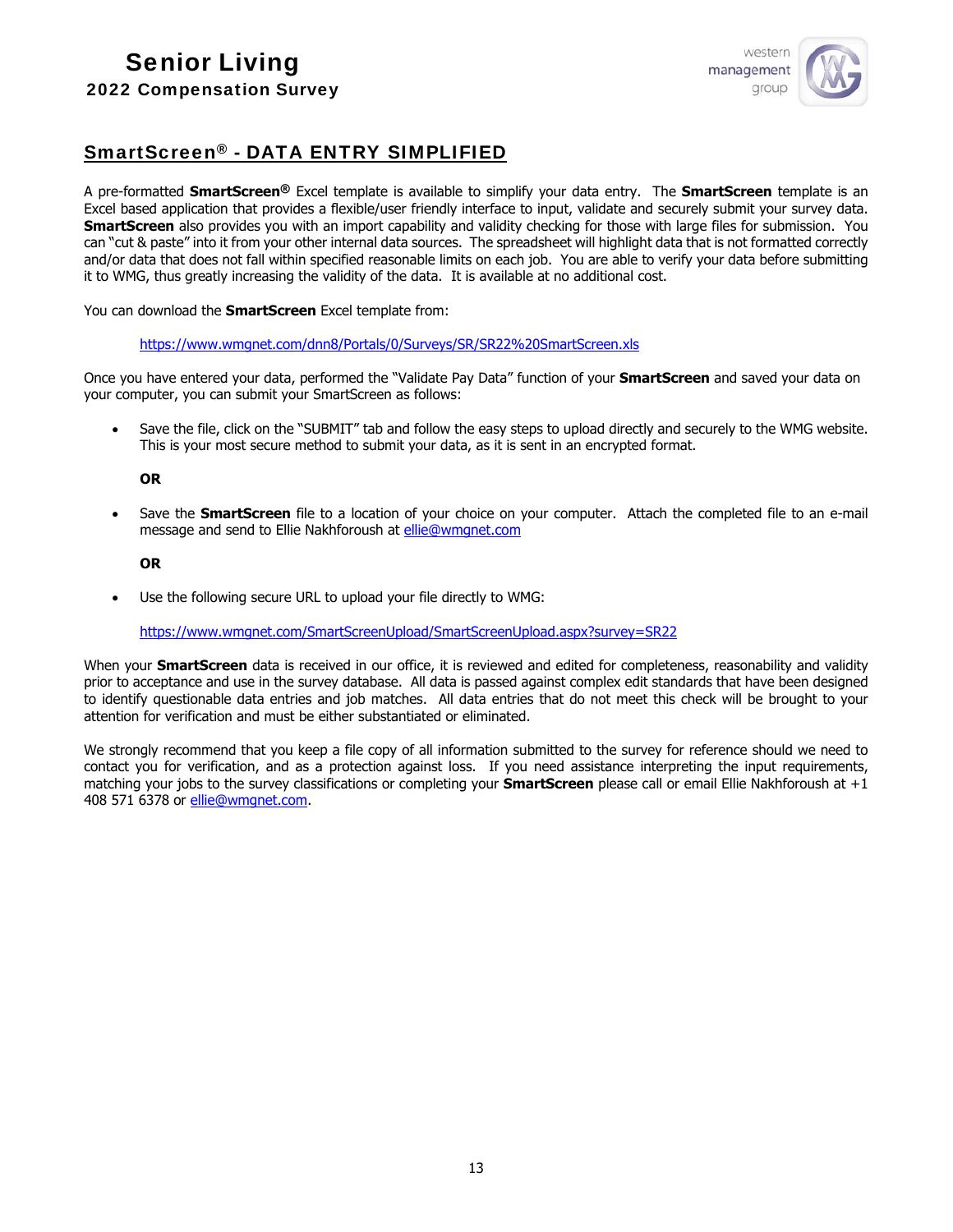

## SmartScreen® - LAYOUT AND SPECIFICATIONS

Participants with large data files are advised to format them as specified above and import to the **SmartScreen** template for validation prior to submission to WMG. Please contact Ellie Nakhforoush at +1 408 571 6378, [ellie@wmgnet.com](mailto:ellie@wmgnet.com) if you have questions about the use of the SmartScreen, if you have a data file exceeding 65,000 records, or proper formatting of your file.

- If you have used formulas to calculate fields, convert the formulas to "values" prior to uploading to **SmartScreen**
- DO NOT include decimals, dollar signs (\$) or cents These will be formatted for you
- DO NOT add columns of information not defined on the Record Layout below
- DO NOT use any field delimiters
- DO NOT include or add hidden columns
- DO NOT change the order of the columns
- DO NOT assign a password to the document. You can use the "Submit" tab to directly and securely upload your file

| Column             | <b>Survey Data Element</b>     | <b>Definitions Page</b>    |
|--------------------|--------------------------------|----------------------------|
| A                  | Survey Job Code                | 15                         |
| В                  | Company Job Code               | 15                         |
| $\mathbf c$        | Company Job Title              | 15                         |
| D                  | Survey Record Number           | 15                         |
| E                  | Gender                         | <b>Revised Field</b><br>15 |
| F                  | <b>FLSA Status</b>             | 15                         |
| G                  | <b>Employment Code</b>         | 15                         |
| H                  | Workplace                      | 16<br><b>New Field</b>     |
| н                  | Workplace Zip Code             | 16                         |
| I                  | Community Type                 | 16                         |
| J                  | Number of Beds                 | 16                         |
| K                  | Number of Sites                | 16                         |
| L                  | Site Revenue                   | 16                         |
| M                  | Site Employee Headcount        | 16                         |
| N                  | Total Span of Control          | 16                         |
| O                  | Actual Base Pay - Annual       | 16                         |
| P                  | Actual Base Pay - Hourly       | 17                         |
| Q                  | Actual Individual Variable Pay | 17                         |
| $\mathbf R$        | Actual Other Variable Pay      | 17                         |
| ${\sf s}$          | Variable Pay Eligibility Code  | 18                         |
| Т                  | <b>Target Bonus Percent</b>    | 18                         |
| $\pmb{\pmb{\cup}}$ | LTI Eligibility Code           | 18                         |
| $\pmb{\mathsf{V}}$ | Entity/Division/Business Unit  | 18                         |
|                    |                                |                            |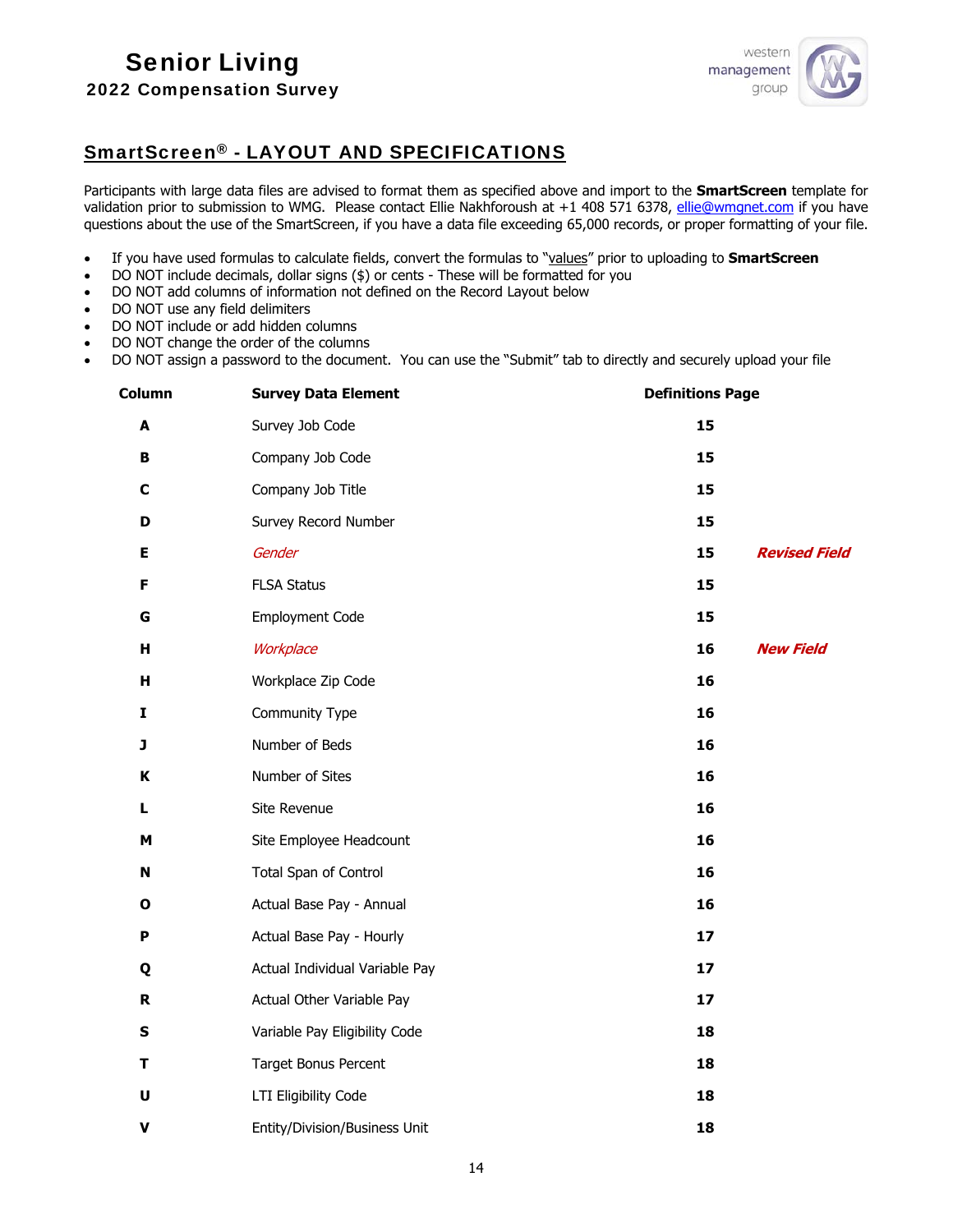

## SURVEY DATA ELEMENTS

Below are the definitions of each item on the **SmartScreen®**, listed in order by column.

Data reported should reflect policies and compensation in effect on 1 May 2022. All employees submitted must be on Active Pay Status as of 1 May 2022. EXCLUDE those who are on LOA, disability, sabbatical, or similar non-active status. Report data for each individual employee matched to the survey job.

- **A. SURVEY JOB CODE:** The survey job code is the number corresponding to the survey job description for each job covered in the survey. The job descriptions are prepared to reflect the normal range of duties, responsibilities and requirements found in the level of job specified. Refer to the accompanying descriptions for detailed job content and to verify job matching requirements and scoping factors. The employee should perform at least 80% of the content of the job to be reported as a match. It is not intended that the description list every specific task which might conceivably be assigned to that level of job. Thus, it is unlikely that your job will be an exact match to the benchmark classification description, or that you have matches for all jobs, all levels.
- **B. COMPANY JOB CODE:** If your organization uses a job numbering system, indicate your internal job code which corresponds to your title. This will assist in the Edit and Verification Process as well as document your match for future reference and participation. This information will also help you document your job matches and entries for future reference, as well as simplifying the updating of your data in subsequent cycles of the survey.
- **C. COMPANY JOB TITLE:** Enter your internal company job title for each job reported.
- **D. SURVEY RECORD NUMBER:** Enter a unique record number assigned to the line of data which enables internal tracking and verification of the pay information reported to the survey. This can be as simple as a number sequence starting at 1 for the first record, and indexing up to the full count of records being submitted.

You may use any scheme meeting your own needs which will allow you to associate the data with your own employees and provide for easy reference should we need to contact you to clarify, audit, or verify your input data. **DO NOT submit Social Security Number, Employee ID, Payroll ID, or any other personally-identifiableinformation which you would consider confidential, or could in any way compromise the confidentiality of the individual pay data reported for your employees.** 

- **E. GENDER:** A new data element has been added to the SmartScreen, Gender, identifying the gender of the employee. If you are unable to provide this data simply leave the column blank.
	- **F =** Female
	- **M =** Male
	- **X** = Non-Binary/Other
- **F. FLSA STATUS:** Indicate the Fair Labor Standards Act (FLSA) status of the job incumbent.
	- **N** = Non-Exempt
	- $E = Exempt$

#### **G. EMPLOYMENT CODE:**

- **F** = *Full Time* (works 40 hours per week)
- **P** = Part Time (works less than 40 hours per week)

If employee is Part Time, report pay as an hourly rate.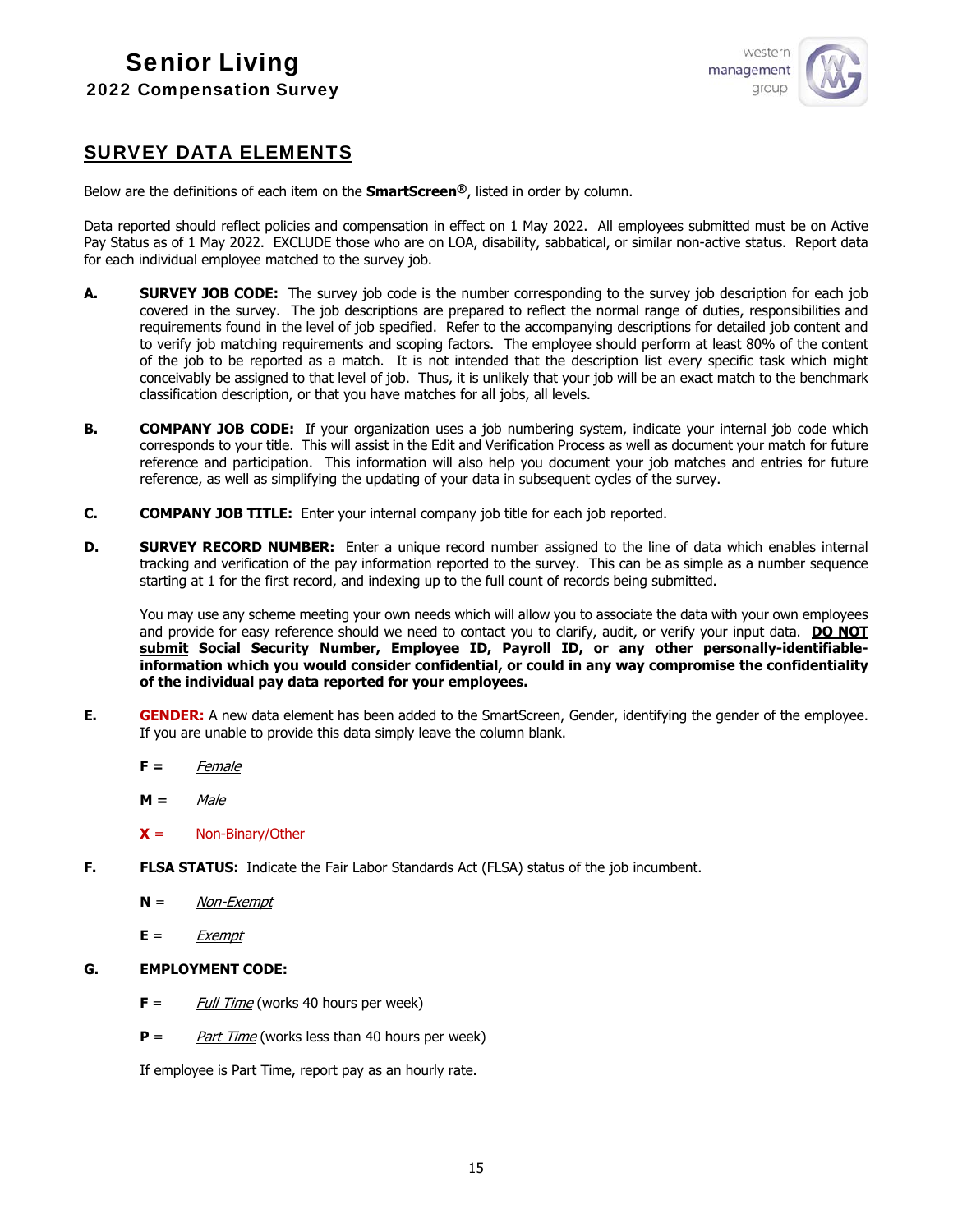

- **H. WORKPLACE:** Enter the code which best indicates the workplace arrangement for the employee. If they work 80% or more in one location, choose that location. This is an optional field, so please do not report if you are unable to accurately determine the employee workplace.
	- **O** = Office. The employee works in an employer-provided location.
	- **H** = Home. The employee works from their own home.
	- **F** = Field. The employee normally works in the field, not in an employer-provide location or home situation. This code typically applies to travelling, sales, and service employees.
	- **Z** = Combination. Use this code if the employee works in more than one location, but not 80% in a single one.
- **I. WORKPLACE ZIP CODE:** Enter the 5-digit Postal ZIP Code of the **WORKPLACE LOCATION** of the employee.
- **J. COMMUNITY TYPE:** Indicate the primary community type in which the employee is working.
	- **IL** = Independent Living
	- **AL** = Assisted Living
	- **SN** = Skilled Nursing
	- **CC** = Convalescent Care
	- **AZ** = Alzheimer's
	- **ZZ** = Combination (default if unknown)

**Report Data Elements K, L, M, N, O for Supervisor/Manager jobs and above ONLY: If the actual number is not available, submit the best estimate for the typical responsibility for an incumbent in this position.** 

- **K. NUMBER OF BEDS:** Enter the number of beds included in the site for which the supervisor/manager/director is responsible.
- **L. NUMBER OF SITES:** Enter the number of sites for which the supervisor/manager/director is responsible.
- **M. SITE REVENUE:** Enter the total annual revenue amount generated by the total number of sites for which this supervisor/manager/director is responsible. Report in full annual dollars, not truncated. For example, report 479,500, not 479K.
- **N. SITE EMPLOYEE HEADCOUNT:** Enter the number of employees in the site or sites for which the supervisor/manager/director is responsible.
- **O. TOTAL SPAN OF CONTROL:** Report the actual number of direct plus all indirect reports under the responsibility of the supervisor/manager/director.

For example: A director who has three managers reporting to them, each of whom has five employees would be reported as having a Total Span of Control of 18 employees (3+5+5+5).

If the actual number is not available, submit the best estimate for typical total number of employees for which a supervisor/manager/director in this position is responsible both directly and indirectly.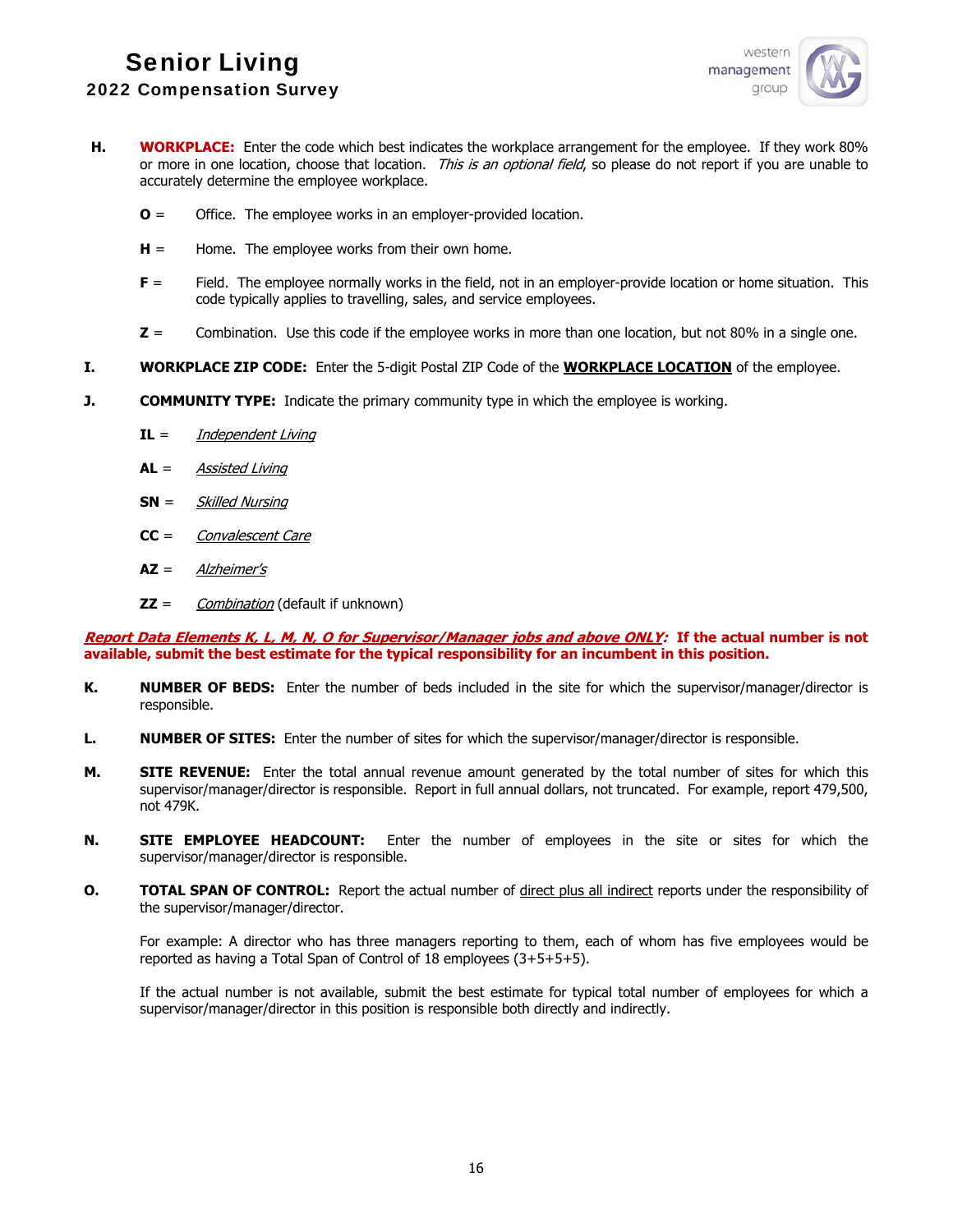

**P. ACTUAL BASE PAY - ANNUAL:** Base pay is the fixed portion of the employee's income, independent of any incentives, bonuses, performance awards, profit sharing or other cash compensation. Such payments represent pretax and pre-401K deferral amounts.

Report the annual base pay rate as of 1 May 2022 as an **ANNUAL** rate. (Based on 2080 hours per year)

#### **If the incumbent's work-week is less than 40 hours, the base pay must be reported as an hourly rate in Column Q.**

## **You Need Only complete Column P or Column Q, not both.**

**Q. ACTUAL BASE PAY - HOURLY:** Base pay is the fixed portion of the employee's income, independent of any incentives, bonuses, performance awards, profit sharing or other cash compensation. Such payments represent pretax and pre-401K deferral amounts.

Report the hourly base pay rate as of 1 May 2022 as an **HOURLY** rate. **Report incumbents whose work-week is less than 40 hours (Part-Time in Column G) here, not in column P.** 

#### **You Need ONLY complete Column P or Column Q, not both.**

**R. ACTUAL INDIVIDUAL VARIABLE PAY:** Annual cash payments earned (whether paid or not) for the most recent completed plan year for any of the following programs. Report actual amounts earned, not targeted amounts. **For employees who have been in the position for less than a full year and received a pro-rated bonus, report payments as annualized amounts. If you are unable to report annualized amounts, do not report a bonus amount.** 

**Do not report partial year payments**. If amounts are for less than a full year, you can report using one of the following methods:

• Pro-rate the typical, full year variable performance earnings and bonus.

#### **OR**

Do not report any bonus amount that is for less than a full year; indicate that employee as eligible only.

#### **Include:**

Sales Incentives/Commissions and the Key Contributor Awards Individual Performance Bonus Lump Sum Merit Increases Discretionary Bonus **Exercise Services** Holiday Bonuses Short Term Cash Payouts Short Term Cash Payouts MBO Bonus

#### **Exclude:**

Profit Sharing **Gainsharing Awards** Team/Group/Unit Bonus Shift Differentials Overtime Stock Grants/Options Lead Premiums **Patent/Suggestion Awards** Car Allowances **Allowances Hiring/Retention Bonuses** Gross-up amounts paid for tax purposes Long-term or retirement plan payments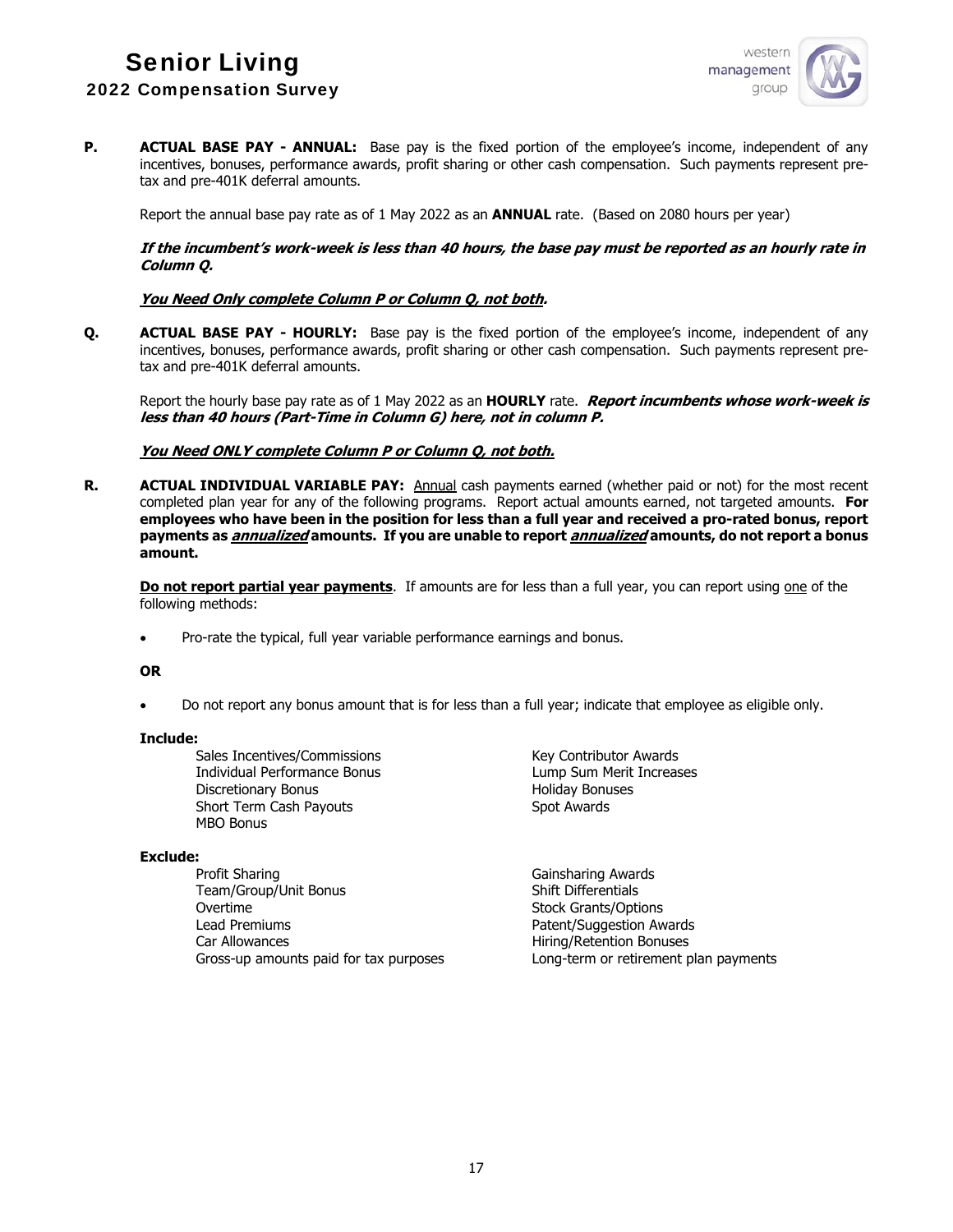

**S. ACTUAL OTHER VARIABLE PAY:** Annual cash payments earned for the most recently completed full plan year for Actual Other Variable Cash awards. Report actual amounts earned, expressed in annual dollar amounts, for the most recent full plan year, whether paid during or after the plan year. Do not report long-term, deferred, retirement, or vesting programs. Report partial year or pro-rated payments as *annualized* amounts.

#### **Include:**

Team/Group/Unit Bonus Gainsharing Awards Profit Sharing

#### **Exclude:**

Lead Premiums Overtime Sales Incentives/Commissions and the Patent/Suggestion Awards<br>
Hiring/Retention Bonuses<br>
Rev Contributor Awards Hiring/Retention Bonuses Long-term or retirement plan payments Shift Differentials Stock Grants/Options MBO Bonus Individual Performance Bonus Lump Sum Merit Increases Discretionary Bonus **Material Contract Entity Provident** Holiday Bonuses Short Term Cash Payouts Spot Awards

Car Allowances Gross-up amounts paid for tax purposes

- **T. VARIABLE PAY ELIGIBILITY CODE:** Indicate whether the employee was eligible to receive Actual Individual Variable Pay or Actual Other Variable Pay in the most recent or current plan year. "Eligibility" can refer to those in a formal or informal bonus plan.
	- **0** = Not eligible for either Actual Individual Variable Pay or Actual Other Variable Pay
	- **1** = Only eligible for Actual Individual Variable Pay
	- **2** = Only eligible for Actual Other Variable Pay
	- **3** = Eligible for Both Actual Individual Variable Pay or Actual Other Variable Pay

Employees may have been eligible, but did not actually receive payouts. Report the Eligibility Code, for all employees, whether actually paid or not.

- **U. TARGET BONUS PERCENT:** Potential amount to be paid, as a percentage of base pay, should the individual/company achieve 100% of defined targeted performance goals for the current fiscal year (in most cases, this will be 2022). Target amount should be expressed as a percentage of base pay, to one decimal place. Pro-rate for full year performance. **Do not report partial year targets.**
- **V. LTI ELIGIBILITY CODE:** Indicate whether the incumbent is currently eligible or not eligible for stock option grants and/or other long-term cash incentives:
	- **0** = Not eligible for any Stock Option Grants or Long-Term cash incentives
	- **1** = Currently eligible for *Stock Option Grants*
	- **2** = Currently eligible for *Long-Term Cash* incentives
	- **3** = Currently eligible for both Stock Option Grants and other Long Term cash incentives
- **W. ENTITY/DIVISION/BUSINESS UNIT:** If you are submitting data for more than one Business Unit (entity, division, subsidiary), you may use this column to identify the Business Unit to which the employee is assigned.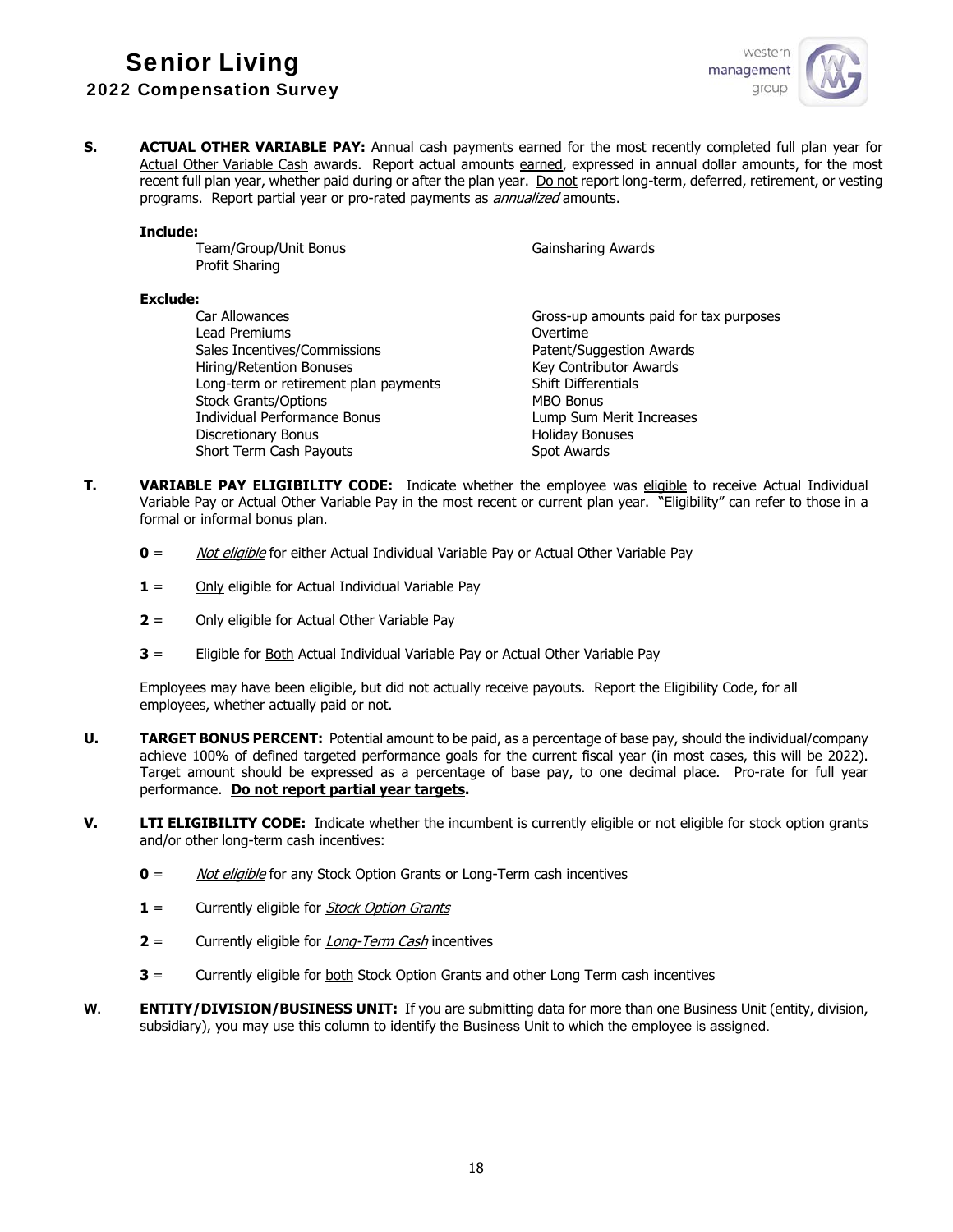

## JOB MATCHING

This survey is aimed at collecting data for a variety of levels of individual contributors, supervisory and management level positions within several functions.

A general job description is provided for each job covered in the survey. These descriptions are prepared to reflect the normal range of duties, responsibilities and requirements found in the level of job specified. It is not intended that the description list every specific task that might conceivably be assigned to that job. Rather, it is a general indication of the scope and complexity of the job. Thus, it is unlikely that your jobs will be exact matches to the job descriptions.

The description should be used as a reference and guide to the general level of skill required for the performance of the typical duties listed. As a basic guide, you should have a minimum of an 80% confidence level that your job is a match. Pay particular attention to the exclusions and qualifying remarks in some descriptions.

## **MULTIPLE LEVEL MATCHING**

Your job family may have more, or less levels within it than are identified in the survey. Review the content of the survey description to determine if two or more of your levels may need to be combined for reporting to a given survey level.

For Example: The survey has three levels of Resident Care Provider. Your company has four. Upon review of the survey descriptions, you may determine that your 3rd and 4th level would be best reported to the 3rd level in the survey. Therefore, combine your 3rd & 4th level and report both in the 3rd level of the survey.

> Conversely, if you have two levels, and the survey has five, try to allocate your employees among the five survey levels based on job content, experience, and complexity, where possible, but do not force fit.

#### **BLENDED JOBS - DO NOT DOUBLE MATCH:**

If your employee performs a combination of duties from two or more survey job levels or groups, pick the one survey job or group where at least 80% of the survey job content fits the employee. **DO NOT** match the same employee to more than one survey job level or group. If no survey job represents at least 80% of the duties of the employee, **DO NOT REPORT** that employee. "**If in doubt, leave it out."**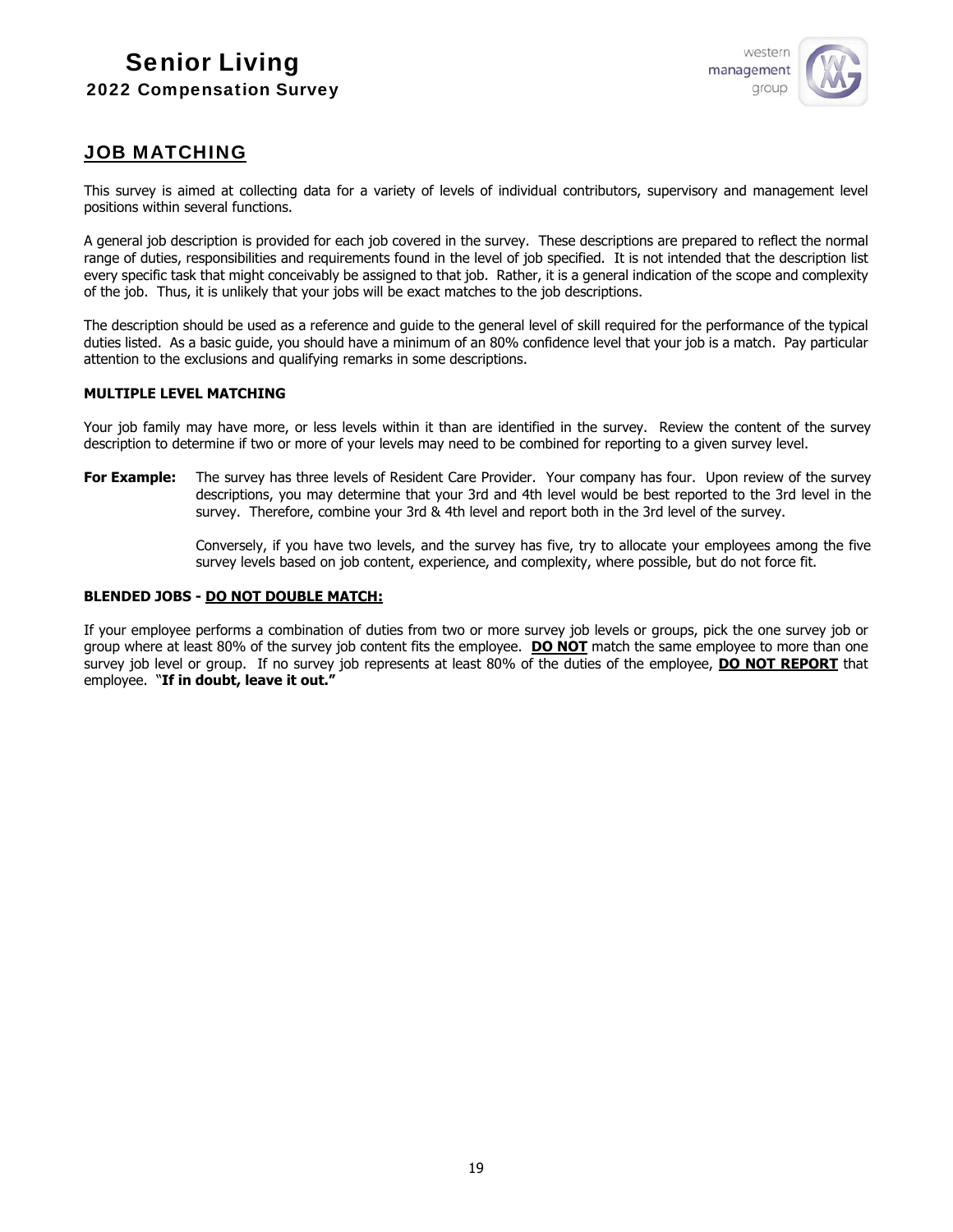# Senior Living

2022 Compensation Survey



## SURVEY JOBS INDEX

#### **NEW AND REVISED POSITIONS INDICATED IN BOLD RED ITALICS**

#### **SENIOR EXECUTIVES / OFFICERS**

- 10 Chief Executive Officer
- 30 Chief Operating Officer/Executive Vice President
- 80 Administration/Operations Executive
- 100 Chief Financial Officer
- 120 Legal Executive/General Counsel
- 420 Vice President Marketing

## **ADMINISTRATIVE / CLERICAL SUPPORT**

- 1001 Clerical Support Entry
- 1002 Clerical Support Intermediate
- 1003 Clerical Support Senior<br>1004 Clerical Support Special
- Clerical Support Specialist
- 1032 Executive Assistant to Executive

#### **OPERATIONS / MANAGEMENT**

- 1177 Executive/Operations Director Site
- 1178 Executive/Operations Director Region
- 1179 Executive/Operations Director Corporate

#### **HUMAN RESOURCES**

- 2001 Human Resources Assistant Entry
- 2002 Human Resources Assistant Intermediate
- 2003 Human Resources Assistant Senior
- 2011 General Human Resources Representative Entry
- 2012 General Human Resources Representative Intermediate

#### **FOOD SERVICES**

- 3002 Busser
- 3012 Dishwasher
- 3022 Waitstaff/Server
- 3032 Food Service Operator
- 3043 Cook
- 3045 Sous Chef
- 3065 Executive/Head Chef
- 3273 Dietician Site

## **ACCOUNTING / FINANCE**

- 4001 Accounting Assistant Entry
- 4002 Accounting Assistant Intermediate
- 4003 Accounting Assistant Senior 4021 Accountant - Entry
- 4022 Accountant Intermediate
- 4023 Accountant Career
- 4024 Accountant Specialist
- 4052 Payroll Assistant Intermediate
- 4053 Payroll Assistant Senior
- 4097 Payroll Supervisor
- 430 Vice President Marketing and Sales
- 440 Vice President Sales
- 450 Vice President Human Resources
- 460 Vice President of Education and Training
- 610 Vice President Information Systems
- 1041 Administrative Assistant Entry
- 1042 Administrative Assistant Intermediate
- 1043 Administrative Assistant Senior
- 1051 Receptionist Entry
- 1052 Receptionist Intermediate
- 1197 Business/Office Supervisor Single level
- 1198 Business/Office Manager Single level
- 2013 General Human Resources Representative Career
- 2418 Human Resources Manager Site
- 2419 Human Resources Manager Region
- 2420 Human Resources Executive Corporate
- 3283 Dietician Region
- 3363 Food Services Specialist
- 3365 Food Services Supervisor
	- 3376 Dining Room Manager
	- 3477 Dining and Food Services Manager Site
	- 3478 Dining and Food Services Manager/Director Region
- 3479 Dining and Food Services Manager/Director Corporate
- 4098 Payroll Manager 4099 Payroll Director 4151 Financial Analyst - Entry 4152 Financial Analyst - Intermediate 4153 Financial Analyst - Career 4154 Financial Analyst - Specialist 4287 Accounting/Finance - Supervisor<br>4288 Accounting/Finance Manager - F Accounting/Finance Manager - First level 4289 Accounting/Finance Manager - Second level 4498 Controller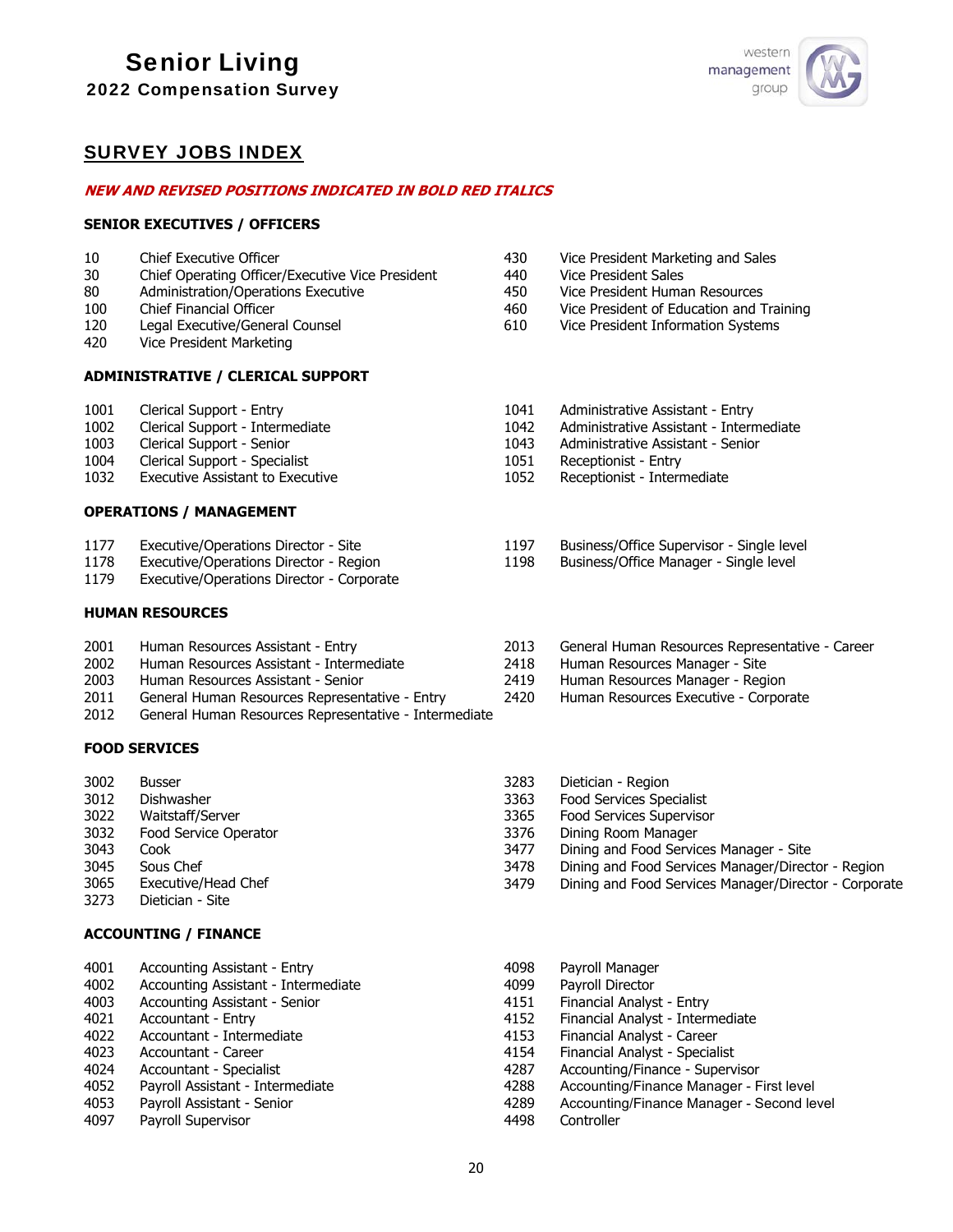# Senior Living

| <b>2022 Compensation Survey</b> |  |
|---------------------------------|--|
|---------------------------------|--|

## **HOUSEKEEPING**

| 4511 | Housekeeper - Entry        |
|------|----------------------------|
| 4512 | Housekeeper - Intermediate |
| 4514 | Housekeeper - Lead         |

- **SALES / MARKETING**
- 5011 Sales/Marketing Representative Entry
- 5012 Sales/Marketing Representative Intermediate
- 5013 Sales/Marketing Representative Career

## **RESIDENT SERVICES**

6001 Valet

- 6002 Shuttle/Van Driver
- 6011 Resident Care Provider Entry
- 6012 Resident Care Provider Intermediate
- 6014 Resident Care Provider Lead
- 6065 Resident Care Supervisor
- 6066 Resident Services Director Site

## **FACILITIES / MAINTENANCE**

- 6411 Interior Designer Entry
- 6412 Interior Designer Intermediate
- 6413 Interior Designer Career
- 6418 Interior Design Manager
- 6511 Facilities Maintenance Technician Entry
- 6512 Facilities Maintenance Technician Intermediate 6513 Facilities Maintenance Technician - Senior
- 6552 Groundskeeper
- 6642 Janitor/Custodian Entry

## **HEALTHCARE / HOSPICE**

- 7011 Nurse Practitioner/Clinician/Physician's Assist Entry
- 7013 Nurse Practitioner/Clinician/Physician's Assist Career
- Nurse Practitioner/Clinician/Physician's Assist Senior
- 7021 Licensed Vocational Nurse Entry
- 7023 Licensed Vocational Nurse Career
- 7031 Registered Nurse Entry
- 7033 Registered Nurse Career
- 7034 Registered Nurse Senior
- 7042 Utilization Nurse/Case Manager Intermediate
- 7043 Utilization Nurse/Case Manager Career
- 7113 Certified Medication Aide
- 7123 Emergency Medical Technician
- 7143 Medical Records Clerk
- 7148 Medical Records Counselor/Director
- 7153 Risk Management Specialist
- 7158 Risk Management Manager
- 7203 MDS (Minimum Data Set) Coordinator Site
- 7204 MDS (Minimum Data Set) Coordinator Region



- 4532 Laundry Operator
- 4565 Housekeeping Supervisor
- 4566 Housekeeping Manager/Director
- 5077 Sales/Marketing Director Site
- 5078 Sales/Marketing Director Region
- 6067 Resident Services Director Region
- 6068 Resident Services Director Corporate
- 6113 Activities Assistant
- 6176 Activities Director Site
- 6177 Activities Director Region
- 6233 Beautician/Stylist
- 6243 Fitness/Recreation Therapist
- 6643 Janitor/Custodian Intermediate or Lead
- 6671 Security Guard
- 6687 Security Supervisor
- 6688 Security Manager
- 6786 General Maintenance Director Site
- 6787 General Maintenance Director Region
- 6797 Facilities Supervisor
- 6798 Facilities Manager
- 6966 Facilities Construction Manager
- 7206 Staffing Coordinator
- 7265 Nursing Shift Supervisor
- 7267 Director of Nursing Services
- 7268 Medical Director (MD)
- 7287 Health Care Manager Region
- 7301 Dementia Personal Care Aide Entry
- 7302 Dementia Personal Care Aide Intermediate
- 7307 Dementia Personal Care Supervisor
- 7308 Dementia Personal Care Manager
- 7401 Home Health Aide
- 7402 Certified Nurse's Assistant/Aide
- 7501 Pharmacy Technician
- 7508 Pharmacist
- 7561 Physical Therapy Aide
- 7562 Physical Therapist
- 7564 Respiratory Therapist (Registered)
- 7565 Occupational Therapist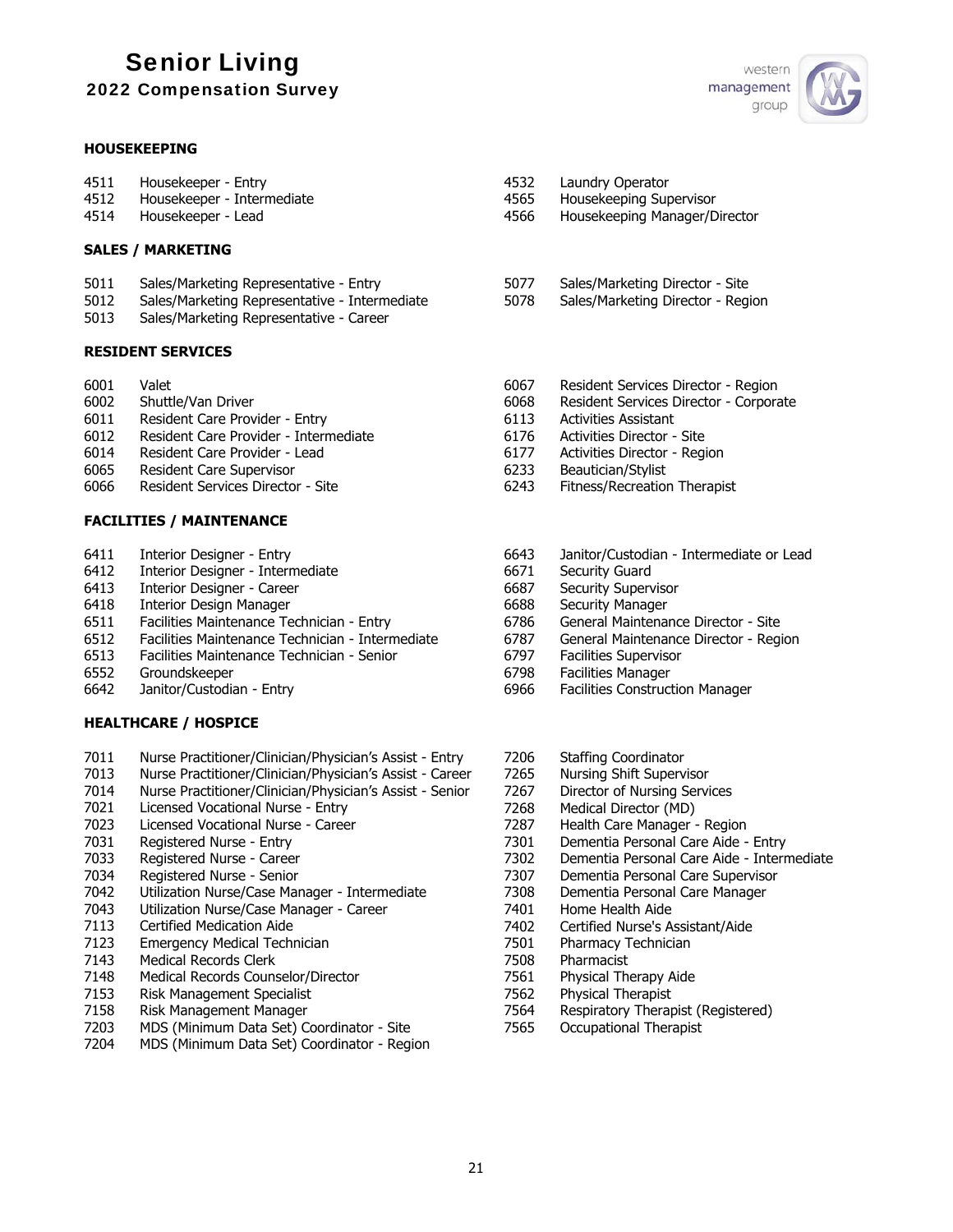

## **INFORMATION TECHNOLOGY**

| 8131 | Systems Administrator - Entry |  |
|------|-------------------------------|--|
|------|-------------------------------|--|

- 8132 Systems Administrator Intermediate<br>8133 Systems Administrator Career
- 8133 Systems Administrator Career<br>8261 PC Support Technician Entry
- 8261 PC Support Technician Entry<br>8262 PC Support Technician Intern
- PC Support Technician Intermediate
- 8263 PC Support Technician Senior
- 8271 MIS/Help Desk Coordinator Entry<br>8272 MIS/Help Desk Coordinator Intern
- 8272 MIS/Help Desk Coordinator Intermediate<br>8273 MIS/Help Desk Coordinator Senior
- 8273 MIS/Help Desk Coordinator Senior<br>8498 Information Technology Manager
- Information Technology Manager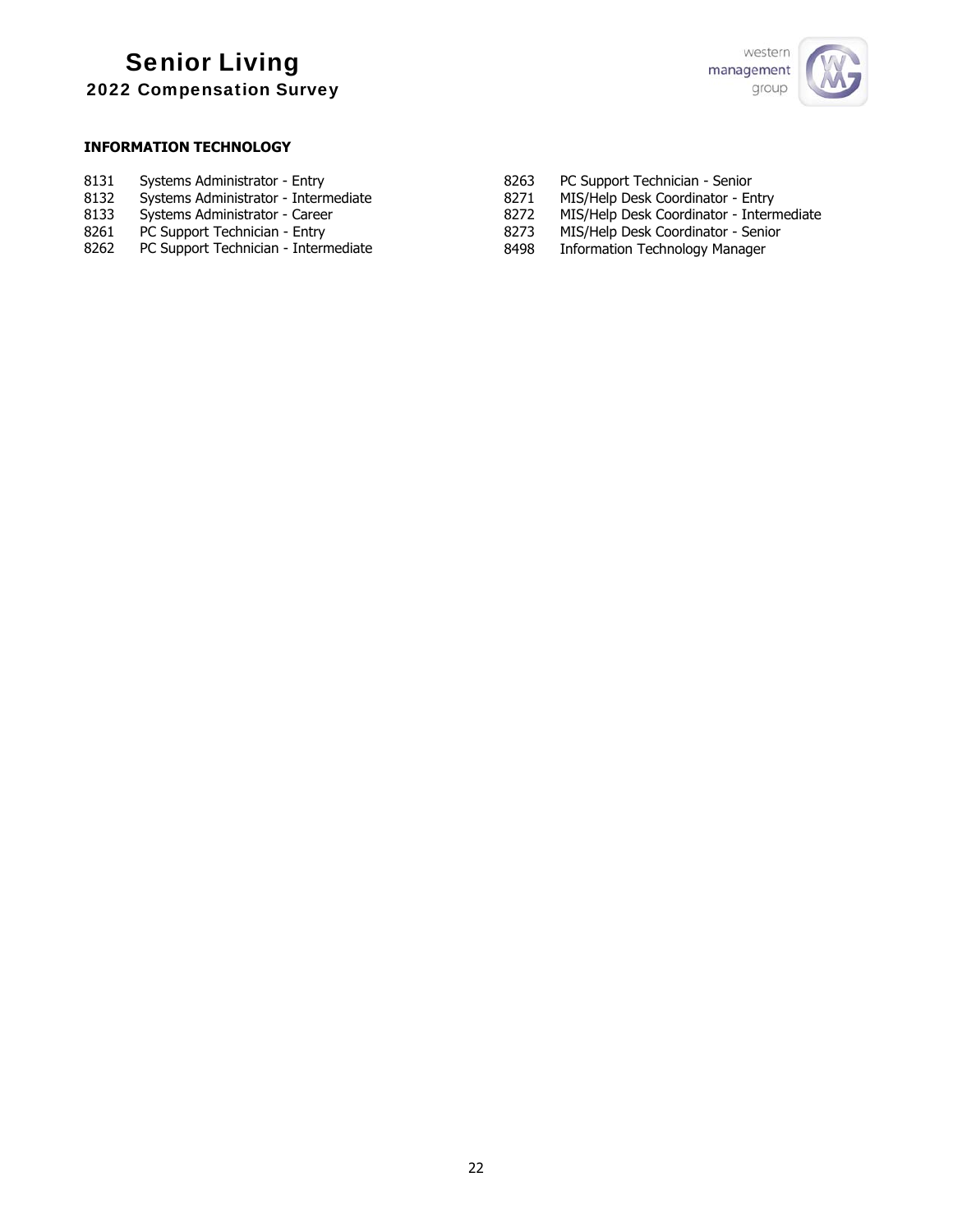

## SURVEY JOB DESCRIPTIONS

#### COPYRIGHT 2022

**Review the job descriptions below to identify those jobs that may exist in your company. Jobs are to be matched on content as defined in the job description. Do NOT rely on title comparisons alone. ONLY report data on jobs that match the description by at least an 80% confidence level. Jobs that cannot meet these criteria should not be reported. NEW AND REVISED POSITIONS INDICATED IN BOLD RED ITALICS**

## **SENIOR EXECUTIVES / OFFICERS**

#### **10 - Chief Executive Officer**

Responsible for directing the organization, which includes multiple facilities to ensure effective and profitable operation and growth. Accountable to Board of Directors and Shareholders for maximum return on invested capital, formulation and execution of current and long- Range objectives, development and implementation of operational plans and policies, and the establishment of controls for operating efficiency and profit reporting. Implements and coordinates operating practices and procedures to insure effective operations, which meet established objectives.

## **30 - Chief Operating Officer/Executive Vice President**

Responsible for direction of the organization to ensure effective and profitable operation and growth. Accountable to the Chief Executive Officer, assists in the development of company policies, goals and objectives. Reviews operational results and implements corrective actions as required to attain company goals.

#### **80 - Administration/Operations Executive**

Responsible for planning and directing the company's staff functions in support of the overall operations of the organization. Specific responsibilities may include, but are not limited to, Operations Administration, Internal Management Information Systems, Employee Relations, Internal Consulting Services, Facilities Management, Central Purchasing and Public Relations, etc. Manages the function through lower level Vice Presidents, Directors and/or Managers. NOTE: This is the highest level position in this functional area of the organization.

#### **100 - Chief Financial Officer**

Responsible for the development and maintenance of financial plans, programs and policies of the company. Directs financial activities, including financial planning and reporting, general accounting, audit, budgetary, tax and treasury functions. May provide overall direction of management information services and/or human resources. Accountable for financial controls and lending relationships, credit, audit liaison, corporate profit planning, working capital requirements, financial direction in acquisitions and divestitures and overall financial management. Excludes those whose primary responsibility is the maintenance, administration and operation of general accounting systems and those incumbents not managing lower level managers, supervisors or employees. Normally reports directly to the CEO and is responsible for all aspects of strategic planning, policy development, budgets, staffing, etc., for the total functional unit. Excludes those incumbents whose responsibilities are at the supervisory or lower level. Normally manages two lower level managers/supervisors/employees.

## **120 - Legal Executive/General Counsel**

This is the top legal position in the organization, with responsibility for determining corporate legal posture. As General Counsel, is responsible for protecting the company's legal interests and maintaining its operations within the scope established by law. Generally serves as or supervises Corporate Secretary. Manages the function through lower level Vice Presidents, Directors and/or Managers. Normally reports to the CEO. NOTE: This is the highest level position in this functional organization of the company.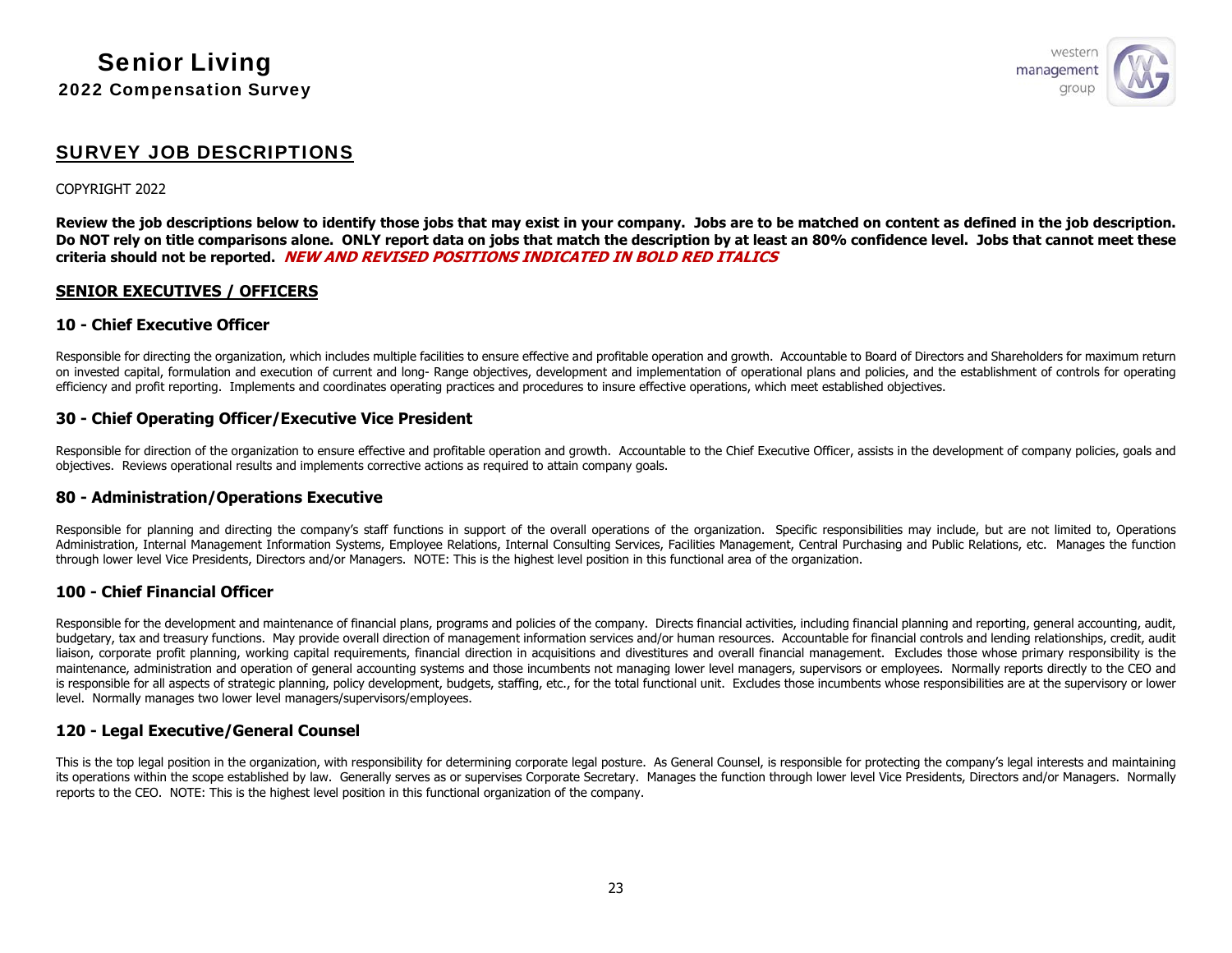

## **420 - Vice President Marketing**

Directs corporate marketing activities concerned with developing and analyzing market research data, identifying market potentials, establishing pricing strategies, defining and implementing advertising and promotion programs and managing marketing / contract administration. May report to the Senior Marketing and Sales Executive or to the CEO. Excludes those with sales responsibilities.

## **430 - Vice President Marketing and Sales**

Directs region/corporate marketing activities concerned with developing and analyzing market research data, identifying market potentials, establishing pricing strategies, defining and implementing advertising and promotion programs and managing marketing/contract administration. Responsible for increasing customer base by creating and implementing strategic plans that include market analysis, identifying, engaging and supporting new and existing business.

#### **440 - Vice President Sales**

Plans, directs and controls the activities of the sales staff of the corporation to maximize potential volume and sell company products. Provides for the preparation and consolidation of sales forecasts which meet overall sales objectives of the company. May develop and coordinate effective dealer/distributor programs and/or marketing programs. Develops methods to track effectiveness of field sales force activities. Normally reports to the CEO/General Manager and is responsible for all aspects of strategic planning, policy development, budgets, staffing, etc., for the total functional unit. Excludes those incumbents whose responsibilities are at the supervisory or lower level. Normally manages lower level employees.

#### **450 - Vice President Human Resources**

Responsible for the development, direction and coordination of Human Resources activities related to Employee Relations, EEO, Compensation, Employment, Training, Benefits Administration and the like. Develops and recommends policies and practices responsive to company requirements. Manages the function through lower level Vice Presidents, Directors and/or Managers. Normally reports to CEO. NOTE: This is the highest level position in this functional organization.

## **460 - Vice President of Education and Training**

Develops training programs, facilitates implementation of appropriate change management initiatives, and ensures development programs are aligned with company's mission, corporate culture, brand, and strategic objectives. Proactively and collaboratively initiates employee and talent development solutions to enhance service levels and increase efficiencies. Directs the design, planning, and implementation of corporate training programs, policies, and procedures. Ensures the success and effectiveness of training programs through the establishment of metrics, assessments, tracking, and reporting by trainers, mentors, and managers. Assesses the organizational development needs of operating, business and functional units; leads the design, development and implementation of programs, policies and strategies tailored to meet employee development needs and program goals. Provides expert facilitation and coaching to supervisors and managers regarding employee development methods and tools. Provides consultative and mentoring services to all departments regarding short- and long-term planning for employee development programs. Directs and cultivates effective collaboration with third party vendors and programs. Design and delivery of both in-house and with expert third parties, solutions that include a blended approach to learning such as coaching, classroom training, experiential learning, distance learning and online learning. Bachelor's or Master's degree, preferably with an emphasis in Organizational Development or Training. 15 or more years of experience leading, creating, and facilitating leadership, learning, succession, performance management, talent acquisition, and career development.

## **610 - Vice President Information Systems**

Plans, organizes, directs and controls the activities and staff involved in the study, design, development and installation of data processing systems, including systems analysis, programming and computer operations. Manages through subordinate managers, analysts and programmers, the development and installation of information systems for planning, control and operational purposes. Supervises the conduct of feasibility studies for system improvement and the preparation of system project proposals. Prepares long- Range systems projects/plans with priority recommendations. Presents proposed system projects to higher management. Schedules, controls, and reports progress of system design, development and installation activities. Reviews facility and equipment requirements and prepares related recommendations. Coordinates all decentralized data processing applications and monitors equipment utilization. Prepares operational forecasts and requirements for data processing, systems development and communications. Prepares and administers project and department budgets and reports budget performance. Normally reports to CEO or most senior financial position. Manages the function through lower level Vice Presidents, Directors and/or Managers. NOTE: This is the highest level position in this functional organization.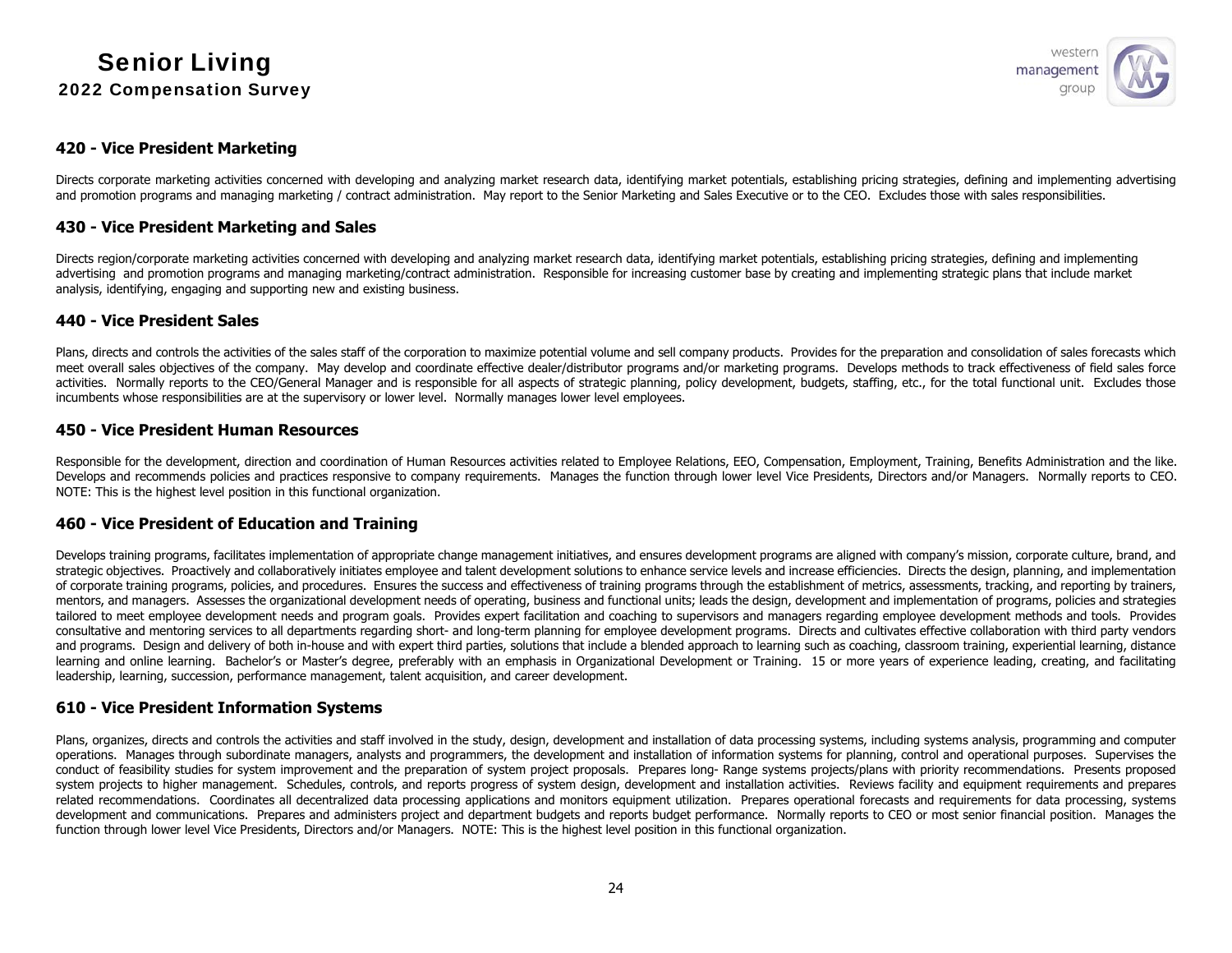

#### **ADMINISTRATIVE / CLERICAL SUPPORT JOB FAMILIES**

## JOB FUNCTION AND JOB CODE(S): **1001, 1002, 1003, 1004 - Clerical Support**

PRIMARY DUTIES AND RESPONSIBILITIES: Performs a variety of administrative/clerical duties. Assignments can be in functional areas such as accounting, purchasing, human resources, marketing, or other areas. Collects information for specified report formats. Maintains files, posts records, compiles minor statistical data, makes and checks routine calculations, keeps records, prepares schedules, prepares and sorts mail, proof- Reads, completes forms and checks for accuracy, answers telephones and performs simple data entry and document preparation. May operate general business machines such as computer workstation, copier, calculator, fax or other similar machines. Requires good communications skills. May require a working knowledge of commonly used PC applications such as word processing, spreadsheets and databases.

At the highest level, assignments generally include preparing complex reports; checking and verifying non- Routine bills, schedules, receipts, invoices, purchase orders, and other documents. Maintains complicated records requiring classification and compilation of varied information. May independently answer correspondence, handle inquiries, complaints or adjustments. Work is generally of a critical or confidential nature and requires a broad working knowledge of departmental and company practices, policies, programs, and product line. Coordinates complex activities between departments and outside parties. Contacts company personnel at all organizational levels to gather information and prepares reports.

| <b>Job</b><br><b>Number</b> | <b>Job</b><br>Level | <b>Typical Knowledge, Skills, Activities &amp; Responsibilities</b>                                                                                                                                                                                                                                                                                                                                                                                                                                                                                                                                               | <b>Minimum</b><br><b>Education</b>                     | <b>Minimum</b><br><b>Experience</b> | <b>Typical</b><br><b>Incumbent</b><br><b>Experience</b> |
|-----------------------------|---------------------|-------------------------------------------------------------------------------------------------------------------------------------------------------------------------------------------------------------------------------------------------------------------------------------------------------------------------------------------------------------------------------------------------------------------------------------------------------------------------------------------------------------------------------------------------------------------------------------------------------------------|--------------------------------------------------------|-------------------------------------|---------------------------------------------------------|
| 1001                        | Entry               | Under close supervision, performs a variety of minor clerical duties in accordance with specific<br>instructions and established work procedures. Follows written and verbal instructions to<br>accomplish assignments of a routine and repetitive nature. Normally works under the<br>direction of higher level clerks, quidance is usually readily available. Entry level position into<br>job family.                                                                                                                                                                                                          | Basic reading,<br>writing and math<br>skills           | None                                | $6 - 12$ months                                         |
| 1002                        | Intermediate        | Under limited supervision, performs a variety of semi- Routine clerical duties of moderate<br>complexity requiring the exercise of some discretion and use of limited judgment and<br>initiative. Follows written and verbal instructions with work usually subject to spot check.<br>Performs duties such as maintaining complex files, compiling and checking reports, searching<br>and investigating information contained in files, processing departmental documents<br>requiring specific knowledge of functional operations, and prepares correspondence and<br>reports from rough drafts.                 | Basic reading,<br>writing and math<br>skills           | $1+$ year                           | $3+$ years                                              |
| 1003                        | Senior              | Under general supervision, performs advanced and complicated clerical duties requiring<br>considerable judgment, independent analysis and detailed knowledge of departmental<br>procedures. Performs complicated reconciliation and control functions, and compiles special<br>studies where analysis of complicated data is required. Requires thorough knowledge of<br>policies and practices in assigned functional area.                                                                                                                                                                                      | Basic reading,<br>writing and math<br>skills           | $4+$ years                          | $6+$ years                                              |
| 1004                        | Specialist          | Under general direction and acting on own initiative provides complex analytical and<br>advanced administrative support to a specialized process or function. Independently<br>investigates and analyzes problems, determines approach, compiles and analyzes data, and<br>prepares reports/recommendations for action. Creates, organizes, and manipulates<br>complex databases/applications software. May provide working leadership to other clerical<br>staff, through assignment of work, training, coordination and checking of assignments.<br>Excludes those with bona fide supervisory responsibilities. | High school<br>graduate or<br>equivalent<br>experience | $6+$ years                          | $8+$ years                                              |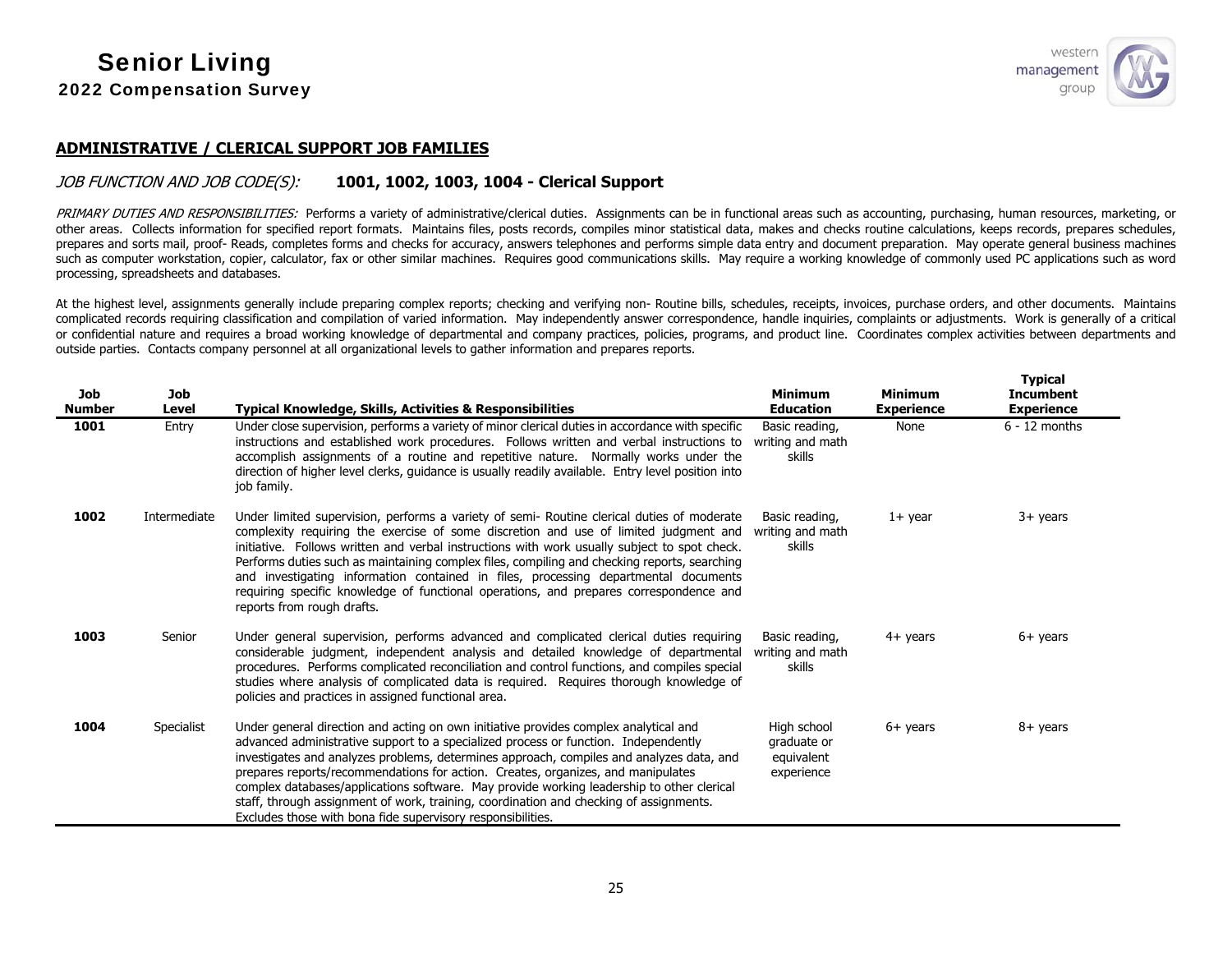

## JOB FUNCTION AND JOB CODE(S): **1032 - Executive Assistant to Executive**

PRIMARY DUTIES AND RESPONSIBILITIES: Under minimum supervision and acting on own initiative, performs diverse and advanced administrative and secretarial support for an Executive of the organization. It is rare that any company would have more than 3-5 incumbents at this level.

| Job<br><b>Number</b> | Job<br>Level | <b>Typical Knowledge, Skills, Activities &amp; Responsibilities</b>                                                                                                                                                                                                                                                                                                                                                                                                                                                                                                                                                                                                                                                                                                                                                                                                                                                                                                                                                                                                                                                                                                                                                                                                                                                                                                                                                                                                                                                                                                                                                                                                                                                                                                                                                                                                                                                                                                                                                                                                                                    | <b>Minimum</b><br><b>Education</b>                     | <b>Minimum</b><br><b>Experience</b> | <b>Typical</b><br><b>Incumbent</b><br><b>Experience</b> |
|----------------------|--------------|--------------------------------------------------------------------------------------------------------------------------------------------------------------------------------------------------------------------------------------------------------------------------------------------------------------------------------------------------------------------------------------------------------------------------------------------------------------------------------------------------------------------------------------------------------------------------------------------------------------------------------------------------------------------------------------------------------------------------------------------------------------------------------------------------------------------------------------------------------------------------------------------------------------------------------------------------------------------------------------------------------------------------------------------------------------------------------------------------------------------------------------------------------------------------------------------------------------------------------------------------------------------------------------------------------------------------------------------------------------------------------------------------------------------------------------------------------------------------------------------------------------------------------------------------------------------------------------------------------------------------------------------------------------------------------------------------------------------------------------------------------------------------------------------------------------------------------------------------------------------------------------------------------------------------------------------------------------------------------------------------------------------------------------------------------------------------------------------------------|--------------------------------------------------------|-------------------------------------|---------------------------------------------------------|
| 1032                 | Single level | Assignments involve work of a confidential and/or complex nature, necessitating exposure to<br>sensitive information and contacts requiring considerable discretion, judgment, tact and<br>diplomacy as well as a practical knowledge of the practices and procedures of the function,<br>general company policies and programs. Independently gathers, compiles and analyzes<br>information from multiple sources, and prepares a variety of complex reports, manuals, or<br>agendas. Maintains sensitive files and records for Executive. Reviews and answers mail and<br>inquiries on own initiative and determines within established quidelines if executive action is<br>required. Refers routine matters to appropriate parties for action and follows up to ensure<br>proper disposition. Communicates with executive, administrative and line management to<br>gather and convey information pertaining to Executive's responsibilities. Answers telephone<br>calls and tactfully handles inquiries and/or refers to appropriate party. Arranges and makes<br>notifications of appointments and travel reservations/arrangements. May prepare and process<br>expense reports. Performs a wide variety of normal secretarial, administrative, and clerical<br>duties including taking dictation and transcribing notes for letters, memos and reports. Types<br>materials in final form from very rough or involved drafts which may frequently use technical<br>terminology and statistical data. Plans the layout of complex reports, proposals and statistical<br>tables. Typically uses word processing and spreadsheet software packages to prepare<br>correspondence, reports and other memoranda. May use database, graphics and desktop<br>publishing applications. Operates a variety of general office equipment such as personal<br>computer, copier, calculator, Dictaphone or other office machines. Interfaces with clerical or<br>secretarial staff from within or outside the function. May have contact with firms, organizations<br>or individuals from outside the company. | High school<br>graduate or<br>equivalent<br>experience | $7+$ years                          | $10+$ years                                             |
|                      |              | May provide work leadership for other support staff members.<br>Requires experience with word processing and/or PC operations. Includes those reporting                                                                                                                                                                                                                                                                                                                                                                                                                                                                                                                                                                                                                                                                                                                                                                                                                                                                                                                                                                                                                                                                                                                                                                                                                                                                                                                                                                                                                                                                                                                                                                                                                                                                                                                                                                                                                                                                                                                                                |                                                        |                                     |                                                         |
|                      |              | directly to a Senior Executive at corporate or major division level, such as Vice President,<br>Treasurer, Division Manager/General Manager/President/CEO.                                                                                                                                                                                                                                                                                                                                                                                                                                                                                                                                                                                                                                                                                                                                                                                                                                                                                                                                                                                                                                                                                                                                                                                                                                                                                                                                                                                                                                                                                                                                                                                                                                                                                                                                                                                                                                                                                                                                             |                                                        |                                     |                                                         |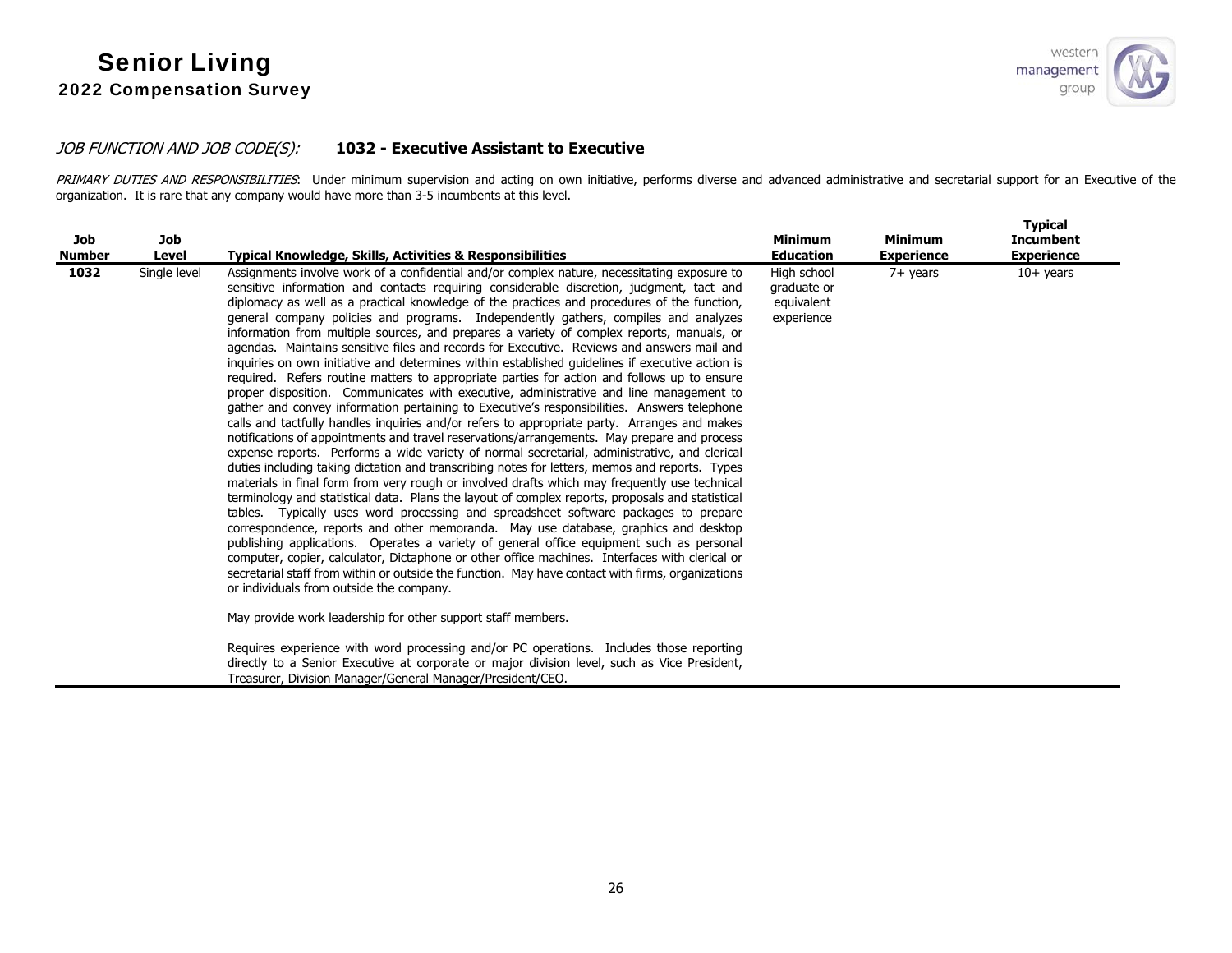**Typical** 

## JOB FUNCTION AND JOB CODE(S): **1041, 1042, 1043 - Administrative Assistant**

PRIMARY DUTIES AND RESPONSIBILITIES: Provides analytical and specialized administrative support of a non- Routine, non- Repetitive nature to relieve and assist executive, administrative, line and staff managers of complex details and advanced administrative duties. Typically supports one or more managers and/or staff in a department or administrative unit, or may support multiple departments. Executes special or continuous research and data analysis. Analyzes problems, determines approach, compiles and analyzes data, and prepares reports/recommendations for action by superior. Contacts company personnel at all organizational levels to gather information and prepare reports. Makes appointments, travel arrangements, meeting arrangements and coordinates activities between departments and outside parties. Answers telephones, screens calls and forwards messages. Answers correspondence and routes mail to the appropriate persons. Composes, prepares, edits and proofreads letters, reports and other correspondence. Assignments may be found in various functional areas of the company such as finance, marketing, purchasing, human resources, etc. Typically uses software packages for word processing, spreadsheets, databases, graphics and desktop publishing applications. Operates general office equipment such as computer workstation, typewriter, copier, calculator, fax or other office machines. Work is generally of a critical or confidential nature and requires a broad working knowledge of departmental and company practices, policies and programs.

At the highest level, may act as coordinator of departmental projects, following up on pending details, coordinating project team activities and monitoring progress. May provide tracking of department or project budget, keeping management apprised of budgetary status. Typically requires advanced word-processing and other personal computer skills.

| Job<br><b>Number</b> | Job<br>Level | <b>Typical Knowledge, Skills, Activities &amp; Responsibilities</b>                                                                                                                                                                                                                                                                                                       | <b>Minimum</b><br><b>Education</b>                     | <b>Minimum</b><br><b>Experience</b> | турісан<br><b>Incumbent</b><br><b>Experience</b> |
|----------------------|--------------|---------------------------------------------------------------------------------------------------------------------------------------------------------------------------------------------------------------------------------------------------------------------------------------------------------------------------------------------------------------------------|--------------------------------------------------------|-------------------------------------|--------------------------------------------------|
| 1041                 | Entry        | Under close supervision and acting on own initiative and direction, provides analytical and<br>administrative support.<br>Independently investigates assigned problems,<br>specialized<br>determining method of research, data and information requirements as well as analysis<br>techniques.                                                                            | High school<br>graduate or<br>equivalent<br>experience | $1+$ vear                           | $3+$ years                                       |
| 1042                 | Intermediate | Under limited supervision and acting on own initiative and direction, provides moderately<br>complex administrative support for one or more departments or administrative units.<br>Researches and obtains information for routine and moderately complex reports and special<br>assignments. Requires advanced business school or secretarial training.                  | High school<br>graduate or<br>equivalent<br>experience | 3+ years                            | $5+$ years                                       |
| 1043                 | Senior       | Under general supervision and acting on own initiative and direction, provides complex<br>administrative support. Independently researches and obtains information for complex reports<br>and special assignments. Requires advanced business school or secretarial training. May<br>provide quidance or work leadership to lower level clerical or administrative staff. | High school<br>graduate or<br>equivalent<br>experience | 5+ years                            | $6+$ years                                       |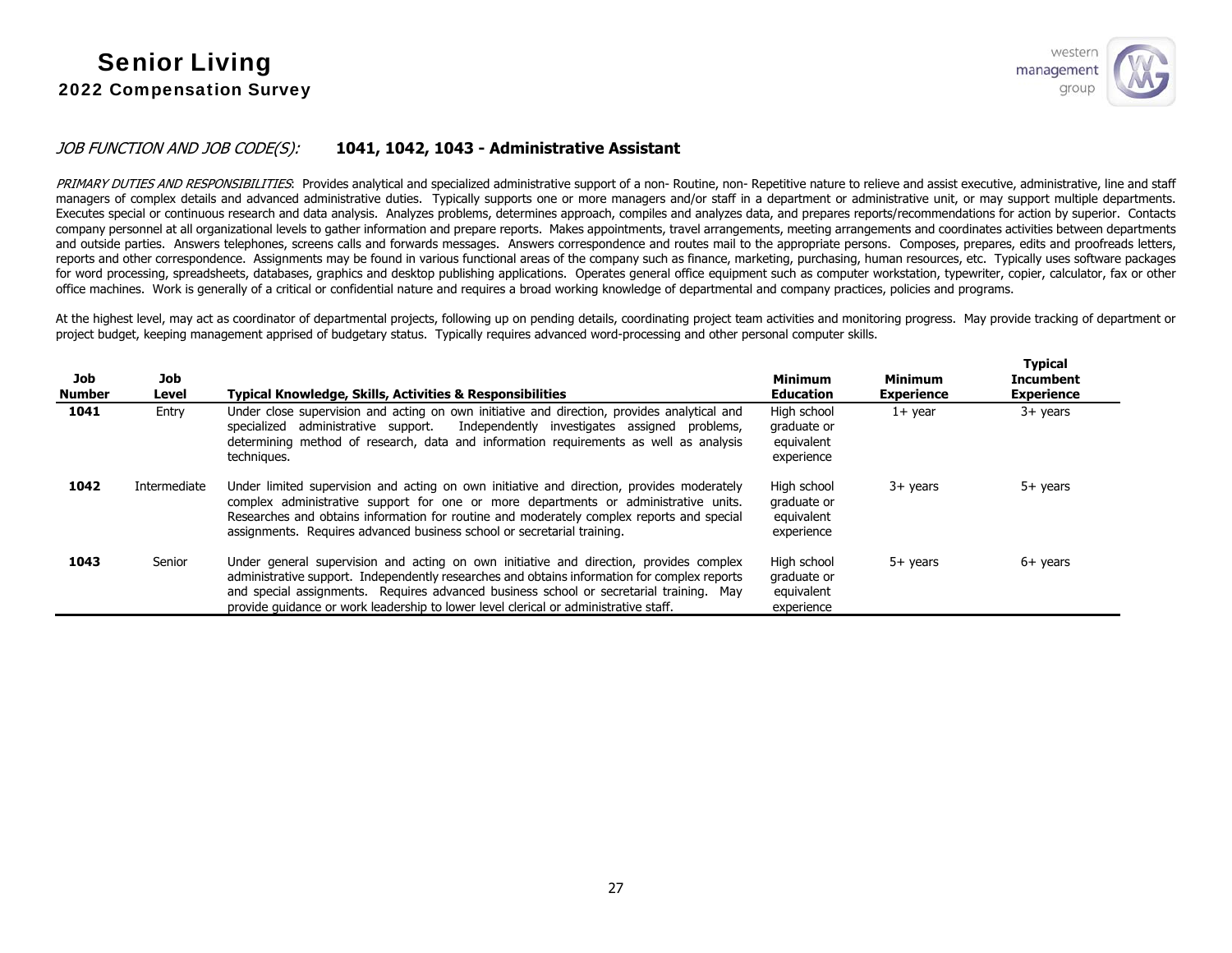

## JOB FUNCTION AND JOB CODE(S): **1051, 1052 - Receptionist**

PRIMARY DUTIES AND RESPONSIBILITIES: Receives and directs visitors, employment applicants, sales persons, employees, residents and family members to appropriate locations and parties. Handles incoming, outgoing, long distance and special conference calls. Enforces appropriate security procedures and directives. May perform related clerical work such as data entry & maintenance, filing, sorting and distributing mail. May conduct preliminary screening of employment applicants. Requires good verbal communications skills.

At the highest level, operates company phone system to receive and connect incoming telephone calls to proper party. May provide an overview of community information to those inquiries in support of the marketing and sales efforts. May maintain special records and logs of telephone calls, times, charges, and company phone directory. May operate paging systems and coordinate the installation, movement and service of telephone equipment within the facility. **Typical** 

| Job<br><b>Number</b> | Job<br>Level | <b>Typical Knowledge, Skills, Activities &amp; Responsibilities</b>                                                                                                                                                                         | <b>Minimum</b><br><b>Education</b>           | <b>Minimum</b><br><b>Experience</b> | i vbical<br><b>Incumbent</b><br><b>Experience</b> |
|----------------------|--------------|---------------------------------------------------------------------------------------------------------------------------------------------------------------------------------------------------------------------------------------------|----------------------------------------------|-------------------------------------|---------------------------------------------------|
| 1051                 | Entry        | Performs duties under close supervision. Excludes employees who operate company phone<br>system in conjunction with normal reception duties. Entry level position into job family.                                                          | Basic reading,<br>writing and math<br>skills | None                                | $1+$ year                                         |
| 1052                 | Intermediate | Under limited supervision operates single or multiple position telephone system. Handles<br>incoming, outgoing and long distance calls. May assist in the placement of conference calls writing and math<br>and operation of paging system. | Basic reading,<br>skills                     | $1+$ vear                           | 2+ years                                          |

#### **OPERATIONS / MANAGEMENT JOB FAMILIES**

JOB FUNCTION AND JOB CODE(S): **1177 - Executive/Operations Director - Site** 

| Job<br><b>Number</b> | Job<br>Level            | Typical Knowledge, Skills, Activities & Responsibilities                                                                                                                                                                                                                                                                                                                                                                                                                                                                                                                                                                                                                                                                                                                                                                     | <b>Minimum</b><br><b>Education</b>               | <b>Minimum</b><br><b>Experience</b> | <b>Typical</b><br><b>Incumbent</b><br><b>Experience</b> |
|----------------------|-------------------------|------------------------------------------------------------------------------------------------------------------------------------------------------------------------------------------------------------------------------------------------------------------------------------------------------------------------------------------------------------------------------------------------------------------------------------------------------------------------------------------------------------------------------------------------------------------------------------------------------------------------------------------------------------------------------------------------------------------------------------------------------------------------------------------------------------------------------|--------------------------------------------------|-------------------------------------|---------------------------------------------------------|
| 1177                 | <b>Director</b><br>Site | Manages the daily operations of the facility to ensure the highest quality operation in<br>accordance with facility standards and resident satisfaction. On site executive for all<br>operations. Assists with managing occupancy and monthly financial performance for the<br>property. Maintains positive working relationships with all residents, resident family members,<br>employees. Accountable for budget performance of the facility. Reviews hiring, promotions,<br>disciplinary actions and termination actions in accordance with company policy. Maintains<br>current department policies, procedures, licenses. Supervises, directs, and motivates all<br>department heads. Reviews, analyzes and evaluates resident care and implements changes.<br>Monitors compliance with state and federal regulations. | Bachelor's degree<br>or equivalent<br>experience | $2+$ years                          | 4+ years                                                |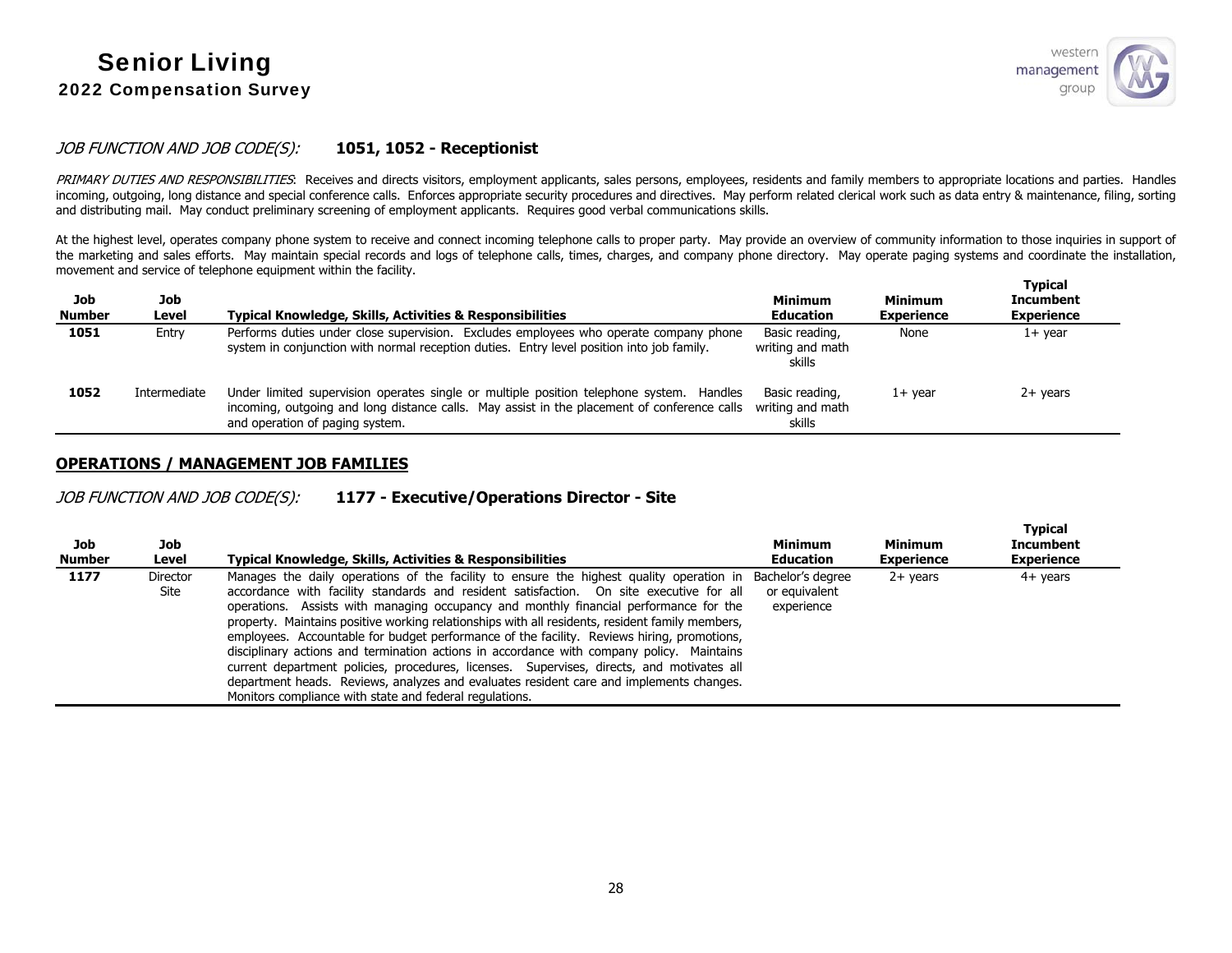## JOB FUNCTION AND JOB CODE(S): **1178 - Executive/Operations Director - Region**

| Job<br><b>Number</b> | Job<br>Level              | Typical Knowledge, Skills, Activities & Responsibilities                                                                                                                                                                                                                                                                                                                                                                                                                                                                                                               | Minimum<br><b>Education</b>                      | <b>Minimum</b><br><b>Experience</b> | <b>Typical</b><br>Incumbent<br><b>Experience</b> |
|----------------------|---------------------------|------------------------------------------------------------------------------------------------------------------------------------------------------------------------------------------------------------------------------------------------------------------------------------------------------------------------------------------------------------------------------------------------------------------------------------------------------------------------------------------------------------------------------------------------------------------------|--------------------------------------------------|-------------------------------------|--------------------------------------------------|
| 1178                 | <b>Director</b><br>Region | Directs the overall daily operations of multiple senior living residence facilities in an assigned<br>geographic area to ensure the highest quality operation in accordance with facility standards.<br>Develops long- Range objectives and strategies. Prepares and manages budget, cash flow,<br>occupancy and financial performance for properties. Supervises employee functions and<br>staffing through subordinate supervisors. Reviews, analyzes and evaluates resident care and<br>implements changes. Monitors compliance with state and federal regulations. | Bachelor's degree<br>or equivalent<br>experience | $5+$ vears                          | 8+ years                                         |

## JOB FUNCTION AND JOB CODE(S): **1179 - Executive/Operations Director - Corporate**

| <b>Job</b><br><b>Number</b> | Job<br>Level                 | <b>Typical Knowledge, Skills, Activities &amp; Responsibilities</b>                                                                                                                                                                                                                                                                                                                                                                  | <b>Minimum</b><br><b>Education</b> | <b>Minimum</b><br><b>Experience</b> | <b>Typical</b><br><b>Incumbent</b><br><b>Experience</b> |
|-----------------------------|------------------------------|--------------------------------------------------------------------------------------------------------------------------------------------------------------------------------------------------------------------------------------------------------------------------------------------------------------------------------------------------------------------------------------------------------------------------------------|------------------------------------|-------------------------------------|---------------------------------------------------------|
| 1179                        | <b>Director</b><br>Corporate | Directs the overall operation of all senior living residence facilities. Develops long- Range Bachelor's degree<br>objectives and strategies. Manages sales and asset efforts. Conducts operations in a manner<br>consistent with value drivers and strategic initiatives to uphold and improve resident<br>satisfaction, employee satisfaction and operational effectiveness. Ensures adherence to<br>current laws and regulations. | or equivalent<br>experience        | 8+ vears                            | $10+$ years                                             |

## JOB FUNCTION AND JOB CODE(S): **1197 - Business/Office Supervisor**

| Job<br><b>Number</b> | Job<br>Level | <b>Typical Knowledge, Skills, Activities &amp; Responsibilities</b>                                                                                                                                                                                                                                                                                                                                                                                                                                                                                                                         | Minimum<br><b>Education</b> | <b>Minimum</b><br><b>Experience</b> | <b>Typical</b><br>Incumbent<br><b>Experience</b> |
|----------------------|--------------|---------------------------------------------------------------------------------------------------------------------------------------------------------------------------------------------------------------------------------------------------------------------------------------------------------------------------------------------------------------------------------------------------------------------------------------------------------------------------------------------------------------------------------------------------------------------------------------------|-----------------------------|-------------------------------------|--------------------------------------------------|
| 1197                 | Supervisor   | Responsible for supervising a variety of general office activities such as payroll, accounting, human Associate degree or<br>resources, purchasing and the like in an organization of limited size. May set up and maintain general<br>office systems, procedures and methods. Coordinates office activities with a variety of other<br>functions to provide required support. Maintains contact with outside vendors, customers and<br>others. Typically manages the day-to-day workflow of subordinate nonexempt workers. May be<br>located at the facility, regional or corporate level. | equivalent<br>experience    | $3+$ vears                          | 5+ years                                         |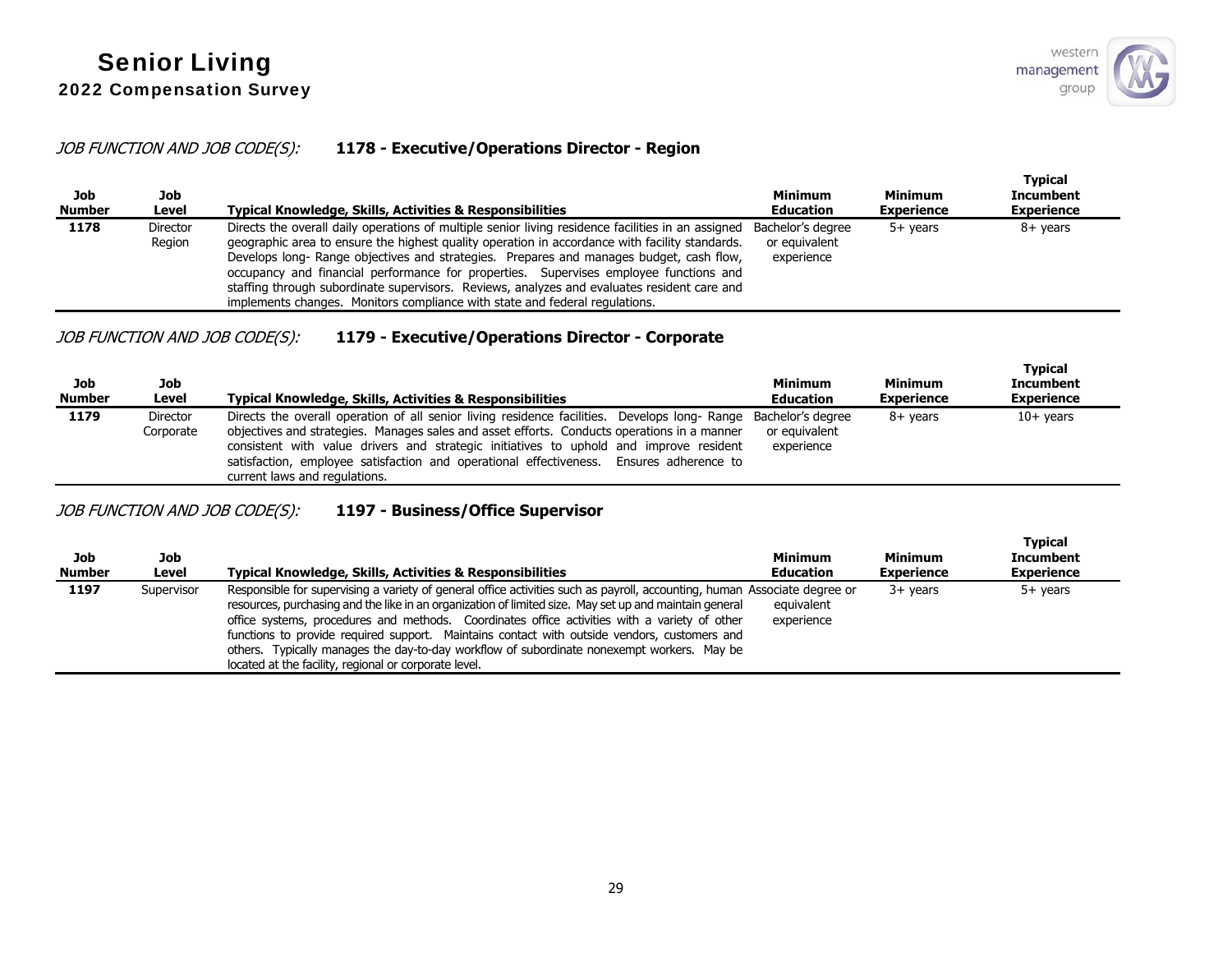**Typical** 

**Typical** 

## JOB FUNCTION AND JOB CODE(S): **1198 - Business/Office Manager**

| Job<br><b>Number</b> | Job<br>Level | <b>Typical Knowledge, Skills, Activities &amp; Responsibilities</b>                                                                                                                                                                                                                                                                                                                                                                                                                                                                                                                                                                                                                                                  | <b>Minimum</b><br><b>Education</b> | <b>Minimum</b><br><b>Experience</b> | i ypical<br>Incumbent<br><b>Experience</b> |
|----------------------|--------------|----------------------------------------------------------------------------------------------------------------------------------------------------------------------------------------------------------------------------------------------------------------------------------------------------------------------------------------------------------------------------------------------------------------------------------------------------------------------------------------------------------------------------------------------------------------------------------------------------------------------------------------------------------------------------------------------------------------------|------------------------------------|-------------------------------------|--------------------------------------------|
| 1198                 | Manager      | Responsible for managing and directing a combination and variety of general office activities Associate degree or<br>such as payroll, accounting, personnel, order processing, and the like in an organization of<br>limited size where such activities must be centralized and combined for economical operations.<br>May set up and maintain general office systems, procedures and methods. Coordinates office<br>activities with a variety of other functions to provide required support. Maintains contact with<br>outside vendors, customers and others. Responsible for the employment, promotion,<br>employee evaluation, training, motivation, counseling, safety and discipline of assigned<br>employees. | equivalent<br>experience           | 5+ vears                            | $6+$ years                                 |

## **HUMAN RESOURCES JOB FAMILIES**

## JOB FUNCTION AND JOB CODE(S): **2001, 2002, 2003 - Human Resources Assistant**

PRIMARY DUTIES AND RESPONSIBILITIES: Performs administrative tasks in support of human resources activities. Maintains files, posts records and logs, changes of status, compiles statistical data and checks human resources reports. May operate general business machines such as computer workstation, copier, calculator, fax, or other office machines. Positions may reside at either site, region or corporate level.

At the upper levels, provides information to employees regarding established human resources policies, benefits, forms, records and practices.

| Job<br><b>Number</b> | <b>Job</b><br>Level | <b>Typical Knowledge, Skills, Activities &amp; Responsibilities</b>                                                                                                                                                                                                                                                                                                                                                                                   | <b>Minimum</b><br><b>Education</b>           | <b>Minimum</b><br><b>Experience</b> | I ypical<br><b>Incumbent</b><br><b>Experience</b> |
|----------------------|---------------------|-------------------------------------------------------------------------------------------------------------------------------------------------------------------------------------------------------------------------------------------------------------------------------------------------------------------------------------------------------------------------------------------------------------------------------------------------------|----------------------------------------------|-------------------------------------|---------------------------------------------------|
| 2001                 | Entry               | Under close supervision performs routine administrative tasks. Assignments are generally<br>simple and repetitive in character such as sorting and filing correspondence, employment<br>applications, status changes and resumes. Guidance is readily available from higher level staff<br>members. Excludes trainees with no business experience.                                                                                                    | Basic reading,<br>writing and math<br>skills | 6 months                            | $1+$ year                                         |
| 2002                 | Intermediate        | Under limited supervision, performs a variety of semi- Routine tasks. Assignments are of<br>moderate complexity requiring the exercise of some discretion and use of limited judgment<br>and initiative. Excludes those with lead responsibilities.                                                                                                                                                                                                   | Basic reading,<br>writing and math<br>skills | $1+$ year                           | $3+$ years                                        |
| 2003                 | Senior              | Under general supervision, performs advanced and complicated clerical tasks. Assignments<br>require application of detailed knowledge of human resources functional policies and<br>practices. Independently handles inquiries and answers correspondence. May provide work<br>leadership to lower level staff through assignment of work, training, coordination and checking<br>assignments. Excludes those with full supervisory responsibilities. | Basic reading,<br>writing and math<br>skills | $3+$ years                          | $5+$ years                                        |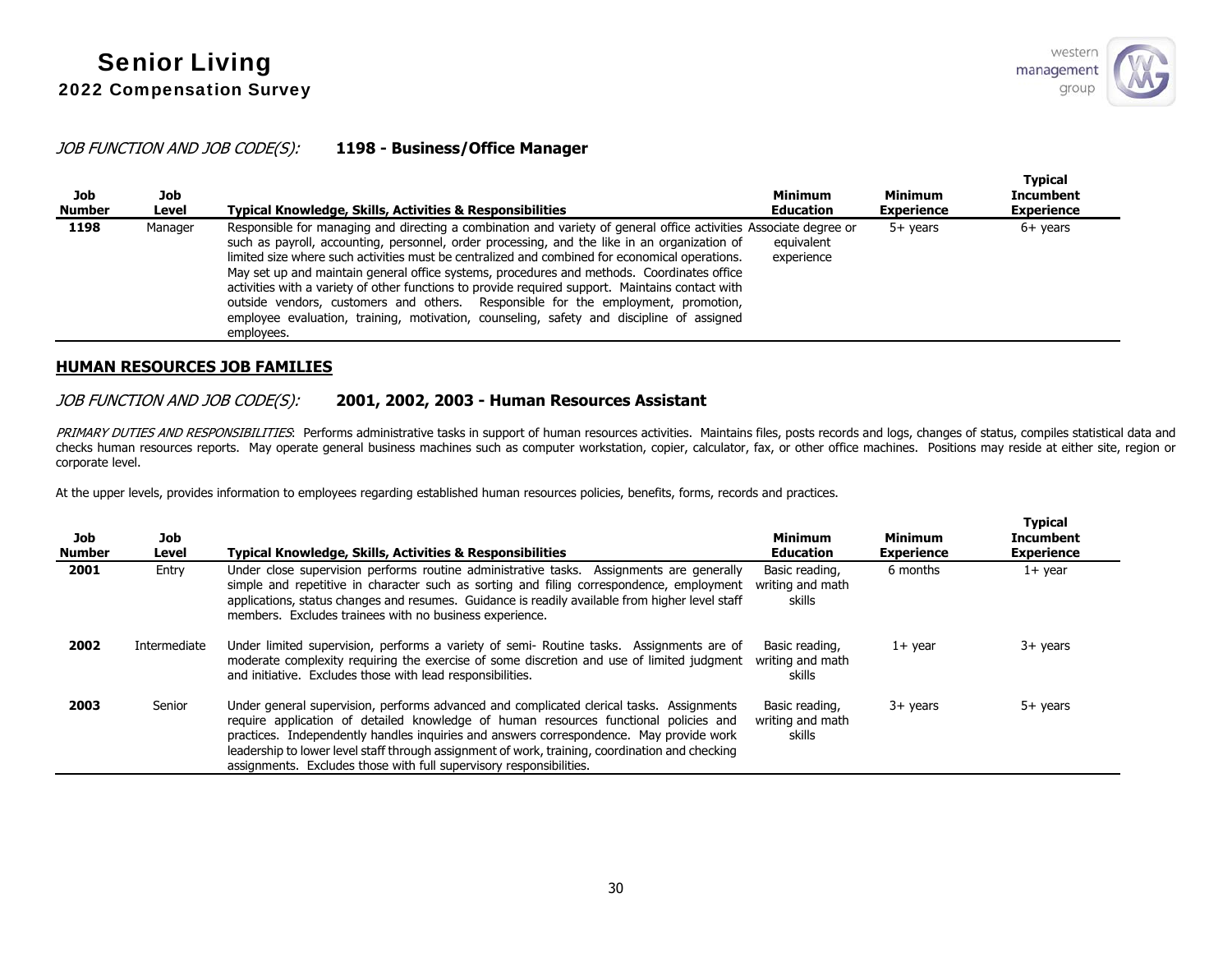

## JOB FUNCTION AND JOB CODE(S): **2011, 2012, 2013 - General Human Resources Representative**

PRIMARY DUTIES AND RESPONSIBILITIES: Performs professional level human resources activities in functions such as employment, compensation, benefits, training, employee relations, security, and unemployment insurance and related areas. Generally specializes within two or more assigned areas. Typical tasks include interviewing, screening, evaluating and extending employment offers to qualified applicants. Reviews requests for new/revised job classifications and grade changes, prepares job descriptions, data for compensation and benefit surveys and reviews salary increase requests. Provides assistance to management in interpreting and applying company human resources policies. Counsels employees concerning work related problems and conducts termination interviews. Prepares information for employee handbook and benefits brochures. Conducts employee orientations, prepares and presents unemployment claims.

At the highest level, tasks include formulation of extensive recruiting campaigns, development of compensation plans, coordination of training programs, analysis and recommendations for benefit changes, preparation and administration of EEO and affirmative action programs and tasks of similar complexity. Analyzes trends of a competitive nature within the company and outside of company. Assists in the formulation of human resources and manpower objectives. Develops recommended courses of action to meet objectives. Conducts studies to determine feasibility, cost benefits, and potential human resources program applications.

| Job<br>Number | Job<br>Level | Typical Knowledge, Skills, Activities & Responsibilities                                                                                                                                                                                                                                                                                                                                                                                   | <b>Minimum</b><br><b>Education</b>                                                            | <b>Minimum</b><br><b>Experience</b> | <b>Typical</b><br><b>Incumbent</b><br><b>Experience</b> |
|---------------|--------------|--------------------------------------------------------------------------------------------------------------------------------------------------------------------------------------------------------------------------------------------------------------------------------------------------------------------------------------------------------------------------------------------------------------------------------------------|-----------------------------------------------------------------------------------------------|-------------------------------------|---------------------------------------------------------|
| 2011          | Entry        | Researches and consolidates information required for analysis of human resources operations.<br>Prepares special projects as assigned. Requires analytical skills to conduct basic research,<br>analyze data and prepare recommendations. Ability to communicate with employees at all<br>levels. Entry level position into job family.                                                                                                    | Bachelor's degree<br>in Human<br>Resources, a<br>related field or<br>equivalent<br>experience | $6 - 12$ months                     | $1+$ year                                               |
| 2012          | Intermediate | Performs a wide variety of human resources activities, including the development and conduct<br>of recruiting programs, analysis of salary survey data, and development of compensation<br>structures. Reviews competitive benefits, develops recommendations for benefit additions and<br>changes. Provides assistance to line management regarding employee relations practices.<br>May provide technical guidance to lower level staff. | Bachelor's degree<br>in Human<br>Resources, a<br>related field or<br>equivalent<br>experience | 1+ year                             | 3+ years                                                |
| 2013          | Career       | Plans, conducts, and coordinates the development and administration of human resources<br>Provides staff consulting support in the investigation of new human resources<br>programs.<br>Conducts research into advanced human resources practices, policies and<br>programs.<br>procedures and prepares recommendations for management. May provide project leadership<br>to other staff members.                                          | Bachelor's degree<br>in Human<br>Resources, a<br>related field or<br>equivalent<br>experience | 3+ years                            | 5+ years                                                |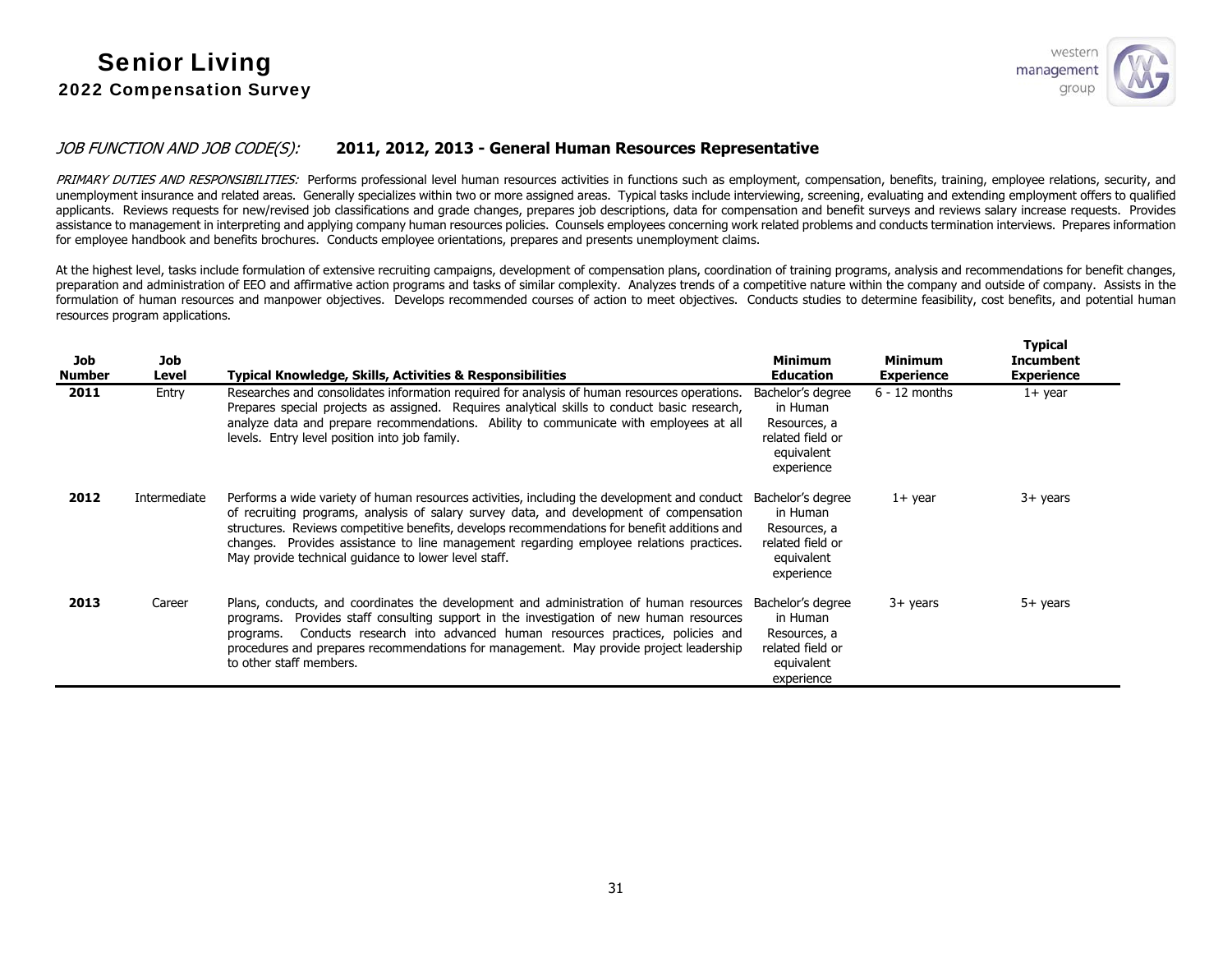## JOB FUNCTION AND JOB CODE(S): **2418 - Human Resources Manager - Site**

| Job<br>Number | Job<br>Level    | Typical Knowledge, Skills, Activities & Responsibilities                                                                                                                                                                                                                                                                                                                                                                                                                                                                                                                                                                                                                                                                                                                                                                                                                                                                                                                                                                                                                                                                                                                                                                                                                                                                    | <b>Minimum</b><br><b>Education</b>                                                | <b>Minimum</b><br><b>Experience</b> | <b>Typical</b><br><b>Incumbent</b><br><b>Experience</b> |
|---------------|-----------------|-----------------------------------------------------------------------------------------------------------------------------------------------------------------------------------------------------------------------------------------------------------------------------------------------------------------------------------------------------------------------------------------------------------------------------------------------------------------------------------------------------------------------------------------------------------------------------------------------------------------------------------------------------------------------------------------------------------------------------------------------------------------------------------------------------------------------------------------------------------------------------------------------------------------------------------------------------------------------------------------------------------------------------------------------------------------------------------------------------------------------------------------------------------------------------------------------------------------------------------------------------------------------------------------------------------------------------|-----------------------------------------------------------------------------------|-------------------------------------|---------------------------------------------------------|
| 2418          | Manager<br>Site | Manages and directs the activities and staff involved in developing and maintaining human<br>resources activities, policies and procedures at the local facility/site level. Coordinates in Business, Human<br>recruitment activities, compensation programs, new hire orientations, employee benefits,<br>health and safety and affirmative action plans through subordinate supervisors and/or lead<br>workers to ensure positive employee relations in keeping with company objectives. May<br>participate in compensation and benefit surveys to remain apprised of current trends,<br>conditions and legislative changes. Makes presentations and recommendations to<br>management regarding new or existing human resources policies. Directs the maintenance of<br>human resources records and data systems and reviews employee changes in status to ensure<br>fair and equitable application of compensation, human resources and employee relations<br>policies and practices. Provides quidance to managers and supervisors in the use and<br>application of salary ranges and increase guidelines, job evaluation plans and interpretation of<br>human resources policies and procedures. Responsible for the employment, training,<br>performance evaluation, counseling and discipline of assigned employees. | Bachelor's degree<br>Resources, a<br>related field or<br>equivalent<br>experience | $3+$ years                          | $5+$ years                                              |

JOB FUNCTION AND JOB CODE(S): **2419 - Human Resources Manager - Region**

| Job<br>Number | Job<br>Level      | <b>Typical Knowledge, Skills, Activities &amp; Responsibilities</b>                                                                                                                                                                                                                                                                                                                                                                                                                                                                                                                                                                                                                                                                                                                                                                                                                                                                                                                                                                                                                                                                                                                                                                                                                                                                                                                                                                                                                | <b>Minimum</b><br><b>Education</b>                                                | <b>Minimum</b><br><b>Experience</b> | <b>Typical</b><br><b>Incumbent</b><br><b>Experience</b> |
|---------------|-------------------|------------------------------------------------------------------------------------------------------------------------------------------------------------------------------------------------------------------------------------------------------------------------------------------------------------------------------------------------------------------------------------------------------------------------------------------------------------------------------------------------------------------------------------------------------------------------------------------------------------------------------------------------------------------------------------------------------------------------------------------------------------------------------------------------------------------------------------------------------------------------------------------------------------------------------------------------------------------------------------------------------------------------------------------------------------------------------------------------------------------------------------------------------------------------------------------------------------------------------------------------------------------------------------------------------------------------------------------------------------------------------------------------------------------------------------------------------------------------------------|-----------------------------------------------------------------------------------|-------------------------------------|---------------------------------------------------------|
| 2419          | Manager<br>Region | Manages and directs the activities and staff involved in developing and maintaining human<br>resources activities, policies and procedures for multiple properties in an assigned geographic in Business, Human<br>area. Coordinates recruitment activities, compensation programs, new hire orientations,<br>employee benefits, health and safety and affirmative action plans through subordinate<br>supervisors and/or lead workers to ensure positive employee relations in keeping with company<br>objectives. May participate in compensation and benefit surveys to remain apprised of current<br>trends, conditions and legislative changes. Makes presentations and recommendations to<br>management regarding new or existing human resources policies. Directs the maintenance of<br>human resources records and data systems and reviews employee changes in status to ensure<br>fair and equitable application of compensation, human resources and employee relations<br>policies and practices. Provides guidance to managers and supervisors in the use and<br>application of salary ranges and increase guidelines, job evaluation plans and interpretation of<br>human resources policies and procedures. Responsible for the employment, training,<br>performance evaluation, counseling and discipline of assigned employees. Directly manages<br>May manage nonexempt employees directly or through<br>exempt level employees.<br>managers/supervisors/leads. | Bachelor's degree<br>Resources, a<br>related field or<br>equivalent<br>experience | $5+$ years                          | 7+ years                                                |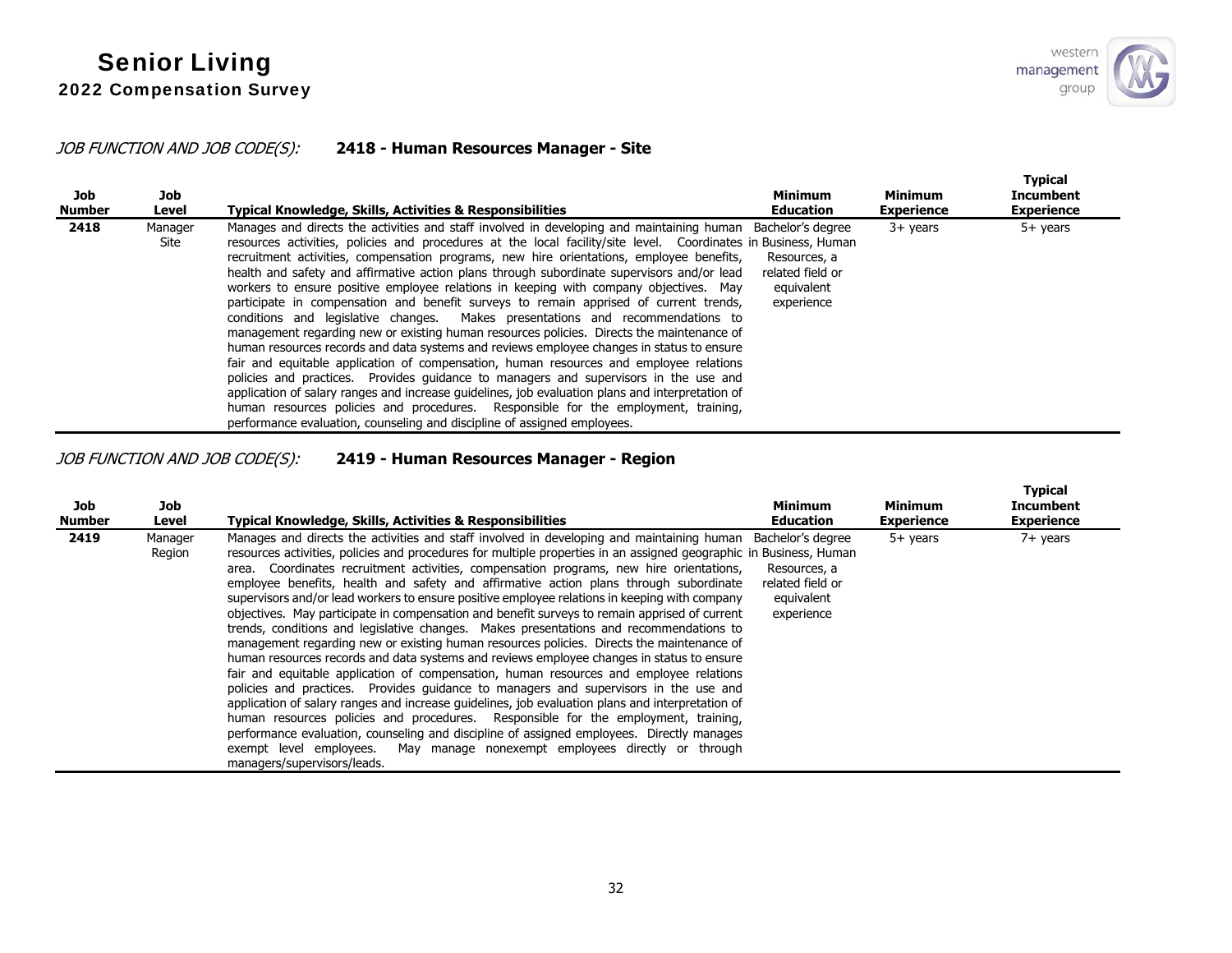## JOB FUNCTION AND JOB CODE(S): **2420 - Human Resources Executive - Corporate**

| Job<br><b>Number</b> | Job<br>Level                       | <b>Typical Knowledge, Skills, Activities &amp; Responsibilities</b>                                                                                                                                                                                                                                                                                                                                                                                                                                                                                                                                                                                                                                                                                             | <b>Minimum</b><br><b>Education</b>                           | Minimum<br><b>Experience</b> | Tvpical<br><b>Incumbent</b><br><b>Experience</b> |
|----------------------|------------------------------------|-----------------------------------------------------------------------------------------------------------------------------------------------------------------------------------------------------------------------------------------------------------------------------------------------------------------------------------------------------------------------------------------------------------------------------------------------------------------------------------------------------------------------------------------------------------------------------------------------------------------------------------------------------------------------------------------------------------------------------------------------------------------|--------------------------------------------------------------|------------------------------|--------------------------------------------------|
| 2420                 | Manager/<br>Executive<br>Corporate | Responsible for development of corporate human resources, policies, practices and activities Bachelor's degree<br>related to employee relations, EEO, compensation, recruitment, training, benefits in Business, Human<br>administration and the like. Manages, directs and coordinates the human resources activities<br>through subordinate functional managers. Analyzes cost effectiveness of all programs and is<br>responsible for budgeting and manpower planning. Develops and recommends policies and<br>practices in accordance with company goals. Advises management of industry trends and<br>legislative changes affecting human resources programs. Acts as company liaison in dealing<br>with governmental agencies and other outside entities. | Resources or<br>related field or<br>equivalent<br>experience | $8+$ vears                   | $10+$ years                                      |

#### **FOOD SERVICES JOB FAMILIES**

## JOB FUNCTION AND JOB CODE(S): **3002 - Busser**

| Job<br><b>Number</b> | Job<br>Level | <b>Typical Knowledge, Skills, Activities &amp; Responsibilities</b>                                                                                                                                                                                                                                                                                                                                                             | <b>Minimum</b><br><b>Education</b>           | Minimum<br><b>Experience</b> | <b>Typical</b><br><b>Incumbent</b><br><b>Experience</b> |
|----------------------|--------------|---------------------------------------------------------------------------------------------------------------------------------------------------------------------------------------------------------------------------------------------------------------------------------------------------------------------------------------------------------------------------------------------------------------------------------|----------------------------------------------|------------------------------|---------------------------------------------------------|
| 3002                 | Single level | Responsible for stocking, set up, clean up, and bussing. May assist at special events. May<br>assist with dishwashing and food preparation. Ensures all tables and chairs are arranged<br>properly. Sets-up and maintains utensil, condiment, napkin, and water stations. Maintains<br>trash receptacles, recycle bins, and storage rooms. Position may occasionally require significant<br>lifting or other physical exertion. | Basic reading,<br>writing and math<br>skills | $3+$ months                  | $3+$ months                                             |

## JOB FUNCTION AND JOB CODE(S): **3012 - Dishwasher**

| Job<br><b>Number</b> | Job<br>Level | <b>Typical Knowledge, Skills, Activities &amp; Responsibilities</b>                                                                                                                                                                                                                                                                                                                                                                                                                                                                                    | <b>Minimum</b><br><b>Education</b>           | Minimum<br><b>Experience</b> | <b>Typical</b><br><b>Incumbent</b><br><b>Experience</b> |
|----------------------|--------------|--------------------------------------------------------------------------------------------------------------------------------------------------------------------------------------------------------------------------------------------------------------------------------------------------------------------------------------------------------------------------------------------------------------------------------------------------------------------------------------------------------------------------------------------------------|----------------------------------------------|------------------------------|---------------------------------------------------------|
| 3012                 | Single level | Operates dish washing equipment and maintains the cleanliness of the dish washing area.<br>Washes dishes, glasses, cups, trays, silverware and food service equipment of all types. Sets<br>up and cleans dish machine area. Monitors temperatures and soap dispensing levels. Stores<br>clean equipment and utensils. Assists in maintaining preparation and service areas in a sanitary<br>condition. May prepare trash for disposal. May sweep and mop floors. Position may<br>occasionally require significant lifting or other physical exertion. | Basic reading,<br>writing and math<br>skills | None                         | $3+$ months                                             |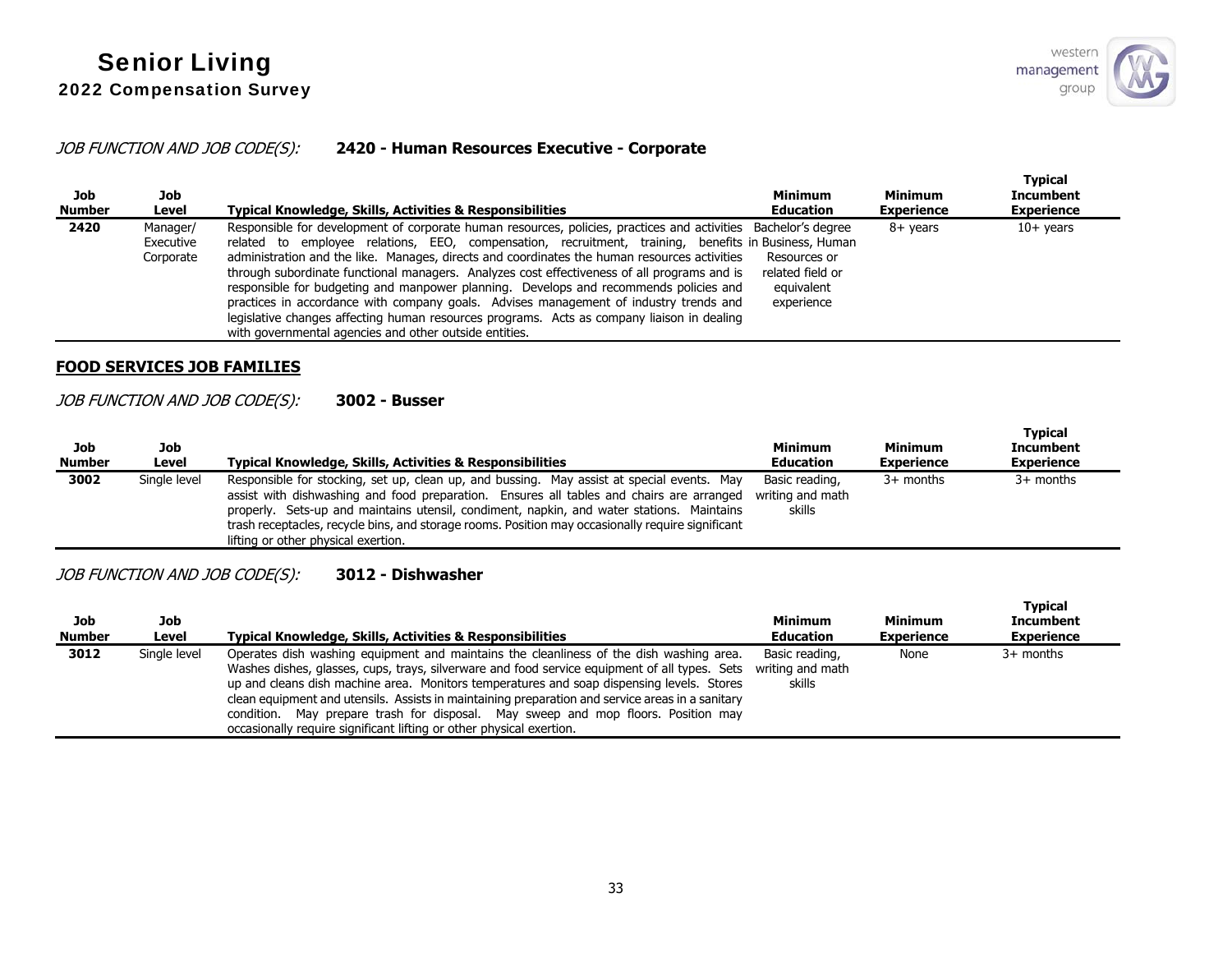## JOB FUNCTION AND JOB CODE(S): **3022 - Waitstaff/Server**

| Job<br><b>Number</b> | Job<br>Level | <b>Typical Knowledge, Skills, Activities &amp; Responsibilities</b>                                                                                                                                                                                                                                                                                                                                                                              | <b>Minimum</b><br><b>Education</b>           | <b>Minimum</b><br><b>Experience</b> | <b>Typical</b><br><b>Incumbent</b><br><b>Experience</b> |
|----------------------|--------------|--------------------------------------------------------------------------------------------------------------------------------------------------------------------------------------------------------------------------------------------------------------------------------------------------------------------------------------------------------------------------------------------------------------------------------------------------|----------------------------------------------|-------------------------------------|---------------------------------------------------------|
| 3022                 | Single level | Provides quality meals to residents and maintains standards of kitchen cleanliness.<br>Communicates any "specials" to customers, may make recommendations, takes accurate<br>orders, relays orders to cooks, and delivers meals. Tasks may include arranging and setting<br>tables and anticipating and communicating special needs/problems to Supervisor. Position may<br>occasionally require significant lifting or other physical exertion. | Basic reading,<br>writing and math<br>skills | $3+$ months                         | $3+$ months                                             |

## JOB FUNCTION AND JOB CODE(S): **3032 - Food Service Operator**

| Job<br><b>Number</b> | Job<br>Level | Typical Knowledge, Skills, Activities & Responsibilities                                                                                                                                                                                                                                                                                                                                                                                                                                                                                                           | <b>Minimum</b><br><b>Education</b>           | <b>Minimum</b><br><b>Experience</b> | <b>Typical</b><br>Incumbent<br><b>Experience</b> |
|----------------------|--------------|--------------------------------------------------------------------------------------------------------------------------------------------------------------------------------------------------------------------------------------------------------------------------------------------------------------------------------------------------------------------------------------------------------------------------------------------------------------------------------------------------------------------------------------------------------------------|----------------------------------------------|-------------------------------------|--------------------------------------------------|
| 3032                 | Single level | Provides and operates food service areas such as snack bar, deli, and coffee shop. Prepares<br>and sells food. Takes food orders from customers, relays orders to kitchen, receives payment<br>and delivers orders. Operates cash register, collects money and determines correct change.<br>Prepares a variety of fast food such as salads, sandwiches, soups and the like. Cleans and<br>maintains equipment and cleans dining area, condiment area and related work areas. Position<br>may occasionally require significant lifting or other physical exertion. | Basic reading,<br>writing and math<br>skills | $3+$ months                         | $5+$ months                                      |

## JOB FUNCTION AND JOB CODE(S): **3043 - Cook**

| Job<br><b>Number</b> | Job<br>Level | <b>Typical Knowledge, Skills, Activities &amp; Responsibilities</b>                                                                                                                                         | <b>Minimum</b><br><b>Education</b>           | <b>Minimum</b><br>Experience | <b>Typical</b><br>Incumbent<br><b>Experience</b> |
|----------------------|--------------|-------------------------------------------------------------------------------------------------------------------------------------------------------------------------------------------------------------|----------------------------------------------|------------------------------|--------------------------------------------------|
| 3043                 | Single level | Plans, prepares and cooks a variety of foods. Provides for preparation of special dietary<br>requirements. Cleans and maintains equipment and work area to ensure a high level of safety<br>and sanitation. | Basic reading,<br>writing and math<br>skills | 1+ vear                      | 2+ vears                                         |

## JOB FUNCTION AND JOB CODE(S): **3045 - Sous Chef**

| Job<br><b>Number</b> | Job<br>Level | Typical Knowledge, Skills, Activities & Responsibilities                                                                                                                                                                                                                                                                                                                                                                                                                                                                                                                                                                                                                                                                                                                                                                                                                                                                                                                | <b>Minimum</b><br><b>Education</b>                           | Minimum<br><b>Experience</b> | <b>Typical</b><br><b>Incumbent</b><br><b>Experience</b> |
|----------------------|--------------|-------------------------------------------------------------------------------------------------------------------------------------------------------------------------------------------------------------------------------------------------------------------------------------------------------------------------------------------------------------------------------------------------------------------------------------------------------------------------------------------------------------------------------------------------------------------------------------------------------------------------------------------------------------------------------------------------------------------------------------------------------------------------------------------------------------------------------------------------------------------------------------------------------------------------------------------------------------------------|--------------------------------------------------------------|------------------------------|---------------------------------------------------------|
| 3045                 | Single level | Assists in planning, organizing, and coordinating all food and meals served at the facility. May<br>manage the department and staff in the absence of the Executive/Head Chef. A supervisor is<br>the lowest, or most-junior, management position. It is a step above lead (Accounting Supervisor is skills. Valid driver's<br>senior to Lead Accounting Specialist), but below Manager. A supervisor is responsible for the day-<br>to-day performance of a small group. It may be a team, or a shift. The supervisor has experience require a Bachelor's<br>in what the group does, but is not necessarily better at it than everyone he/she supervises. The<br>supervisor's job is to quide the group toward its goals, see that all members of the team are<br>productive, and resolve problems as they arise. There are no budgetary responsibilities with a<br>supervisory position. Supervisors are not responsible for hiring/firing or performance appraisals. | Basic reading,<br>writing and math<br>license. Mav<br>dearee | 2 years                      | 3+ years                                                |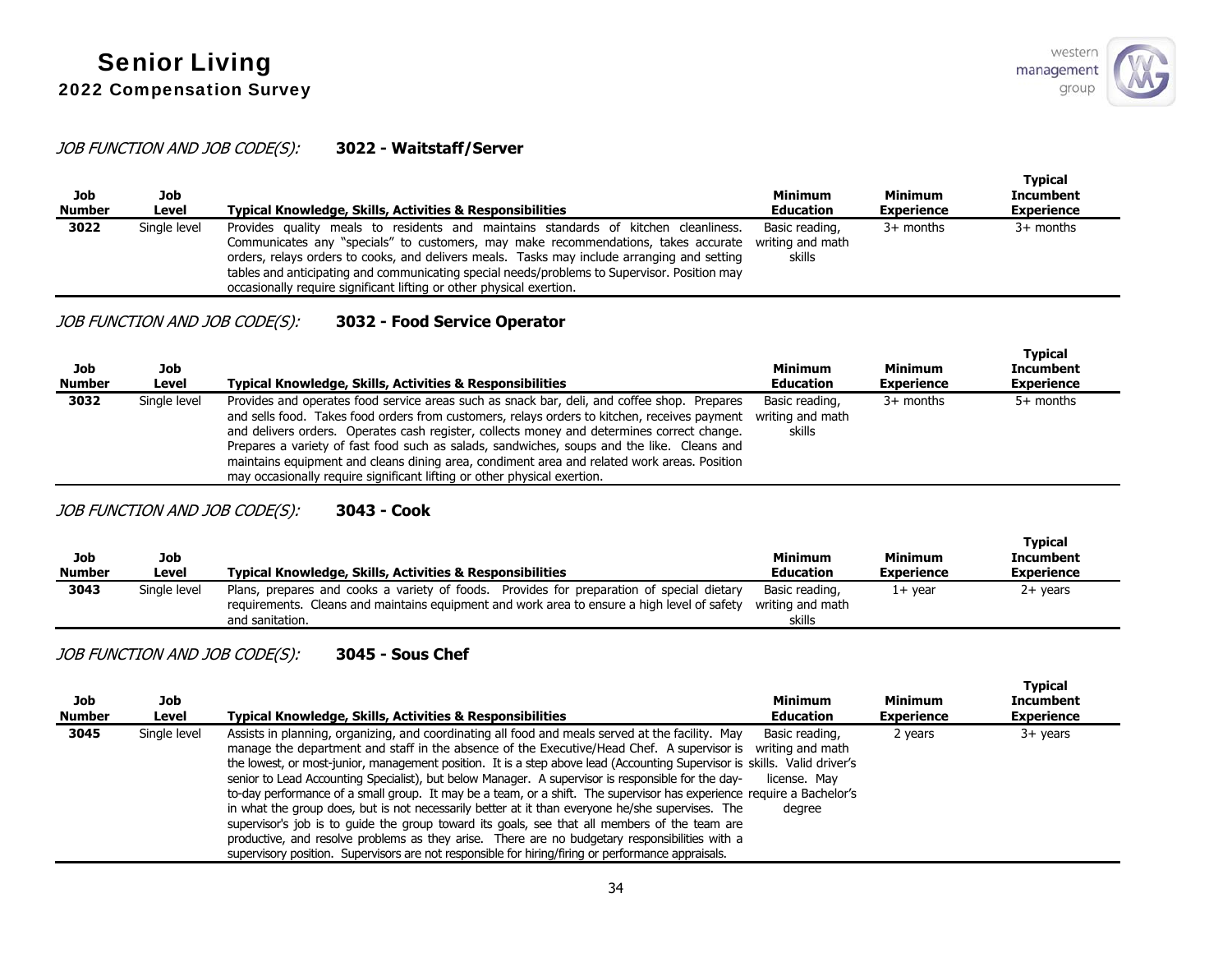## JOB FUNCTION AND JOB CODE(S): **3065 - Executive/Head Chef**

| Job<br><b>Number</b> | Job<br>Level | <b>Typical Knowledge, Skills, Activities &amp; Responsibilities</b>                                                                                                                                                                                                                                                                                                                                                                                             | Minimum<br><b>Education</b>                                   | <b>Minimum</b><br><b>Experience</b> | Typical<br><b>Incumbent</b><br><b>Experience</b> |
|----------------------|--------------|-----------------------------------------------------------------------------------------------------------------------------------------------------------------------------------------------------------------------------------------------------------------------------------------------------------------------------------------------------------------------------------------------------------------------------------------------------------------|---------------------------------------------------------------|-------------------------------------|--------------------------------------------------|
| 3065                 | Single level | Plans, organizes, and coordinates all food and meals served at the facility or regional level.<br>Manages the department and kitchen staff. Provides for preparation of special dietary<br>requirements. May be required to perform food inventory for accounting purposes. Oversees skills. May require<br>general housekeeping of kitchen and food preparation areas. Responsible for the employment,<br>training, and supervision of kitchen and wait staff. | Basic reading,<br>writing and math<br>a Bachelor's<br>degree. | $3+$ vears                          | $4+$ years                                       |

## JOB FUNCTION AND JOB CODE(S): **3273 - Dietician - Site**

| Job<br><b>Number</b> | Job<br>Level         | <b>Typical Knowledge, Skills, Activities &amp; Responsibilities</b>                                                                                                                                                                                                                | <b>Minimum</b><br><b>Education</b>                                  | Minimum<br><b>Experience</b> | <b>Typical</b><br><b>Incumbent</b><br><b>Experience</b> |
|----------------------|----------------------|------------------------------------------------------------------------------------------------------------------------------------------------------------------------------------------------------------------------------------------------------------------------------------|---------------------------------------------------------------------|------------------------------|---------------------------------------------------------|
| 3273                 | Single level<br>Site | Coordinates nutritional care of residents by completing nutritional assessments, developing<br>and implementing care plans and documenting dietary information about residents. Under<br>direction of regional dietician, ensures diet plan is consistent with regional direction. | Reaistration with<br>American Dietetic<br>Association<br>Commission | $2+$ vears                   | 2+ years                                                |

JOB FUNCTION AND JOB CODE(S): **3283 - Dietician - Region**

| Job<br><b>Number</b> | Job<br>Level           | Typical Knowledge, Skills, Activities & Responsibilities                                                                                                                                                                                                    | <b>Minimum</b><br><b>Education</b>             | Minimum<br><b>Experience</b> | <b>Typical</b><br><b>Incumbent</b><br><b>Experience</b> |
|----------------------|------------------------|-------------------------------------------------------------------------------------------------------------------------------------------------------------------------------------------------------------------------------------------------------------|------------------------------------------------|------------------------------|---------------------------------------------------------|
| 3283                 | Single level<br>Region | Coordinates nutritional care of residents for multiple properties in an assigned geographic area<br>by completing nutritional assessments, developing and implementing care plans and American Dietetic<br>documenting dietary information about residents. | Registration with<br>Association<br>Commission | $3+$ vears                   | $3+$ years                                              |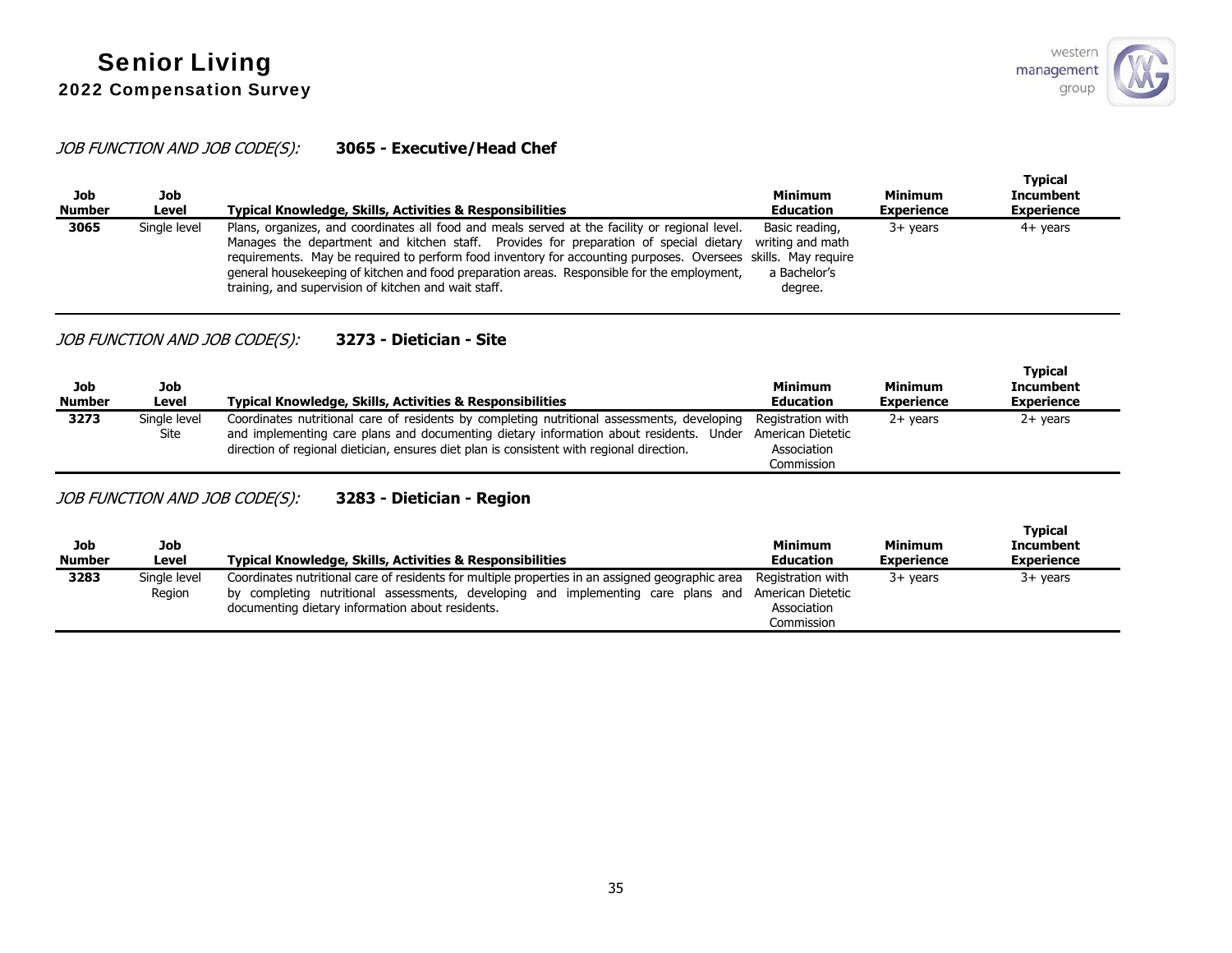## JOB FUNCTION AND JOB CODE(S): **3363 - Food Services Specialist**

| Job<br><b>Number</b> | Job<br>Level | <b>Typical Knowledge, Skills, Activities &amp; Responsibilities</b>                                                                                                                                                                                                                                                                                                             | <b>Minimum</b><br><b>Education</b>                     | <b>Minimum</b><br><b>Experience</b> | <b>Typical</b><br><b>Incumbent</b><br><b>Experience</b> |
|----------------------|--------------|---------------------------------------------------------------------------------------------------------------------------------------------------------------------------------------------------------------------------------------------------------------------------------------------------------------------------------------------------------------------------------|--------------------------------------------------------|-------------------------------------|---------------------------------------------------------|
| 3363                 | Single level | Assists with planning, directing, coordinating the activities of the food service departments at<br>site or regional level. Resolve food cost and quality issues, address sanitation concerns,<br>improve efficiency of dining services operation. Assists with start-up of new food services<br>departments; reviews menu systems for accuracy, assists with setup of kitchen. | High School<br>graduate or<br>equivalent<br>experience | 1+ vear                             | 2+ years                                                |

## JOB FUNCTION AND JOB CODE(S): **3365 - Food Services Supervisor**

| Job<br><b>Number</b> | Job<br>Level | <b>Typical Knowledge, Skills, Activities &amp; Responsibilities</b>                                                                                                                                                                                                                                                                                                                                                                                                                                                                                                                                                                                   | Minimum<br>Education                                   | <b>Minimum</b><br><b>Experience</b> | <b>Typical</b><br><b>Incumbent</b><br><b>Experience</b> |
|----------------------|--------------|-------------------------------------------------------------------------------------------------------------------------------------------------------------------------------------------------------------------------------------------------------------------------------------------------------------------------------------------------------------------------------------------------------------------------------------------------------------------------------------------------------------------------------------------------------------------------------------------------------------------------------------------------------|--------------------------------------------------------|-------------------------------------|---------------------------------------------------------|
| 3365                 | Supervisor   | Supervises employees engaged in serving food and in maintaining cleanliness of food service<br>areas and equipment: Trains workers in performance of duties. Assigns and coordinates work<br>of employees to promote efficiency of operations. Supervises serving of meals. Inspects<br>kitchen and dining areas and kitchen utensils and equipment to ensure sanitary standards are<br>met. Requisitions and inspects foodstuffs, supplies, and equipment to maintain stock levels<br>and ensure standards of quality are met. Prepares work schedules and evaluates work<br>performance of employees. May interview, select, or hire new employees. | High School<br>graduate or<br>equivalent<br>experience | $2+$ vear                           | $3+$ years                                              |

## JOB FUNCTION AND JOB CODE(S): **3376 - Dining Room Manager**

| Job<br><b>Number</b> | Job<br>Level | <b>Typical Knowledge, Skills, Activities &amp; Responsibilities</b>                                                                                                                                                                                                                                                                                                                                                                                                                                              | Minimum<br><b>Education</b> | <b>Minimum</b><br><b>Experience</b> | <b>Typical</b><br><b>Incumbent</b><br><b>Experience</b> |
|----------------------|--------------|------------------------------------------------------------------------------------------------------------------------------------------------------------------------------------------------------------------------------------------------------------------------------------------------------------------------------------------------------------------------------------------------------------------------------------------------------------------------------------------------------------------|-----------------------------|-------------------------------------|---------------------------------------------------------|
| 3376                 | Manager      | Oversees the opening and closing of the dining room and kitchen, serving all customers, Associate degree or<br>including residents, potential residents, families, quests and employees in the community.<br>Supervises, develops and schedules the dining room staff. Develops and maintains tools<br>necessary to monitor server station assignments, side work responsibilities and pre- Set<br>requirements. Knows dietary policies and procedures, food-handling techniques, food safety<br>and sanitation. | equivalent<br>experience    | $1+$ vear                           | $2+$ vears                                              |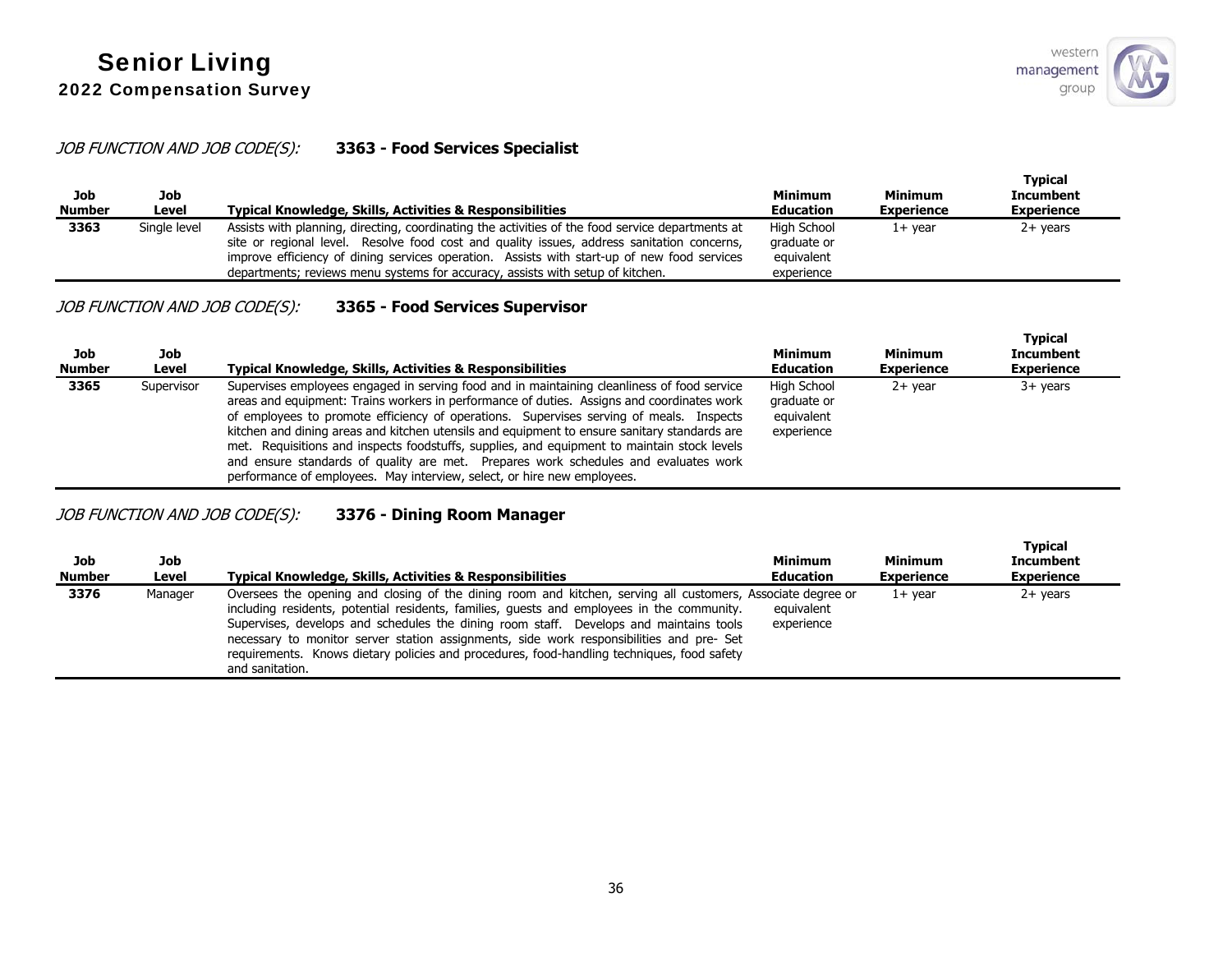### JOB FUNCTION AND JOB CODE(S): **3477 - Dining and Food Services Manager - Site**

| Job<br><b>Number</b> | Job<br>Level    | Typical Knowledge, Skills, Activities & Responsibilities                                                                                                                                                                                                                                                                                                                                                                                                                                                                                                                  | Minimum<br><b>Education</b>                      | Minimum<br><b>Experience</b> | <b>Typical</b><br>Incumbent<br><b>Experience</b> |
|----------------------|-----------------|---------------------------------------------------------------------------------------------------------------------------------------------------------------------------------------------------------------------------------------------------------------------------------------------------------------------------------------------------------------------------------------------------------------------------------------------------------------------------------------------------------------------------------------------------------------------------|--------------------------------------------------|------------------------------|--------------------------------------------------|
| 3477                 | Manager<br>Site | Plans, directs and coordinates activities of the dining services department and provides food<br>services for residents and employees. Develops standards for organization and supervision of<br>dining services, maintains quality dining services within prescribed budget, determines quality<br>and quantity of food required, plans menus, ensures meals meet nutritional requirements of<br>residents, oversees food preparation and cooking, inspects work, storage and serving areas,<br>prepares staff schedules, maintains inventory of food and nonfood items. | Bachelor's degree<br>or equivalent<br>experience | $2+$ years                   | 4+ years                                         |

## JOB FUNCTION AND JOB CODE(S): **3478 - Dining and Food Services Manager/Director - Region**

| Job<br><b>Number</b> | Job<br>Level                   | Typical Knowledge, Skills, Activities & Responsibilities                                                                                                                                                                                                                                                                                                                                                                                                                                                                                                                                   | <b>Minimum</b><br><b>Education</b>               | Minimum<br><b>Experience</b> | <b>Typical</b><br><b>Incumbent</b><br><b>Experience</b> |
|----------------------|--------------------------------|--------------------------------------------------------------------------------------------------------------------------------------------------------------------------------------------------------------------------------------------------------------------------------------------------------------------------------------------------------------------------------------------------------------------------------------------------------------------------------------------------------------------------------------------------------------------------------------------|--------------------------------------------------|------------------------------|---------------------------------------------------------|
| 3478                 | Manager/<br>Director<br>Region | Plans, directs and coordinates activities of the dining services department and food services<br>for multiple locations in an assigned geographic area. Develops standards for organization and<br>supervision of dining services, maintains quality dining services within prescribed budget,<br>determines quality and quantity of food required, plans menus, ensures meals meet nutritional<br>requirements of residents, oversees food preparation and cooking, inspects work, storage and<br>serving areas, prepares staff schedules, maintains inventory of food and nonfood items. | Bachelor's degree<br>or equivalent<br>experience | $3+$ vears                   | $5+$ vears                                              |

## JOB FUNCTION AND JOB CODE(S): **3479 - Dining and Food Services Manager/Director - Corporate**

| Job<br><b>Number</b> | Job<br>Level                   | <b>Typical Knowledge, Skills, Activities &amp; Responsibilities</b>                                                                                                                                                                                                                                                                                                                                                                                   | <b>Minimum</b><br><b>Education</b> | <b>Minimum</b><br><b>Experience</b> | <b>Typical</b><br><b>Incumbent</b><br><b>Experience</b> |
|----------------------|--------------------------------|-------------------------------------------------------------------------------------------------------------------------------------------------------------------------------------------------------------------------------------------------------------------------------------------------------------------------------------------------------------------------------------------------------------------------------------------------------|------------------------------------|-------------------------------------|---------------------------------------------------------|
| 3479                 | Manager/<br>Director<br>Region | Establishes departmental regulations and procedures in conformance with administrative Bachelor's degree<br>policies. Develops standards for organization and supervision of dining and food services.<br>Resolves dining services labor issues. Controls costs. Drives efficiency of operations.<br>Determines start-ups of new dining services departments. Rolls out national, regional and local<br>vendor programs for food service departments. | or equivalent<br>experience        | $6+$ vears                          | 8+ years                                                |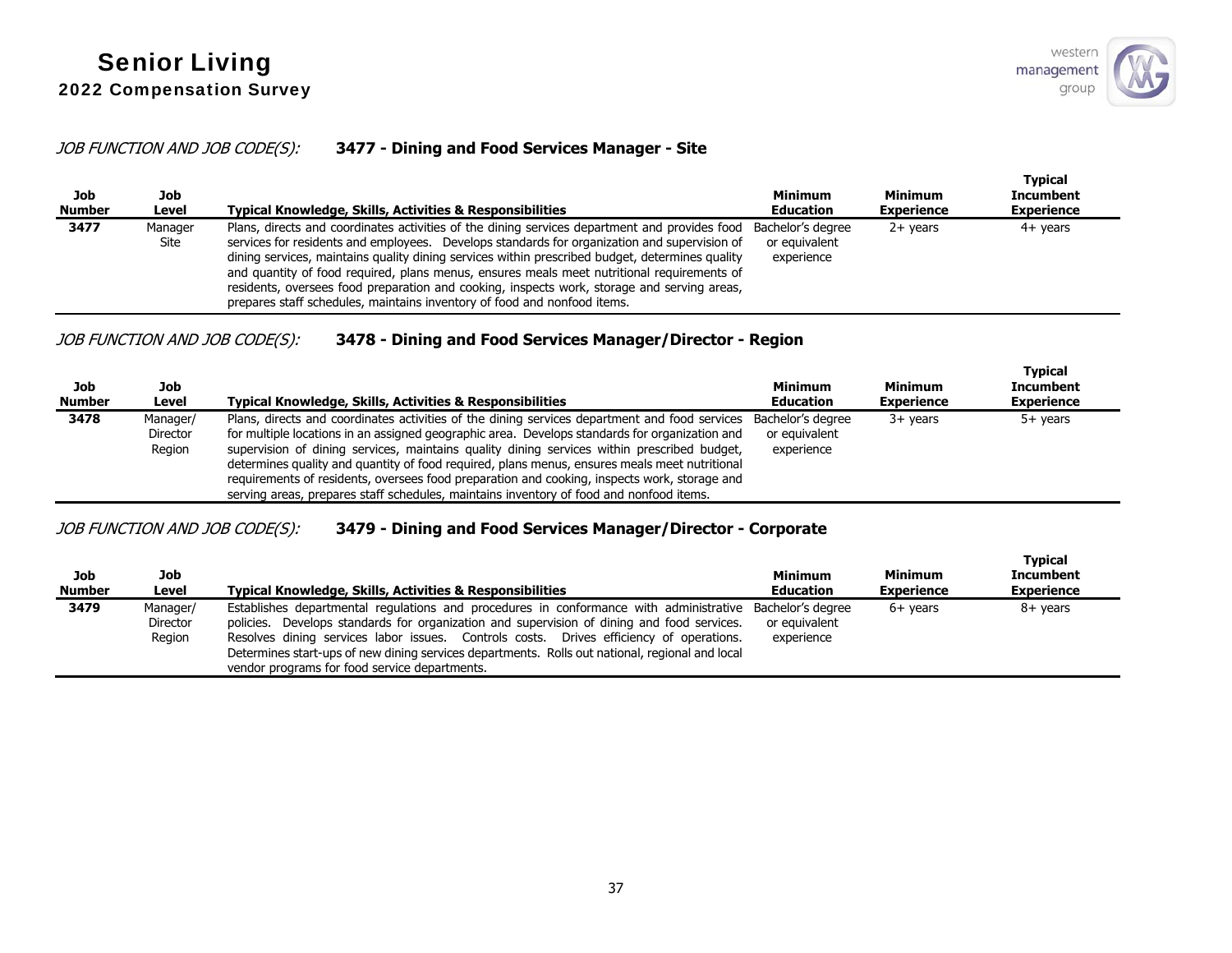

#### **ACCOUNTING / FINANCE JOB FAMILIES**

#### JOB FUNCTION AND JOB CODE(S): **4001, 4002, 4003 - Accounting Assistant**

PRIMARY DUTIES AND RESPONSIBILITIES: Performs clerical accounting duties in areas such as accounts payable, accounts receivable, cost accounting, payroll or credit and collections. Follows established routines to accomplish assignments such as sorting and filing accounting records and data. Collects information, posts records, compiles data, makes and checks basic calculations, prepares and sorts mail, answers phones, and prepares data/documents. Posts detailed entries to accounting records and handles routine transactions such as allotments, disbursements, payroll operations, voucher preparation and remittances, and prepares standard journal and ledger entries. May operate general business machines such as computer, typewriter, copier, calculator, and fax machine or similar office equipment.

At the highest level, performs specialized calculations, posting and accounting functions. Codes accounts payable invoices for proper account distribution, checks prices, quantities and extensions; receives remittances, posts to proper accounts and prepares transmittal documents; prepares and issues credit and debit memos; prepares, extends and issues bills and invoices from appropriate sales and shipping documents; prepares payroll input data, maintains payroll control; maintains expense report controls and accounts; prepares periodic reports summarizing business and financial activities. Codes data for input to financial data processing system; reconciles difficult report discrepancies and problems.

| Job<br><b>Number</b> | Job<br>Level | <b>Typical Knowledge, Skills, Activities &amp; Responsibilities</b>                                                                                                                                                                                                                                                                                                                                                                                                                       | <b>Minimum</b><br><b>Education</b>           | <b>Minimum</b><br><b>Experience</b> | <b>Typical</b><br><b>Incumbent</b><br><b>Experience</b> |
|----------------------|--------------|-------------------------------------------------------------------------------------------------------------------------------------------------------------------------------------------------------------------------------------------------------------------------------------------------------------------------------------------------------------------------------------------------------------------------------------------------------------------------------------------|----------------------------------------------|-------------------------------------|---------------------------------------------------------|
| 4001                 | Entry        | Under close supervision, performs routine and repetitive accounting clerical duties. Follows<br>well established routines to accomplish assignments. Entry level position into job family.                                                                                                                                                                                                                                                                                                | Basic reading,<br>writing and math<br>skills | None                                | $1+$ year                                               |
| 4002                 | Intermediate | Under limited supervision, performs standard accounting clerical duties. Prepares and verifies<br>various standard accounting entries for financial data processing system; reconciles report<br>discrepancies and problems. Excludes those with lead responsibilities.                                                                                                                                                                                                                   | Basic reading,<br>writing and math<br>skills | $1+$ year                           | $3+$ years                                              |
| 4003                 | Senior       | Under general supervision, performs non- Routine accounting support duties. Normally<br>responsible for a complete and systematic set of transactions in a specific phase of accounting,<br>requiring acquired knowledge of specified accounting policies and practices. May provide work<br>leadership to others through assignment of work, monitoring of progress, review of results,<br>orientation and technical instruction. Excludes those with full supervisory responsibilities. | Basic reading,<br>writing and math<br>skills | $3+$ years                          | $5+$ years                                              |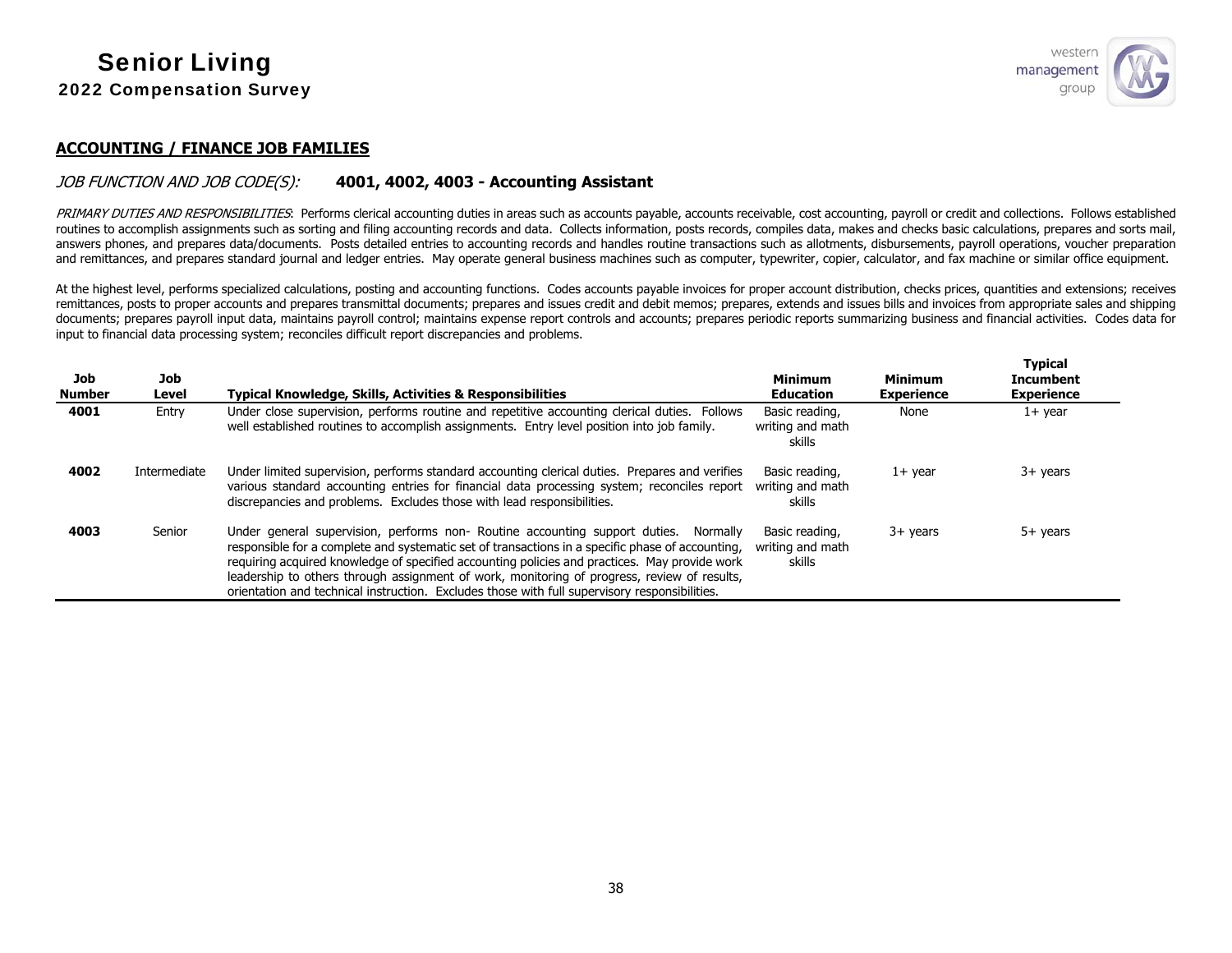

### JOB FUNCTION AND JOB CODE(S): **4021, 4022, 4023, 4024 - Accountant**

PRIMARY DUTIES AND RESPONSIBILITIES: Responsible for performing professional Accountant assignments, including providing specialized or general analysis in various accounting functions such as Accounts Receivable, Accounts Payable, Payroll, Cost Accounting, Property Accounting and General Accounting. Reviews and analyzes journal vouchers, accounting classifications and other accounting/financial statements, records and reports. Prepares balance sheets, makes adjustments and closing entries, prepares profit and loss statements, inventory, receipts and disbursements. Computes and distributes labor, material and overhead costs, journal entries, maintains ledgers, reconciles and analyzes cost account ledgers. May establish and maintain property accounting records.

At the highest level, develops and installs difficult accounting systems, methods, procedures, and controls. Balances complex accounts; prepares complex federal, local or state reports and tax returns. Provides interpretation of accounts, methods and records for managers and officers.

| <b>Job</b><br><b>Number</b> | Job<br>Level | Typical Knowledge, Skills, Activities & Responsibilities                                                                                                                                                                                                                                                                                                                                                                                                                                                                                                                                                                                                                      | <b>Minimum</b><br><b>Education</b>                                                    | <b>Minimum</b><br><b>Experience</b> | <b>Typical</b><br><b>Incumbent</b><br><b>Experience</b> |
|-----------------------------|--------------|-------------------------------------------------------------------------------------------------------------------------------------------------------------------------------------------------------------------------------------------------------------------------------------------------------------------------------------------------------------------------------------------------------------------------------------------------------------------------------------------------------------------------------------------------------------------------------------------------------------------------------------------------------------------------------|---------------------------------------------------------------------------------------|-------------------------------------|---------------------------------------------------------|
| 4021                        | Entry        | Following established procedures, performs detailed accounting assignments requiring a basic<br>knowledge of accounting theory and principles. Work is subject to general review and under<br>the direction of senior accountants. Entry level position into job family, excludes those without<br>equivalent combination of academic preparation and experience.                                                                                                                                                                                                                                                                                                             | Bachelor's degree<br>in Accounting, a<br>related field or<br>equivalent<br>experience | $6 - 12$ months                     | $1+$ year                                               |
| 4022                        | Intermediate | Following general instructions and with discretion as to work details, performs accounting tasks<br>of a difficult nature requiring knowledge of accounting principles and practices. Interprets<br>accounting data, analyzes reports and recommends action to be taken. Assists in the<br>development and installation of accounting systems, cost accounting methods, procedures and<br>controls.                                                                                                                                                                                                                                                                           | Bachelor's degree<br>in Accounting, a<br>related field or<br>equivalent<br>experience | $2+$ years                          | $3+$ years                                              |
| 4023                        | Career       | Performs accounting duties of a complex nature requiring advanced<br>knowledge and<br>competency in accounting principles and practices. Works with broad discretion as to work<br>details on assignments of a varied, diverse and difficult nature.                                                                                                                                                                                                                                                                                                                                                                                                                          | Bachelor's degree<br>in Accounting, a<br>related field or<br>equivalent<br>experience | $4+$ years                          | $5+$ years                                              |
| 4024                        | Specialist   | Performs highly complex accounting tasks providing specialized analyses in various accounting<br>functions such as Accounts Receivable, Accounts Payable or Cost Accounting. Develops and<br>recommends complex accounting systems, methods, procedures and controls. Develops<br>and/or modifies major policies and procedures for financial reporting and cost analysis in<br>specialized areas. CPA certification requires a Master's degree. May provide work leadership<br>for an accounting functional unit such as Payroll, Accounts Receivable, Cost Accounting,<br>Consolidations, or act as Site Accountant. Excludes those with full supervisory responsibilities. | Bachelor's degree<br>in Accounting, a<br>related field or<br>equivalent<br>experience | $6+$ years                          | 8+ years                                                |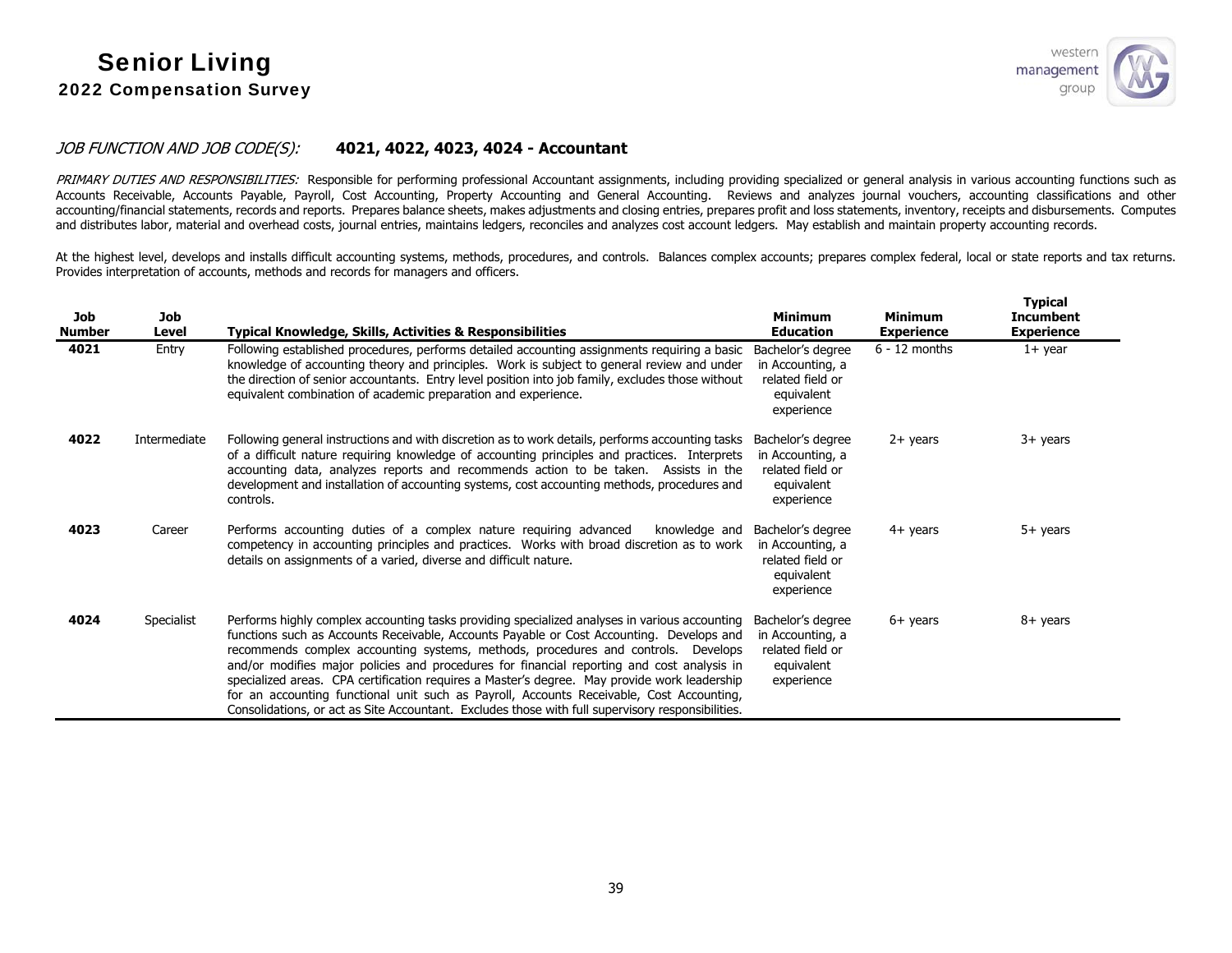

#### JOB FUNCTION AND JOB CODE(S): **4052, 4053 - Payroll Assistant**

PRIMARY DUTIES AND RESPONSIBILITIES: Records time card entries, computes overtime, sick leave, vacation, holiday pay, termination pay, taxes, other employee deductions. Prepares pay checks or processes entries to payroll service. Maintains records and files related to federal/ state withholding taxes, FICA, credit union payments, insurance deductions, benefits, direct-deposit and payroll deductions.

At the highest level, compiles information of straight and overtime pay and computes variance to normal pay. Prepares tax deposits and reports. Handles account reconciliation's to the General Ledger for payroll liabilities.

| Job<br><b>Number</b> | Job<br>Level | <b>Typical Knowledge, Skills, Activities &amp; Responsibilities</b>                                                                                                                                                                                                                                                                                                   | <b>Minimum</b><br><b>Education</b>                                                    | Minimum<br><b>Experience</b> | <b>Typical</b><br><b>Incumbent</b><br><b>Experience</b> |
|----------------------|--------------|-----------------------------------------------------------------------------------------------------------------------------------------------------------------------------------------------------------------------------------------------------------------------------------------------------------------------------------------------------------------------|---------------------------------------------------------------------------------------|------------------------------|---------------------------------------------------------|
| 4052                 | Intermediate | Under limited supervision performs standard tasks related to payroll accounting. May distribute<br>pay checks. May operate computer workstation or similar equipment. Entry level position into<br>job family, excludes trainees.                                                                                                                                     | Basic reading,<br>writing and math<br>skills                                          | $1+$ vear                    | $2+$ years                                              |
| 4053                 | Senior       | Under general supervision, performs a wide variety of functions relating to payroll accounting<br>for the various payrolls such as salaried employees, hourly employees, and/or union<br>employees. Utilizes computer workstation or similar equipment. May provide work leadership<br>to lower staff members; excludes those with full supervisory responsibilities. | Basic reading,<br>writing and ability<br>to perform basic<br>accounting<br>operations | $3+$ years                   | 5+ years                                                |

JOB FUNCTION AND JOB CODE(S): **4097 - Payroll Supervisor** 

| Job<br><b>Number</b> | Job<br>Level | <b>Typical Knowledge, Skills, Activities &amp; Responsibilities</b>                                                                                                                                                                                                                                                                                                                                                                                                                                                                                                                                                                                                                                                                                                                                                                                                                                                                                                                                                                                                                                              | Minimum<br><b>Education</b>                                       | <b>Minimum</b><br><b>Experience</b> | <b>Typical</b><br><b>Incumbent</b><br><b>Experience</b> |
|----------------------|--------------|------------------------------------------------------------------------------------------------------------------------------------------------------------------------------------------------------------------------------------------------------------------------------------------------------------------------------------------------------------------------------------------------------------------------------------------------------------------------------------------------------------------------------------------------------------------------------------------------------------------------------------------------------------------------------------------------------------------------------------------------------------------------------------------------------------------------------------------------------------------------------------------------------------------------------------------------------------------------------------------------------------------------------------------------------------------------------------------------------------------|-------------------------------------------------------------------|-------------------------------------|---------------------------------------------------------|
| 4097                 | Supervisor   | Responsible for the development, implementation, maintenance, management, and direction<br>of the employee payroll function. Develops and directs the preparation of reports summarizing<br>payroll taxes, profit sharing, deductions and withholdings. Directs the audit of payroll<br>summaries, bank balances, labor and wage reports and payroll operations. Provides<br>specialized payroll and deduction information and assistance as required. Ensures compliance<br>with all applicable government and regulatory laws, regulations and reguirements. Ensures<br>the reconciliation and analysis of related balance sheet accounts, inventory accounts, ledgers,<br>and journals. Directs the development and implementation of new and revised payroll<br>reporting and analysis systems, and department policies and procedures. Directs the<br>coordination of payroll functions with other departments. This is typically the first level of<br>management in this job family. May directly manage exempt level employees. May manage<br>nonexempt employees directly or through supervisors/leads. | Bachelor's degree<br>in Accounting or<br>equivalent<br>experience | $4+$ years                          | $5+$ years                                              |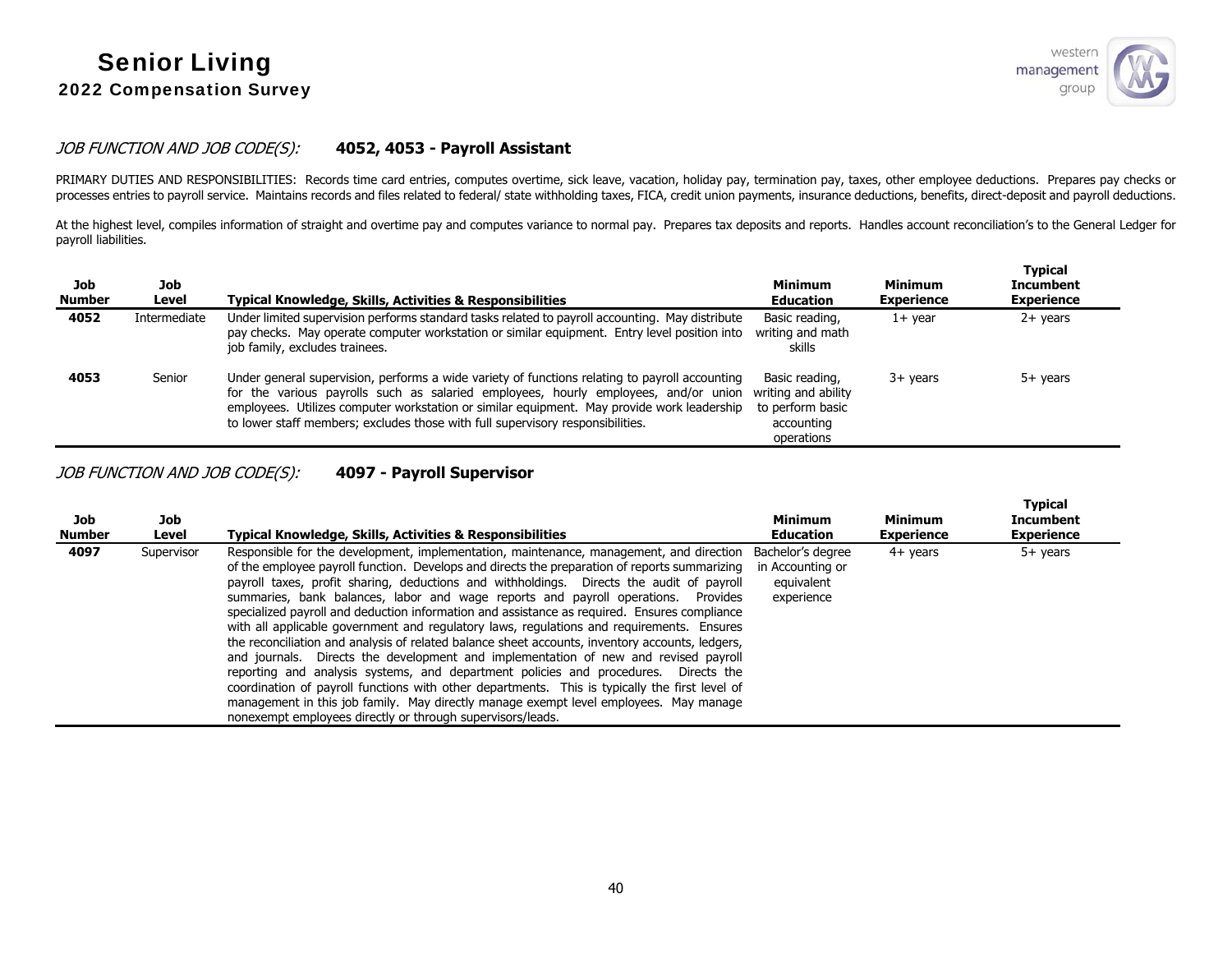# JOB FUNCTION AND JOB CODE(S): **4098 - Payroll Manager**

| Job<br><b>Number</b> | Job<br>Level         | Typical Knowledge, Skills, Activities & Responsibilities                                                                                                                                                                                                                                                                                                                                                                                                                                                                                                                                                                                                                                                                                                                                                                                                                                                                                                                                                                                                                                                                                                                                                                                       | <b>Minimum</b><br><b>Education</b>                                                                      | Minimum<br><b>Experience</b> | <b>Typical</b><br><b>Incumbent</b><br><b>Experience</b> |
|----------------------|----------------------|------------------------------------------------------------------------------------------------------------------------------------------------------------------------------------------------------------------------------------------------------------------------------------------------------------------------------------------------------------------------------------------------------------------------------------------------------------------------------------------------------------------------------------------------------------------------------------------------------------------------------------------------------------------------------------------------------------------------------------------------------------------------------------------------------------------------------------------------------------------------------------------------------------------------------------------------------------------------------------------------------------------------------------------------------------------------------------------------------------------------------------------------------------------------------------------------------------------------------------------------|---------------------------------------------------------------------------------------------------------|------------------------------|---------------------------------------------------------|
| 4098                 | Manager<br>Level One | Responsible for the development, implementation, maintenance, management, and direction<br>of the employee payroll function. Develops and directs the preparation of reports summarizing<br>payroll, profit sharing, deductions, withholding and the like. Directs the audit of payroll<br>summaries, bank balances, labor and wage reports and payroll operations. Provides<br>specialized payroll and deduction information and assistance as required. Ensures compliance<br>with all applicable government and regulatory laws, regulations and reguirements. Ensures<br>the reconciliation and analysis of related balance sheet accounts, inventory accounts, ledgers,<br>and journals. Directs the development and implementation of new and revised payroll<br>reporting and analysis systems, and department policies and procedures. Excludes those who<br>primarily direct nonexempt employees. Directs the coordination of payroll functions with other<br>departments such as Accounting, Data Processing, Human Resources and the like. This is<br>typically the first level of management in this job family. Directly manages exempt level<br>employees. May manage nonexempt employees directly or through supervisors/leads. | Bachelor's degree<br>in Accounting,<br><b>Business</b><br>Administration or<br>equivalent<br>experience | $5+$ years                   | $7+$ years                                              |

# JOB FUNCTION AND JOB CODE(S): **4099 - Payroll Director**

| Job<br><b>Number</b> | Job<br>Level         | <b>Typical Knowledge, Skills, Activities &amp; Responsibilities</b>                                                                                                                                                                                                                                                                                                                                                                                                                                                                                              | <b>Minimum</b><br><b>Education</b>                                                                      | <b>Minimum</b><br><b>Experience</b> | Typical<br><b>Incumbent</b><br><b>Experience</b> |
|----------------------|----------------------|------------------------------------------------------------------------------------------------------------------------------------------------------------------------------------------------------------------------------------------------------------------------------------------------------------------------------------------------------------------------------------------------------------------------------------------------------------------------------------------------------------------------------------------------------------------|---------------------------------------------------------------------------------------------------------|-------------------------------------|--------------------------------------------------|
| 4099                 | Manager<br>Level Two | Manages the overall corporate payroll functions including, payroll processing, payroll taxes,<br>reviewing and revising policies and procedures, as well as internal controls, system review and<br>upgrade. Maintains necessary vendor relationships and compliance. Ensures payroll tax<br>payments are in compliance with applicable federal, state and local tax laws. Reconciles payroll<br>related general ledger accounts. Manages staff through subordinate managers including:<br>assigning work, monitoring performance and building functional teams. | Bachelor's degree<br>in Accounting,<br><b>Business</b><br>Administration or<br>equivalent<br>experience | $6+$ years                          | 8+ years                                         |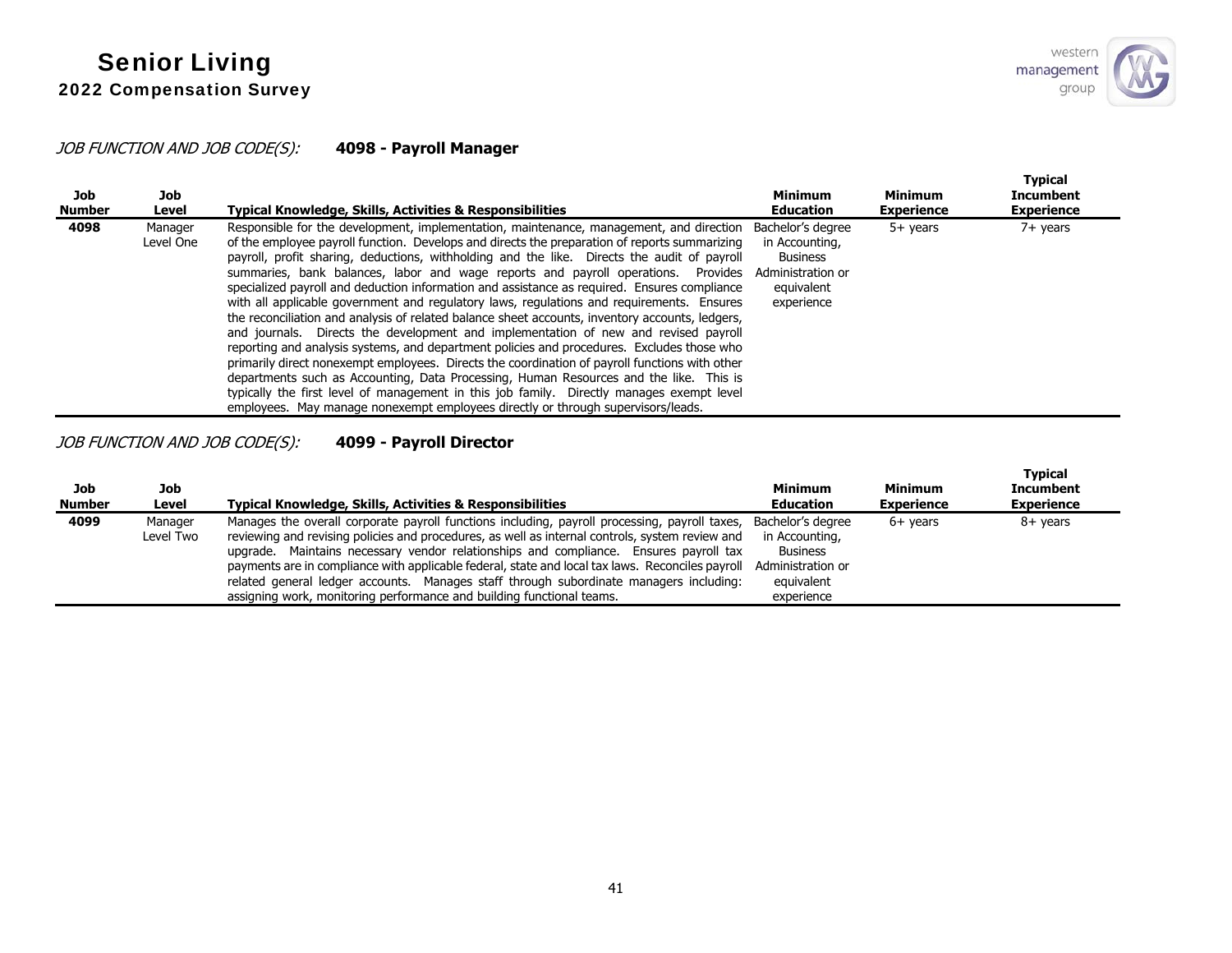### JOB FUNCTION AND JOB CODE(S): **4151, 4152, 4153, 4154 - Financial Analyst**

PRIMARY DUTIES AND RESPONSIBILITIES: Responsible for performing professional Financial Analyst assignments, including conducting special studies and surveys to summarize and analyze complex financial actions and prepare recommendations for policy, procedure, control or action. Provides interpretation and application of corporate, divisional or regional level financial policies, governmental legislation, accounting theory or customer financial regulations which may require knowledge of financial principles, practices and application. Evaluates profit plans, capital expenditures proposals, real estate assets, investment opportunities, operating records and financial statements. Directs and/or assists in the preparation of special studies, reports, analyses and recommendations in areas such as budgets, forecasts, financial plans, governmental requirements, statistical reports and business forecasts for the financial community or management use. Coordinates with all levels of management, within and outside of the company, to gather, analyze, summarize, and prepare recommendations regarding financial plans, budgetary controls, acquisition activity, trended future requirements, operating forecasts and similar complex financial matters.

At the highest level, acts as a key technical expert on financial analysis issues, concerns and special projects. Interfaces with top management, responding to their requests for financial data and to resolve reporting and compliance issues. Plans, coordinates and executes policy implementation applicable to the installation of improved financial controls and operations. Performs complex economic research and studies on subjects such as rates of return, depreciation, working capital requirements, real estate investments, investment performance and opportunities, impact of governmental requirements and the like. Organizes information from a variety of sources to establish data banks for use in analyzing and creating future plans and forecasts.

| Job<br>Number | Job<br>Level | <b>Typical Knowledge, Skills, Activities &amp; Responsibilities</b>                                                                                                                                                                                                                                                                                                                                                                      | <b>Minimum</b><br><b>Education</b>                                                                              | <b>Minimum</b><br><b>Experience</b> | <b>Typical</b><br><b>Incumbent</b><br><b>Experience</b> |
|---------------|--------------|------------------------------------------------------------------------------------------------------------------------------------------------------------------------------------------------------------------------------------------------------------------------------------------------------------------------------------------------------------------------------------------------------------------------------------------|-----------------------------------------------------------------------------------------------------------------|-------------------------------------|---------------------------------------------------------|
| 4151          | Entry        | Performs specialized financial, accounting or planning activities following general project or<br>departmental guidelines, procedures and precedents in support of various financial functions<br>such as budgeting, auditing, financial planning, taxes and consolidations.                                                                                                                                                             | Bachelor's degree<br>in Finance, related<br>field, or equivalent<br>experience                                  | $1+$ year                           | $1+$ year                                               |
| 4152          | Intermediate | Performs specialized financial, accounting or planning activities, investigations, coordination<br>and analysis requiring competence and specialized knowledge of various financial functions<br>such as budgeting, auditing, financial planning, taxes and consolidations.                                                                                                                                                              | Bachelor's degree<br>in Finance, related<br>field, or equivalent<br>experience                                  | $2+$ years                          | $3+$ years                                              |
| 4153          | Career       | Develops, interprets and implements highly complex financial/accounting concepts and<br>advanced techniques for financial planning and control. Provides specialized technical analysis in Finance, related<br>to determine present and future financial performance. Directs the development and field, or equivalent<br>implementation of new concepts and techniques for financial information analysis.                              | Bachelor's degree<br>experience                                                                                 | $4+$ years                          | $4+$ years                                              |
| 4154          | Specialist   | Prepares special reports and financial studies for management and alerts them to significant<br>variances to plan. Coordinates, negotiates and resolves financial compliance issues with<br>various governmental agencies to ensure accurate interpretation. Conducts and may lead<br>audits. May provide functional and technical direction to other financial staff members,<br>excludes those with full supervisory responsibilities. | Bachelor's degree,<br>Master's degree<br>preferred in<br>Finance, related<br>field, or equivalent<br>experience | 5+ years                            | 8+ years                                                |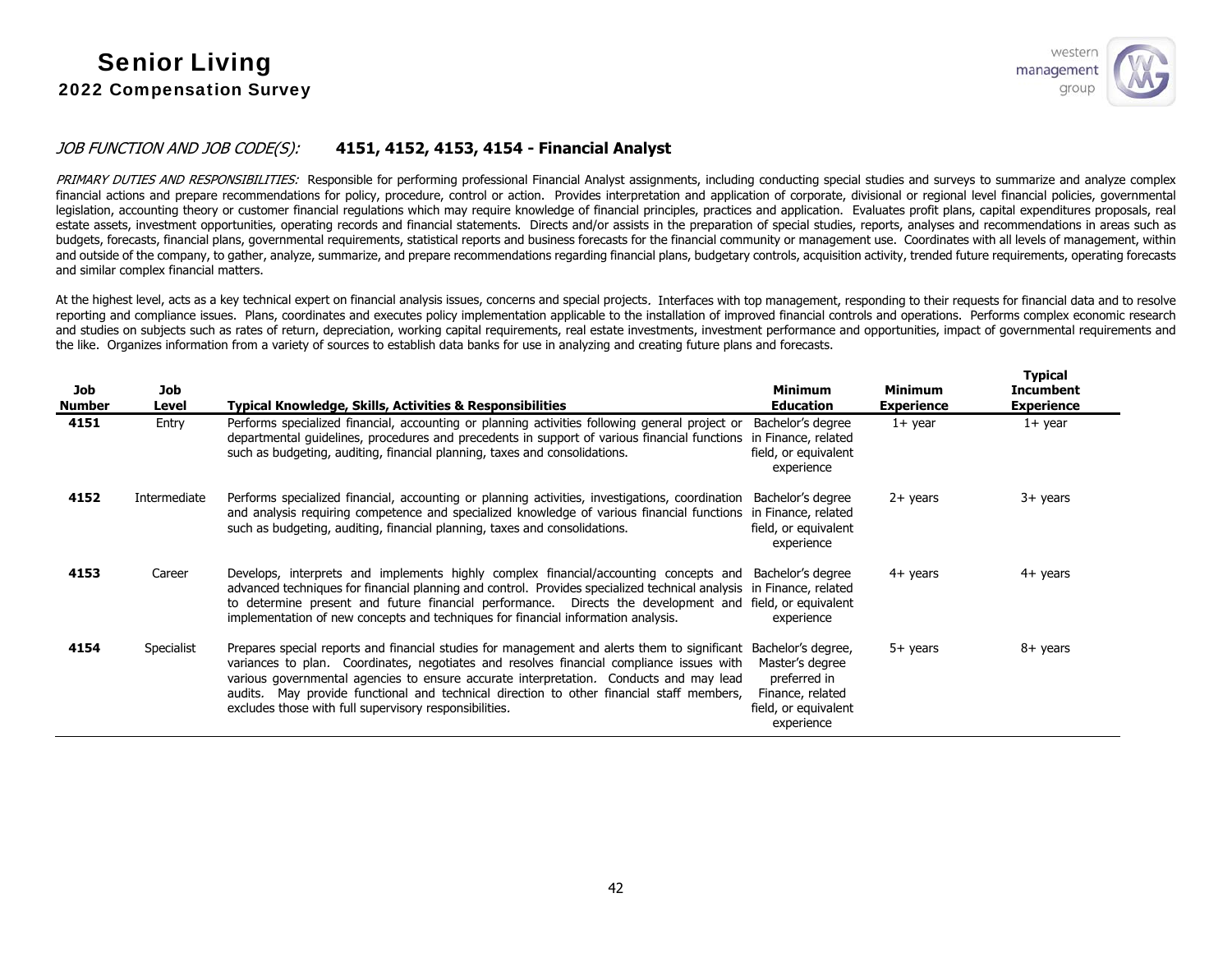# JOB FUNCTION AND JOB CODE(S): **4287 - Accounting/Finance Supervisor**

| Job<br><b>Number</b> | Job<br>Level | Typical Knowledge, Skills, Activities & Responsibilities                                                                                                                                                                                                                                                                                                                                                                                                                                                                                                                                                                                                                                                                                  | <b>Minimum</b><br><b>Education</b>                                | Minimum<br><b>Experience</b> | <b>Typical</b><br><b>Incumbent</b><br><b>Experience</b> |
|----------------------|--------------|-------------------------------------------------------------------------------------------------------------------------------------------------------------------------------------------------------------------------------------------------------------------------------------------------------------------------------------------------------------------------------------------------------------------------------------------------------------------------------------------------------------------------------------------------------------------------------------------------------------------------------------------------------------------------------------------------------------------------------------------|-------------------------------------------------------------------|------------------------------|---------------------------------------------------------|
| 4287                 | Supervisor   | Supervises a combination of clerical accounting functions such as accounts payable, accounts<br>receivable, general ledger, payroll, and similar areas at local, regional or corporate level.<br>Reviews vouchers, accounting documents, and records submitted by subordinates, resolves<br>difficult problems and discrepancies, prepares complex reports and is responsible for the day-<br>to-day operations of the assigned functional area. First level exempt supervisory position over<br>the clerical accounting function. Excludes working leaders and supervisors of accountants;<br>includes only those employees with full supervisory duties. Typically manages the day-to-day<br>workflow of subordinate nonexempt workers. | Bachelor's degree<br>in Accounting or<br>equivalent<br>experience | $4+$ vears                   | 5+ years                                                |

# JOB FUNCTION AND JOB CODE(S): **4288 - Accounting/Finance Manager – First Level**

| Job<br><b>Number</b> | Job<br>Level         | Typical Knowledge, Skills, Activities & Responsibilities                                                                                                                                                                                                                                                                                                                                                                                                                                                                                                                                                                                                                                                                                                                                                                                                                                                                                                                                                                                           | <b>Minimum</b><br><b>Education</b>                                | <b>Minimum</b><br><b>Experience</b> | <b>Typical</b><br><b>Incumbent</b><br><b>Experience</b> |
|----------------------|----------------------|----------------------------------------------------------------------------------------------------------------------------------------------------------------------------------------------------------------------------------------------------------------------------------------------------------------------------------------------------------------------------------------------------------------------------------------------------------------------------------------------------------------------------------------------------------------------------------------------------------------------------------------------------------------------------------------------------------------------------------------------------------------------------------------------------------------------------------------------------------------------------------------------------------------------------------------------------------------------------------------------------------------------------------------------------|-------------------------------------------------------------------|-------------------------------------|---------------------------------------------------------|
| 4288                 | Manager<br>Level One | Responsible for the management, direction, and operation of a combination of general<br>accounting activities including accounts payable, accounts receivable, general ledger, payroll,<br>subsidiary ledgers and related functions at local, regional or corporate level. Provides for the<br>preparation of financial statements, reports in such areas as recording disbursements,<br>expenses, and tax payments. Provides financial reports covering sales, earnings, cash balances<br>and other financial results. Coordinates efforts and information requirements with other<br>accounting managers to ensure accurate financial reporting. Plans and directs the<br>development, implementation, and operation of accounting systems and procedures to reduce<br>costs and obtain improved information. Excludes company or division controllers. This is<br>typically the first level of management in this job family. Directly manages exempt level<br>employees. May manage nonexempt employees directly or through supervisors/leads. | Bachelor's degree<br>in Accounting or<br>equivalent<br>experience | $5+$ years                          | $6+$ years                                              |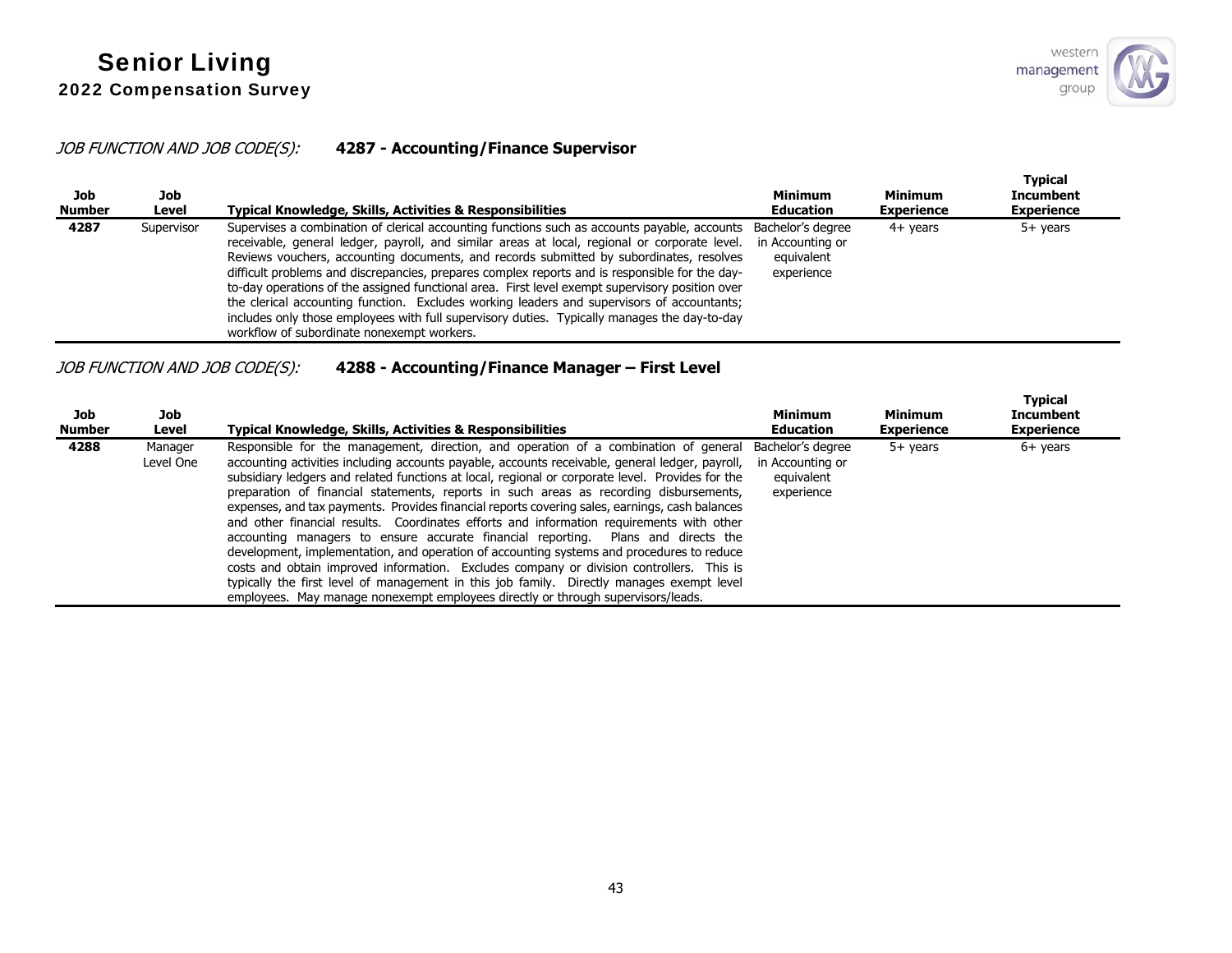## JOB FUNCTION AND JOB CODE(S): **4289 - Accounting/Finance Manager – Second Level**

| Job<br><b>Number</b> | Job<br>Level         | Typical Knowledge, Skills, Activities & Responsibilities                                                                                                                                                                                                                                                                                                                                                                                                                                                                                                                                                                                                                    | Minimum<br>Education                                          | <b>Minimum</b><br><b>Experience</b> | <b>Typical</b><br><b>Incumbent</b><br><b>Experience</b> |
|----------------------|----------------------|-----------------------------------------------------------------------------------------------------------------------------------------------------------------------------------------------------------------------------------------------------------------------------------------------------------------------------------------------------------------------------------------------------------------------------------------------------------------------------------------------------------------------------------------------------------------------------------------------------------------------------------------------------------------------------|---------------------------------------------------------------|-------------------------------------|---------------------------------------------------------|
| 4289                 | Manager<br>Level Two | Plans, directs and coordinates activities relating to accounting, fiscal report, debt management,<br>treasury functions including cash management, investments, business licensing administration Master's degree in<br>and sales tax administration, real estate, risk management, purchasing, warehousing at the Business Admin or<br>corporate or regional level. Ensures an appropriate financial policy framework is in place to<br>guide financial decision making. Prepares annual budget and forecasts. Maintains records to<br>meet legal and tax requirements and to measure inputs and outcomes of operations. Prepares<br>monthly and annual financial reports. | Bachelor's or<br>related field or<br>equivalent<br>experience | $6+$ vears                          | $7+$ years                                              |

## JOB FUNCTION AND JOB CODE(S): **4498 - Controller**

| Job<br><b>Number</b> | Job<br>Level         | <b>Typical Knowledge, Skills, Activities &amp; Responsibilities</b>                                                                                                                                                                                                                                                                                                                                                                                                                                                                                                                                                                                                                                                                                                                                                                                                                                                                                                                                                                       | <b>Minimum</b><br><b>Education</b>                          | Minimum<br><b>Experience</b> | <b>Typical</b><br>Incumbent<br><b>Experience</b> |
|----------------------|----------------------|-------------------------------------------------------------------------------------------------------------------------------------------------------------------------------------------------------------------------------------------------------------------------------------------------------------------------------------------------------------------------------------------------------------------------------------------------------------------------------------------------------------------------------------------------------------------------------------------------------------------------------------------------------------------------------------------------------------------------------------------------------------------------------------------------------------------------------------------------------------------------------------------------------------------------------------------------------------------------------------------------------------------------------------------|-------------------------------------------------------------|------------------------------|--------------------------------------------------|
| 4498                 | Manager/<br>Director | Reviews and approves the design and implementation of all financial systems and<br>enhancements. Implements policies and procedures relating to budgets, operations, control<br>and analysis for capital and operating activities to ensure structure and direction. Interfaces Finance or related<br>with independent outside auditors and auditors from state and local agencies. Directs work field or equivalent<br>associated with tax compliance and planning. Identifies areas of concern where costs are<br>inconsistent with resources and implements changes to correct these concerns. Through lower<br>managers, oversees financial functions such as Cost Accounting, Accounts<br>level<br>Payable/Receivable, Payroll, etc. Excludes such positions as General Accounting<br>Supervisor/Manager, Cost Accounting Supervisor/Manager, Payroll Supervisor/Manager, etc.<br>This position excludes those involved in the day-to-day work duties required to achieve overall<br>functioning of the company's financial systems. | CPA or MBA in<br>Accounting or<br>experience is<br>reguired | $6+$ years                   | $7+$ years                                       |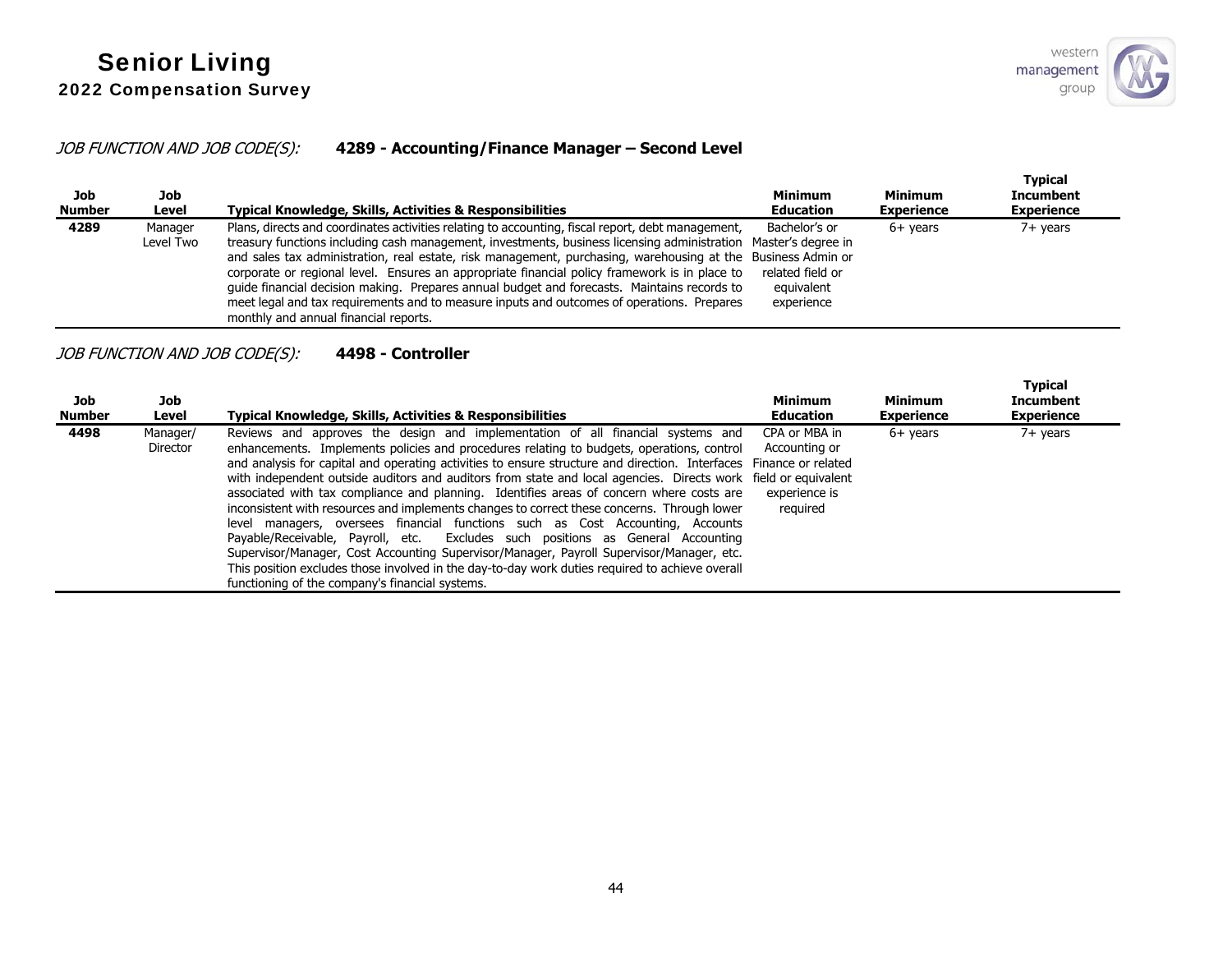#### **HOUSEKEEPING JOB FAMILIES**

### JOB FUNCTION AND JOB CODE(S): **4511, 4512, 4514 - Housekeeper**

| Job<br><b>Number</b> | Job<br>Level | Typical Knowledge, Skills, Activities & Responsibilities                                                                                                                                                                                                                                                                 | <b>Minimum</b><br><b>Education</b>           | <b>Minimum</b><br><b>Experience</b> | Typical<br>Incumbent<br><b>Experience</b> |
|----------------------|--------------|--------------------------------------------------------------------------------------------------------------------------------------------------------------------------------------------------------------------------------------------------------------------------------------------------------------------------|----------------------------------------------|-------------------------------------|-------------------------------------------|
| 4511                 | Entry        | Responsible for maintaining the cleanliness of the facility. Cleans residents' rooms, some<br>common areas and bathrooms. Dusts, vacuums, sweeps and mops. May clean dining area,<br>employee lounges, and staff offices. Washes and waxes floors. Prepares rooms for move-in as<br>assigned. Changes linens/makes beds. | Basic reading,<br>writing and math<br>skills | 1 month                             | 6 months                                  |
| 4512                 | Intermediate | Cleans residents' rooms, some common areas and bathrooms Dusts, vacuums, sweeps and mops.<br>May clean dining area, employee lounges, and staff offices. Washes and waxes floors. Prepares<br>rooms for move-in as assigned. Changes linens/makes beds.                                                                  | Basic reading,<br>writing and math<br>skills | 6 months                            | $1+$ years                                |
| 4514                 | Lead         | Performs room checks to ensure proper cleanliness of rooms. Prepares staffing schedules and daily<br>assignments. Monitors inventory levels and orders needed equipment and supplies. Ensures<br>adequate training for all new staff. Maintains budget for housekeeping department.                                      | Basic reading,<br>writing and math<br>skills | $1+$ vear                           | $3+$ years                                |

# JOB FUNCTION AND JOB CODE(S): **4532 - Laundry Operator**

| Job<br><b>Number</b> | Job<br>Level | <b>Typical Knowledge, Skills, Activities &amp; Responsibilities</b>                                                                                                                                                                                                                                                                                                                                                                                                                                                                                                                                              | <b>Minimum</b><br><b>Education</b>           | Minimum<br><b>Experience</b> | <b>Typical</b><br><b>Incumbent</b><br><b>Experience</b> |  |
|----------------------|--------------|------------------------------------------------------------------------------------------------------------------------------------------------------------------------------------------------------------------------------------------------------------------------------------------------------------------------------------------------------------------------------------------------------------------------------------------------------------------------------------------------------------------------------------------------------------------------------------------------------------------|----------------------------------------------|------------------------------|---------------------------------------------------------|--|
| 4532                 | Single level | Operates and tends to washing and drying equipment, extractors and tumblers. Washes and<br>dries articles such as cloth garments, linens, sheets, towels, rugs, etc. Irons or presses<br>articles, using hand iron or pressing equipment. Receives and marks articles for laundry with<br>identifying code or name. Sorts articles, folds, wraps or hangs items for airing out, pickup or<br>delivery. Pre- Soaks, sterilizes, scrubs, spot-cleans and dries contaminated or stained articles.<br>Mixes and adds detergents, dyes, bleach, starch and other solutions and chemicals to clean<br>or dry articles. | Basic reading,<br>writing and math<br>skills | $1+$ month                   | $3+$ months                                             |  |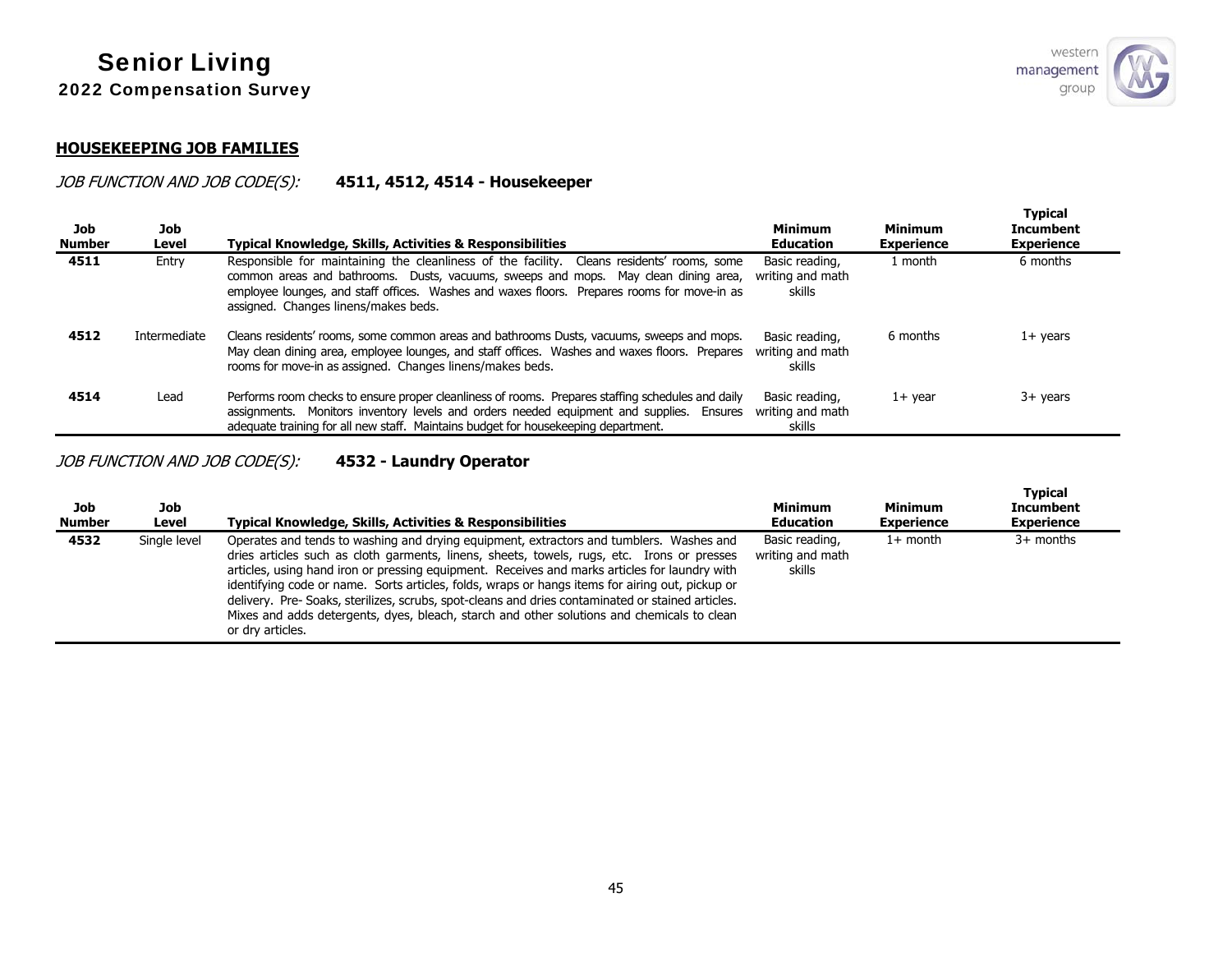## JOB FUNCTION AND JOB CODE(S): **4565 - Housekeeping Supervisor**

| Job<br><b>Number</b> | Job<br>Level | Typical Knowledge, Skills, Activities & Responsibilities                                                                                                                                                                                                                                                                                                                                                                                                                                                                                                                                                                                                                                        | <b>Minimum</b><br><b>Education</b>           | <b>Minimum</b><br><b>Experience</b> | <b>Typical</b><br><b>Incumbent</b><br><b>Experience</b> |
|----------------------|--------------|-------------------------------------------------------------------------------------------------------------------------------------------------------------------------------------------------------------------------------------------------------------------------------------------------------------------------------------------------------------------------------------------------------------------------------------------------------------------------------------------------------------------------------------------------------------------------------------------------------------------------------------------------------------------------------------------------|----------------------------------------------|-------------------------------------|---------------------------------------------------------|
| 4565                 | Supervisor   | Assists the Manager/Director of Housekeeping in coordinating and performing housekeeping<br>services to assure a high standard of cleanliness and resident satisfaction. May be required<br>to supervise other staff positions. Assists in coordinating staffing schedules to ensure the<br>cleaning of offices, common areas, public spaces and resident rooms. Uses cleaning chemicals<br>safely and properly in accordance with guidelines and assures compliance with local, state<br>and federal safety standards and other relevant rules and regulations. Schedules the<br>preparation of rooms for move-ins. Conducts inspections. Maintains inventory control<br>systems for supplies. | Basic reading,<br>writing and math<br>skills | $3+$ months                         | $6+$ months                                             |

# JOB FUNCTION AND JOB CODE(S): **4566 - Housekeeping Manager/Director**

| Job<br><b>Number</b> | Job<br>Level                | Typical Knowledge, Skills, Activities & Responsibilities                                                                                                                                                                                                                                                                                                                                                                                                                          | <b>Minimum</b><br><b>Education</b>           | Minimum<br><b>Experience</b> | <b>Typical</b><br><b>Incumbent</b><br><b>Experience</b> |
|----------------------|-----------------------------|-----------------------------------------------------------------------------------------------------------------------------------------------------------------------------------------------------------------------------------------------------------------------------------------------------------------------------------------------------------------------------------------------------------------------------------------------------------------------------------|----------------------------------------------|------------------------------|---------------------------------------------------------|
| 4566                 | Manager/<br><b>Director</b> | Coordinates and performs housekeeping services to assure a high standard of cleanliness<br>both inside and outside the building. Supervises the housekeepers and may be required to<br>supervise other staff position. Coordinates staffing schedules to ensure the proper cleaning<br>of offices, public spaces, and resident rooms. Schedules and conducts training sessions and<br>department meetings for housekeeping personnel. Develops and monitors department<br>budaet. | Basic reading,<br>writing and math<br>skills | $6+$ months                  | 1+ year                                                 |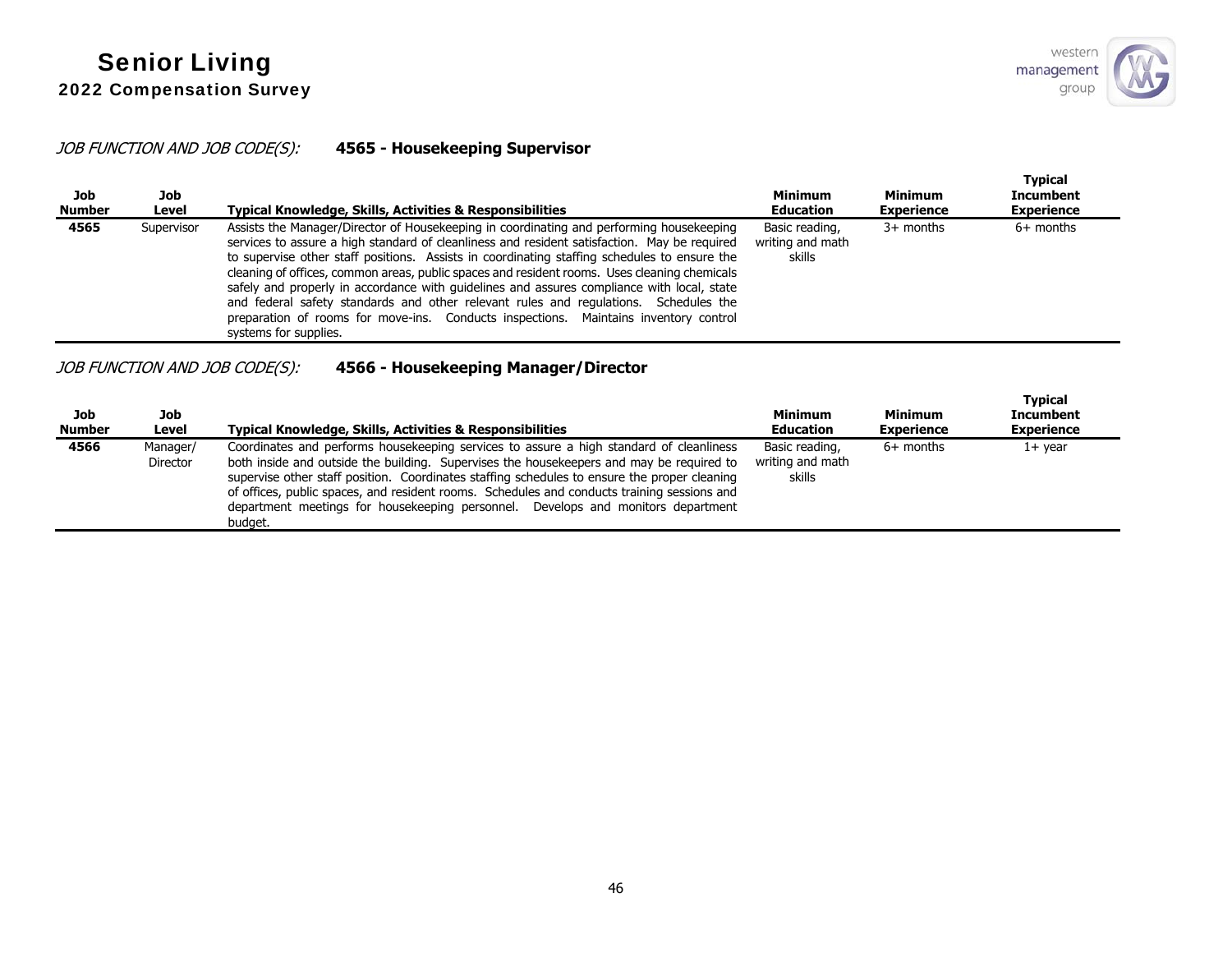**Typical** 

#### **SALES / MARKETING JOB FAMILIES**

#### JOB FUNCTION AND JOB CODE(S): **5011, 5012, 5013 - Sales/Marketing Representative**

PRIMARY DUTIES AND RESPONSIBILITIES: Responsible for all aspects of residence sales and marketing programs to meet leasing and occupancy goals. Generates leads and referrals. Creates and maintains a positive image of the property with residents, the community and other staff personnel. Conducts residence tours and orientations. Responsibilities may include such activities as public relations, advertising, community affairs/outreach, business development, planning, programs, research and events. Responds to inquiries from prospective residents. May coordinate move-in arrangements.

| Job<br><b>Number</b> | Job<br>Level | <b>Typical Knowledge, Skills, Activities &amp; Responsibilities</b>                                                                                                                                                                                                                                      | Minimum<br><b>Education</b>                      | <b>Minimum</b><br><b>Experience</b> | <b>Typical</b><br><b>Incumbent</b><br><b>Experience</b> |
|----------------------|--------------|----------------------------------------------------------------------------------------------------------------------------------------------------------------------------------------------------------------------------------------------------------------------------------------------------------|--------------------------------------------------|-------------------------------------|---------------------------------------------------------|
| 5011                 | Entry        | Under close supervision, performs routine and repetitive duties. Follows well established<br>routines to accomplish assignments. Assists in touring, phone support, and customer contact.<br>Participates in community outreach. Enters data for lead tracking. Entry level position into<br>job family. | Bachelor's degree<br>or equivalent<br>experience | 6 months                            | $1+$ year                                               |
| 5012                 | Intermediate | Under limited supervision, performs standard duties. Coordinates event planning. Maintains<br>and organizes lead and outreach tracking systems. Plans and coordinates community events<br>that result in awareness, leads, and sales.                                                                    | Bachelor's degree<br>or equivalent<br>experience | $2+$ years                          | $3+$ years                                              |
| 5013                 | Career       | Under general supervision, performs non-Routine duties. Normally ensures expectations are<br>met for budget and occupancy goals. Identifies and prioritizes referral sources in market<br>place. Conducts networking and referral development calls in community.                                        | Bachelor's degree<br>or equivalent<br>experience | $3+$ years                          | $5+$ years                                              |

### JOB FUNCTION AND JOB CODE(S): **5077 - Sales/Marketing Director - Site**

| Job<br><b>Number</b> | Job<br>Level            | <b>Typical Knowledge, Skills, Activities &amp; Responsibilities</b>                                                                                                                                                                                                                                                                                                                                                                                | <b>Minimum</b><br><b>Education</b>        | <b>Minimum</b><br><b>Experience</b> | i ypical<br><b>Incumbent</b><br><b>Experience</b> |
|----------------------|-------------------------|----------------------------------------------------------------------------------------------------------------------------------------------------------------------------------------------------------------------------------------------------------------------------------------------------------------------------------------------------------------------------------------------------------------------------------------------------|-------------------------------------------|-------------------------------------|---------------------------------------------------|
| 5077                 | <b>Director</b><br>Site | Drives qualified inquiries into property and improves/maintains leasing through referrals. Works<br>closely with senior management in the development and execution of the marketing plan. Master's degree or<br>Ensures the departments meet expectations for budget. Meets/exceeds all lead generation<br>expectations. Responsible for internal and external sales programs. Works closely with<br>property management and staff on all issues. | Bachelor's or<br>equivalent<br>experience | 5+ vears                            | $7+$ years                                        |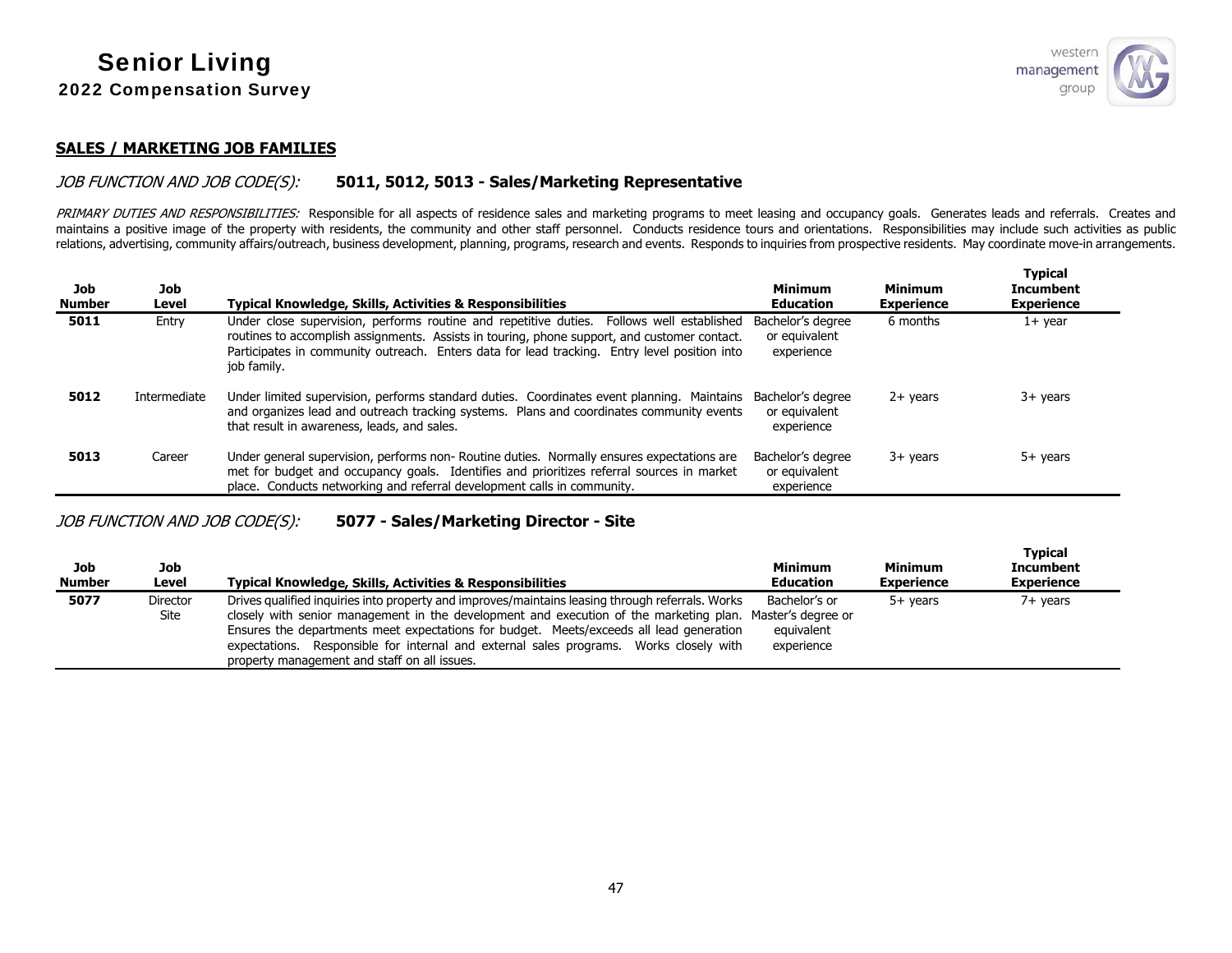## JOB FUNCTION AND JOB CODE(S): **5078 - Sales/Marketing Director - Region**

| Job<br><b>Number</b> | Job<br>Level              | <b>Typical Knowledge, Skills, Activities &amp; Responsibilities</b>                                                                                                                                                                                                                                                                                                                                                                                                                                                                                                                                                                                                                                                                                                                        | <b>Minimum</b><br><b>Education</b>        | <b>Minimum</b><br><b>Experience</b> | <b>Typical</b><br><b>Incumbent</b><br><b>Experience</b> |
|----------------------|---------------------------|--------------------------------------------------------------------------------------------------------------------------------------------------------------------------------------------------------------------------------------------------------------------------------------------------------------------------------------------------------------------------------------------------------------------------------------------------------------------------------------------------------------------------------------------------------------------------------------------------------------------------------------------------------------------------------------------------------------------------------------------------------------------------------------------|-------------------------------------------|-------------------------------------|---------------------------------------------------------|
| 5078                 | <b>Director</b><br>Region | Responsible for all community sales activities for one or more residences in a geographic<br>region. Develops and executes marketing plan for multiple residences in assigned geographic Master's degree or<br>area. Ensures design and implementation of all strategic sales plans throughout residences<br>per established company standards. Ensures adherence to sales and marketing programs to<br>achieve residence occupancy and revenue goals. Develops and implements marketing plans to<br>sustain/improve occupancy. Meets/exceeds leasing expectations. Manages move-ins/outs to<br>achieve maximum revenue performance for the property. Maintains wait list. Reviews hiring,<br>promotions, disciplinary actions and termination actions, in accordance with company policy. | Bachelor's or<br>equivalent<br>experience | $7+$ vears                          | 8+ years                                                |

#### **RESIDENT SERVICES JOB FAMILIES**

## JOB FUNCTION AND JOB CODE(S): **6001 - Valet**

| Job<br><b>Number</b> | Job<br>Level | Typical Knowledge, Skills, Activities & Responsibilities                                                                                                                                                                                                                                                                                                                                                                                                                                                                                                                                                                                                                                                                                                                                                                                                                                            | Minimum<br><b>Education</b>                        | <b>Minimum</b><br><b>Experience</b> | <b>Typical</b><br><b>Incumbent</b><br><b>Experience</b> |
|----------------------|--------------|-----------------------------------------------------------------------------------------------------------------------------------------------------------------------------------------------------------------------------------------------------------------------------------------------------------------------------------------------------------------------------------------------------------------------------------------------------------------------------------------------------------------------------------------------------------------------------------------------------------------------------------------------------------------------------------------------------------------------------------------------------------------------------------------------------------------------------------------------------------------------------------------------------|----------------------------------------------------|-------------------------------------|---------------------------------------------------------|
| 6001                 | Single level | Assessment and documentation of any vehicle damage prior to taking possession. Safe<br>operation of the customer's vehicle; in accordance with all applicable laws and ordinances.<br>Parking of customer vehicles in designated spaces, recording location and number and<br>safekeeping of keys and ticket. Upon request, retrieval of vehicles to the point of request and<br>use of valet parking system devices in accordance with company policy. Make customer<br>service, care and satisfaction the priority in every interaction, and assistance with opening of<br>vehicle/building doors as necessary. Provide claim check and instructs quests on how to<br>reclaim vehicle. Provide accurate and timely documentation and reports of departmental<br>activities and status including claim checks, vehicle damage, statements, and conditions with<br>require attention and or repair. | High School<br>diploma. Valid<br>driver's license. | $1+$ month                          | $1+$ month                                              |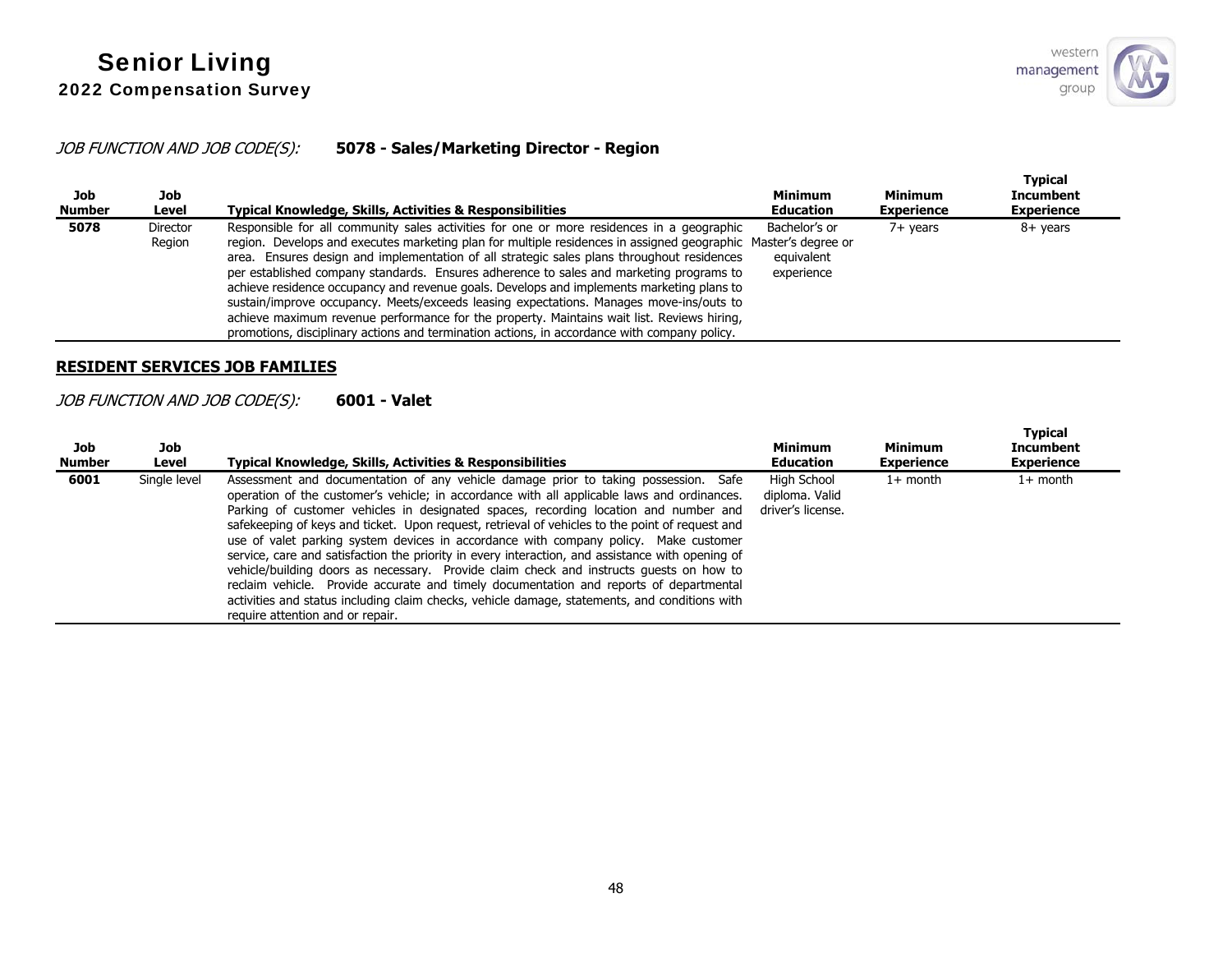## JOB FUNCTION AND JOB CODE(S): **6002 - Shuttle/Van Driver**

| Job<br><b>Number</b> | Job<br>Level | Typical Knowledge, Skills, Activities & Responsibilities                                                                                                                                                                                                                                                                                                                                                                                                  | Minimum<br><b>Education</b>                    | <b>Minimum</b><br><b>Experience</b> | <b>Typical</b><br><b>Incumbent</b><br><b>Experience</b> |
|----------------------|--------------|-----------------------------------------------------------------------------------------------------------------------------------------------------------------------------------------------------------------------------------------------------------------------------------------------------------------------------------------------------------------------------------------------------------------------------------------------------------|------------------------------------------------|-------------------------------------|---------------------------------------------------------|
| 6002                 | Single level | Provides transportation to residents for doctor appointments, banking, grocery shopping and<br>other miscellaneous activity programs. Drives residents to events and programs per the activity<br>schedule. Assists residents in and out of vehicle. Accounts for all residents' presence when skills. Valid driver's<br>leaving or returning to the residence. May perform limited maintenance on vehicle such as<br>fueling, minor service and washing. | Basic reading,<br>writing and math<br>license. | $1+$ month                          | 1+ month                                                |

# JOB FUNCTION AND JOB CODE(S): **6011, 6012, 6014 - Resident Care Provider**

| Job<br><b>Number</b> | Job<br>Level | <b>Typical Knowledge, Skills, Activities &amp; Responsibilities</b>                                                                                                                                                                                                                                                                                                                                                             | <b>Minimum</b><br><b>Education</b>           | <b>Minimum</b><br><b>Experience</b> | <b>Typical</b><br><b>Incumbent</b><br><b>Experience</b> |
|----------------------|--------------|---------------------------------------------------------------------------------------------------------------------------------------------------------------------------------------------------------------------------------------------------------------------------------------------------------------------------------------------------------------------------------------------------------------------------------|----------------------------------------------|-------------------------------------|---------------------------------------------------------|
| 6011                 | Entry        | Assists residents with activities of daily living. Bathes, dresses, undresses, grooms patients. Serves<br>meals and/or escorts to/from meals. Encourages residents to socialize and participate in planned<br>activities or programs. May assist in maintaining residents' records daily. May assist residents with<br>medication as directed. May maintain medication records. Maintains a safe, clean orderly<br>environment. | Basic reading.<br>writing and math<br>skills | 0 - 3 months related<br>experience  | $3 - 6$ months                                          |
| 6012                 | Intermediate | Assists residents with activities of daily living. Bathes, dresses, undresses, grooms patients. Serves<br>meals and/or escorts to/from meals. Encourages residents to socialize and participate in planned<br>social and leisure activities or programs. Maintains residents' records daily. Assists residents with<br>medication as directed. Maintains medication records. Maintains a safe, clean orderly environment.       | Basic reading.<br>writing and math<br>skills | 6+ months related<br>experience     | $1+$ year                                               |
| 6014                 | Lead         | Same as intermediate and also handles medication administration. Verifies that self-medicating<br>residents are taking meds, reviews medication book for errors, reviews medication sheets.<br>Assists supervisor with administrative tasks (stock supplies, follows-up on bath schedules,<br>checks charts for signatures, prepares activity sheets for month. Encourages residents'<br>independence.                          | Basic reading.<br>writing and math<br>skills | $1+$ year related<br>experience     | $2+$ years                                              |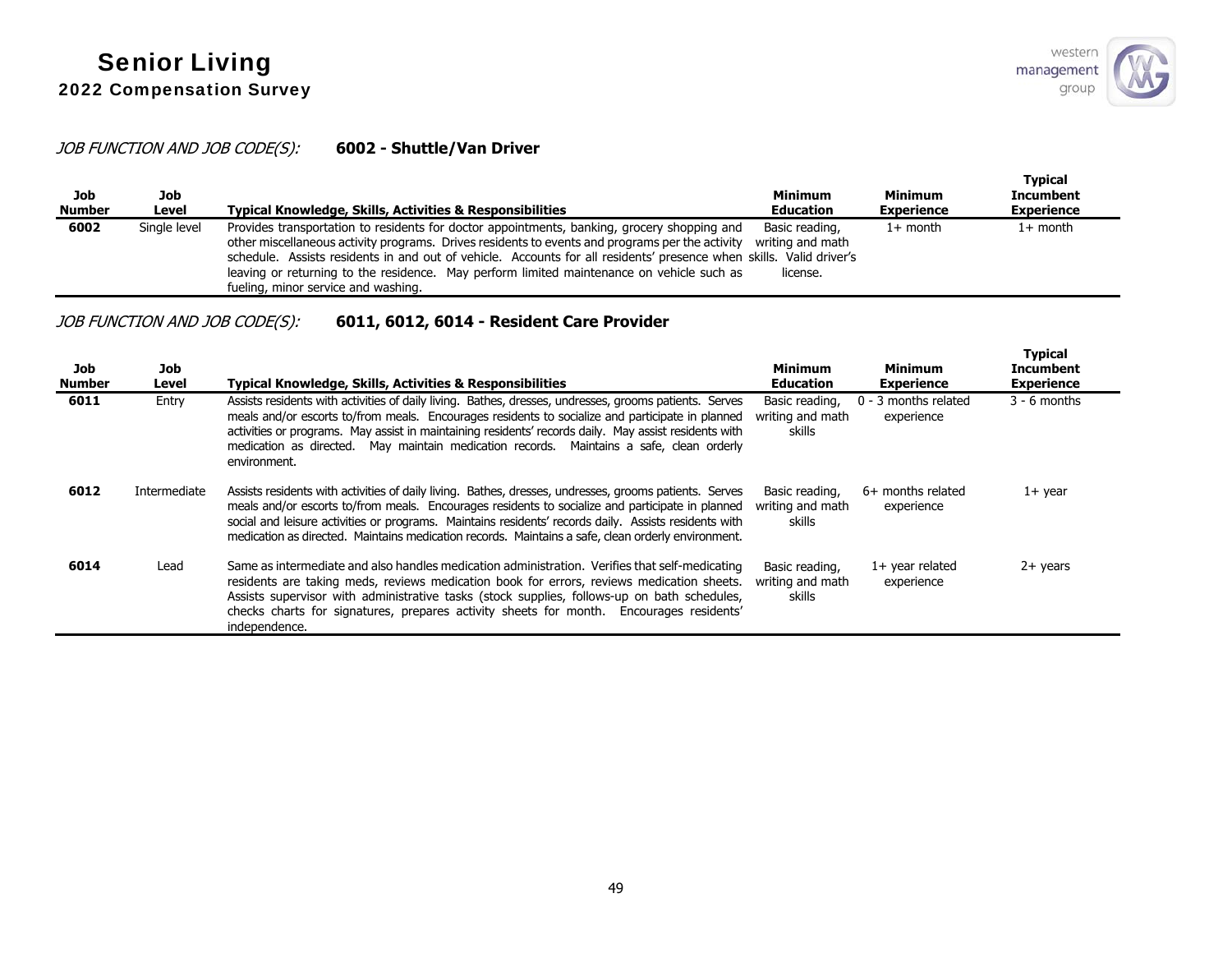# JOB FUNCTION AND JOB CODE(S): **6065 - Resident Care Supervisor**

| Job<br><b>Number</b> | Job<br>Level | <b>Typical Knowledge, Skills, Activities &amp; Responsibilities</b>                                                                                                                                                                                                                               | <b>Minimum</b><br><b>Education</b> | <b>Minimum</b><br><b>Experience</b> | <b>Typical</b><br><b>Incumbent</b><br><b>Experience</b> |
|----------------------|--------------|---------------------------------------------------------------------------------------------------------------------------------------------------------------------------------------------------------------------------------------------------------------------------------------------------|------------------------------------|-------------------------------------|---------------------------------------------------------|
| 6065                 | Supervisor   | Provides direct supervision of care giving within the residence. Directly supervises staff, Associate degree or<br>coordinates training/education of resident care staff, completes nursing schedules, monitors<br>staff in administration of medication and may conduct pre-admission screening. | equivalent<br>experience           | $2+$ vears                          | 4+ years                                                |

## JOB FUNCTION AND JOB CODE(S): **6066 - Resident Services Director - Site**

| Job<br><b>Number</b> | Job<br>Level            | Typical Knowledge, Skills, Activities & Responsibilities                                                                                                                                                                                                                                                                                                                                                                                                                                                                                                                                                                                                                                                                                                                                                                                                                                                                                                                                            | <b>Minimum</b><br><b>Education</b> | <b>Minimum</b><br><b>Experience</b> | Typical<br><b>Incumbent</b><br><b>Experience</b> |
|----------------------|-------------------------|-----------------------------------------------------------------------------------------------------------------------------------------------------------------------------------------------------------------------------------------------------------------------------------------------------------------------------------------------------------------------------------------------------------------------------------------------------------------------------------------------------------------------------------------------------------------------------------------------------------------------------------------------------------------------------------------------------------------------------------------------------------------------------------------------------------------------------------------------------------------------------------------------------------------------------------------------------------------------------------------------------|------------------------------------|-------------------------------------|--------------------------------------------------|
| 6066                 | <b>Director</b><br>Site | Assists residents in identification of appropriate resources in order to maintain their highest Bachelor's degree<br>level of independence and satisfaction. Problem solves for health, social, and emotional needs<br>and coordinates support services. Monitors outside care providers working at the property.<br>Assesses prospective residents for appropriateness of residency. Coordinates new resident<br>orientation processes to ensure smooth transition and appropriate socialization activities.<br>Conducts family conferences. Responds to emergencies to assess situation. Addresses and<br>follows-up on resident concern, incident and accident reports. Communicates with health care<br>providers to monitor and assess health conditions, safety issues and needs of residents.<br>Reviews hiring, promotions, disciplinary actions and termination actions in accordance with<br>company policy. Normally reports to Executive Operations Director at site or regional level. | or equivalent<br>experience        | $3+$ years                          | $5+$ years                                       |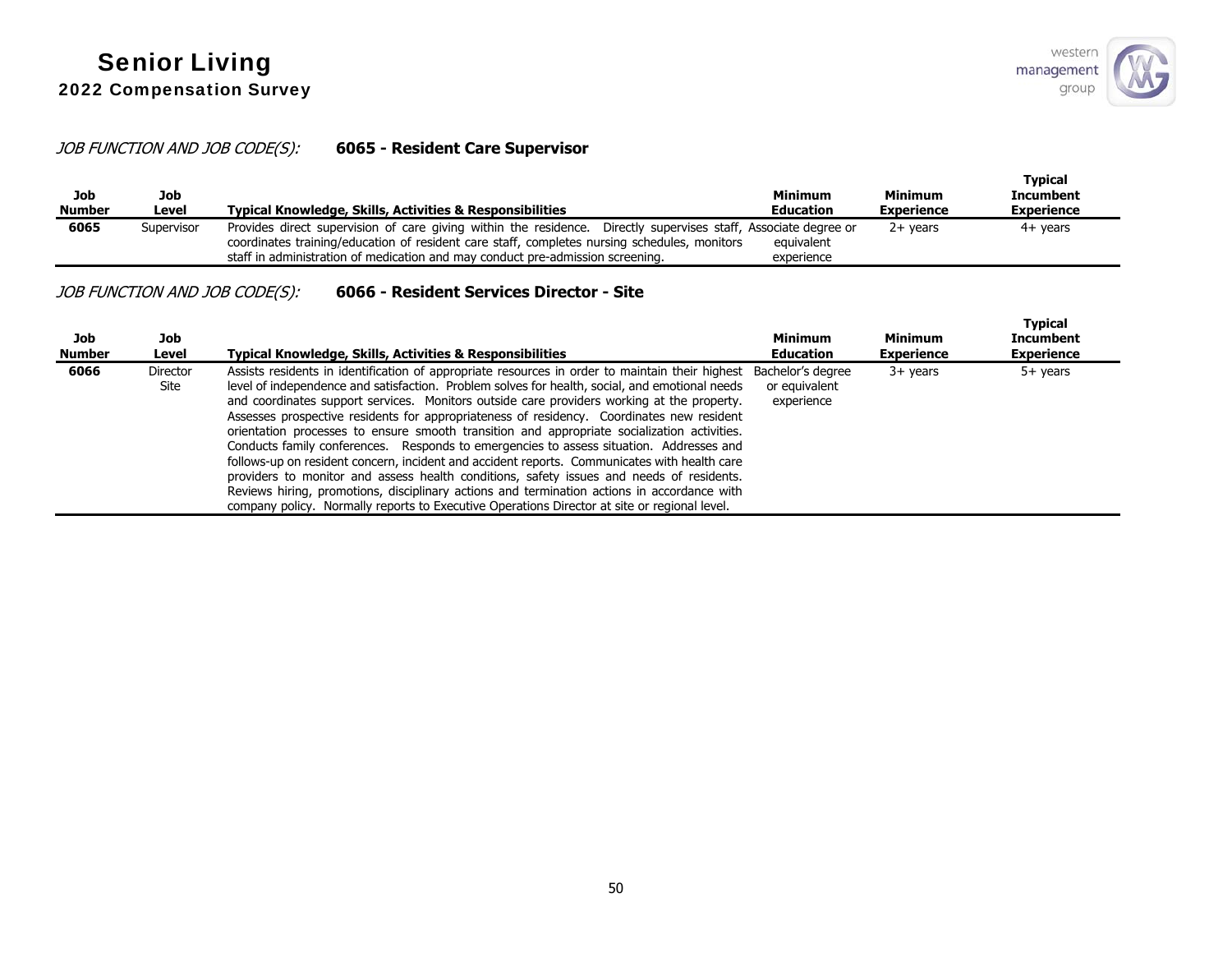## JOB FUNCTION AND JOB CODE(S): **6067 - Resident Services Director - Region**

| Job<br><b>Number</b> | Job<br>Level              | Typical Knowledge, Skills, Activities & Responsibilities                                                                                                                                                                                                                                                                                                                                                                                                                                                                                                                                                                                                                                                                                                                                                                                                                                                                                                                                                                                     | Minimum<br><b>Education</b> | <b>Minimum</b><br><b>Experience</b> | <b>Typical</b><br><b>Incumbent</b><br><b>Experience</b> |
|----------------------|---------------------------|----------------------------------------------------------------------------------------------------------------------------------------------------------------------------------------------------------------------------------------------------------------------------------------------------------------------------------------------------------------------------------------------------------------------------------------------------------------------------------------------------------------------------------------------------------------------------------------------------------------------------------------------------------------------------------------------------------------------------------------------------------------------------------------------------------------------------------------------------------------------------------------------------------------------------------------------------------------------------------------------------------------------------------------------|-----------------------------|-------------------------------------|---------------------------------------------------------|
| 6067                 | <b>Director</b><br>Region | Directs the overall operation for Resident Services in assigned geographic area. Develops plans Bachelor's degree<br>and programs to identify appropriate resources in order to maintain highest level of resident<br>independence and satisfaction. Designs programs to solve health, social, and emotional needs<br>of residents. Ensures consistency and quality of outside care providers working at properties<br>in the region. Develops guidelines to assess prospective residents for appropriateness of<br>residency. Designs new resident orientation processes to ensure smooth transition and<br>appropriate socialization activities. Reviews reports for resident concern, incident and accident<br>reports in the region. Monitors health care providers to assess health conditions, safety issues<br>and needs of residents. Reviews, analyzes and evaluates resident care and identifies needed<br>changes. Reviews hiring, promotions, disciplinary actions and termination actions in<br>accordance with company policy. | or equivalent<br>experience | $4+$ years                          | $5+$ years                                              |

## JOB FUNCTION AND JOB CODE(S): **6068 - Resident Services Director - Corporate**

| Job<br><b>Number</b> | Job<br>Level          | <b>Typical Knowledge, Skills, Activities &amp; Responsibilities</b>                                                                                                                                                                                                                                                                                                                                                                                                                                                                                                                                                     | <b>Minimum</b><br><b>Education</b>               | Minimum<br><b>Experience</b> | <b>Typical</b><br><b>Incumbent</b><br><b>Experience</b> |  |
|----------------------|-----------------------|-------------------------------------------------------------------------------------------------------------------------------------------------------------------------------------------------------------------------------------------------------------------------------------------------------------------------------------------------------------------------------------------------------------------------------------------------------------------------------------------------------------------------------------------------------------------------------------------------------------------------|--------------------------------------------------|------------------------------|---------------------------------------------------------|--|
| 6068                 | Director<br>Corporate | Directs the overall operation for Resident Services. Develops long- Range strategies to identify<br>appropriate resources in order that residents maintain their highest level of independence and<br>Directs strategy for use of outside care providers. Develops consistent<br>satisfaction.<br>approaches to new resident orientation processes. May participate in the development of<br>staffing and budgetary quidelines for the company. Ensures adherence to current laws and<br>Reviews hiring, promotions, disciplinary actions and termination actions in<br>regulations.<br>accordance with company policy. | Bachelor's degree<br>or equivalent<br>experience | 5+ vears                     | 7+ years                                                |  |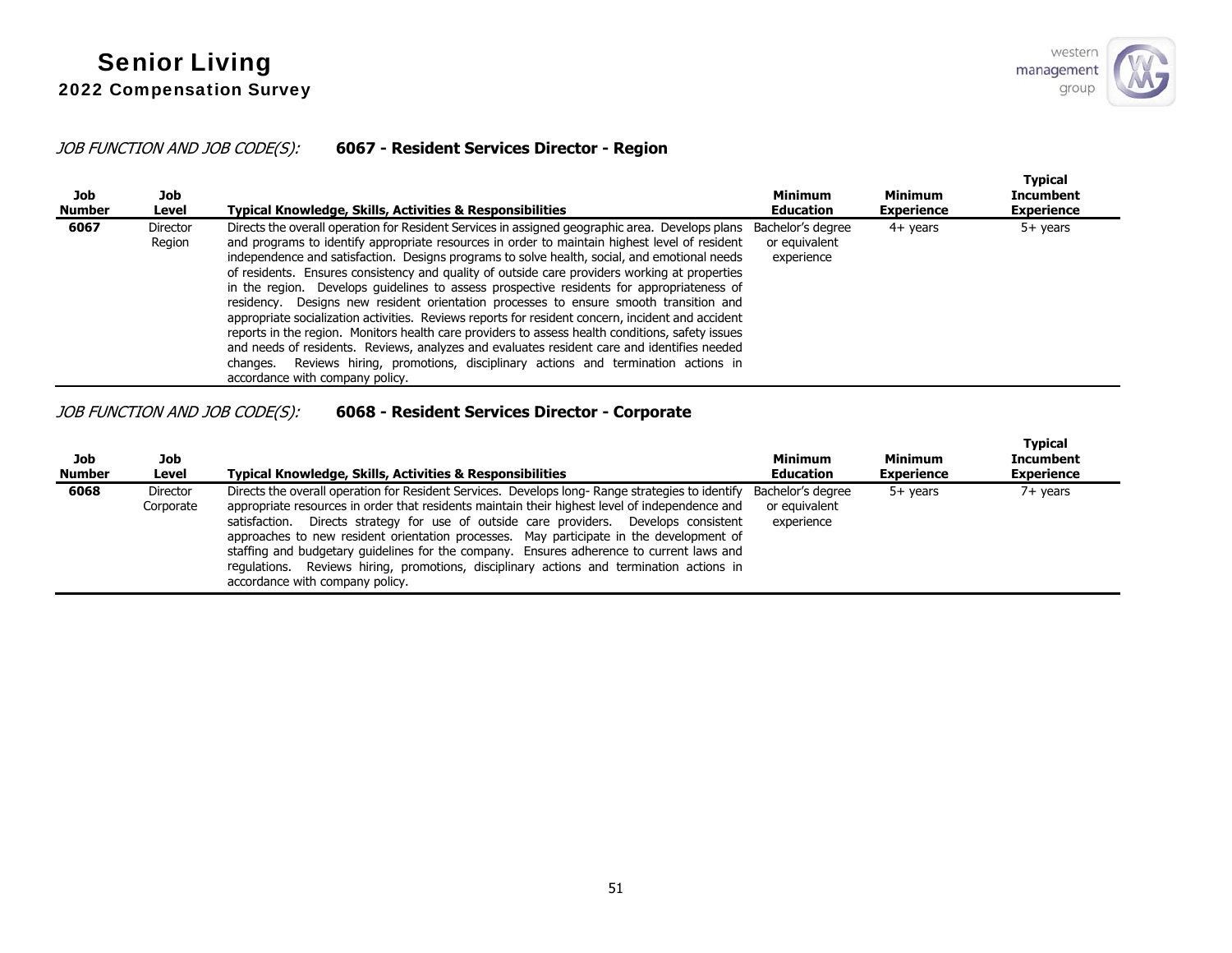## JOB FUNCTION AND JOB CODE(S): **6113 - Activities Assistant**

| Job<br><b>Number</b> | Job<br>Level | Typical Knowledge, Skills, Activities & Responsibilities                                                                                                                                                                                                                                                                                                                                                                                                                             | Minimum<br><b>Education</b>                  | Minimum<br><b>Experience</b> | <b>Typical</b><br><b>Incumbent</b><br><b>Experience</b> |
|----------------------|--------------|--------------------------------------------------------------------------------------------------------------------------------------------------------------------------------------------------------------------------------------------------------------------------------------------------------------------------------------------------------------------------------------------------------------------------------------------------------------------------------------|----------------------------------------------|------------------------------|---------------------------------------------------------|
| 6113                 | Single level | Responsible to assist in planning, organizing, implementing a program of therapeutic activities<br>designed to meet the social, spiritual, intellectual, emotional, educational and physical needs<br>and interests of residents in accordance with the comprehensive resident care plan. Works<br>closely with residents, family members, volunteers and resident staff. Encourages residents'<br>participation in activities that enhance their quality and appreciation for life. | Basic reading,<br>writing and math<br>skills | $3+$ months                  | $6+$ months                                             |

# JOB FUNCTION AND JOB CODE(S): **6176 - Activities Director - Site**

| Job<br><b>Number</b> | Job<br>Level     | <b>Typical Knowledge, Skills, Activities &amp; Responsibilities</b>                                                                                                                                                                                                                                                                                                                                                                                                                                                                                                                                                                                                        | Minimum<br><b>Education</b>                                                                                                                                           | Minimum<br><b>Experience</b> | <b>Typical</b><br>Incumbent<br><b>Experience</b> |
|----------------------|------------------|----------------------------------------------------------------------------------------------------------------------------------------------------------------------------------------------------------------------------------------------------------------------------------------------------------------------------------------------------------------------------------------------------------------------------------------------------------------------------------------------------------------------------------------------------------------------------------------------------------------------------------------------------------------------------|-----------------------------------------------------------------------------------------------------------------------------------------------------------------------|------------------------------|--------------------------------------------------|
| 6176                 | Director<br>Site | Plans activities based on each resident's comprehensive assessment and care plan to reflect<br>individual needs for stimulation or solace, physical, cognitive and emotional and spiritual<br>health; to encourage self-expression, personal responsibility and choice. Works closely with<br>residents, family members, volunteers and resident staff to determine interests. Develops and<br>manages department budget. Direct the process of communicating with residents, staff and<br>community via newsletters, calendars, update sheets and media coverage. Plans and<br>coordinates resident outings and events. Develop and maintain an active volunteer program. | Basic reading,<br>writing and math<br>skills. May be<br>certified as<br>Therapeutic<br>Recreation<br>Specialist. A<br>college degree or<br>equivalent is<br>preferred | $6+$ months                  | $1+$ year                                        |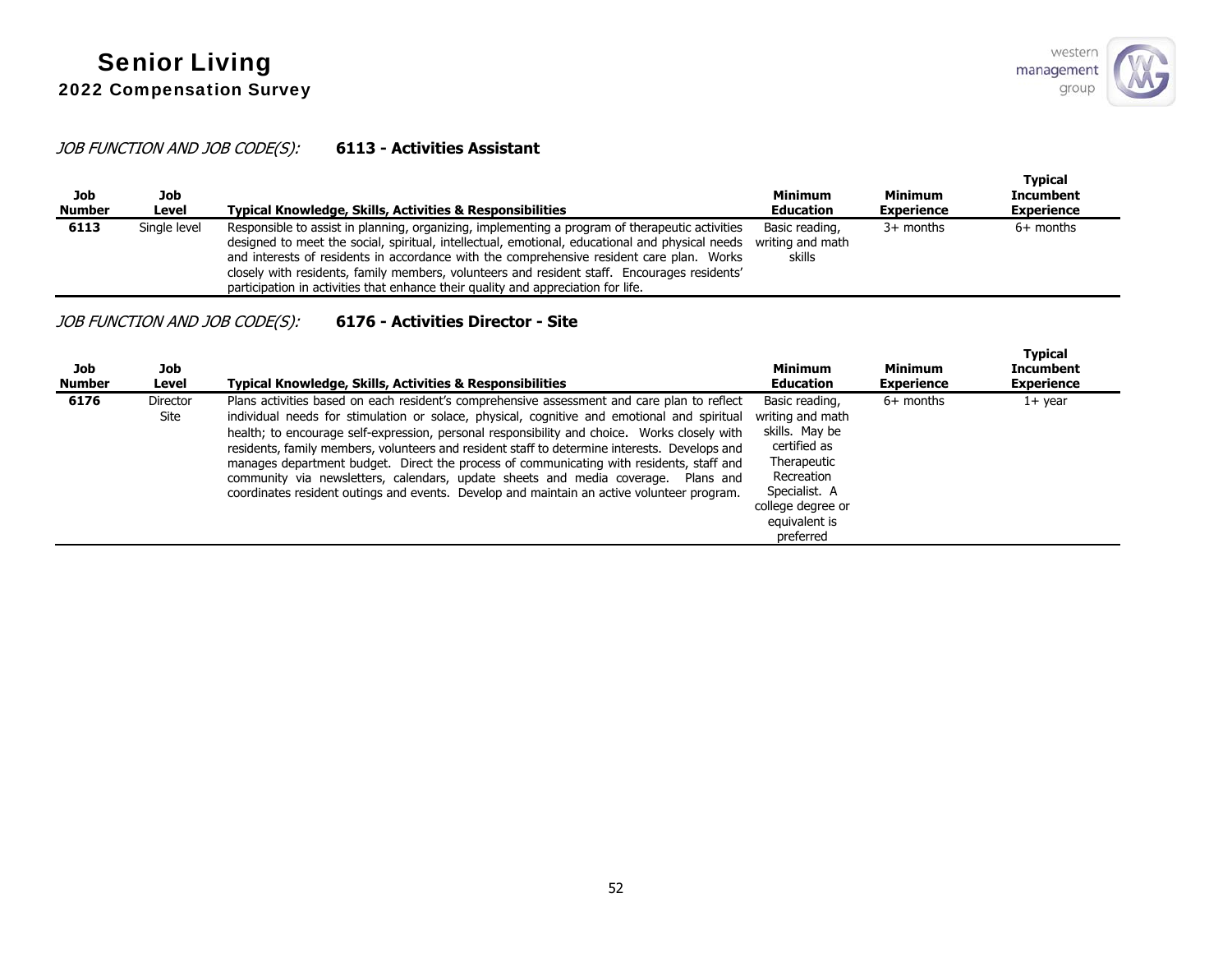## JOB FUNCTION AND JOB CODE(S): **6177 - Activities Director - Region**

| Job<br><b>Number</b> | Job<br>Level              | Typical Knowledge, Skills, Activities & Responsibilities                                                                                                                                                                                                                                                                                                                                                                                                                                                                                                                      | <b>Minimum</b><br><b>Education</b>                                                                                                                                    | <b>Minimum</b><br><b>Experience</b> | <b>Typical</b><br><b>Incumbent</b><br><b>Experience</b> |
|----------------------|---------------------------|-------------------------------------------------------------------------------------------------------------------------------------------------------------------------------------------------------------------------------------------------------------------------------------------------------------------------------------------------------------------------------------------------------------------------------------------------------------------------------------------------------------------------------------------------------------------------------|-----------------------------------------------------------------------------------------------------------------------------------------------------------------------|-------------------------------------|---------------------------------------------------------|
| 6177                 | <b>Director</b><br>Region | For multiple sites in assigned geographic region, plans activities based on each resident's<br>comprehensive assessment and care plan to reflect individual needs for stimulation or solace,<br>physical, cognitive and emotional and spiritual health; to encourage self-expression, personal<br>responsibility and choice. Develops and manages regional budget. Develops programs to<br>uphold and improve customer satisfaction. Direct the process of communicating with<br>residents, staff and community via newsletters, calendars, update sheets and media coverage. | Basic reading,<br>writing and math<br>skills. May be<br>certified as<br>Therapeutic<br>Recreation<br>Specialist. A<br>college degree or<br>equivalent is<br>preferred | $1+$ year                           | $1+$ year                                               |

# JOB FUNCTION AND JOB CODE(S): **6233 - Beautician/Stylist**

| Job<br>Number | Job<br>Level | Typical Knowledge, Skills, Activities & Responsibilities                                                                                                                                                                                                                                                                                                                              | <b>Minimum</b><br><b>Education</b> | <b>Minimum</b><br><b>Experience</b> | <b>Typical</b><br><b>Incumbent</b><br><b>Experience</b> |
|---------------|--------------|---------------------------------------------------------------------------------------------------------------------------------------------------------------------------------------------------------------------------------------------------------------------------------------------------------------------------------------------------------------------------------------|------------------------------------|-------------------------------------|---------------------------------------------------------|
| 6233          | Single level | Provides services such as shampoo and setting of hair, hair coloring, perms and manicures. Certificate from<br>Ensures residents and guests with scheduled appointments are serviced promptly, positively, college or technical<br>professionally. Keeps beauty salon well stocked with supplies. Ensures that salon meets school preferred.<br>cleanliness and sanitation standards. | State beautician                   | $3+$ months                         | $6+$ months                                             |
|               |              |                                                                                                                                                                                                                                                                                                                                                                                       | license as reguired                |                                     |                                                         |

# JOB FUNCTION AND JOB CODE(S): **6243 - Fitness/Recreation Therapist**

| Job<br><b>Number</b> | Job<br>Level | <b>Typical Knowledge, Skills, Activities &amp; Responsibilities</b>                                                                                                                                                                                                                                                                                                                                                                                                                                                                                                                                       | <b>Minimum</b><br><b>Education</b>               | Minimum<br><b>Experience</b> | <b>Typical</b><br><b>Incumbent</b><br><b>Experience</b> |
|----------------------|--------------|-----------------------------------------------------------------------------------------------------------------------------------------------------------------------------------------------------------------------------------------------------------------------------------------------------------------------------------------------------------------------------------------------------------------------------------------------------------------------------------------------------------------------------------------------------------------------------------------------------------|--------------------------------------------------|------------------------------|---------------------------------------------------------|
| 6243                 | Single level | Plans, directs or coordinates medically-approved recreation and fitness programs for residents.<br>May assess residents' condition and recommend appropriate activity. Instructs residents in<br>activities and techniques designed to meet specific physical and psychological needs. Develops<br>treatment plan to meet needs of resident, based on needs assessment and objectives of<br>therapy. Evaluates reactions to treatment experiences to assess progress or regression and<br>effectiveness of treatment plan. Modifies treatment program based on observation and<br>evaluation of progress. | Bachelor's degree<br>or equivalent<br>experience | $1+$ year                    | $1+$ year                                               |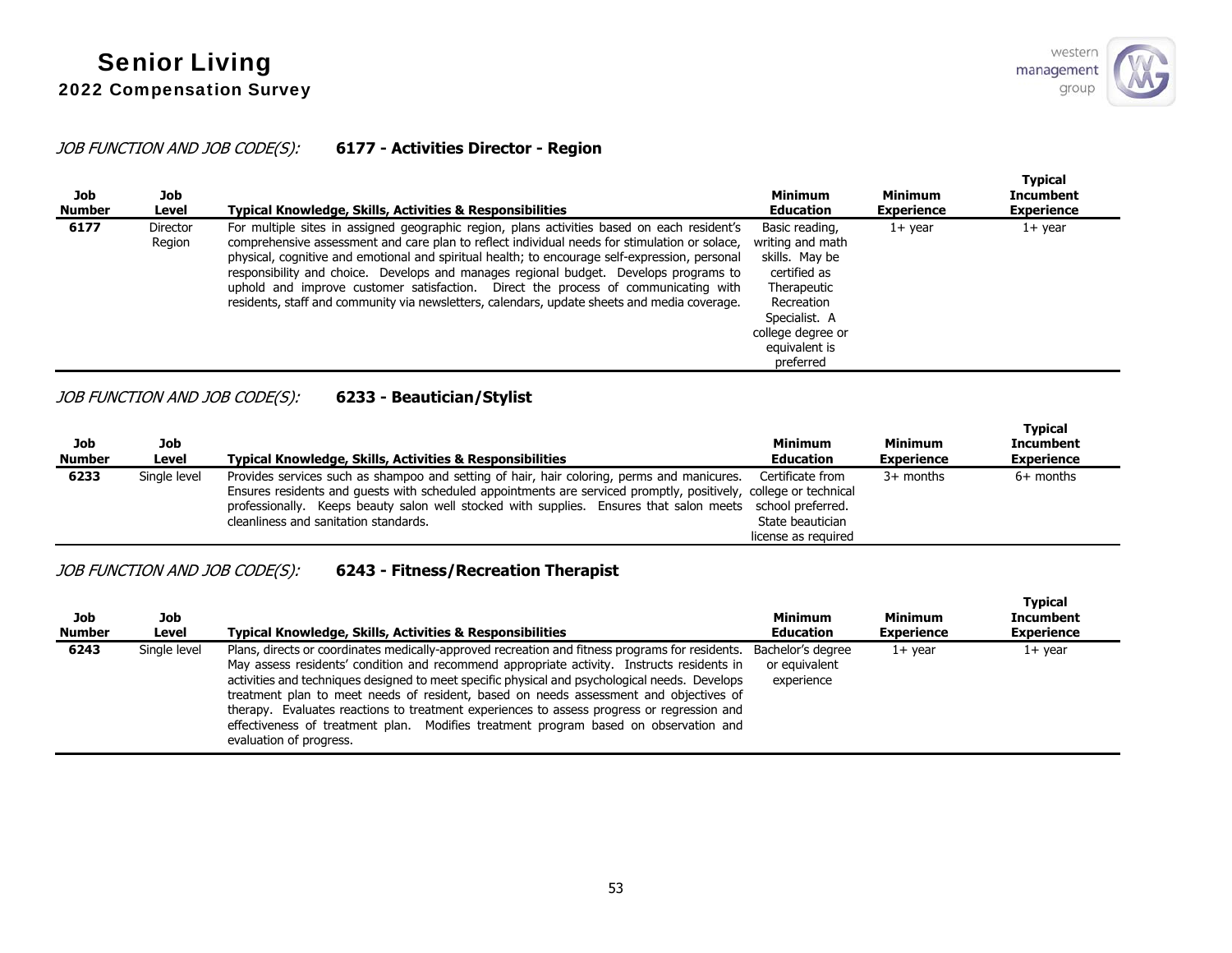

### **FACILITIES / MAINTENANCE JOB FAMILIES**

#### JOB FUNCTION AND JOB CODE(S): **6411, 6412, 6413 - Interior Designer**

PRIMARY DUTIES AND RESPONSIBILITIES: Determines project scope for design of new or existing senior living facilities. Selects finishes, furnishings, artwork, accessories and equipment for building. Creates finish schedules, furniture & window treatment schedules and diagrams needed for contractors to perform work on site. Sends schedules out for pricing and coordinates budgeting requirements. Establishes and maintains detailed records of all specifications and quotes. Follows up on installation dates and verifies proper installation. Coordinates follow up on missing items, damaged goods and contractor punch items upon project close out post installation.

| <b>Job</b><br><b>Number</b> | <b>Job</b><br>Level | <b>Typical Knowledge, Skills, Activities &amp; Responsibilities</b>                                                                                                                                                                                                                                                                                                                                                                                                                                                                                                                                                                                                                                                                                                                                                                                                                                                                  | <b>Minimum</b><br><b>Education</b>                           | <b>Minimum</b><br><b>Experience</b> | <b>Typical</b><br><b>Incumbent</b><br><b>Experience</b> |
|-----------------------------|---------------------|--------------------------------------------------------------------------------------------------------------------------------------------------------------------------------------------------------------------------------------------------------------------------------------------------------------------------------------------------------------------------------------------------------------------------------------------------------------------------------------------------------------------------------------------------------------------------------------------------------------------------------------------------------------------------------------------------------------------------------------------------------------------------------------------------------------------------------------------------------------------------------------------------------------------------------------|--------------------------------------------------------------|-------------------------------------|---------------------------------------------------------|
| 6411                        | Entry               | Works with Senior Designers to determine project scope for design of new or existing senior Bachelor's degree<br>living facilities. Assists with selection of finishes, furnishings, artwork, accessories and<br>equipment for building. Assists with finish schedules, furniture & window treatment schedules<br>and diagrams needed for contractors to perform work on site. Sends schedules out for pricing.<br>Follows up on installation dates and verifies proper installation. May coordinate follow up on<br>missing items, damaged goods and contractor punch items upon project close out post<br>installation.                                                                                                                                                                                                                                                                                                            | preferred                                                    | 6 months - 1 year                   | $1+$ year                                               |
| 6412                        | Intermediate        | Determines project scope for design of new or existing senior living facilities. Selects finishes, Bachelor's degree<br>furnishings, artwork, accessories and equipment for building. Creates finish schedules, preferred. National<br>furniture & window treatment schedules and diagrams needed for contractors to perform work Council for Interior<br>on site. Sends schedules out for pricing and coordinates budgeting requirements. Establishes<br>and maintains detailed records of all specifications and quotes. Follows up on installation dates<br>and verifies proper installation. Coordinates follow up on missing items, damaged goods and<br>contractor punch items upon project close out post installation.                                                                                                                                                                                                       | Design<br>Qualification is<br>preferred                      | $1 - 4$ years                       | 4+ years                                                |
| 6413                        | Career              | Works in all phases of a project from planning/concept through to construction administration.<br>Extensive knowledge in drawing preparations, product resource organization, and knowledge preferred. National<br>of CAD documentation. Determines project scope for design of new or existing senior living Council for Interior<br>facilities. Selects finishes, furnishings, artwork, accessories and equipment for building.<br>Creates finish schedules, furniture & window treatment schedules and diagrams needed for<br>contractors to perform work on site. Sends schedules out for pricing and coordinates budgeting<br>requirements. Establishes and maintains detailed records of all specifications and quotes.<br>Follows up on installation dates and verifies proper installation. Coordinates follow up on<br>missing items, damaged goods and contractor punch items upon project close out post<br>installation. | Bachelor's degree<br>Design<br>Qualification is<br>preferred | $4+$ years                          | $5+$ years                                              |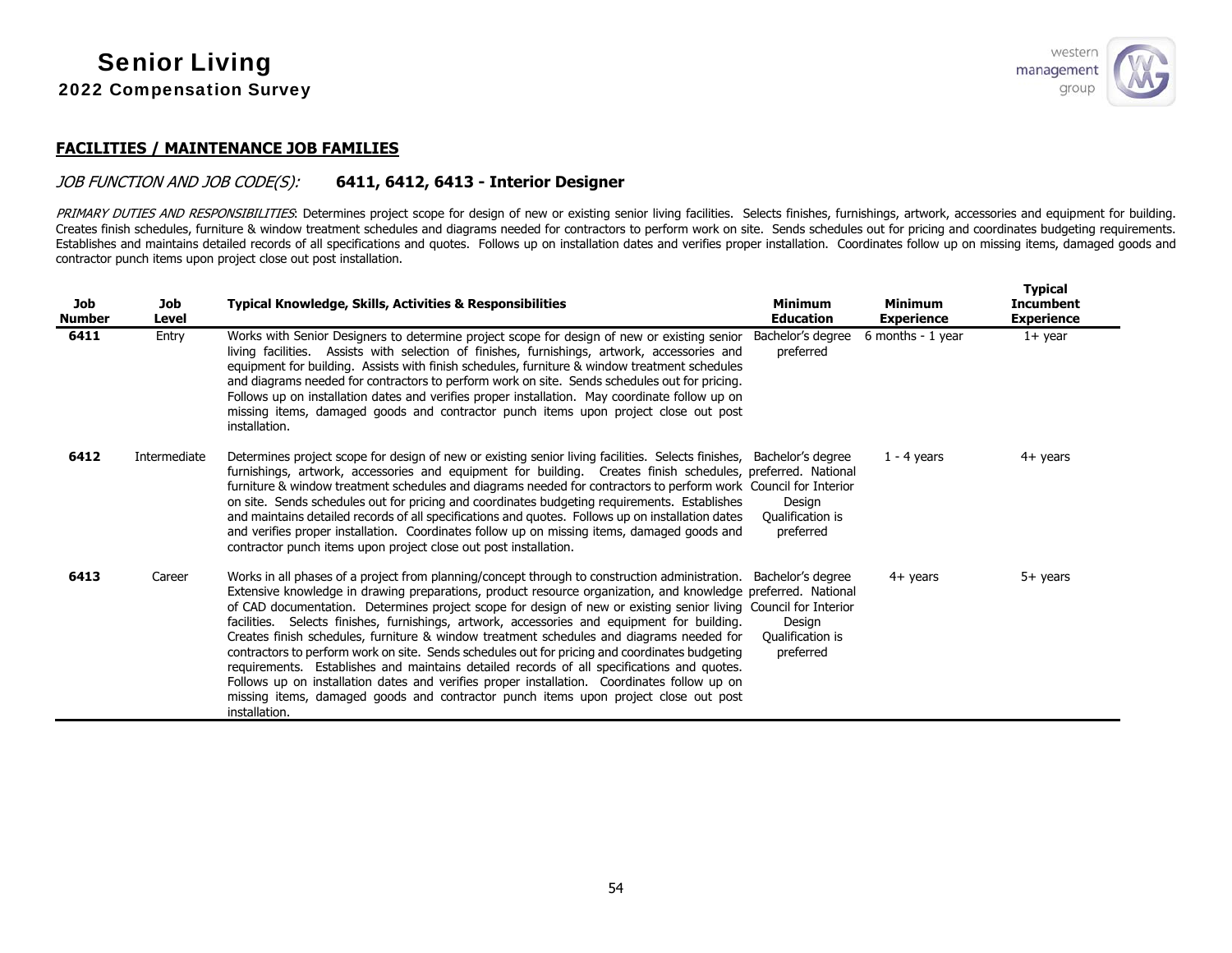# JOB FUNCTION AND JOB CODE(S): **6418 - Interior Design Manager**

| Job<br><b>Number</b> | Job<br>Level | Typical Knowledge, Skills, Activities & Responsibilities                                                                                                                                                                                                                                                                                                                                                                                                                                                                                                                                                                                                                                                                                                                                                                                                | <b>Minimum</b><br><b>Education</b>      | <b>Minimum</b><br><b>Experience</b> | <b>Typical</b><br>Incumbent<br><b>Experience</b> |
|----------------------|--------------|---------------------------------------------------------------------------------------------------------------------------------------------------------------------------------------------------------------------------------------------------------------------------------------------------------------------------------------------------------------------------------------------------------------------------------------------------------------------------------------------------------------------------------------------------------------------------------------------------------------------------------------------------------------------------------------------------------------------------------------------------------------------------------------------------------------------------------------------------------|-----------------------------------------|-------------------------------------|--------------------------------------------------|
| 6418                 | Manager      | Responsible for managing the day-to-day production on specific projects to meet deadlines Bachelor's degree<br>accurately. Develop construction plans, assist in evaluating and selecting architectural, preferred. National<br>construction and engineering contractors and coordinate the work of the project and designs Council for Interior<br>teams, as well as the numerous contractors who contribute to facilities projects. Reviews shop<br>drawings, project submittals, etc. for documenting compliance, documenting code review and<br>compliance, communicating and coordinating with management, clients, consultants and<br>contractors related to daily business operations. Delivers, manages & completes, accurate and<br>coordinated project plans, specifications and construction documents within time and budget<br>parameters. | Desian<br>Oualification is<br>preferred | $5+$ years                          | 7+ years                                         |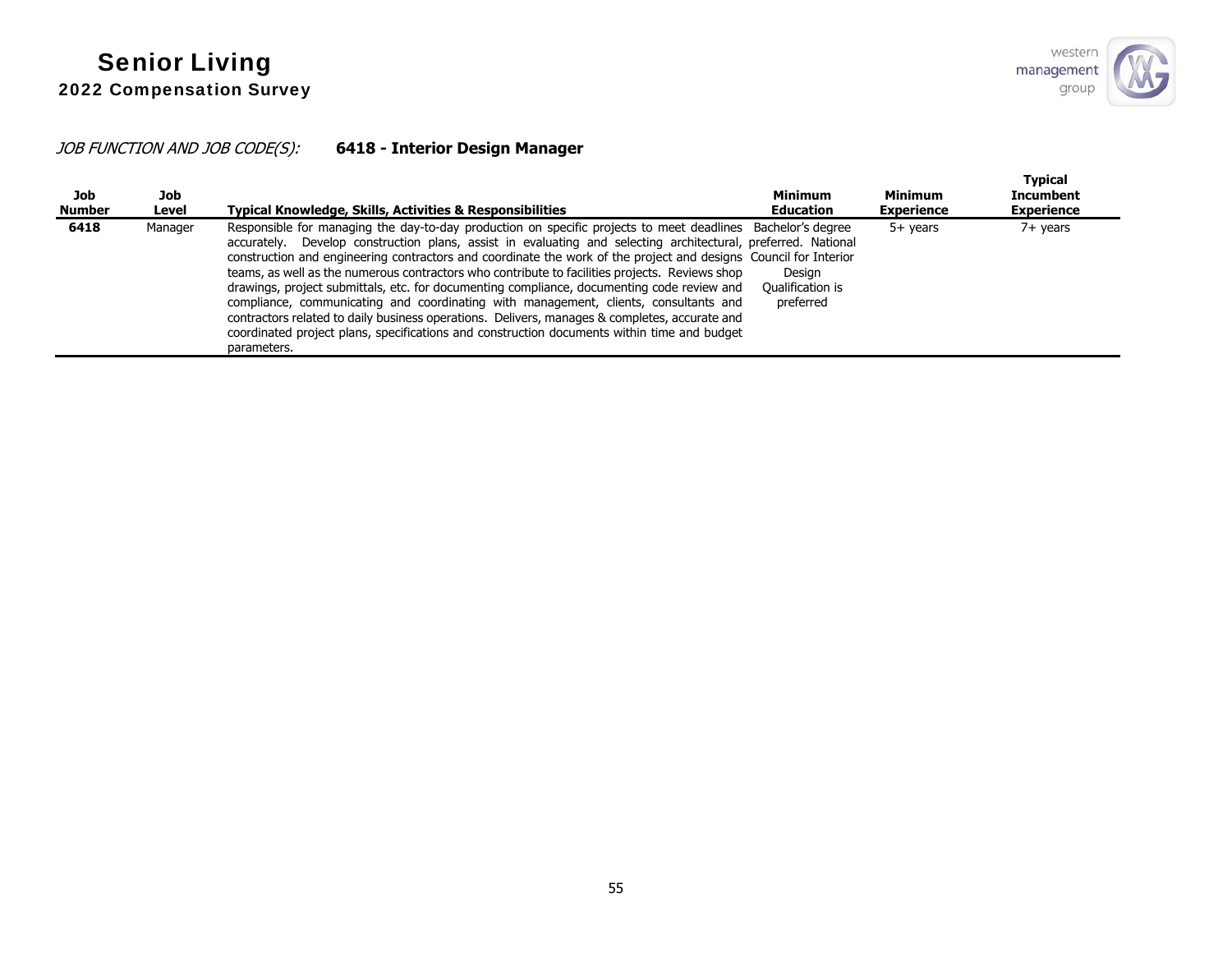

#### JOB FUNCTION AND JOB CODE(S): **6511, 6512, 6513 - Facilities Maintenance Technician**

PRIMARY DUTIES AND RESPONSIBILITIES: Performs repairs, modifications and preventative maintenance on building and facilities, equipment, fixtures and systems. Duties may include electrical, plumbing/pipe fitting, welding, sheet metal, HVAC, carpentry, painting or mechanical. May perform installation, maintenance and modification of air conditioning, refrigeration and ventilation equipment and systems in various facility applications. Conducts preventive maintenance inspections and performs required preventive maintenance actions such as lubrication, cleaning and filter change. Utilizes a wide variety of hand and portable power tools. Assists in the movement of furniture, materials and equipment as required.

At the highest level, reviews service requests for repairs and maintenance, determines nature of problem and recommends appropriate solution. Works from blueprints, schematic sketches, oral and written instructions. Capable of planning and completing any job assigned. Coordinates work of outside contractors.

| Job<br>Number | Job<br>Level | <b>Typical Knowledge, Skills, Activities &amp; Responsibilities</b>                                                                                                                                                                                                                                                                                                                                                              | <b>Minimum</b><br><b>Education</b>           | <b>Minimum</b><br><b>Experience</b> | <b>Typical</b><br><b>Incumbent</b><br><b>Experience</b> |
|---------------|--------------|----------------------------------------------------------------------------------------------------------------------------------------------------------------------------------------------------------------------------------------------------------------------------------------------------------------------------------------------------------------------------------------------------------------------------------|----------------------------------------------|-------------------------------------|---------------------------------------------------------|
| 6511          | Entry        | Under close supervision, performs simple repairs, modifications and preventative maintenance.<br>Troubleshoots, repairs and maintains standard facility systems.<br>May install minor<br>modifications. Excludes trainees with no previous experience.                                                                                                                                                                           | Basic reading,<br>writing and math<br>skills | None                                | $6+$ months                                             |
| 6512          | Intermediate | Under limited supervision, proficiently performs repairs, modifications and preventative<br>maintenance. Troubleshoots, repairs and maintains facility plumbing, mechanical and electrical<br>systems. May install minor modifications.                                                                                                                                                                                          | Basic reading,<br>writing and math<br>skills | $1+$ year                           | $3+$ years                                              |
| 6513          | Senior       | Under general supervision, performs highly complex repairs, modifications and preventative<br>maintenance. Installs, troubleshoots, repairs and maintains a wide variety of facility plumbing,<br>mechanical and electrical systems. May provide work leadership for lower level maintenance<br>employees through assignment of work, coordination of effort, providing technical guidance<br>and review of assignment progress. | Basic reading,<br>writing and math<br>skills | $2+$ years                          | $5+$ years                                              |

#### JOB FUNCTION AND JOB CODE(S): **6552 - Groundskeeper**

| Job<br><b>Number</b> | Job<br>Level | Typical Knowledge, Skills, Activities & Responsibilities                                                                                                                                                                                                                                                                                                                                                                                                                                                                    | Minimum<br><b>Education</b>                  | <b>Minimum</b><br><b>Experience</b> | <b>Typical</b><br><b>Incumbent</b><br><b>Experience</b> |
|----------------------|--------------|-----------------------------------------------------------------------------------------------------------------------------------------------------------------------------------------------------------------------------------------------------------------------------------------------------------------------------------------------------------------------------------------------------------------------------------------------------------------------------------------------------------------------------|----------------------------------------------|-------------------------------------|---------------------------------------------------------|
| 6552                 | Single level | Under limited supervision, performs grounds keeping tasks to maintain and care for<br>assigned landscaped areas. Cultivates and fertilizes lawns, plants, shrubs and trees;<br>prepares soil for sowing seeds, waters turf and ornamental ground covers, sprays and<br>reseeds as necessary. Operates grounds keeping equipment such as mobile lawn mowers,<br>power edgers, trimmers, power mowers and other related equipment. Sweeps and<br>maintains sidewalks, driveways, building entrances and other assigned areas. | Basic reading,<br>writing and<br>math skills | $6+$ months                         | $1+$ year                                               |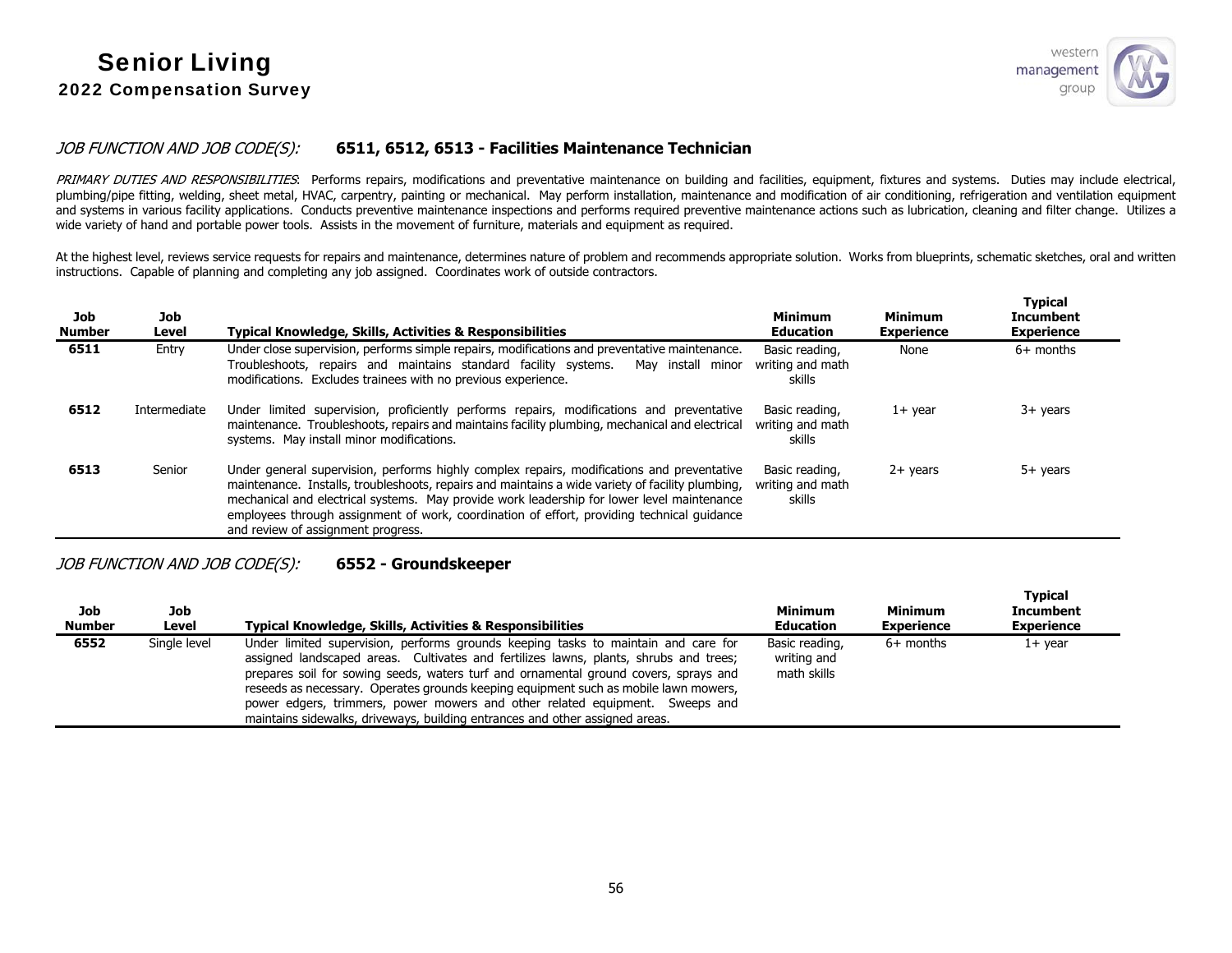

#### JOB FUNCTION AND JOB CODE(S): **6642, 6643 - Janitor/Custodian**

PRIMARY DUTIES AND RESPONSIBILITIES: Performs minor maintenance and custodial duties in office, public areas and rest areas, maintaining premises in a clean and orderly manner. Operates commonly used types of power cleaning and polishing equipment. Performs custodial tasks such as sweeping, mopping and waxing floors; dusting and polishing woodwork, fixtures and equipment; washing windows, walls and lavatory facilities. May perform minor preventative maintenance tasks on equipment, machinery equipment and systems such as lubrication, cleaning and filter change. Assists in the movement and relocation of furniture, equipment and machinery as required.

| Job<br><b>Number</b> | Job<br>Level            | <b>Typical Knowledge, Skills, Activities &amp; Responsibilities</b>                                                                                             | <b>Minimum</b><br><b>Education</b>                       | <b>Minimum</b><br><b>Experience</b> | <b>Typical</b><br><b>Incumbent</b><br><b>Experience</b> |
|----------------------|-------------------------|-----------------------------------------------------------------------------------------------------------------------------------------------------------------|----------------------------------------------------------|-------------------------------------|---------------------------------------------------------|
| 6642                 | Entry                   | Under close supervision, performs minor maintenance and custodial duties. Guidance from<br>superiors is always available. Entry level position into job family. | Basic reading,<br>writing and<br>communication<br>skills | None                                | $0 - 3$ months                                          |
| 6643                 | Intermediate or<br>Lead | Under limited supervision, performs maintenance and custodial duties. May provide work<br>leadership to lower level custodians.                                 | Basic reading,<br>writing and<br>communication<br>skills | $1+$ vear                           | 1+ year                                                 |

JOB FUNCTION AND JOB CODE(S): **6671 - Security Guard** 

| Job<br><b>Number</b> | Job<br>Level | <b>Typical Knowledge, Skills, Activities &amp; Responsibilities</b>                                                                                                                                                                                                                                                                                                                                                                                                                                                                                                                                                                        | <b>Minimum</b><br><b>Education</b>                       | Minimum<br><b>Experience</b> | <b>Typical</b><br><b>Incumbent</b><br><b>Experience</b> |
|----------------------|--------------|--------------------------------------------------------------------------------------------------------------------------------------------------------------------------------------------------------------------------------------------------------------------------------------------------------------------------------------------------------------------------------------------------------------------------------------------------------------------------------------------------------------------------------------------------------------------------------------------------------------------------------------------|----------------------------------------------------------|------------------------------|---------------------------------------------------------|
| 6671                 | Single level | Under limited supervision, guards and patrols company property, facilities to protect property,<br>residents and staff from fire, theft, vandalism, illegal entry and other hazards. Monitors<br>resident emergency systems. Controls entrance points. May receive and direct visitors to<br>desired areas. Periodically tours premises, examines doors, windows, and gates to determine<br>security status. Observes departing persons to monitor and prevent theft of company property.<br>Maintains security reports and records. Reports irregularities and coordinates activities with<br>local law enforcement agencies as required. | Basic reading,<br>writing and<br>communication<br>skills | $6+$ month                   | $6+$ months                                             |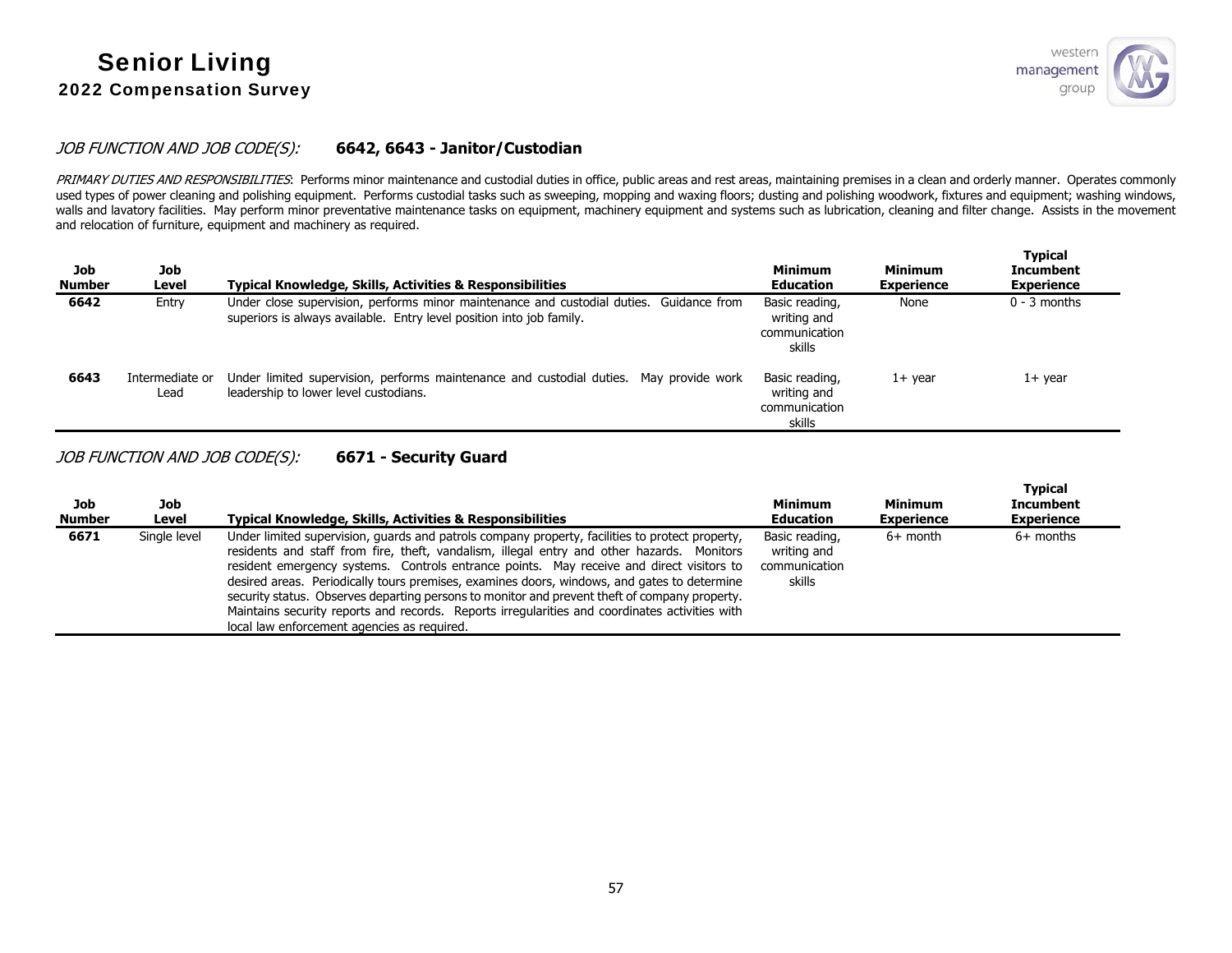**Typical** 

### JOB FUNCTION AND JOB CODE(S): **6687 - Security Supervisor**

| Job<br><b>Number</b> | Job<br>Level | Typical Knowledge, Skills, Activities & Responsibilities                                                                                                                                                                                                                                                                                                                                                                                                                                                                                                                                                               | <b>Minimum</b><br><b>Education</b>                       | <b>Minimum</b><br><b>Experience</b> | i ypical<br><b>Incumbent</b><br><b>Experience</b> |
|----------------------|--------------|------------------------------------------------------------------------------------------------------------------------------------------------------------------------------------------------------------------------------------------------------------------------------------------------------------------------------------------------------------------------------------------------------------------------------------------------------------------------------------------------------------------------------------------------------------------------------------------------------------------------|----------------------------------------------------------|-------------------------------------|---------------------------------------------------|
| 6687                 | Supervisor   | Provides first-level supervision to employees engaged in site security and protection. May be<br>responsible for security activities of an assigned shift or geographic area. Ensures that security<br>practices are enforced and implemented by assigned security staff. Investigates security<br>problems and refers those beyond authority to appropriate management and law enforcement<br>entities. Responsible for the employment, training, employee motivation and discipline of<br>assigned employees. Excludes working leads. Typically manages the day-to-day workflow of<br>subordinate nonexempt workers. | Basic reading,<br>writing and<br>communication<br>skills | $1+$ vear                           | $1+$ year                                         |

## JOB FUNCTION AND JOB CODE(S): **6688 - Security Manager**

| Job<br><b>Number</b> | Job<br>Level | <b>Typical Knowledge, Skills, Activities &amp; Responsibilities</b>                                                                                                                                                                                                                                                                                                                                                                                                                                                                                                                                                                                                                                                                                                                                                                                                                                                                                                                                                                                                                                                                                                                                                  | <b>Minimum</b><br><b>Education</b>               | Minimum<br><b>Experience</b> | <b>Typical</b><br><b>Incumbent</b><br><b>Experience</b> |
|----------------------|--------------|----------------------------------------------------------------------------------------------------------------------------------------------------------------------------------------------------------------------------------------------------------------------------------------------------------------------------------------------------------------------------------------------------------------------------------------------------------------------------------------------------------------------------------------------------------------------------------------------------------------------------------------------------------------------------------------------------------------------------------------------------------------------------------------------------------------------------------------------------------------------------------------------------------------------------------------------------------------------------------------------------------------------------------------------------------------------------------------------------------------------------------------------------------------------------------------------------------------------|--------------------------------------------------|------------------------------|---------------------------------------------------------|
| 6688                 | Manager      | Plans, organizes, directs, and controls the activities and staff involved in developing and<br>administering the company security policies, procedures and programs. Provides security<br>controls of company facilities, equipment, and materials. Recommends procedures and<br>systems for visitor control, employee identification and the safeguard of company facilities,<br>equipment, material, employee and resident property. Provides security control through<br>direction of a quard force or through retention of contract services. Investigates security and<br>related problems and maintains liaison with appropriate law enforcement agencies. Participate<br>in developing and exercising emergency response plans and procedures. May work with<br>governmental agencies to establish procedures ensuring compliance with government security<br>clearance requirements. Responsible for the employment, employee motivation, counseling,<br>discipline, and changes in status of employees supervised. This is typically the first level of<br>management in this job family. Directly manages exempt level employees. May manage<br>nonexempt employees directly or through supervisors/leads. | Bachelor's degree<br>or equivalent<br>experience | $2+$ years                   | $2+$ years                                              |

# JOB FUNCTION AND JOB CODE(S): **6786 - General Maintenance Director - Site**

| Job<br><b>Number</b> | Job<br>Level     | <b>Typical Knowledge, Skills, Activities &amp; Responsibilities</b>                                                                                                                                                                                                                                                                                                                                                                                                                                                                                                                                                                                                                                                                                                        | <b>Minimum</b><br><b>Education</b> | <b>Minimum</b><br><b>Experience</b> | <b>Typical</b><br><b>Incumbent</b><br><b>Experience</b> |
|----------------------|------------------|----------------------------------------------------------------------------------------------------------------------------------------------------------------------------------------------------------------------------------------------------------------------------------------------------------------------------------------------------------------------------------------------------------------------------------------------------------------------------------------------------------------------------------------------------------------------------------------------------------------------------------------------------------------------------------------------------------------------------------------------------------------------------|------------------------------------|-------------------------------------|---------------------------------------------------------|
| 6786                 | Director<br>Site | Responsible for a wide variety of facility operations including maintenance, security and Bachelor's degree<br>house keeping. Directs maintenance staff to repair, modify and maintain building facilities.<br>Provides security controls of facilities. Oversees housekeeping services to assure a high<br>standard of cleanliness both inside and outside the building. Supervises the staff. Establishes<br>and maintains daily work schedules, maintenance records and inventory. Provides quidance<br>and support to staff to increase skill and knowledge. Negotiates with vendors, seeks bids from<br>suppliers and independent contractors, and oversees to ensure compliance. Coordinates<br>compliance with local, state and federal quidelines and regulations. | or equivalent<br>experience        | $3+$ years                          | 5+ years                                                |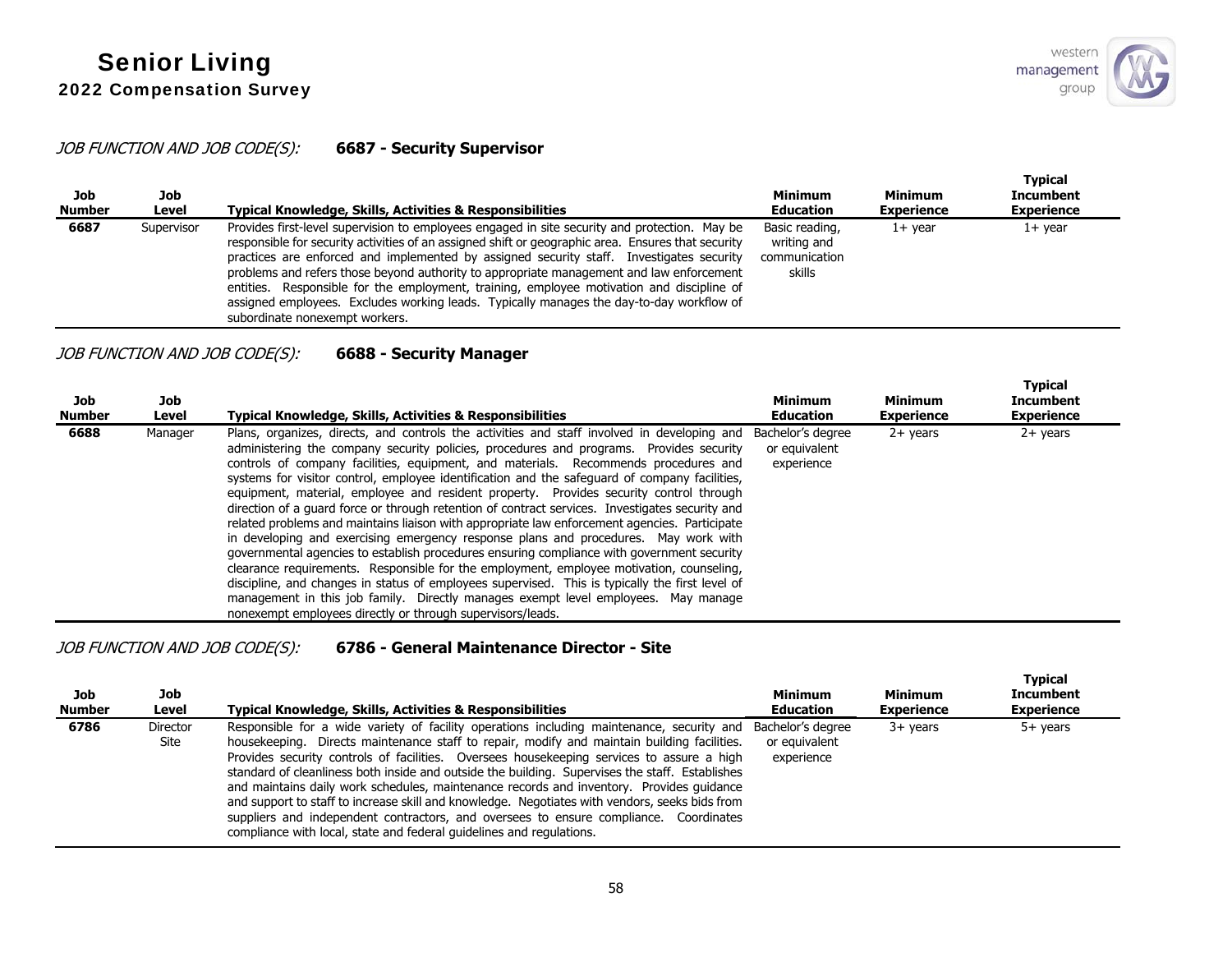### JOB FUNCTION AND JOB CODE(S): **6787 - General Maintenance Director - Region**

| Job<br><b>Number</b> | Job<br>Level         | <b>Typical Knowledge, Skills, Activities &amp; Responsibilities</b>                                                                                                                                                                                                                                                                                                                                                                                                                                                                                                                                                                                                                                                                                                    | <b>Minimum</b><br>Education                      | Minimum<br><b>Experience</b> | <b>Typical</b><br><b>Incumbent</b><br><b>Experience</b> |
|----------------------|----------------------|------------------------------------------------------------------------------------------------------------------------------------------------------------------------------------------------------------------------------------------------------------------------------------------------------------------------------------------------------------------------------------------------------------------------------------------------------------------------------------------------------------------------------------------------------------------------------------------------------------------------------------------------------------------------------------------------------------------------------------------------------------------------|--------------------------------------------------|------------------------------|---------------------------------------------------------|
| 6787                 | Director -<br>Region | Plans, organizes and directs the maintenance and repair of buildings including, but not limited<br>to, the electrical and mechanical systems involving air conditioning, heating and ventilation,<br>steam, plumbing, structural trades, general maintenance and contracted maintenance<br>activities. Establishes and administers a preventative maintenance program of scheduled<br>inspection and repair for equipment and other systems for multiple facilities in assigned<br>geographic area. Provides long term planning for programs; establishes priorities and funding<br>requirements for projects; monitors project schedules and expenditures. Develops and reviews<br>annual operating budgets. Engages, plans and schedules subcontractors when needed. | Bachelor's degree<br>or equivalent<br>experience | $5+$ years                   | $6+$ years                                              |

## JOB FUNCTION AND JOB CODE(S): **6797 - Facilities Supervisor**

| Job<br><b>Number</b> | Job<br>Level | Typical Knowledge, Skills, Activities & Responsibilities                                                                                                                                                                                                                                                                                                                                                                                                                                                             | Minimum<br><b>Education</b>                              | Minimum<br><b>Experience</b> | Typical<br><b>Incumbent</b><br><b>Experience</b> |
|----------------------|--------------|----------------------------------------------------------------------------------------------------------------------------------------------------------------------------------------------------------------------------------------------------------------------------------------------------------------------------------------------------------------------------------------------------------------------------------------------------------------------------------------------------------------------|----------------------------------------------------------|------------------------------|--------------------------------------------------|
| 6797                 | Supervisor   | Responsible for a wide variety of maintenance operations including equipment installation,<br>facilities equipment repair and preventive maintenance. Maintenance functions include<br>building, grounds, electrical, air -conditioning and mechanical systems. Coordinates with<br>outside contractors for service contracts. Responsible for the employment, training, employee<br>motivation and discipline of assigned employees. Typically manages the day-to-day workflow<br>of subordinate nonexempt workers. | Basic reading,<br>writing and<br>communication<br>skills | $4+$ vears                   | 5+ years                                         |

### JOB FUNCTION AND JOB CODE(S): **6798 - Facilities Manager**

| Job<br><b>Number</b> | Job<br>Level | <b>Typical Knowledge, Skills, Activities &amp; Responsibilities</b>                                                                                                                                                                                                                                                                                                                                                                                | Minimum<br><b>Education</b>                      | <b>Minimum</b><br><b>Experience</b> | <b>Typical</b><br><b>Incumbent</b><br><b>Experience</b> |
|----------------------|--------------|----------------------------------------------------------------------------------------------------------------------------------------------------------------------------------------------------------------------------------------------------------------------------------------------------------------------------------------------------------------------------------------------------------------------------------------------------|--------------------------------------------------|-------------------------------------|---------------------------------------------------------|
| 6798                 | Manager      | Oversees planning, development, coordination, implementation and management of maintenance,<br>repair, engineering and remodel activities and repairs and maintenance of infrastructure systems,<br>including water, gas, electrical, sanitary, sewer and storm drainage systems. Provides strategic<br>planning and oversees review of capital construction plans for compliance with quality, durability,<br>maintainability and cost standards. | Bachelor's degree<br>or equivalent<br>experience | $5+$ years                          | $6+$ years                                              |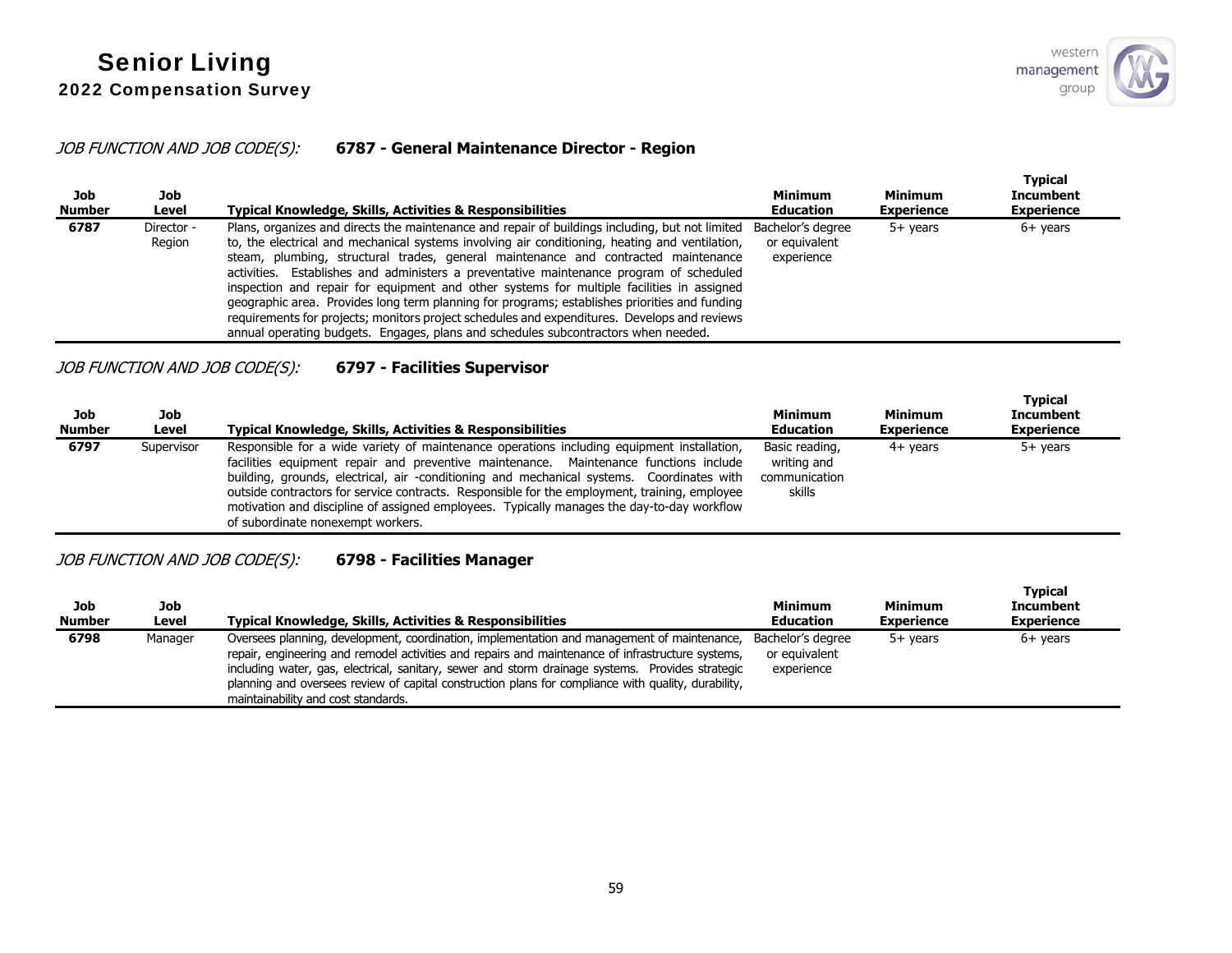# JOB FUNCTION AND JOB CODE(S): **6966 - Facilities Construction Manager**

| Job<br>Number | Job<br>Level | Typical Knowledge, Skills, Activities & Responsibilities                                                                                                                                                                                                                                                                                                                                                                                                                                                                                                                                                                                                                                                                                                                                                                                                                                                                                                                                                                                                                                                                                                                                                                                                                                                                                                                                                                                                                                                                                                                                                                                                                                                                                                              | <b>Minimum</b><br>Education | <b>Minimum</b><br><b>Experience</b> | <b>Typical</b><br><b>Incumbent</b><br><b>Experience</b> |
|---------------|--------------|-----------------------------------------------------------------------------------------------------------------------------------------------------------------------------------------------------------------------------------------------------------------------------------------------------------------------------------------------------------------------------------------------------------------------------------------------------------------------------------------------------------------------------------------------------------------------------------------------------------------------------------------------------------------------------------------------------------------------------------------------------------------------------------------------------------------------------------------------------------------------------------------------------------------------------------------------------------------------------------------------------------------------------------------------------------------------------------------------------------------------------------------------------------------------------------------------------------------------------------------------------------------------------------------------------------------------------------------------------------------------------------------------------------------------------------------------------------------------------------------------------------------------------------------------------------------------------------------------------------------------------------------------------------------------------------------------------------------------------------------------------------------------|-----------------------------|-------------------------------------|---------------------------------------------------------|
| 6966          | Manager      | Plans, organizes, directs, and controls the activities and staff involved in the design, Bachelor's degree<br>construction, coordination, modification, maintenance, and administration of company facilities in Civil Engineering<br>and equipment. Develops plans and programs responsive to present and anticipated space or related field or<br>and facility requirements. Formulates and monitors company facility standards. Participates<br>in site identification, selection and acquisition activities to ensure the most economical<br>application and utilization of company facility resources. Evaluates proposals and bids for<br>various design, contracting, and follow-on services as required. Recommends bid acceptance.<br>Reviews preliminary and final working drawings for adherence to specifications, design<br>considerations and cost criteria. Coordinates construction activities to ensure attainment of<br>budget and schedule objectives. Evaluates the qualifications, professional capabilities and<br>reputation of architects, general contractors, sub-contractors and service contractors available<br>for bid consideration. Directs and works with architects, staff consultants, and contractors in<br>the design and development of new facilities. Provides design and space criteria and<br>coordinates final approval of facility designs. Investigates and evaluates new materials,<br>systems, equipment which may benefit the company in its facilities programs. Responsible for<br>the employment, employee motivation, counseling, discipline, and changes in status of<br>employees supervised. Directly manages exempt level employees. May manage nonexempt<br>employees directly or through supervisors/leads. | equivalent<br>experience    | $5+$ years                          | $6+$ years                                              |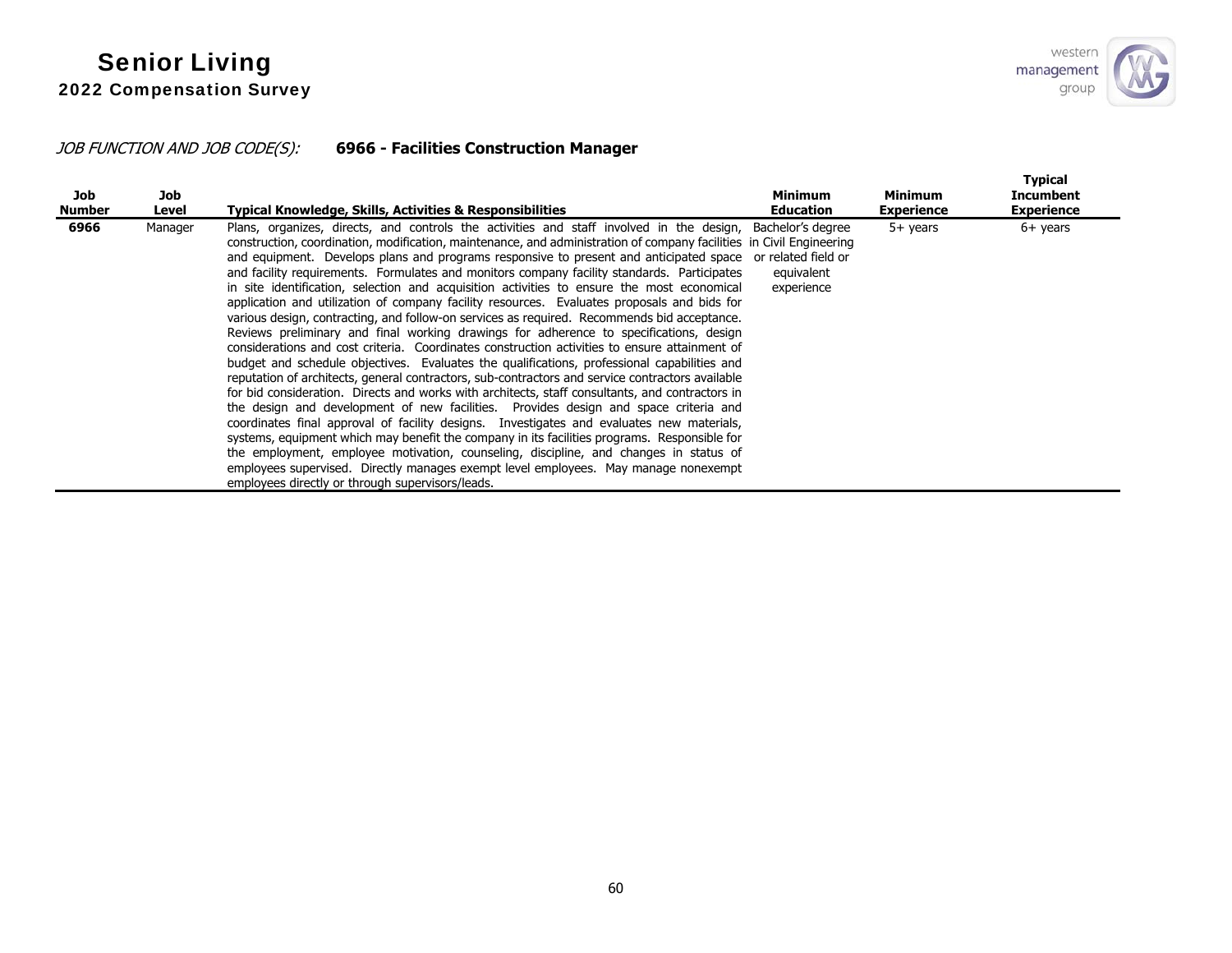

**Typical** 

### **HEALTHCARE / HOSPICE JOB FAMILIES**

### JOB FUNCTION AND JOB CODE(S): **7011, 7013, 7014 - Nurse Practitioner/Clinician/Physician's Assistant**

PRIMARY DUTIES AND RESPONSIBILITIES: The Nurse Practitioner is responsible for the planning and administration of quality healthcare in the health care setting. The NP/clinician works collaboratively with physicians, other mid-level NP/clinicians and ancillary staff. Responsible for assessment plan, examination and treatment for all services provided. Performs defined medical exams, orders and interprets laboratory tests as appropriate. Provides assessment and treatment of primary care problems. Acts as a source to staff and residents regarding medical concerns. Refers residents beyond the scope of practice level of competence according to medical protocol. Performs venipuncture and administers injections. Familiar with emergency procedures and responds appropriately.

| Job<br><b>Number</b> | Job<br>Level | <b>Typical Knowledge, Skills, Activities &amp; Responsibilities</b>                                                                                                                                                                                                                                                                                                                                                                                                          | <b>Minimum</b><br><b>Education</b>                                           | <b>Minimum</b><br><b>Experience</b> | I ypical<br><b>Incumbent</b><br><b>Experience</b> |
|----------------------|--------------|------------------------------------------------------------------------------------------------------------------------------------------------------------------------------------------------------------------------------------------------------------------------------------------------------------------------------------------------------------------------------------------------------------------------------------------------------------------------------|------------------------------------------------------------------------------|-------------------------------------|---------------------------------------------------|
| 7011                 | Entry        | Responsible for assessment plan, examination and treatment for defined services provided.<br>Performs medical exams, orders and interprets laboratory tests as appropriate. Provides<br>assessment and treatment of primary care problems. Acts as a resource to staff and residents<br>regarding medical concerns. Refers residents beyond the scope of practice level of competence<br>according to medical protocol. Current cardiopulmonary resuscitation certification. | <b>Current Nurse</b><br>Practitioner or<br>Physician's<br>Assistant license. | 3 months                            | $6 - 12$ months                                   |
| 7013                 | Career       | Responsible for assessment plan, examination and treatment for all services provided.<br>Performs medical exams, orders and interprets laboratory tests as appropriate. Provides<br>assessment and treatment of primary care problems. Acts as a resource to staff and residents<br>regarding medical concerns. Refers residents beyond the scope of practice level of competence<br>according to medical protocol. Current cardiopulmonary resuscitation certification.     | <b>Current Nurse</b><br>Practitioner or<br>Physician's<br>Assistant license. | $1+$ year                           | $2+$ years                                        |
| 7014                 | Senior       | Under indirect supervision, provides independent primary care in a variety of clinical settings<br>to a specified population of non-emergency patients. Provides consultation and advice to<br>others as a highly- Specialized practitioner. Supervises and/or coordinates the activities of<br>patient care and/or support staff. Current cardiopulmonary resuscitation certification.                                                                                      | <b>Current Nurse</b><br>Practitioner or<br>Physician's<br>Assistant license. | $3+$ years                          | $6+$ years                                        |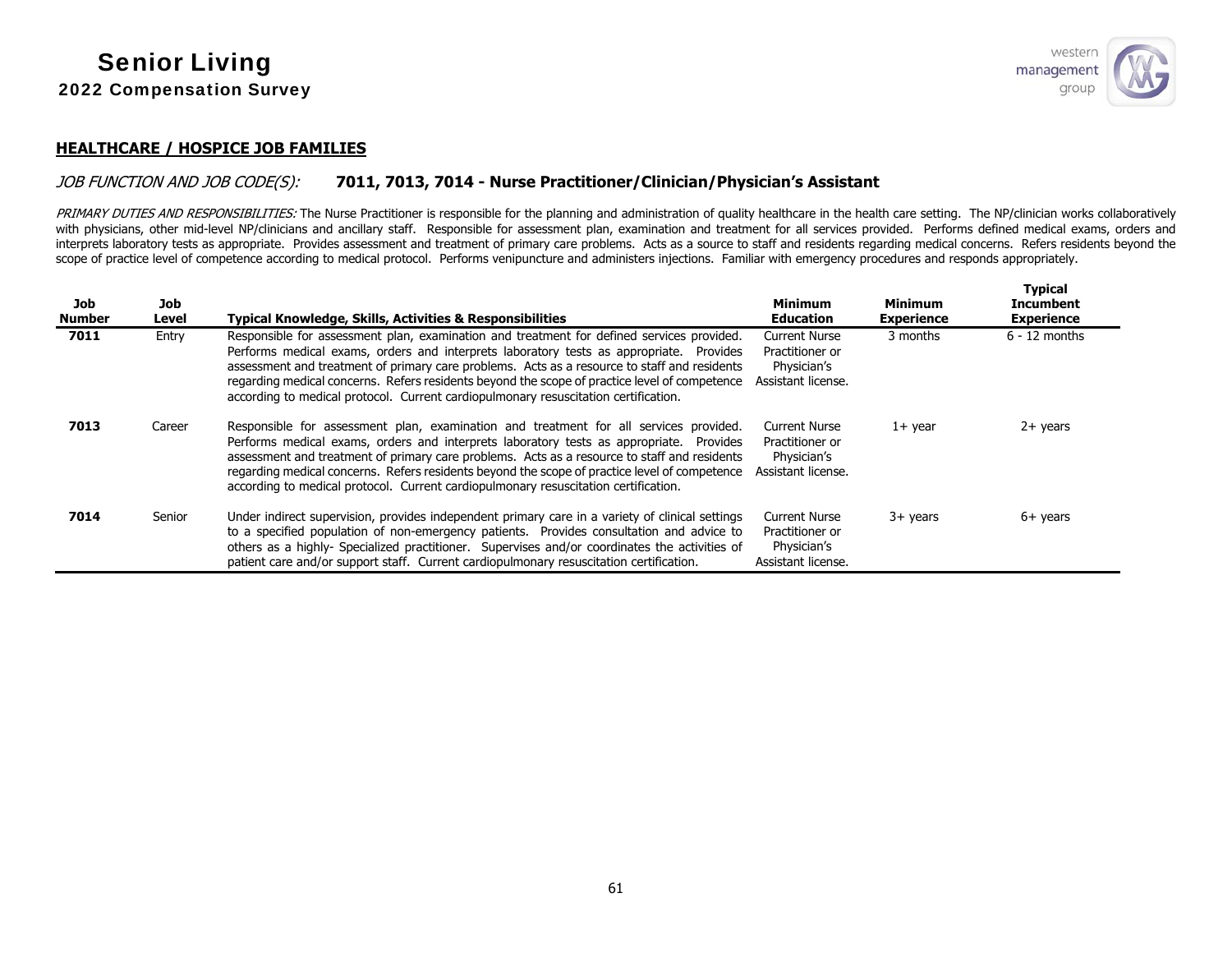### JOB FUNCTION AND JOB CODE(S): **7021, 7023 - Licensed Vocational Nurse**

PRIMARY DUTIES AND RESPONSIBILITIES: Performs nursing procedures such as administering medications including oral medications, hypodermic injections, subcutaneous medications and IV medications as allowed under the LVN practice quidelines. Records nursing notes in the patient's clinical record. Prepares and cares for patients during treatment; provides first aid as needed. Applies basic nursing and mental health principles in all relationships with patients. Assists in responding to emergency situations to perform CPR and administer necessary medications according to their practices and protocols.

| Job<br>Number | Job<br>Level | <b>Typical Knowledge, Skills, Activities &amp; Responsibilities</b>                                                                                                                                                                                                                                                                                                                                                                                                                                                                                                                                                                                                                                                                                           | <b>Minimum</b><br><b>Education</b>                        | <b>Minimum</b><br><b>Experience</b> | <b>Typical</b><br>Incumbent<br><b>Experience</b> |
|---------------|--------------|---------------------------------------------------------------------------------------------------------------------------------------------------------------------------------------------------------------------------------------------------------------------------------------------------------------------------------------------------------------------------------------------------------------------------------------------------------------------------------------------------------------------------------------------------------------------------------------------------------------------------------------------------------------------------------------------------------------------------------------------------------------|-----------------------------------------------------------|-------------------------------------|--------------------------------------------------|
| 7021          | Entry        | Performs procedures which require specialized training for general nursing care and related<br>services for assigned patients, under the direction of a Registered Nurse or M.D., in accordance<br>with established medical protocol and policy. Participates in the planning for and provision of<br>patient care. May be assigned to manage intravenous fluids, according to established policy<br>and procedures, and LVN Board certification requirements. Uses knowledge of asepsis in<br>performance of treatments, such as sterile dressings, irrigations and catheterizations.<br>Administers medications as directed by an RN or MD Must have current and valid state license.                                                                       | Education must<br>meet state<br>licensure<br>requirements | 3 months                            | $1+$ year                                        |
| 7023          | Career       | Provides basic bedside care, taking vital signs such as temperature, blood pressure, pulse, and<br>respiration. Prepares and give injections and enemas, monitor catheters, apply dressings, treat<br>bedsores, and administers alcohol rubs and massages. Monitors patient conditions and reports<br>adverse reactions to medications or treatments. Collects samples for testing; performs routine<br>laboratory tests, feeds patients, and records food and fluid intake and output. Assists with<br>bathing, dressing, and personal hygiene. In States where the law allows, may administer<br>prescribed medicines or initiate intravenous fluids. May provide lead role for nursing assistants<br>and aides. Must have current and valid state license. | Education must<br>meet state<br>licensure<br>requirements | $1+$ year                           | $3+$ years                                       |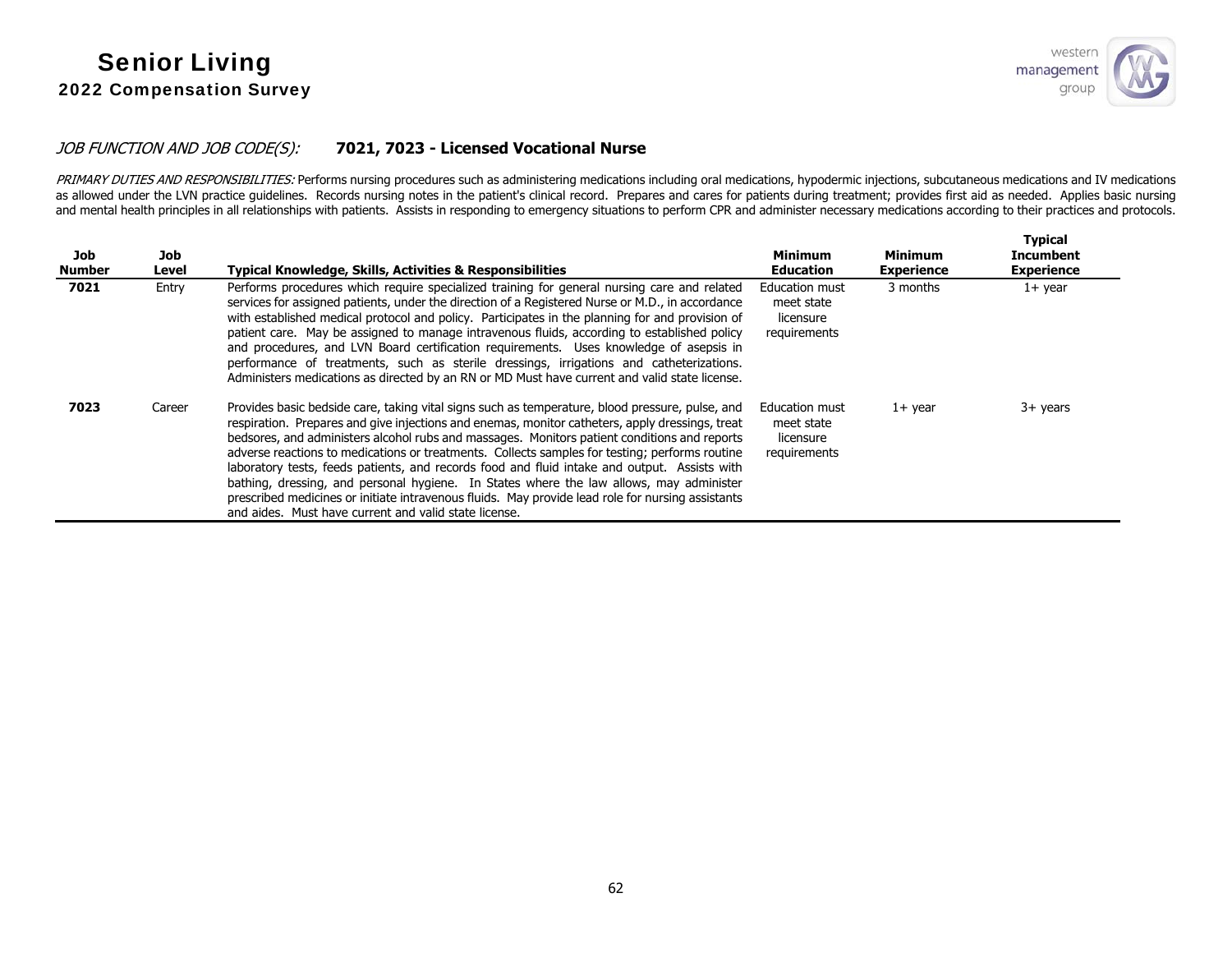

### JOB FUNCTION AND JOB CODE(S): **7031, 7033, 7034 - Registered Nurse**

PRIMARY DUTIES AND RESPONSIBILITIES: Provides direct patient care; observes, assesses, and records symptoms, reactions, and progress in patients; assist physicians during surgeries, treatments, and examinations; administers medications; and assists in convalescence and rehabilitation. Develops and manages nursing care plans. Instructs patients and their families in proper care, and help individuals and groups take steps to improve or maintain their health. At highest level may require advanced certification including MICN, CCRN, AORN, etc.

| <b>Job</b><br><b>Number</b> | <b>Job</b><br>Level | <b>Typical Knowledge, Skills, Activities &amp; Responsibilities</b>                                                                                                                                                                                                                                                                                                                                                                                                                                                                                                                                                                                                                                                                                                                                                                        | <b>Minimum</b><br><b>Education</b>                                                          | <b>Minimum</b><br><b>Experience</b> | <b>Typical</b><br><b>Incumbent</b><br><b>Experience</b> |
|-----------------------------|---------------------|--------------------------------------------------------------------------------------------------------------------------------------------------------------------------------------------------------------------------------------------------------------------------------------------------------------------------------------------------------------------------------------------------------------------------------------------------------------------------------------------------------------------------------------------------------------------------------------------------------------------------------------------------------------------------------------------------------------------------------------------------------------------------------------------------------------------------------------------|---------------------------------------------------------------------------------------------|-------------------------------------|---------------------------------------------------------|
| 7031                        | Entry               | Under supervision carries out patient care assignments and established nursing procedures in Current RN license<br>routine situations. Maintains acceptable standards of performance for lower staff members.                                                                                                                                                                                                                                                                                                                                                                                                                                                                                                                                                                                                                              | to practice in state<br>or an Interim<br>Permit. CPR<br>certification                       | $3 - 6$ months                      | $1+$ year                                               |
| 7033                        | Career              | Independently demonstrates knowledge and skills by effectively using the nursing process for<br>safe, therapeutic care.                                                                                                                                                                                                                                                                                                                                                                                                                                                                                                                                                                                                                                                                                                                    | Current RN license<br>to practice in state<br>or an Interim<br>Permit. CPR<br>certification | $1+$ year                           | 3+ years                                                |
| 7034                        | Senior              | Works with increasing independence, where proficient performance is quided by advanced Current RN license<br>knowledge and clinical expertise. Serves as a professional role model, a clinical resource to practice in state<br>person, teacher and a consultant for other health team members. May possess an identified<br>specialty area and assist the unit leadership in establishing unit goals for further development<br>of the specialty. Demonstrates advanced knowledge and skills to include trouble shooting,<br>setting up in emergency situations, evaluating system issues vs. patient status issues and their<br>inter - Relationships. Actions reflect an accurate evaluation of the situation and include the<br>assessment of processes and ramifications of interventions. Performs advanced physical<br>assessments. | or an Interim<br>Permit. CPR<br>certification                                               | $3+$ years                          | $5+$ years                                              |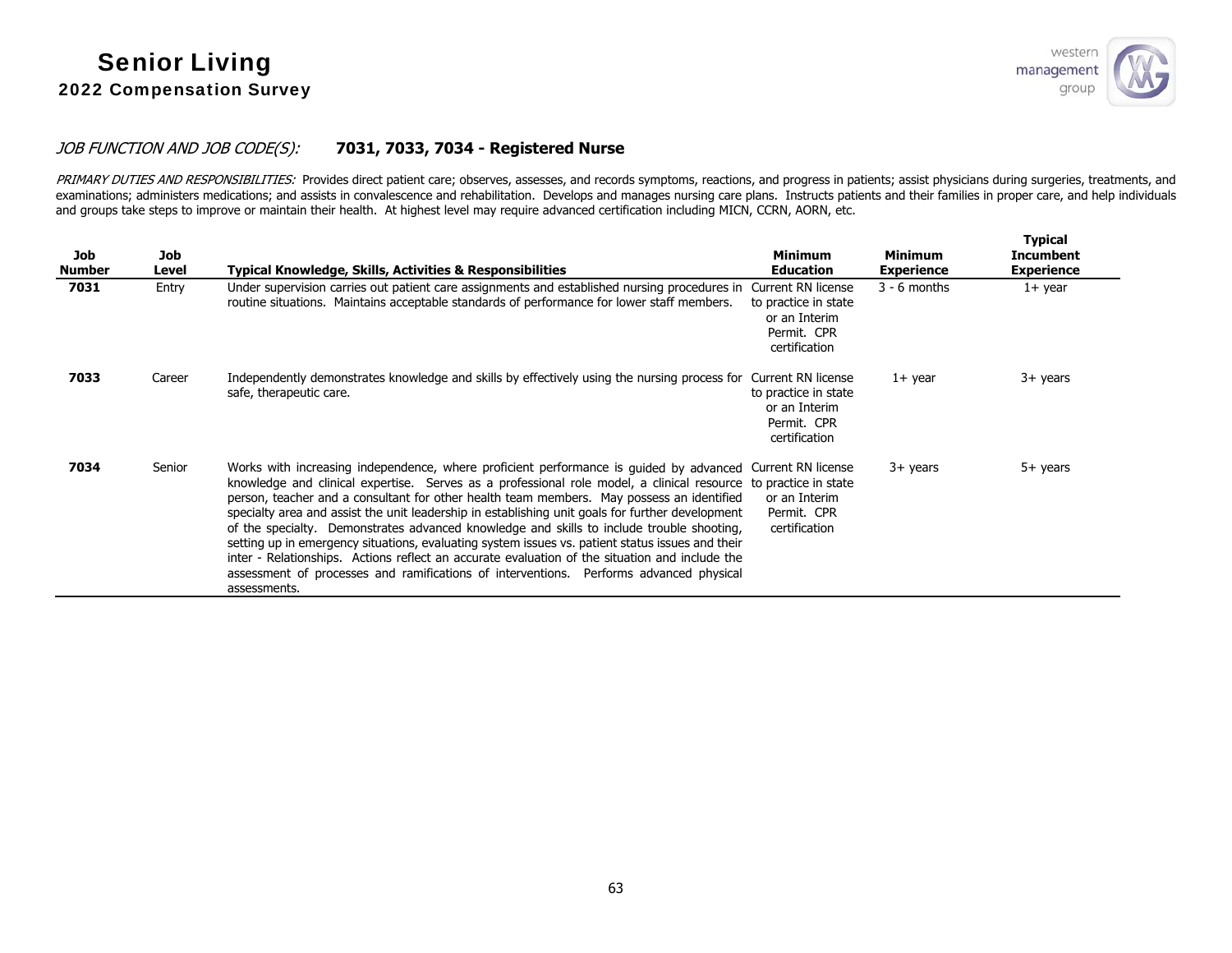

#### JOB FUNCTION AND JOB CODE(S): **7042, 7043 - Utilization Nurse/Case Manager**

PRIMARY DUTIES AND RESPONSIBILITIES: Identifies, evaluates, coordinates, and monitors case management care and services provided to acute inpatients ambulatory, home health care, and skilled nursing facility. Manages the continuum of care for identified long term or catastrophic cases. Ensures appropriate levels of care through prospective, concurrent and retrospective review of health care services.

| Job<br><b>Number</b> | Job<br>Level | Typical Knowledge, Skills, Activities & Responsibilities                                                                                                                                                                                                                                                                                                                                                                                                                                                                                                                                                                                                                                                   | <b>Minimum</b><br><b>Education</b>                                                           | <b>Minimum</b><br><b>Experience</b> | <b>Typical</b><br><b>Incumbent</b><br><b>Experience</b> |
|----------------------|--------------|------------------------------------------------------------------------------------------------------------------------------------------------------------------------------------------------------------------------------------------------------------------------------------------------------------------------------------------------------------------------------------------------------------------------------------------------------------------------------------------------------------------------------------------------------------------------------------------------------------------------------------------------------------------------------------------------------------|----------------------------------------------------------------------------------------------|-------------------------------------|---------------------------------------------------------|
| 7042                 | Intermediate | Works under limited supervision on task-oriented assignments. Applies a wide range of<br>standard professional principles, theories, concepts, practices and techniques to resolve degree in a related<br>problems.                                                                                                                                                                                                                                                                                                                                                                                                                                                                                        | RN or Bachelor's<br>scientific discipline<br>and current Case<br>Management<br>Certification | $2+$ years                          | $3+$ years                                              |
| 7043                 | Career       | Works with increasing independence, where proficient performance is quided by advanced RN or Bachelor's<br>knowledge and clinical expertise. Serves as a professional role model, a clinical resource degree in a related<br>person, teacher and a consultant for other health team members. Demonstrates advanced scientific discipline<br>knowledge and skills to include trouble shooting, setting up in emergency situations, evaluating<br>system issues vs. patient status issues and their inter - Relationships. Actions reflect an<br>accurate evaluation of the situation and include the assessment of processes and ramifications<br>of interventions. Performs advanced physical assessments. | and current Case<br>Management<br>Certification                                              | $3+$ years                          | $5+$ years                                              |

### JOB FUNCTION AND JOB CODE(S): **7113 - Certified Medication Aide**

| Job<br><b>Number</b> | Job<br>Level | Typical Knowledge, Skills, Activities & Responsibilities                                                                                                                                                                                                                                                                                                                                                                                                                                                                                       | <b>Minimum</b><br><b>Education</b>                   | Minimum<br><b>Experience</b> | <b>Typical</b><br><b>Incumbent</b><br><b>Experience</b> |
|----------------------|--------------|------------------------------------------------------------------------------------------------------------------------------------------------------------------------------------------------------------------------------------------------------------------------------------------------------------------------------------------------------------------------------------------------------------------------------------------------------------------------------------------------------------------------------------------------|------------------------------------------------------|------------------------------|---------------------------------------------------------|
| 7113                 | Single level | Provides residents with nursing services in accordance with physician's orders in administration Associate degree or<br>of medications and treatments. May provide direct care to residents following the<br>individualized service plan. Monitors response to existing treatment plans. Adheres to<br>residence infection control policies/procedures relevant to medication and treatment Certified Medication<br>administration. Supervises residents who self-administer medication. Maintains resident<br>medical and medication records. | equivalent<br>experience.<br>Aide course<br>reauired | $6+$ months                  | 1+ year                                                 |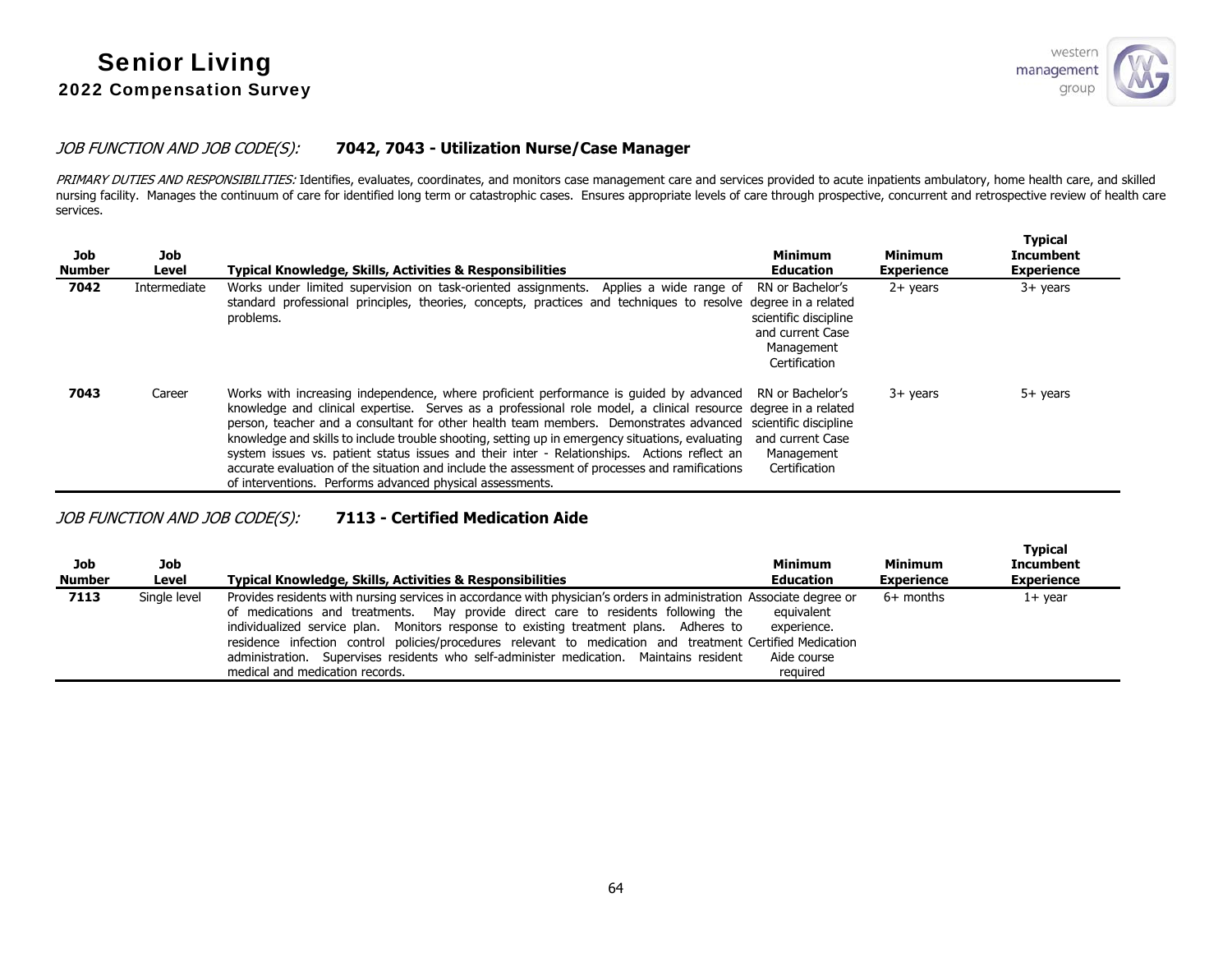## JOB FUNCTION AND JOB CODE(S): **7123 - Emergency Medical Technician**

| Job<br>Number | Job<br>Level | Typical Knowledge, Skills, Activities & Responsibilities                                                                                                                                                                                                                                                                                                                                                                                                                                                                                                                                                                                                                                                                                                                                                                                    | <b>Minimum</b><br><b>Education</b>                                               | <b>Minimum</b><br><b>Experience</b> | <b>Typical</b><br><b>Incumbent</b><br><b>Experience</b> |
|---------------|--------------|---------------------------------------------------------------------------------------------------------------------------------------------------------------------------------------------------------------------------------------------------------------------------------------------------------------------------------------------------------------------------------------------------------------------------------------------------------------------------------------------------------------------------------------------------------------------------------------------------------------------------------------------------------------------------------------------------------------------------------------------------------------------------------------------------------------------------------------------|----------------------------------------------------------------------------------|-------------------------------------|---------------------------------------------------------|
| 7123          | Single level | Assesses injuries, administers emergency medical care to stabilize patient, and transports<br>injured or sick persons to medical facilities. Evaluates nature and extent of illness or injury to<br>establish and prioritize medical procedures. Administers first-aid treatment and life- Support skills. Certification<br>care to sick or injured persons in pre hospital setting. Operates equipment such as EKGs,<br>external defibrillators and bag-valve mask resuscitators in advanced life- Support<br>environments. Performs emergency diagnostic and treatment procedures such as stomach<br>suction, airway management and heart monitoring during ambulance ride. Administers drugs<br>and performs intravenous procedures under a physician's direction. Drives specially equipped<br>emergency vehicle to specified location. | Basic reading,<br>writing and math<br>required and<br>registration with<br>NREMT | $6+$ months                         | $2+$ years                                              |

## JOB FUNCTION AND JOB CODE(S): **7143 - Medical Records Clerk**

| Job<br><b>Number</b> | Job<br>Level | Typical Knowledge, Skills, Activities & Responsibilities                                                                                                                                                                                                                                                                                                                                                                                                                                                                                                                                                                                                                                                                                                                                                                                           | <b>Minimum</b><br><b>Education</b>           | <b>Minimum</b><br><b>Experience</b> | <b>Typical</b><br><b>Incumbent</b><br><b>Experience</b> |
|----------------------|--------------|----------------------------------------------------------------------------------------------------------------------------------------------------------------------------------------------------------------------------------------------------------------------------------------------------------------------------------------------------------------------------------------------------------------------------------------------------------------------------------------------------------------------------------------------------------------------------------------------------------------------------------------------------------------------------------------------------------------------------------------------------------------------------------------------------------------------------------------------------|----------------------------------------------|-------------------------------------|---------------------------------------------------------|
| 7143                 | Single level | Creates new medical records and retrieves existing medical records by gathering appropriate<br>record folders and contents; assigning and recording new record numbers; verifying existing<br>record numbers; inputting and recording locations to computer; delivering records.<br>Responsible for maintaining resident medical records and health information systems in<br>accordance with government regulations and company policies and procedures. Collect,<br>assemble, check and file resident charts as may be necessary. Include assisting the Medical<br>Records Consultant/Director as needed, maintaining records and filing notes, lab reports,<br>resident charts and other documents as required. Working knowledge of medical terminology,<br>anatomy and physiology, legal aspects of health information, coding, and indexing. | Basic reading,<br>writing and math<br>skills | $6+$ months                         | $2+$ years                                              |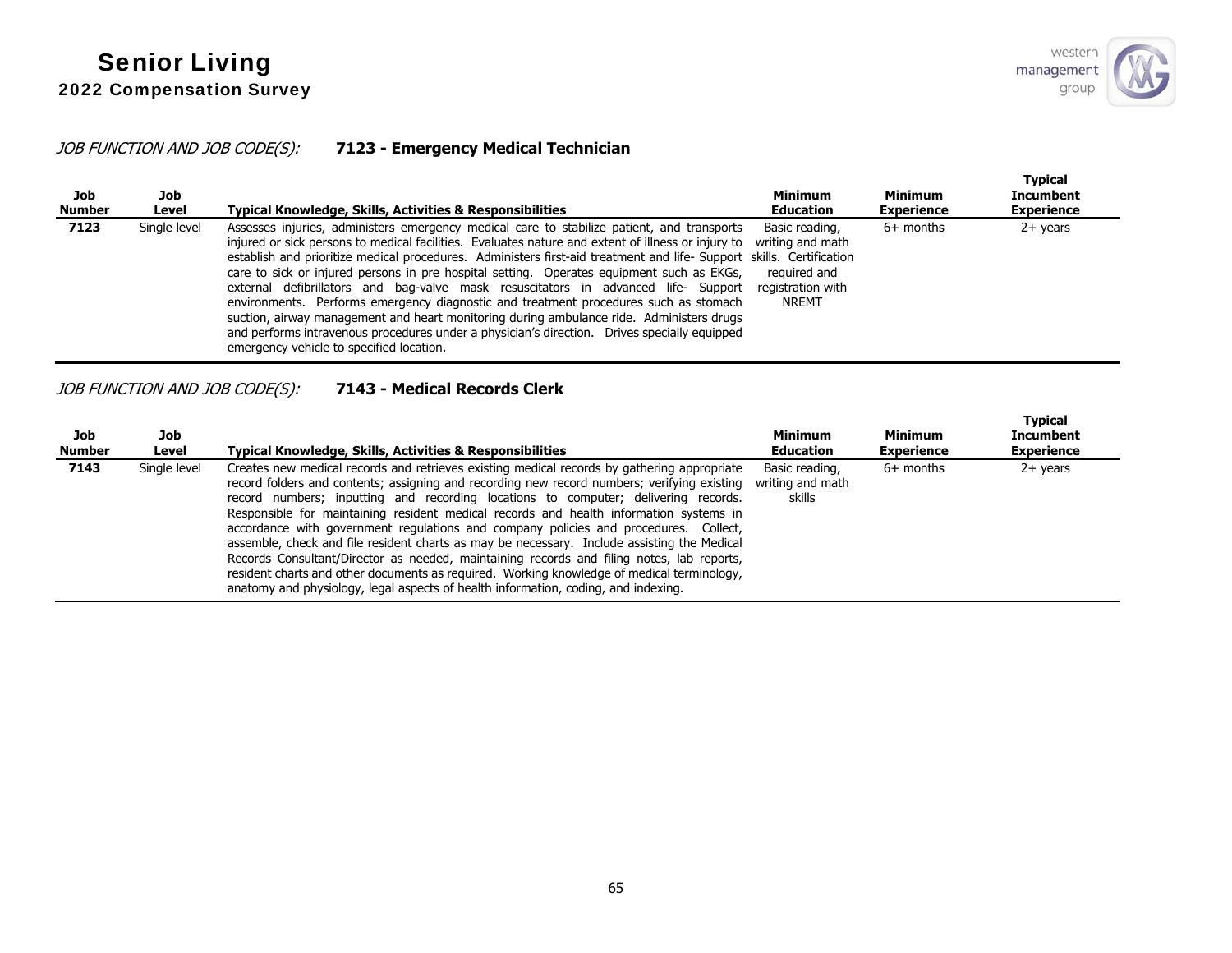# JOB FUNCTION AND JOB CODE(S): **7148 - Medical Records Counselor/Director**

| Job<br><b>Number</b> | Job<br>Level | Typical Knowledge, Skills, Activities & Responsibilities                                                                                                                                                                                                                                                                                                                                                                                                                                                                                                                                                                                                                                                                                                                                                                                                                                                                                                                                                                                                                                                                                                                                                      | <b>Minimum</b><br><b>Education</b> | <b>Minimum</b><br><b>Experience</b> | <b>Typical</b><br><b>Incumbent</b><br><b>Experience</b> |
|----------------------|--------------|---------------------------------------------------------------------------------------------------------------------------------------------------------------------------------------------------------------------------------------------------------------------------------------------------------------------------------------------------------------------------------------------------------------------------------------------------------------------------------------------------------------------------------------------------------------------------------------------------------------------------------------------------------------------------------------------------------------------------------------------------------------------------------------------------------------------------------------------------------------------------------------------------------------------------------------------------------------------------------------------------------------------------------------------------------------------------------------------------------------------------------------------------------------------------------------------------------------|------------------------------------|-------------------------------------|---------------------------------------------------------|
| 7148                 | Single level | Responsible for maintaining medical records in accordance with federal and state quidelines as Bachelor's degree<br>well as in accordance with company established policies and procedures to assure that a<br>complete medical records program is maintained. Assist in organizing, planning, implementing,<br>evaluating and directing the medical records section in accordance with established policies<br>and procedures. Assist in establishing procedures to be followed in the collection, coding and<br>indexing, and the filing/retrieving of medical records, and collect, assemble, check and file<br>resident charts. Review discharge and death records, as well as records on the nursing units.<br>Ensure that incomplete records/charts are returned to nursing service for correction. Assist in<br>developing procedures to ensure records are properly assembled, coded, signed, indexed, etc.,<br>before filing. In this position you will be responsible for safeguarding and protecting our<br>resident's right to privacy by ensuring that releases of information are in compliance with the<br>request, authorization, HIPAA, State, Federal and Company policies and regulations. | preferred                          | $3 - 5$ years                       | $6+$ years                                              |

# JOB FUNCTION AND JOB CODE(S): **7153 - Risk Management Specialist**

| Job<br><b>Number</b> | Job<br>Level | Typical Knowledge, Skills, Activities & Responsibilities                                                                                                                                                                                                                                                                                                                                                                                                                                                                                                                                                                                                                                                                                                                                                                                                                                                                                                                                             | <b>Minimum</b><br><b>Education</b>                                                                               | <b>Minimum</b><br><b>Experience</b> | <b>Typical</b><br><b>Incumbent</b><br><b>Experience</b> |
|----------------------|--------------|------------------------------------------------------------------------------------------------------------------------------------------------------------------------------------------------------------------------------------------------------------------------------------------------------------------------------------------------------------------------------------------------------------------------------------------------------------------------------------------------------------------------------------------------------------------------------------------------------------------------------------------------------------------------------------------------------------------------------------------------------------------------------------------------------------------------------------------------------------------------------------------------------------------------------------------------------------------------------------------------------|------------------------------------------------------------------------------------------------------------------|-------------------------------------|---------------------------------------------------------|
| 7153                 | Single level | Coordinates and assists in the implementation of risk management and patient/client safety<br>activities. Responsible for review and analysis of event reports and data to identify trends and<br>risk reduction and performance improvement opportunities. Assist in coordinating and<br>monitoring action plans associated with risk mitigation activities, reporting trends to<br>departments and managers, identification of preventable versus non preventable outcomes,<br>facilitation of multidisciplinary teams to reduce frequency of risk related incidents, assist in driving license and<br>patient safety project initiatives and preparation of reports on risk/patient safety trend. Works<br>collaboratively with internal teams to integrate, evaluate and implement the impact of<br>information on the development of safe practices throughout the company achieving high<br>reliability healthcare. Responsible for development and maintenance of policies and<br>procedures. | RN licensure<br>preferred. Risk<br>Management<br>Certification<br>preferred. Valid<br>proof of auto<br>insurance | $3+$ years                          | $5+$ years                                              |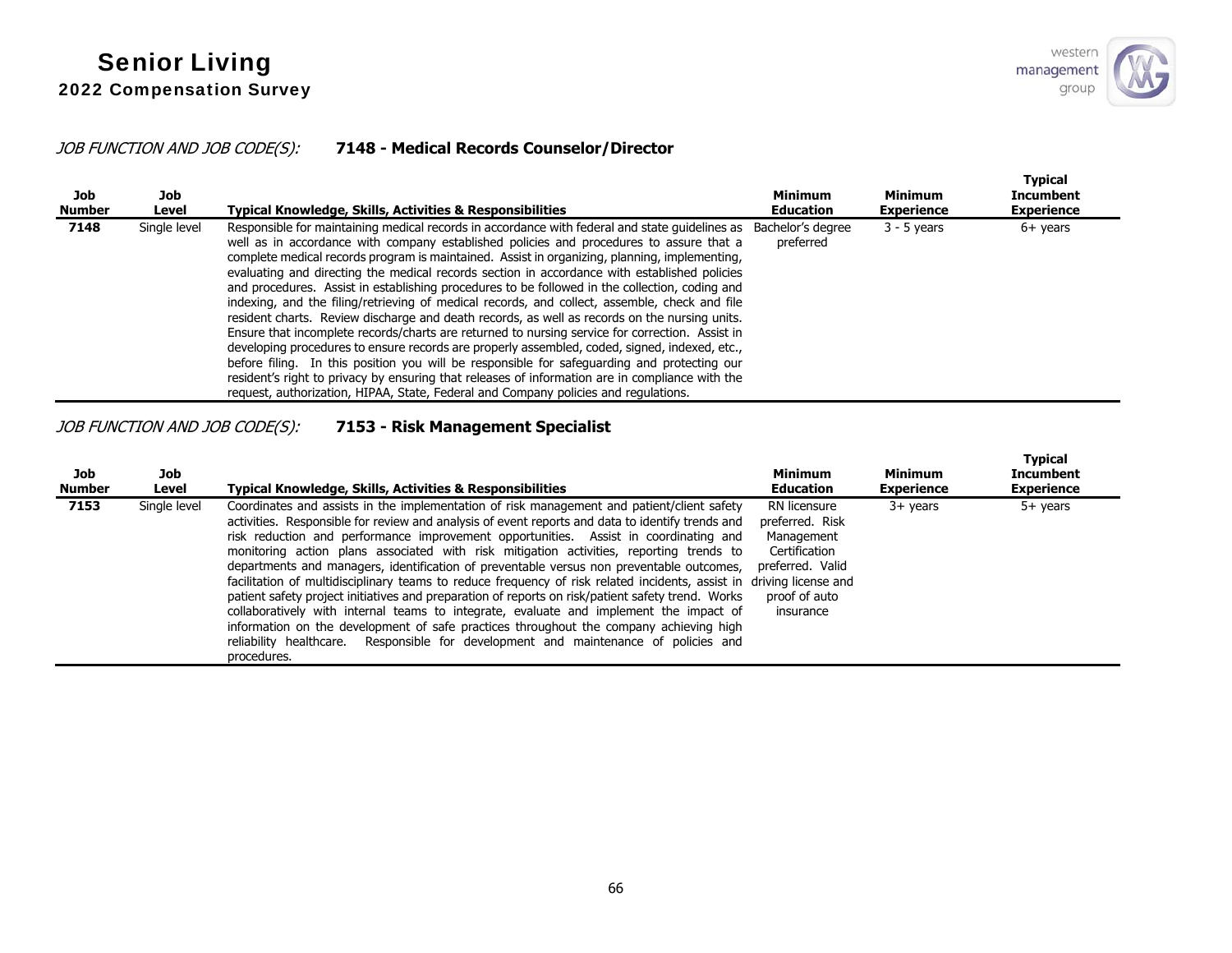## JOB FUNCTION AND JOB CODE(S): **7158 - Risk Management Manager**

| Job<br><b>Number</b> | Job<br>Level | <b>Typical Knowledge, Skills, Activities &amp; Responsibilities</b>                                                                                                                                                                                                                                                                                                                                                                                                                                                                                                                                                                                                                                                                                                                                                                                                                                                                                                                                                                                                                                                                                                      | <b>Minimum</b><br><b>Education</b> | Minimum<br><b>Experience</b> | <b>Typical</b><br><b>Incumbent</b><br><b>Experience</b> |
|----------------------|--------------|--------------------------------------------------------------------------------------------------------------------------------------------------------------------------------------------------------------------------------------------------------------------------------------------------------------------------------------------------------------------------------------------------------------------------------------------------------------------------------------------------------------------------------------------------------------------------------------------------------------------------------------------------------------------------------------------------------------------------------------------------------------------------------------------------------------------------------------------------------------------------------------------------------------------------------------------------------------------------------------------------------------------------------------------------------------------------------------------------------------------------------------------------------------------------|------------------------------------|------------------------------|---------------------------------------------------------|
| 7158                 | Manager      | Responsible for coordinating the processes involved in managing general liability and risk Bachelor of Science<br>exposures for a healthcare facility. This may include analysis of the financial risks to an in Nursing (BSN),<br>organization, disaster recovery planning, emergency incident management, site safety and Master of Science<br>security, patient safety, identification of required insurance coverage, and ongoing assessment in Nursing (MSN)<br>of potential risks to an organization due to theft, fraud, and medical or dental provider errors.<br>Responsible for the oversight and direction of an organization's quality assurance programs,<br>which involve medical staff peer reviews, patient care systems enhancements, quality<br>improvement initiatives and regulatory compliance. Investigate patient complaints and medical<br>malpractice claims. Review medical records for liability issues. Conduct risk-management<br>training programs. Research and report on medical and legal topics. Examine financial and<br>other records for instances of fraud or theft. Manage lawsuits and act as a liaison for liability<br>claims. |                                    | $5+$ vears                   | $7+$ years                                              |

# JOB FUNCTION AND JOB CODE(S): **7203 - MDS (Minimum Data Set) Coordinator - Site**

| Job<br><b>Number</b> | Job<br>Level         | Typical Knowledge, Skills, Activities & Responsibilities                                                                                                                                                                                                                                                                                                                                                                                                                                                                                                                                                                                                                                                                                                                                                                                                                                                                                                                                                                                                                                                                                                                                                                                                                                                                                                                                                                                                                                                                                                                | <b>Minimum</b><br><b>Education</b>         | <b>Minimum</b><br><b>Experience</b>                                                                                                                                                                                                                                         | Typical<br>Incumbent<br><b>Experience</b> |
|----------------------|----------------------|-------------------------------------------------------------------------------------------------------------------------------------------------------------------------------------------------------------------------------------------------------------------------------------------------------------------------------------------------------------------------------------------------------------------------------------------------------------------------------------------------------------------------------------------------------------------------------------------------------------------------------------------------------------------------------------------------------------------------------------------------------------------------------------------------------------------------------------------------------------------------------------------------------------------------------------------------------------------------------------------------------------------------------------------------------------------------------------------------------------------------------------------------------------------------------------------------------------------------------------------------------------------------------------------------------------------------------------------------------------------------------------------------------------------------------------------------------------------------------------------------------------------------------------------------------------------------|--------------------------------------------|-----------------------------------------------------------------------------------------------------------------------------------------------------------------------------------------------------------------------------------------------------------------------------|-------------------------------------------|
| 7203                 | Single level<br>Site | Responsible for ensuring appropriate, quality care is provided to residents and accurate<br>information is provided for the quality measures and indicators, and the billing process. from an accredited<br>Responsible for conducting and coordinating the development and completion of resident<br>assessments, in accordance with the requirements of State, Federal and Company quidelines.<br>Responsible for overseeing the generation of Minimum Data Set (MDS) for each Medicare<br>patient and electronic transmission of required data within timeframe mandated by the State.<br>Responsible for conducting RAI (Resident Assessment Instrument). Information from these<br>assessments helps nursing home caretakers formulate individualized care plans that include<br>support from social services, dieticians, rehab specialists and medical staff. MDS coordinators<br>then implement and monitor these care plans to ensure their effectiveness. Monitors<br>completion of MDSs by other disciplines within timeframes prescribed by regulatory quidelines.<br>Advises supervisor of incomplete and/or untimely assessments by disciplines other than<br>nursing. Ensures accurate, timely completion of the MDS/RAPs/Triggers sheet for assigned<br>residents. Monitors and audits clinical record documentation on assigned residents to ensure<br>accuracy and timeliness. Must be knowledgeable of general, rehabilitative and restorative<br>nursing and medical practices, procedures, regulations and quidelines governing long-term<br>care. | Nursing degree<br>college or<br>university | Minimum of 2 years<br>of experience as a<br>supervisor in a<br>hospital, nursing<br>care community, or<br>other related health<br>care facility. Must<br>have a minimum of<br>6 months training<br>experience in<br>rehabilitative and<br>restorative nursing<br>practices. | $2+$ years                                |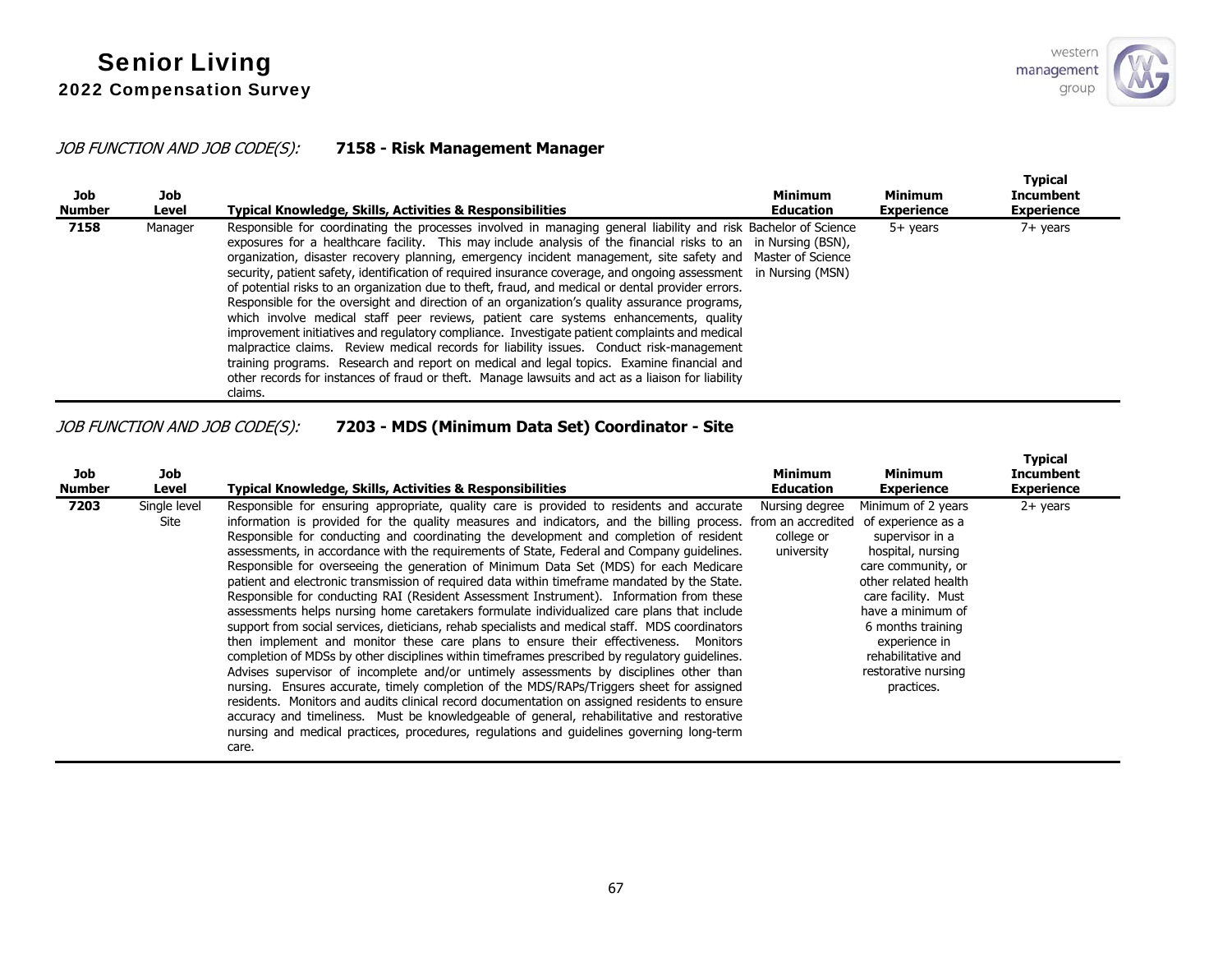# JOB FUNCTION AND JOB CODE(S): **7204 - MDS (Minimum Data Set) Coordinator - Region**

| Job<br><b>Number</b> | Job<br>Level           | Typical Knowledge, Skills, Activities & Responsibilities                                                                                                                                                                                                                                                                                                                                                                                                                                                                                                                                                                                                                                                                                                                                                                                                                                                                                                                                                                                                                                                                                                                                                                                                                                                                                                                                                                                                                                                             | <b>Minimum</b><br><b>Education</b> | <b>Minimum</b><br><b>Experience</b>                                                                                                                                                                                                                                                                                      | <b>Typical</b><br>Incumbent<br><b>Experience</b> |
|----------------------|------------------------|----------------------------------------------------------------------------------------------------------------------------------------------------------------------------------------------------------------------------------------------------------------------------------------------------------------------------------------------------------------------------------------------------------------------------------------------------------------------------------------------------------------------------------------------------------------------------------------------------------------------------------------------------------------------------------------------------------------------------------------------------------------------------------------------------------------------------------------------------------------------------------------------------------------------------------------------------------------------------------------------------------------------------------------------------------------------------------------------------------------------------------------------------------------------------------------------------------------------------------------------------------------------------------------------------------------------------------------------------------------------------------------------------------------------------------------------------------------------------------------------------------------------|------------------------------------|--------------------------------------------------------------------------------------------------------------------------------------------------------------------------------------------------------------------------------------------------------------------------------------------------------------------------|--------------------------------------------------|
| 7204                 | Single level<br>Region | Oversees quality improvement and compliance programs for assigned communities. Monitors Degree in Nursing;<br>compliance and established procedures to reduce identified problem areas. Trains and<br>educates MDS Coordinators, interdisciplinary team and administrative associates regarding<br>required laws, requiations, and quidelines of the company, state, and federal programs.<br>Supports communities through a variety of auditing and educational means; educates and<br>provides resources to the communities on a day to day basis. Daily on-Site consultation to<br>assigned centers and completion of site visit report. Creating and maintaining a partnership<br>with the interdisciplinary team (Administrator, MDS Coordinator, Therapy department,<br>marketing) Coordinates development, implementation and evaluation of plan of care.<br>Coordinates and performs, administers or implements as needed treatments, medications or<br>other nursing interventions as indicated by the resident plan of care or as ordered by the<br>physician. Coordinates and provides as needed nursing care in accordance with infection<br>control standards. Coordinates and initiates as needed emergency measures according to<br>center policy and within standards of nursing practice. Ensures the exchange and use of<br>essential information necessary for quality resident care. Ensures all documentation is<br>maintained as required by Federal and State regulations and Company policy. | <b>BSN</b> preferred               | Minimum of 5 years<br>experience in a<br>healthcare<br>management/operations<br>role and one year recent<br>experience as an MDS<br>Coordinator with strong<br>knowledge of RAI<br>(Resident Assessment)<br>Instrument) process,<br>PPS (Prospective<br>Payment System)<br>assessments and<br>Medicare<br>reimbursement. | $6+$ years                                       |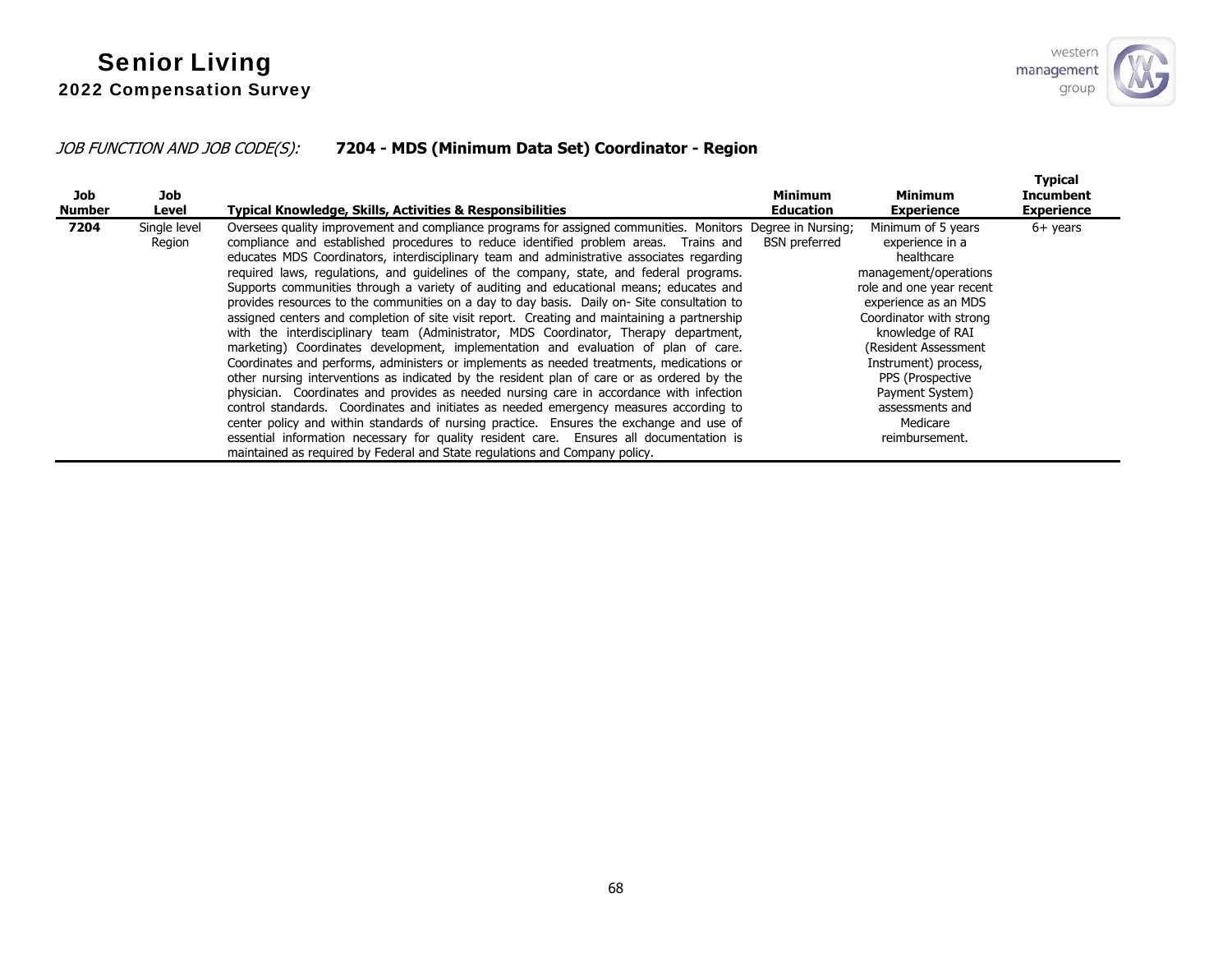

## JOB FUNCTION AND JOB CODE(S): **7206 - Staffing Coordinator**

| Job<br><b>Number</b> | Job<br>Level | Typical Knowledge, Skills, Activities & Responsibilities                                                                                                                                                                                                                                                                                                                                                                                                                                                                                                                                                                                                                                                                                                                                                                                                                                                                                                                                                                                                                                                                                                                                                                                                                                     | <b>Minimum</b><br><b>Education</b> | <b>Minimum</b><br><b>Experience</b> | <b>Typical</b><br><b>Incumbent</b><br><b>Experience</b> |
|----------------------|--------------|----------------------------------------------------------------------------------------------------------------------------------------------------------------------------------------------------------------------------------------------------------------------------------------------------------------------------------------------------------------------------------------------------------------------------------------------------------------------------------------------------------------------------------------------------------------------------------------------------------------------------------------------------------------------------------------------------------------------------------------------------------------------------------------------------------------------------------------------------------------------------------------------------------------------------------------------------------------------------------------------------------------------------------------------------------------------------------------------------------------------------------------------------------------------------------------------------------------------------------------------------------------------------------------------|------------------------------------|-------------------------------------|---------------------------------------------------------|
| 7206                 | Single level | Develops work schedules and daily assignment sheets for the Nurses, PALs (Personnel<br>Assistant Liaison), Private PALs and Escorts. Reviews and obtains approval of schedules and<br>daily assignment sheets. Contacts staff or post open shift notices to arrange coverage for call<br>outs, scheduled time off, open shifts or leave of absence time off. Timely communicates any<br>changes to schedules or daily assignment sheets. Tracks and reports status on open positions.<br>Assists in scheduling departmental in-Service training of new staff. Actively supports good<br>health and safety practices within area of responsibility. Knows and follows established facility<br>wide health and safety procedures and rules. Maintains safe work area through good<br>housekeeping and keeping safety equipment in good working condition. Actively participates<br>in health and safety training, and demonstrate competency based on training received.<br>Actively participates in accident, injury and illness prevention activities. Identifies and corrects<br>hazards and unsafe conditions. Participates in accident investigations. Brings health and safety<br>issues, unsafe acts and safety suggestions to management's attention or corrects those if<br>possible. | High School<br>diploma             | $6+$ months                         | $2+$ years                                              |

JOB FUNCTION AND JOB CODE(S): **7265 - Nursing Shift Supervisor** 

| Job<br><b>Number</b> | Job<br>Level | <b>Typical Knowledge, Skills, Activities &amp; Responsibilities</b>                                                                                                                                                                                                                                                                                                                                                                                                                                                                                                                                                                                                                                                                                                                                                                                                                      | <b>Minimum</b><br><b>Education</b>                   | Minimum<br><b>Experience</b> | <b>Typical</b><br><b>Incumbent</b><br><b>Experience</b> |
|----------------------|--------------|------------------------------------------------------------------------------------------------------------------------------------------------------------------------------------------------------------------------------------------------------------------------------------------------------------------------------------------------------------------------------------------------------------------------------------------------------------------------------------------------------------------------------------------------------------------------------------------------------------------------------------------------------------------------------------------------------------------------------------------------------------------------------------------------------------------------------------------------------------------------------------------|------------------------------------------------------|------------------------------|---------------------------------------------------------|
| 7265                 | Supervisor   | Supervises and coordinates the activities of nursing staff in one or more care units on a specific Bachelor's degree<br>shift. Assists the Director of Nursing Services in determining staffing needs, training and<br>development needs and plans. May assist in monitoring performance of nursing units and<br>nursing services. Assists Director of Nursing Services in implementing objectives, standards,<br>and plans pertaining to activities of nursing staff and medical support within assigned units.<br>Plans and schedules work of staff, assigns units and coordinates activities with other units and<br>departments concerned with patient care. Plans and organizes training for unit staff.<br>Coordinates and directs the activities of head nurses or nursing unit supervisors. Evaluates<br>performance of head nurse and nursing care, and suggests modifications. | or equivalent<br>experience. RN<br>license preferred | $2+$ years                   | $2+$ years                                              |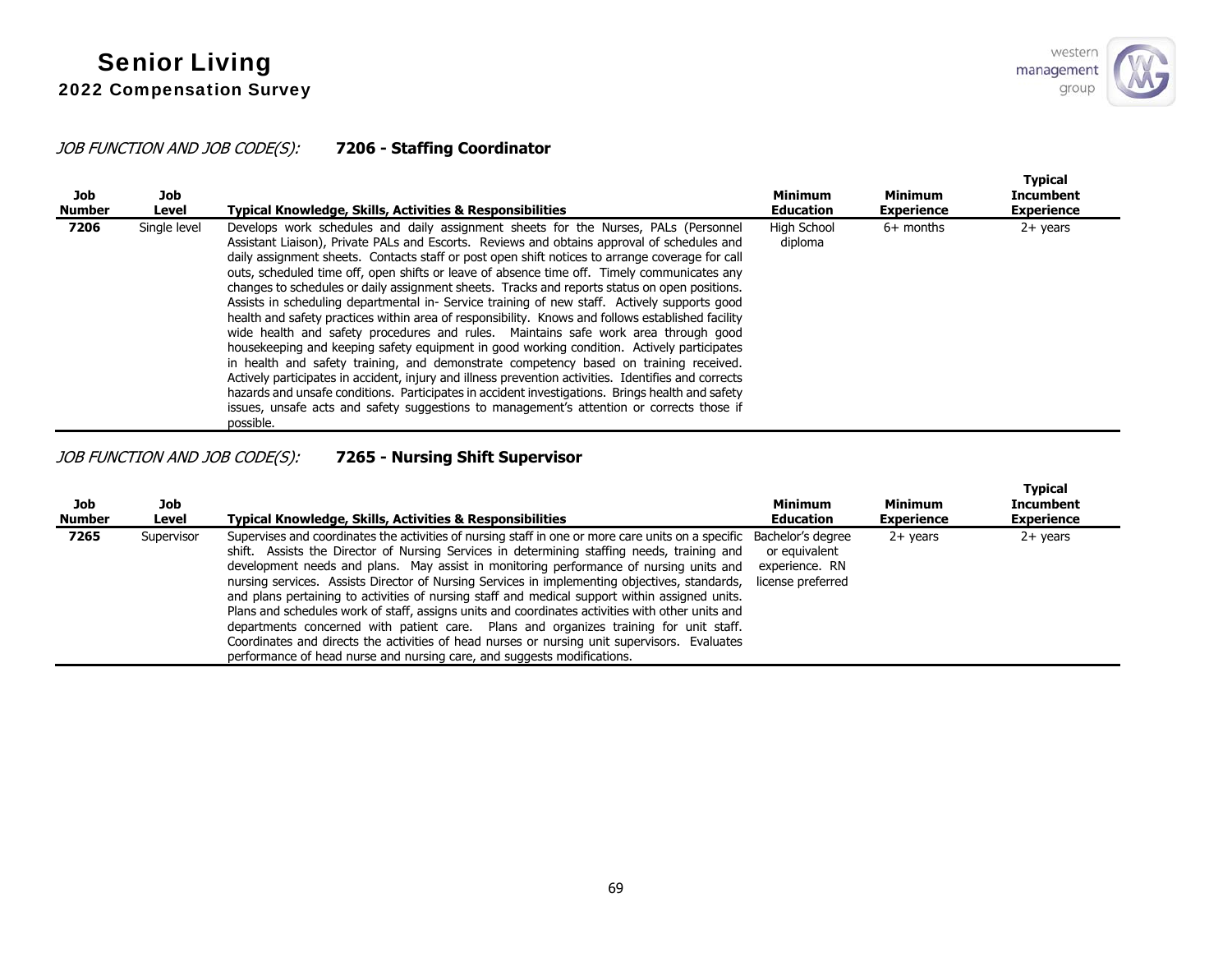# JOB FUNCTION AND JOB CODE(S): **7267 - Director of Nursing Services**

| Job<br><b>Number</b> | Job<br>Level    | <b>Typical Knowledge, Skills, Activities &amp; Responsibilities</b>                                                                                                                                                                                                                                                                                                                                                                                                                                                                                                                                    | <b>Minimum</b><br><b>Education</b>                                        | <b>Minimum</b><br><b>Experience</b> | <b>Typical</b><br><b>Incumbent</b><br><b>Experience</b> |
|----------------------|-----------------|--------------------------------------------------------------------------------------------------------------------------------------------------------------------------------------------------------------------------------------------------------------------------------------------------------------------------------------------------------------------------------------------------------------------------------------------------------------------------------------------------------------------------------------------------------------------------------------------------------|---------------------------------------------------------------------------|-------------------------------------|---------------------------------------------------------|
| 7267                 | <b>Director</b> | Organizes and administers the Department of Nursing. Establishes goals and objectives for<br>the department and the organization structures for achieving these goals and objectives.<br>Interprets and implements administrative policies. Prepares and administers budget. Selects<br>and recommends appointment of nursing staff. Coordinates activities of various nursing units.<br>Analyzes and evaluates nursing and related services rendered to improve quality of patient<br>care and plan better utilization of staff time and activities. May perform duties at site or<br>regional level. | Bachelor's degree<br>or equivalent<br>experience, RN<br>license preferred | $4+$ vears                          | $5+$ years                                              |

## JOB FUNCTION AND JOB CODE(S): **7268 - Medical Director (MD)**

| Job<br><b>Number</b> | Job<br>Level    | Typical Knowledge, Skills, Activities & Responsibilities                                                                                                                                                                                                                                                                                                                                                                                                                                                                                                                                                                             | <b>Minimum</b><br><b>Education</b> | Minimum<br><b>Experience</b> | <b>Typical</b><br><b>Incumbent</b><br><b>Experience</b> |
|----------------------|-----------------|--------------------------------------------------------------------------------------------------------------------------------------------------------------------------------------------------------------------------------------------------------------------------------------------------------------------------------------------------------------------------------------------------------------------------------------------------------------------------------------------------------------------------------------------------------------------------------------------------------------------------------------|------------------------------------|------------------------------|---------------------------------------------------------|
| 7268                 | <b>Director</b> | Plans, directs and coordinates all medical and related activities. Participates in establishing Medical degree and<br>and implementing standards of medical service, and advises Administrator on medical and Board certification<br>administrative questions and policies as they relate to medical practices. Investigates and in primary specialty<br>implements new medical practices and techniques. Serves as a consultant in unusual and<br>difficult medical cases. May perform duties at site or regional level. Clinical experience in<br>development and management of utilization review and quality assurance programs. |                                    | $5+$ vears                   | 5+ vears                                                |

# JOB FUNCTION AND JOB CODE(S): **7287 - Health Care Manager - Region**

| Job<br><b>Number</b> | Job<br>Level      | <b>Typical Knowledge, Skills, Activities &amp; Responsibilities</b>                                                                                                                                                                                                                                                                                                                                                                                                                               | <b>Minimum</b><br><b>Education</b> | <b>Minimum</b><br><b>Experience</b> | <b>Typical</b><br><b>Incumbent</b><br><b>Experience</b> |
|----------------------|-------------------|---------------------------------------------------------------------------------------------------------------------------------------------------------------------------------------------------------------------------------------------------------------------------------------------------------------------------------------------------------------------------------------------------------------------------------------------------------------------------------------------------|------------------------------------|-------------------------------------|---------------------------------------------------------|
| 7287                 | Manager<br>Region | Provides clinical expertise and support to Regional and Site Directors, Residence Directors, RNBachelor's degree or<br>Case Managers, Health Care Coordinators and/or staff nurses. This includes health care<br>activities, training and development of staff, and regulatory compliance issues. Supports experience. RN<br>implementation of health care services and policies and procedures. Conducts regular quality license preferred<br>audits. Provides clinical quidance to field staff. | equivalent                         | $3+$ vears                          | $3+$ vears                                              |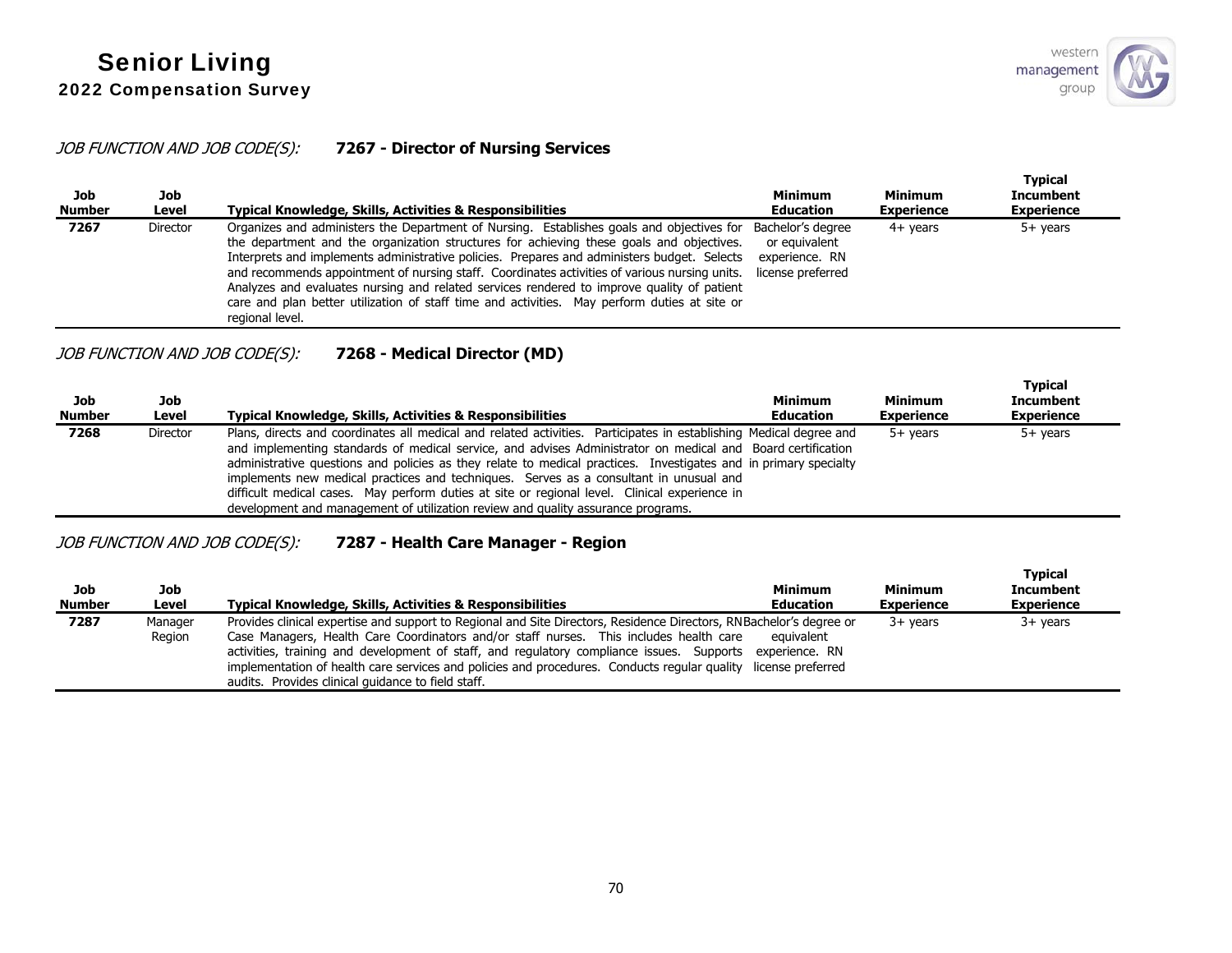# JOB FUNCTION AND JOB CODE(S): **7301, 7302 - Dementia Personal Care Aide**

| Job<br>Number | Job<br>Level | Typical Knowledge, Skills, Activities & Responsibilities                                                                                                                                                                                                                                                                                                                                                                                                                                                                                                                                                                                                                                                                                                                                                                                                                                                                                           | <b>Minimum</b><br><b>Education</b>                     | <b>Minimum</b><br><b>Experience</b> | <b>Typical</b><br><b>Incumbent</b><br><b>Experience</b> |
|---------------|--------------|----------------------------------------------------------------------------------------------------------------------------------------------------------------------------------------------------------------------------------------------------------------------------------------------------------------------------------------------------------------------------------------------------------------------------------------------------------------------------------------------------------------------------------------------------------------------------------------------------------------------------------------------------------------------------------------------------------------------------------------------------------------------------------------------------------------------------------------------------------------------------------------------------------------------------------------------------|--------------------------------------------------------|-------------------------------------|---------------------------------------------------------|
| 7301          | Entry        | Under close supervision and acting on own initiative and direction, provides assistance and<br>specialized support to dementia, Alzheimer and/or memory impairment residents. Responsible<br>for assisting dementia, Alzheimer's and/or memory impairment residents with chemical<br>dependency, or similar setting. Accompanies residents and assists them in bathing, dressing,<br>grooming, incontinence care and escorts. Assists residents in becoming accustomed to daily<br>routine and encourages them to participate in social and recreational activities to promote<br>rehabilitation. Observes residents to prevent wandering from the area or grounds, that<br>resident maintains adequate food and water intake and makes appropriate notes regarding<br>amounts consumed. Responsible for escorting resident to off ground appointments/meetings.<br>Responsible for cleans rooms, furnishings, walls, and floors when necessary.   | High school<br>graduate or<br>equivalent<br>experience | $1+$ year                           | $3+$ years                                              |
| 7302          | Intermediate | Under limited supervision and acting on own initiative and direction, provides assistance and<br>specialized support to dementia, Alzheimer and/or memory impairment residents. Responsible<br>for assisting dementia, Alzheimer's and/or memory impairment residents with chemical<br>dependency, or similar setting. Accompanies residents and assists them in bathing, dressing,<br>grooming, incontinence care and escorts. Assists residents in becoming accustomed to daily<br>routine and encourages them to participate in social and recreational activities to promote<br>rehabilitation. Observes residents to prevent wandering from the area or grounds, that<br>resident maintains adequate food and water intake and makes appropriate notes regarding<br>amounts consumed. Responsible for escorting resident to off ground appointments/meetings.<br>Responsible for cleans rooms, furnishings, walls, and floors when necessary. | High school<br>graduate or<br>equivalent<br>experience | 3+ years                            | $5+$ years                                              |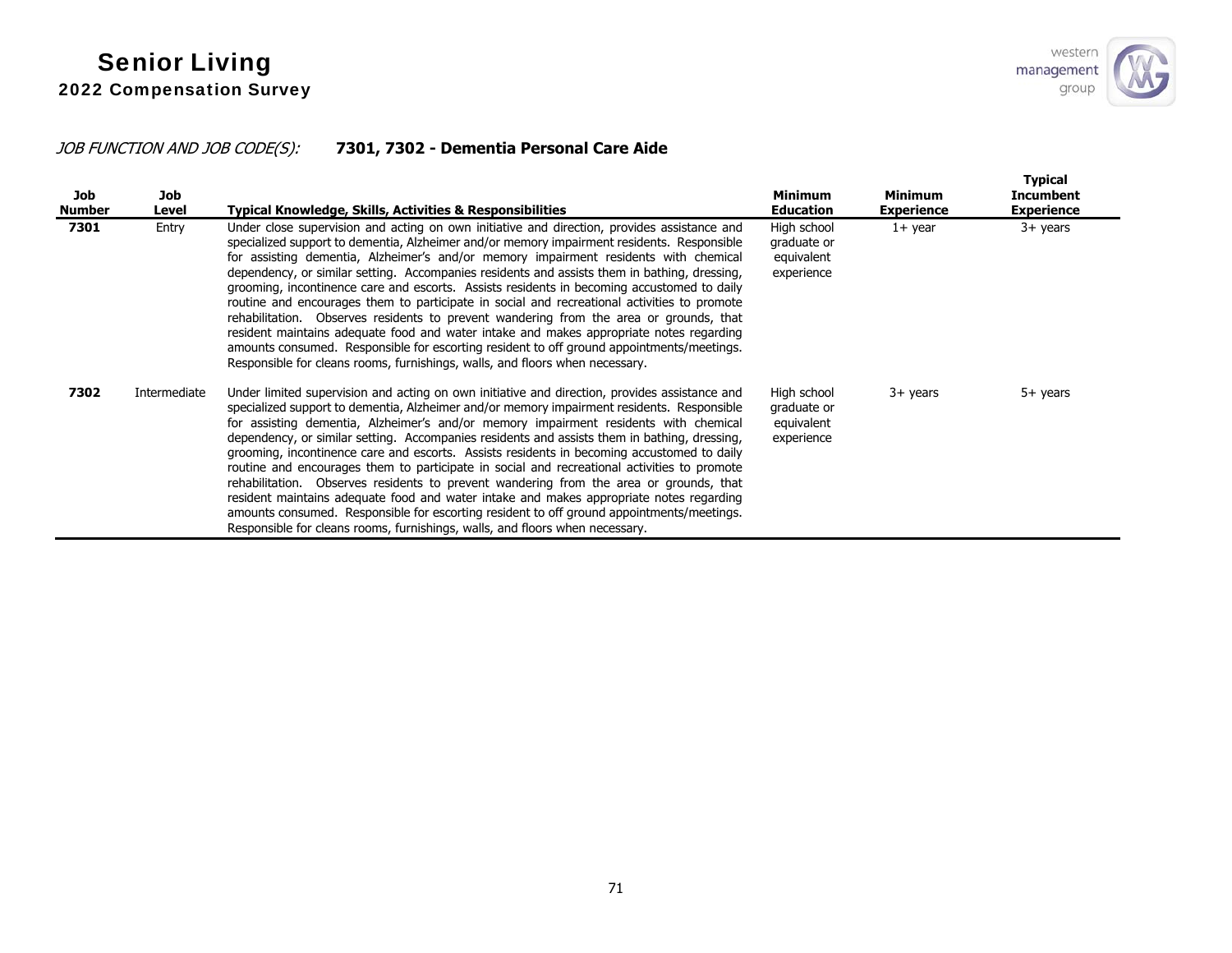# JOB FUNCTION AND JOB CODE(S): **7307 – Dementia Personal Care Supervisor**

| Job<br><b>Number</b> | Job<br>Level | Typical Knowledge, Skills, Activities & Responsibilities                                                                                                                                                                                                                                                                                                                                                                                                                                 | <b>Minimum</b><br><b>Education</b> | <b>Minimum</b><br><b>Experience</b> | <b>Typical</b><br><b>Incumbent</b><br><b>Experience</b> |
|----------------------|--------------|------------------------------------------------------------------------------------------------------------------------------------------------------------------------------------------------------------------------------------------------------------------------------------------------------------------------------------------------------------------------------------------------------------------------------------------------------------------------------------------|------------------------------------|-------------------------------------|---------------------------------------------------------|
| 7307                 | Supervisor   | Assists the Manager/Director of Personal Care in creating a person centered atmosphere in Associate degree or<br>which both residents and staff are treated with respect and dignity. Performs assessments, equivalent from<br>and evaluation of resident response to care, ensuring that the holistic needs of the residents two-year college or<br>are being met. Conducts orientation of new residents and staff and provides continuing technical school<br>education for the staff. |                                    | $1+$ vear                           | $3+$ years                                              |

# JOB FUNCTION AND JOB CODE(S): **7308 – Dementia Personal Care Manager**

| Job<br><b>Number</b> | Job<br>Level | <b>Typical Knowledge, Skills, Activities &amp; Responsibilities</b>                                                                                                                                                                                                                                                                                                                                                                                                                                                                                                                                                                                                                                                                                                                                                                                                                                                                                                                                                                                                                                                                                                                                       | Minimum<br><b>Education</b> | <b>Minimum</b><br><b>Experience</b> | <b>Typical</b><br>Incumbent<br><b>Experience</b> |
|----------------------|--------------|-----------------------------------------------------------------------------------------------------------------------------------------------------------------------------------------------------------------------------------------------------------------------------------------------------------------------------------------------------------------------------------------------------------------------------------------------------------------------------------------------------------------------------------------------------------------------------------------------------------------------------------------------------------------------------------------------------------------------------------------------------------------------------------------------------------------------------------------------------------------------------------------------------------------------------------------------------------------------------------------------------------------------------------------------------------------------------------------------------------------------------------------------------------------------------------------------------------|-----------------------------|-------------------------------------|--------------------------------------------------|
| 7308                 | Manager      | Responsible for ensuring the highest possible quality of dementia care, services and resident Bachelor's degree<br>satisfaction while maintaining maximum occupancy and smooth efficient execution of operation<br>within budgeted expenses. Coordinates and evaluates activities of daily living to ensure<br>balanced and adequate program, and to formulate progressive program designed to meet<br>changing needs of community and seniors with dementia, Alzheimer's and/or memory<br>impairment. Directs collection, analysis, and interpretation of statistics significant to program<br>planning and budget preparation. Making sure that the care plans are updated at all times, in<br>place for the staff to continue resident's care, and for you to follow up that the care is being<br>provided at all times. Assess/reassess and plan residents care and services, become familiar<br>with the resident's names and conditions, be aware of their changes, mental, physical or<br>emotional. Deals with dementia, Alzheimer's and/or memory impairment residents and families<br>requests and complaints in a professional and timely manner, with sensitivity and a positive<br>attitude. | or equivalent<br>experience | $3+$ year                           | $4+$ years                                       |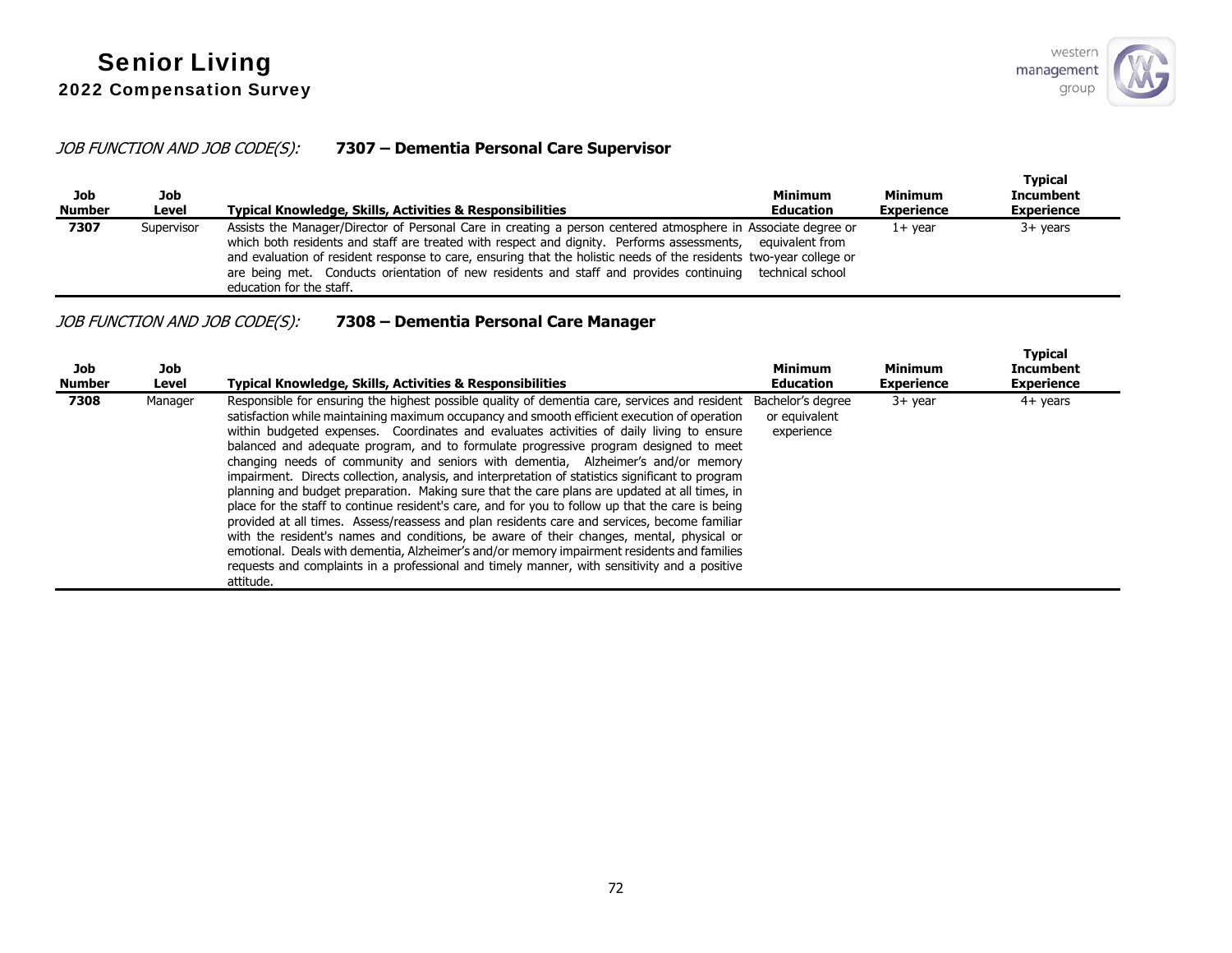#### JOB FUNCTION AND JOB CODE(S): **7401 - Home Health Aide**

| Job<br><b>Number</b> | Job<br>Level | Typical Knowledge, Skills, Activities & Responsibilities                                                                                                                                                                                                                                                                                                                                                                                                                                                                                                                                                                                                                                                                                                                                               | <b>Minimum</b><br><b>Education</b>   | <b>Minimum</b><br><b>Experience</b> | <b>Typical</b><br><b>Incumbent</b><br><b>Experience</b> |
|----------------------|--------------|--------------------------------------------------------------------------------------------------------------------------------------------------------------------------------------------------------------------------------------------------------------------------------------------------------------------------------------------------------------------------------------------------------------------------------------------------------------------------------------------------------------------------------------------------------------------------------------------------------------------------------------------------------------------------------------------------------------------------------------------------------------------------------------------------------|--------------------------------------|-------------------------------------|---------------------------------------------------------|
| 7401                 | Single level | Assists patients with personal care needs (bathing, mouth care, shampoo and hair care,<br>transferring, dressing and undressing and ambulation) and selected housekeeping and<br>therapy services to patients in their home. Plans and prepares nutritious meals and assists in<br>feeding patients. Assists with basic activities and daily living needs of patients. Measures<br>and records patient's temperature, pulse, respiration and blood pressure when ordered and/or<br>directed by the RN, therapist, Clinical Manager or personal care plan. Works with other highly<br>skilled clinicians through a multi- or interdisciplinary team approach. Must have reliable<br>transportation, car insurance and a good driving record. In most cases works directly and<br>only with one patient. | Current HHA<br>license/certification | 6 months                            | $1+$ years                                              |

## JOB FUNCTION AND JOB CODE(S): **7402 - Certified Nurse's Assistant/Aide**

| Job<br><b>Number</b> | Job<br>Level | <b>Typical Knowledge, Skills, Activities &amp; Responsibilities</b>                                                                                                                                                                                                                                                                                                                                                                                                                                                                                                                                                                                                                                                                                                                                                                                                                                                                                                                                                                                                                                                                                                                                                                            | <b>Minimum</b><br><b>Education</b>     | <b>Minimum</b><br><b>Experience</b> | <b>Typical</b><br><b>Incumbent</b><br><b>Experience</b> |
|----------------------|--------------|------------------------------------------------------------------------------------------------------------------------------------------------------------------------------------------------------------------------------------------------------------------------------------------------------------------------------------------------------------------------------------------------------------------------------------------------------------------------------------------------------------------------------------------------------------------------------------------------------------------------------------------------------------------------------------------------------------------------------------------------------------------------------------------------------------------------------------------------------------------------------------------------------------------------------------------------------------------------------------------------------------------------------------------------------------------------------------------------------------------------------------------------------------------------------------------------------------------------------------------------|----------------------------------------|-------------------------------------|---------------------------------------------------------|
| 7402                 | Single level | Handles and serves residents in a manner conducive to their safety and comfort, under the<br>direction of a licensed nurse. CNA generally responsible for care of a group, a floor, a room<br>of a room of several patients. Performs all duties in accordance with established methods.<br>techniques and recognized standards. Assists licensed nurses in admitting, admitting<br>assessments, discharging, transferring and caring for the residents' personal belongings.<br>Coordinates scheduling for residents requiring OT, PT and ST. Takes and records weights,<br>blood pressures, temperatures, pulse and respiration and gives skin care treatments, as<br>permitted by state regulation. Applies simple clean dressings, slings, stockings and support<br>bandages, under direction of the licensed nurse, by state regulation. Provides direct care to<br>the more acutely ill residents. Obtains clean linens and supplies; cleans utility rooms, kitchen<br>areas and all other nursing areas, as assigned. Cleans resident equipment & maintains clean<br>resident conditions and reports on resident status or family concerns to a licensed nurse.<br>Receives and escorts visitors; collects charts, records and reports. | Must be certified<br>with State as CNA | 6 months                            | $1+$ years                                              |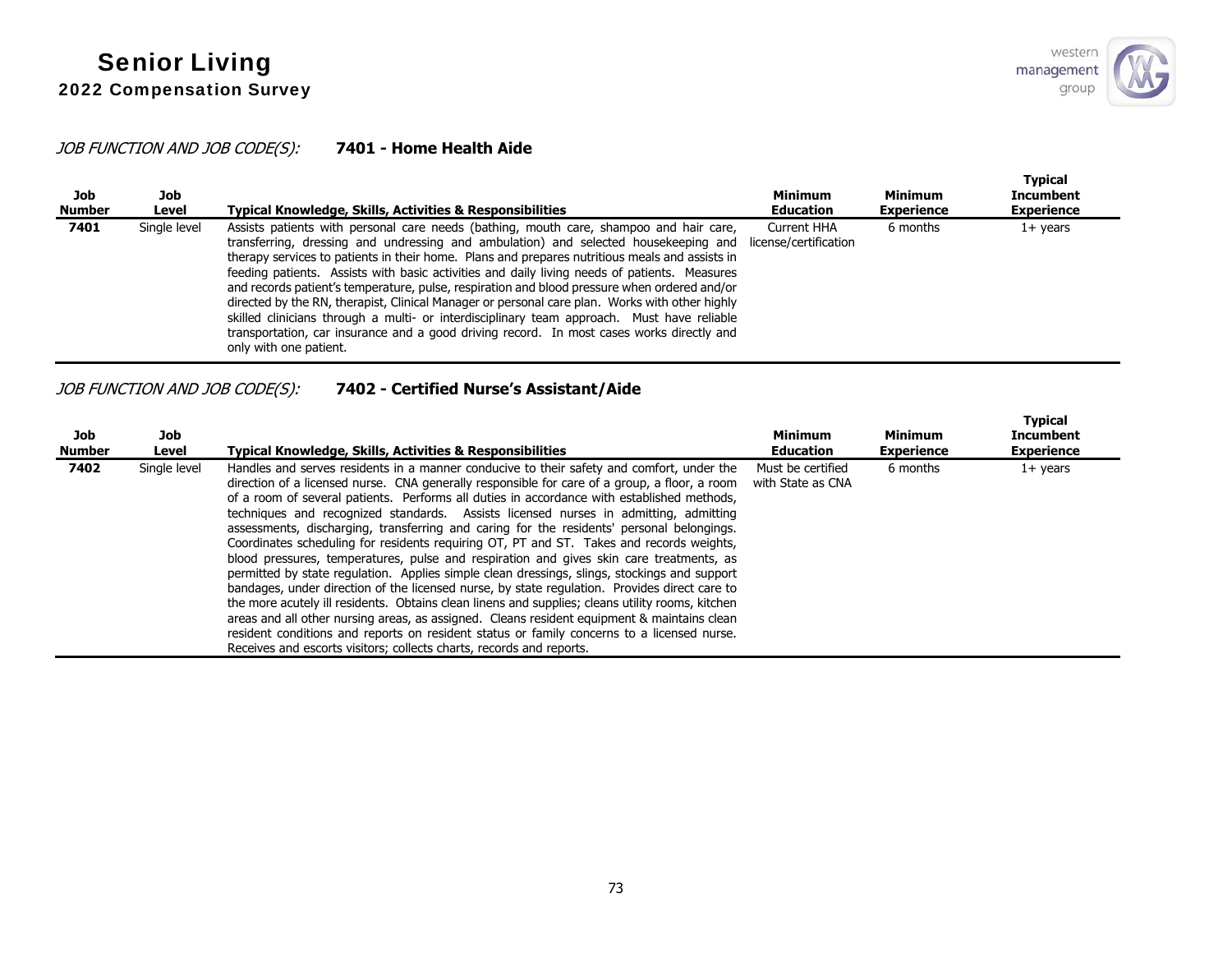#### JOB FUNCTION AND JOB CODE(S): **7501 - Pharmacy Technician**

| Job<br><b>Number</b> | Job<br>Level | Typical Knowledge, Skills, Activities & Responsibilities                                                                                                                                                                                                                                                                                                                                                                                                                                                                                                                                                                                        | <b>Minimum</b><br><b>Education</b>                     | <b>Minimum</b><br><b>Experience</b> | <b>Typical</b><br><b>Incumbent</b><br><b>Experience</b> |
|----------------------|--------------|-------------------------------------------------------------------------------------------------------------------------------------------------------------------------------------------------------------------------------------------------------------------------------------------------------------------------------------------------------------------------------------------------------------------------------------------------------------------------------------------------------------------------------------------------------------------------------------------------------------------------------------------------|--------------------------------------------------------|-------------------------------------|---------------------------------------------------------|
| 7501                 | Single level | Responsible for typing labels for medications issued by the hospital pharmacy. Assists<br>pharmacists to perform routine duties. Receives written prescriptions and medication requests<br>after being reviewed by the pharmacist and types labels. Unpacks and stores supplies, verifies<br>items received against invoices. Maintains stock and supplies in dispensing areas. Delivers<br>supplies to various hospital departments; maintains records showing their disposition.<br>Maintains good relationship with visitors, patients, members of medical and nursing staff and<br>other departments. Performs related duties as requested. | High school<br>graduate or<br>equivalent<br>experience | 6 months                            | 1+ years                                                |

#### JOB FUNCTION AND JOB CODE(S): **7508 - Pharmacist**

| Job<br><b>Number</b> | Job<br>Level | <b>Typical Knowledge, Skills, Activities &amp; Responsibilities</b>                                                                                                                                                                                                                                                                                                                                                                                                                                                                                                                                                                                                                                                   | <b>Minimum</b><br><b>Education</b>                                 | <b>Minimum</b><br><b>Experience</b> | <b>Typical</b><br><b>Incumbent</b><br><b>Experience</b> |
|----------------------|--------------|-----------------------------------------------------------------------------------------------------------------------------------------------------------------------------------------------------------------------------------------------------------------------------------------------------------------------------------------------------------------------------------------------------------------------------------------------------------------------------------------------------------------------------------------------------------------------------------------------------------------------------------------------------------------------------------------------------------------------|--------------------------------------------------------------------|-------------------------------------|---------------------------------------------------------|
| 7508                 | Single level | Compounds, prepares and mixes, manufactures and dispenses medicines and preparations.<br>Performs assay and quality control tests. Assists in training student pharmacists by reviewing<br>work and by answering questions. Answers questions regarding drugs for professional and<br>non-professional medical staff and patients. Prepares stock solutions, replenishes shelf stock<br>after applying labels and pricing stock. Maintains narcotic and hypnotic records. Sells items<br>over -the-counter and may supervise subordinate personnel. May do IV additives and unit<br>doses. Performs related duties as requested. EXCLUDES: Senior and Chief Pharmacists or<br>those functioning as a Department Head. | Education<br>necessary to meet<br>state licensure<br>requirements. | 1 - 2 vears                         | 4+ years                                                |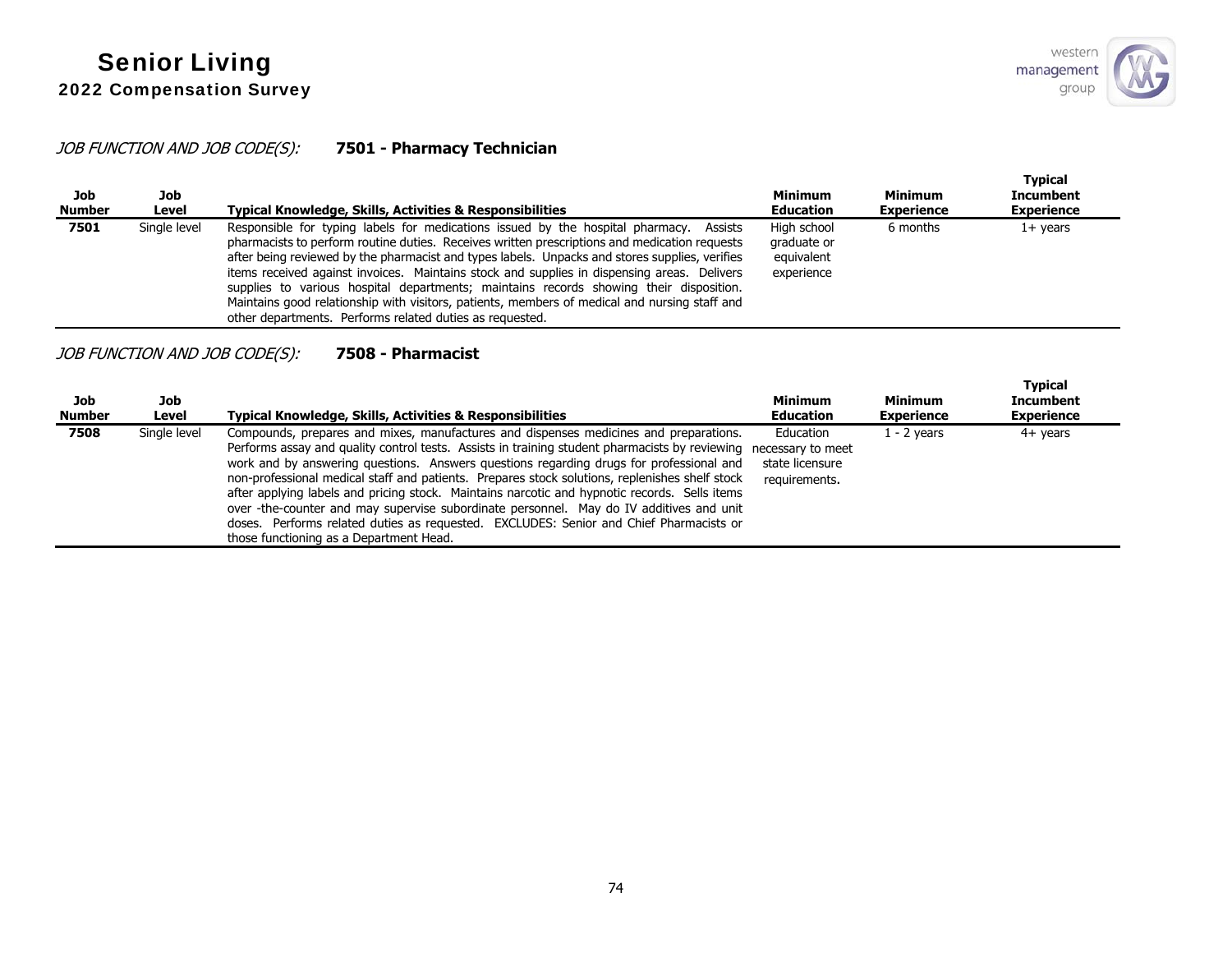## JOB FUNCTION AND JOB CODE(S): **7561 - Physical Therapy Aide**

| Job<br><b>Number</b> | Job<br>Level | Typical Knowledge, Skills, Activities & Responsibilities                                                                                                                                                                                 | <b>Minimum</b><br><b>Education</b>                                                                                                                 | <b>Minimum</b><br><b>Experience</b> | <b>Typical</b><br><b>Incumbent</b><br><b>Experience</b> |
|----------------------|--------------|------------------------------------------------------------------------------------------------------------------------------------------------------------------------------------------------------------------------------------------|----------------------------------------------------------------------------------------------------------------------------------------------------|-------------------------------------|---------------------------------------------------------|
| 7561                 | Single level | The Physical Therapy Aide is a technical worker who assists with physical therapy treatments<br>and related duties as assigned by the Physical Therapist under their direct, on-premises<br>supervision. Typically a nonexempt position. | High school<br>graduate or<br>equivalent.<br>Completion of on-<br>the-job orientation<br>and training<br>program as a<br>Physical Therapy<br>Aide. | 6 months                            | 1+ years                                                |

## JOB FUNCTION AND JOB CODE(S): **7562 - Physical Therapist**

| Job<br><b>Number</b> | Job<br>Level | Typical Knowledge, Skills, Activities & Responsibilities                                                                                                                                                                                                                                                                                                                                                                                                                                                                                                                                                                                                                                                                                                                                                                                                                                                                                                           | <b>Minimum</b><br><b>Education</b>     | Minimum<br><b>Experience</b> | <b>Typical</b><br><b>Incumbent</b><br><b>Experience</b> |
|----------------------|--------------|--------------------------------------------------------------------------------------------------------------------------------------------------------------------------------------------------------------------------------------------------------------------------------------------------------------------------------------------------------------------------------------------------------------------------------------------------------------------------------------------------------------------------------------------------------------------------------------------------------------------------------------------------------------------------------------------------------------------------------------------------------------------------------------------------------------------------------------------------------------------------------------------------------------------------------------------------------------------|----------------------------------------|------------------------------|---------------------------------------------------------|
| 7562                 | Single level | Plans and administers treatments for debilities, injuries and diseases through massage,<br>exercise, hydrotherapy, heat therapy, etc., in accordance with a doctor's prescription. Directs necessary to meet<br>and aids patients in exercises and functional training using various devices and equipment.<br>Determines the appropriate need for, and administers, standard diagnostic and prognostic<br>examination or muscle, nerve, joint and functional ability. Provides for implementation of<br>proper treatment program and periodic re-evaluation of program. Designs and constructs, or<br>directs construction of specialized testing and treatment equipment. Plans treatment<br>objectives and programs according to results of evaluation. Explains treatment objectives and<br>methods to patients and families. Evaluates patient's response and progress and discusses<br>with the appropriate physician. Performs related duties as requested. | Education<br>licensure<br>requirements | $1 - 2$ years                | 4+ years                                                |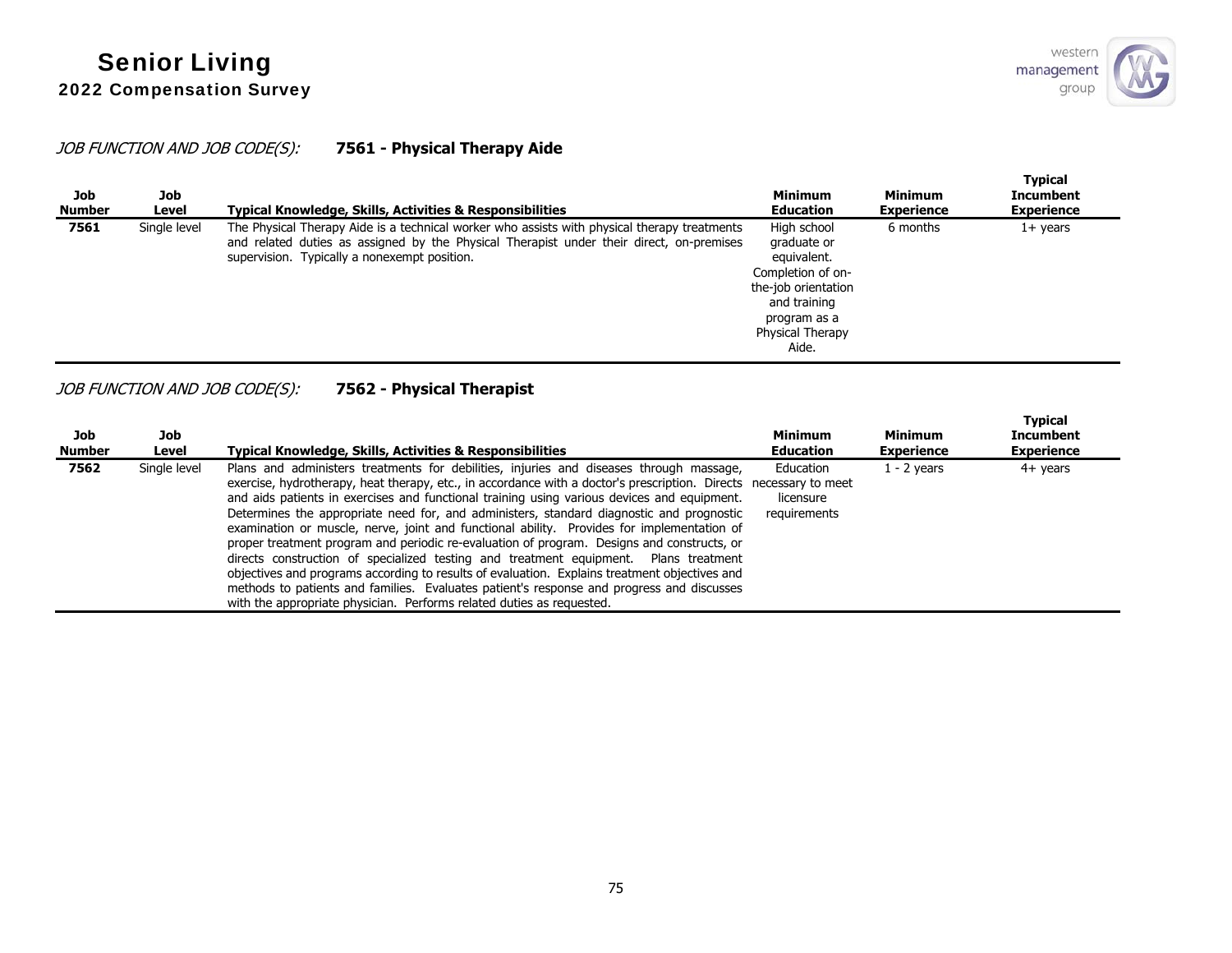**Typical** 

#### JOB FUNCTION AND JOB CODE(S): **7564 - Respiratory Therapist (Registered)**

| Job<br>Number | Job<br>Level | <b>Typical Knowledge, Skills, Activities &amp; Responsibilities</b>                                                                                                                                                                                                                                                                                                                                                                                                                                                                                                                                                                                                                                                                                                                                                                                                                                                                                                                                                                                                                                                                                                                                                                                                                       | <b>Minimum</b><br><b>Education</b>                                                                                                      | Minimum<br><b>Experience</b> | <b>Typical</b><br><b>Incumbent</b><br><b>Experience</b> |
|---------------|--------------|-------------------------------------------------------------------------------------------------------------------------------------------------------------------------------------------------------------------------------------------------------------------------------------------------------------------------------------------------------------------------------------------------------------------------------------------------------------------------------------------------------------------------------------------------------------------------------------------------------------------------------------------------------------------------------------------------------------------------------------------------------------------------------------------------------------------------------------------------------------------------------------------------------------------------------------------------------------------------------------------------------------------------------------------------------------------------------------------------------------------------------------------------------------------------------------------------------------------------------------------------------------------------------------------|-----------------------------------------------------------------------------------------------------------------------------------------|------------------------------|---------------------------------------------------------|
| 7564          | Single level | Under general supervision, provides patient care associated with deficiencies and abnormalities<br>involved with respiration. May use medical gases, air and oxygen apparatus and assist in two-year approved<br>ventilatory control, chest physiotherapy and respiratory rehabilitation. Consults with program (i.e., A.S.<br>physicians. Provides consultation, instruction and/or technical direction of medical or nursing<br>staff. Performs tasks as described for Respiratory Technician. In addition, performs any or all<br>of the following tasks. Confers with Medical Staff and makes recommendations on individual<br>patient care plans. Provides technical direction of other staff as well as aiding in their training Therapy, leading to<br>and education. Manages respiratory care of patients under intensive care (e.g. weaning) of<br>patients from continuous ventilation. Performs arterial punctures, blood gas analyses and/or<br>endotracheal intubations. Participates in the respiratory care of the newborn. May perform NBRT). Must have<br>pulmonary function studies, i.e., residual capacity and closing volumes. EXCLUDES: Chief<br>Respiratory Therapist, Respiratory Therapy Supervisors and Clinical Instructor, R.N.'s<br>performing above duties. | Completion of a<br>or Certificate of<br>Completion in<br>Respiratory<br>registration<br>eligibility by the<br>a valid state<br>license. | $1 - 2$ years                | $4+$ years                                              |

## JOB FUNCTION AND JOB CODE(S): **7565 - Occupational Therapist**

| Job<br><b>Number</b> | Job<br>Level | <b>Typical Knowledge, Skills, Activities &amp; Responsibilities</b>                                                                                                                                                                                                                                                                                                                                                                                                                                                                                                | <b>Minimum</b><br><b>Education</b>                      | <b>Minimum</b><br><b>Experience</b> | i ypical<br><b>Incumbent</b><br><b>Experience</b> |
|----------------------|--------------|--------------------------------------------------------------------------------------------------------------------------------------------------------------------------------------------------------------------------------------------------------------------------------------------------------------------------------------------------------------------------------------------------------------------------------------------------------------------------------------------------------------------------------------------------------------------|---------------------------------------------------------|-------------------------------------|---------------------------------------------------|
| 7565                 | Single level | Performs working level occupational therapist job duties. Evaluates patients' needs and Bachelor's degree<br>administers appropriate occupational therapy to preserve and improve abilities for independent<br>function, such as range of motion, strength, tolerance, coordination, behavioral management Therapy. Must be<br>skills, social skills, and activities of daily living. Plans and prepares treatment programs.<br>Evaluates, fits and adjusts prosthetic, orthotic, and other adaptive and assistive devices and<br>seating and positioning devices. | in Occupational<br>licensed in the<br>state of practice | 1 - 2 vears                         | $4+$ vears                                        |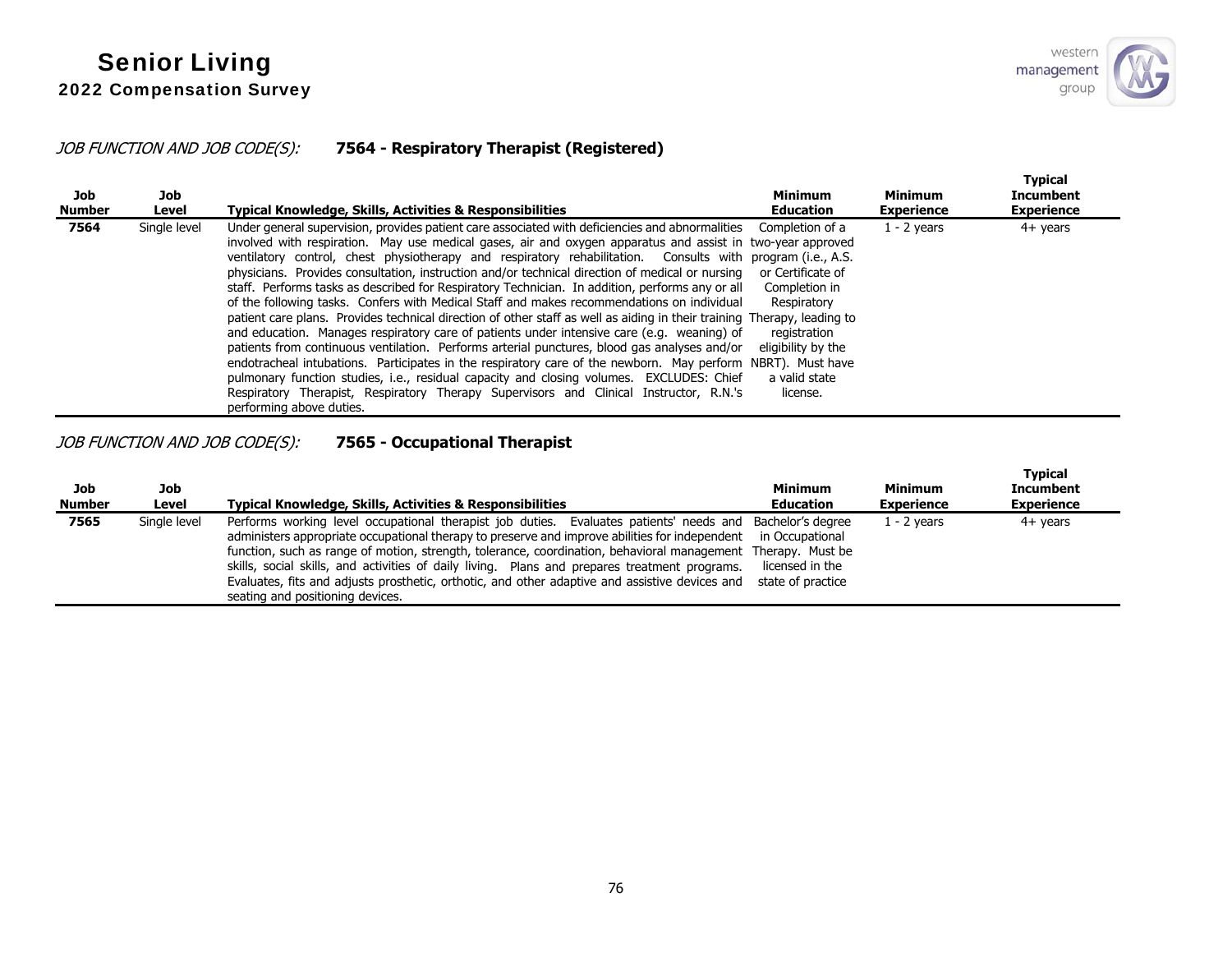#### **INFORMATION TECHNOLOGY JOB FAMILIES**

# JOB FUNCTION AND JOB CODE(S): **8131, 8132, 8133 - Systems Administrator**

| <b>Job</b><br><b>Number</b> | <b>Job</b><br>Level | <b>Job Level Definition</b>                                                                                                                                                                                                                                                                                                                                                                                                                                                                                                                                                                                                                                                                                                                                                                                                                                                                                                                                                                                                                                                                                                                                                                                                            | <b>Minimum</b><br><b>Education</b>  | <b>Minimum</b><br><b>Experience</b> | <b>Typical</b><br><b>Incumbent</b><br><b>Experience</b> |
|-----------------------------|---------------------|----------------------------------------------------------------------------------------------------------------------------------------------------------------------------------------------------------------------------------------------------------------------------------------------------------------------------------------------------------------------------------------------------------------------------------------------------------------------------------------------------------------------------------------------------------------------------------------------------------------------------------------------------------------------------------------------------------------------------------------------------------------------------------------------------------------------------------------------------------------------------------------------------------------------------------------------------------------------------------------------------------------------------------------------------------------------------------------------------------------------------------------------------------------------------------------------------------------------------------------|-------------------------------------|-------------------------------------|---------------------------------------------------------|
| 8131                        | Entry               | Assists with the day-to-day operational maintenance, support, and upgrades for operating Associate degree in<br>systems, workstations and servers. Under close supervision, performs basic software Computer Science<br>installations and upgrades to operating systems and layered software packages. Follows<br>established IT policies and procedures. Monitors and tunes the system to achieve optimum<br>performance levels. Ensures workstation/server data integrity by implementing standard<br>software and hardware solutions. Ensures data/media recoverability by following a schedule<br>of system backups and database archive operations. Complies with standard operating<br>procedures. Conducts basic hardware and software audits of workstations and servers to<br>ensure compliance with established standards, policies, and configuration guidelines.<br>Incumbents in this job differ from Network and Systems Analysts in that they provide the day-<br>to-day upkeep and maintenance of the established systems whereas the Analysts determine<br>and develop the systems that will be implemented.                                                                                                          | or equivalent<br>technical training | $0 - 2$ years                       | $2 - 3$ years                                           |
| 8132                        | Intermediate        | Responsible for the day-to-day operational maintenance, support, and upgrades for operating Associate degree in<br>systems, workstations and servers. Under general supervision, performs software installations Computer Science<br>and upgrades to operating systems and layered software packages. Schedules installations<br>and upgrades and maintains them in accordance with established IT policies and procedures.<br>Monitors and tunes the system to achieve optimum performance levels. Ensures<br>workstation/server data integrity by evaluating, implementing, and managing appropriate<br>software and hardware solutions. Ensures data/media recoverability by implementing a<br>schedule of system backups and database archive operations. Implements and promotes<br>standard operating procedures. Conducts hardware and software audits of workstations and<br>servers to ensure compliance with established standards, policies, and configuration quidelines.<br>Incumbents in this job differ from Network and Systems Analysts in that they provide the day-<br>to-day upkeep and maintenance of the established systems whereas the Analysts determine<br>and develop the systems that will be implemented. | or equivalent<br>technical training | $2 - 5$ years                       | 4 -6 years                                              |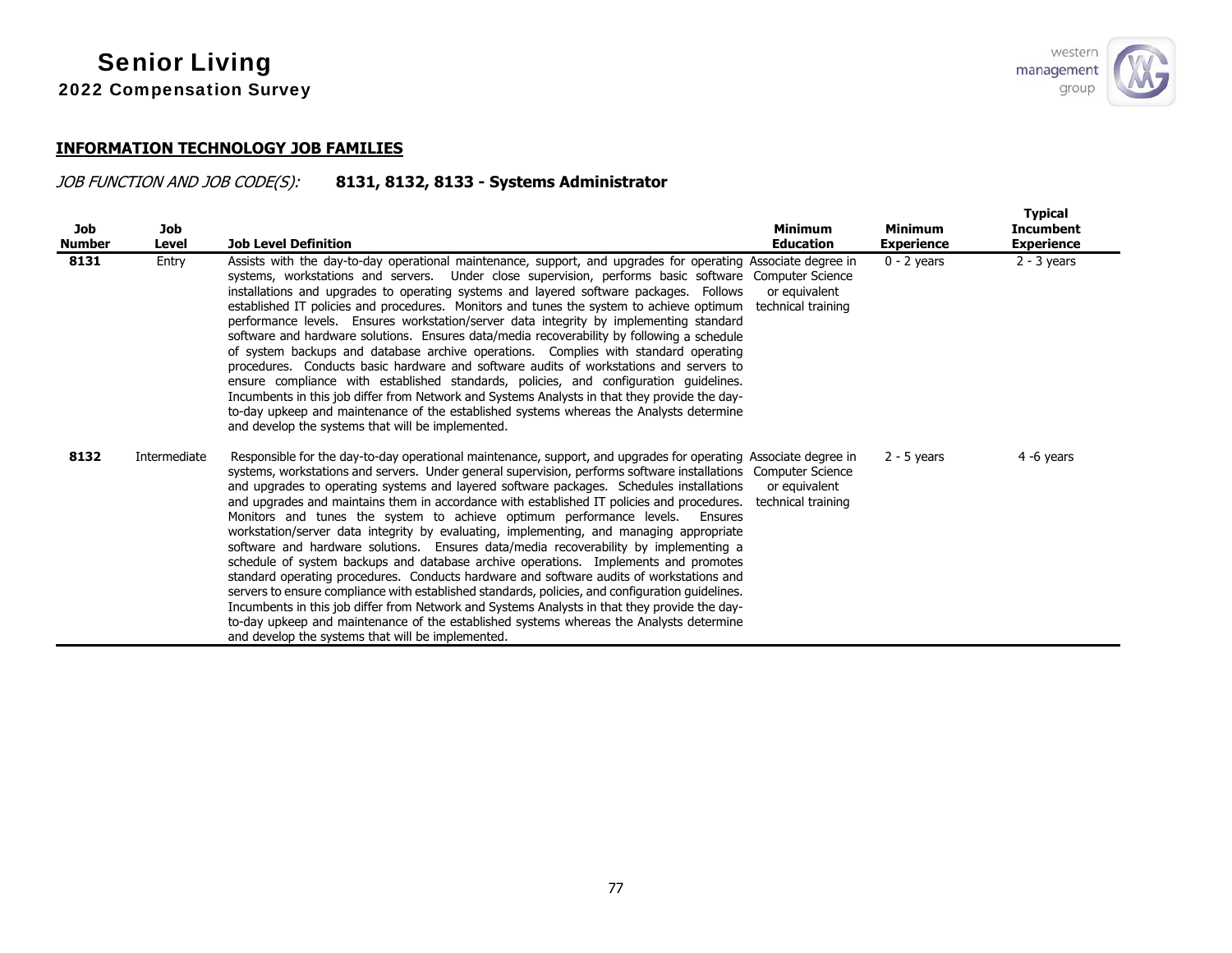## JOB FUNCTION AND JOB CODE(S): **8131, 8132, 8133 - Systems Administrator (continued)**

| Job<br>Number | Job<br>Level | <b>Job Level Definition</b>                                                                                                                                                                                                                                                                                                                                                                                                                                                                                                                                                                                                                                                                                                                                                                                                                                                                                                                                                                                                                                                                                                                                                                                                                                                                                                                                                                                                                                                                                                                                                       | <b>Minimum</b><br><b>Education</b>  | <b>Minimum</b><br><b>Experience</b> | <b>Typical</b><br><b>Incumbent</b><br><b>Experience</b> |
|---------------|--------------|-----------------------------------------------------------------------------------------------------------------------------------------------------------------------------------------------------------------------------------------------------------------------------------------------------------------------------------------------------------------------------------------------------------------------------------------------------------------------------------------------------------------------------------------------------------------------------------------------------------------------------------------------------------------------------------------------------------------------------------------------------------------------------------------------------------------------------------------------------------------------------------------------------------------------------------------------------------------------------------------------------------------------------------------------------------------------------------------------------------------------------------------------------------------------------------------------------------------------------------------------------------------------------------------------------------------------------------------------------------------------------------------------------------------------------------------------------------------------------------------------------------------------------------------------------------------------------------|-------------------------------------|-------------------------------------|---------------------------------------------------------|
| 8133          | Career       | Responsible for the day-to-day operational maintenance, support, and upgrades for operating Associate degree in<br>systems, workstations and servers. Under limited supervision, performs complex software Computer Science<br>installations and upgrades to operating systems and layered software packages. Schedules<br>installations and upgrades and maintains them in accordance with established IT policies and<br>procedures. Monitors and tunes the system to achieve optimum performance levels. Ensures<br>workstation/server data integrity by evaluating, implementing, and managing appropriate<br>software and hardware solutions of varying complexities. Ensures data/media recoverability<br>by developing and implementing a schedule of system backups and database archive<br>operations. Plans and implements the modernization of servers. Develops, implements and<br>promotes standard operating procedures and schedules. Conducts hardware and software<br>audits of workstations and servers to ensure compliance with established standards, policies,<br>and configuration guidelines. Work at this level is generally done for the more complex<br>systems. Incumbent may develop and implement new standards, policies and procedures.<br>May provide work leadership for lower level employees. Incumbents in this job differ from<br>Network and Systems Analysts in that they provide the day-to-day upkeep and maintenance<br>of the established systems whereas the Analysts determine and develop the systems that will<br>be implemented. | or equivalent<br>technical training | 5+ years                            | $6+$ years                                              |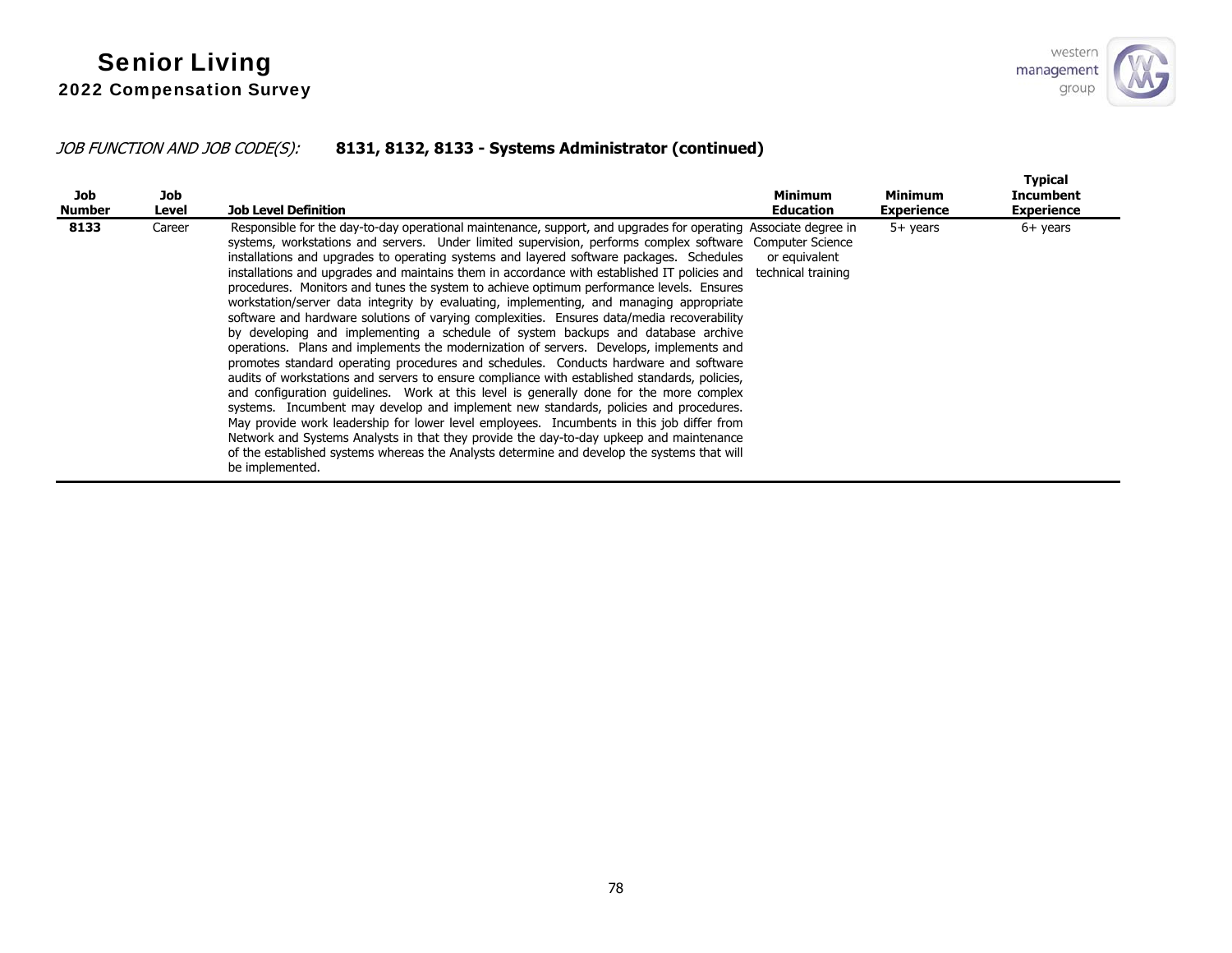## JOB FUNCTION AND JOB CODE(S): **8261, 8262, 8263 - PC Support Technician (In-House)**

| <b>Job</b><br><b>Number</b> | <b>Job</b><br>Level | <b>Job Level Definition</b>                                                                                                                                                                                                                                                                                                                                                                                                                                                                                                                                                                                                                                                                                                                                                                                                                                                                                          | <b>Minimum</b><br><b>Education</b>                             | <b>Minimum</b><br>Experience | <b>Typical</b><br><b>Incumbent</b><br><b>Experience</b> |
|-----------------------------|---------------------|----------------------------------------------------------------------------------------------------------------------------------------------------------------------------------------------------------------------------------------------------------------------------------------------------------------------------------------------------------------------------------------------------------------------------------------------------------------------------------------------------------------------------------------------------------------------------------------------------------------------------------------------------------------------------------------------------------------------------------------------------------------------------------------------------------------------------------------------------------------------------------------------------------------------|----------------------------------------------------------------|------------------------------|---------------------------------------------------------|
| 8261                        | Entry               | May control password assignment. May aid in the development of system documentation and Associate degree in<br>procedure manuals as required. Provides technical support to end users to resolve computer<br>software and hardware problems. Installs computer hardware, software and peripherals for<br>new employees or for employee relocations. Installs new software packages and upgrades.<br>Provides routine maintenance, diagnostics and repair on PC software, hardware, network and<br>peripherals. May facilitate and conduct training sessions for company employees in the<br>operation of software/hardware systems.                                                                                                                                                                                                                                                                                  | <b>Computer Science</b><br>or equivalent<br>technical training | $0 - 2$ vears                | $3 - 4$ years                                           |
| 8262                        | Intermediate        | Assists in the development of system documentation and procedure manuals as required. Associate degree in<br>Maintains an adequate spare parts inventory of systems, subsystems, and component parts<br>used in repair work. Provides technical support to end users to resolve computer software and<br>hardware problems. Installs computer hardware, software and peripherals for new employees<br>or for employee relocations. Installs new software packages and upgrades. Provides routine<br>maintenance, diagnostics and repair on PC software, hardware, network and peripherals. May<br>facilitate and conduct training sessions for company employees in the operation of<br>software/hardware systems.                                                                                                                                                                                                   | <b>Computer Science</b><br>or equivalent<br>technical training | $2 - 4$ years                | $5 - 6$ years                                           |
| 8263                        | Senior              | Responsible for the development of system documentation and procedure manuals. Contacts Associate degree in<br>and coordinates with hardware or software vendors for service if necessary. Provides technical<br>support to end users to resolve computer software and hardware problems. Installs computer<br>hardware, software and peripherals for new employees or for employee relocations. Installs<br>new software packages and upgrades. Provides routine maintenance, diagnostics and repair<br>on PC software, hardware, network and peripherals. At the highest level, responsible for<br>troubleshooting, diagnosing and repair of various operating systems and desktop applications.<br>Sets up and install workstations, printers and peripherals, configuring for the network as<br>appropriate. May install and troubleshoot telephone instruments. Monitors virus protection<br>software deployed. | Computer Science<br>or equivalent<br>technical training        | $4+$ years                   | $6+$ years                                              |